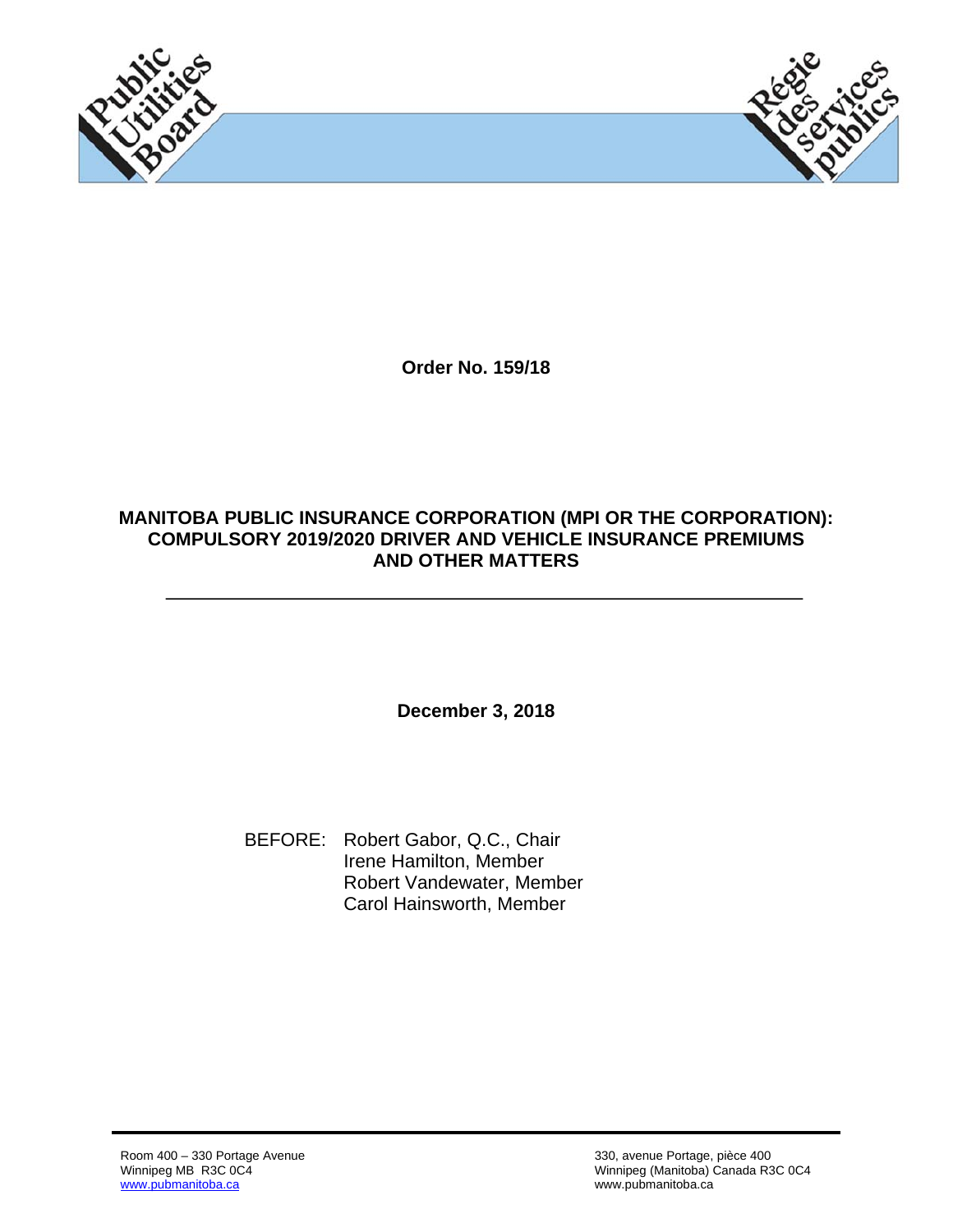



# **Table of Contents**

| 1.2.                              |  |    |  |  |
|-----------------------------------|--|----|--|--|
| 2.                                |  |    |  |  |
| 2.1.                              |  |    |  |  |
| 2.2.                              |  |    |  |  |
| 2.3.                              |  |    |  |  |
| 2.4.                              |  |    |  |  |
| 2.5.                              |  |    |  |  |
|                                   |  |    |  |  |
| 3.1.                              |  |    |  |  |
|                                   |  |    |  |  |
| 3.3.                              |  |    |  |  |
| 3.4.                              |  | 28 |  |  |
| 3.4.1.                            |  |    |  |  |
| 3.5.                              |  |    |  |  |
| 3.6.                              |  |    |  |  |
| Order No. 159/18<br>Page 2 of 116 |  |    |  |  |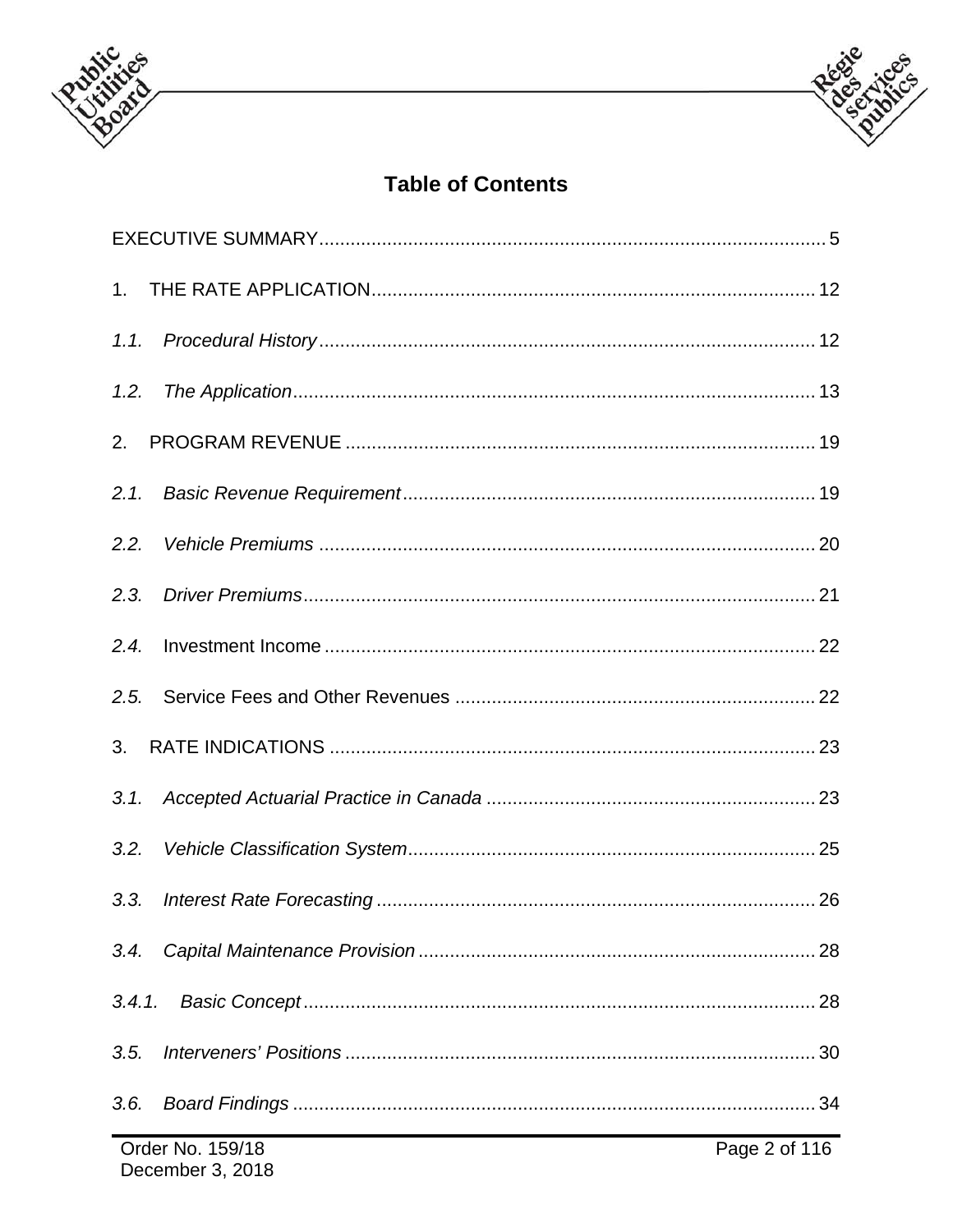



| 4.1.           |                  |               |
|----------------|------------------|---------------|
| 5.             |                  |               |
| 5.1.           |                  |               |
| 5.2.           |                  |               |
| 6.             |                  |               |
| 6.1.           |                  |               |
|                |                  |               |
| 6.3.           |                  |               |
| 6.4.           |                  |               |
| 6.5.           |                  |               |
| 6.6.           |                  |               |
| 6.7.           |                  |               |
|                |                  |               |
| 7 <sub>1</sub> |                  |               |
| 7.1.           |                  |               |
| 7.2.           |                  |               |
| 7.3.           |                  |               |
| 7.4.           |                  |               |
|                | Order No. 159/18 | Page 3 of 116 |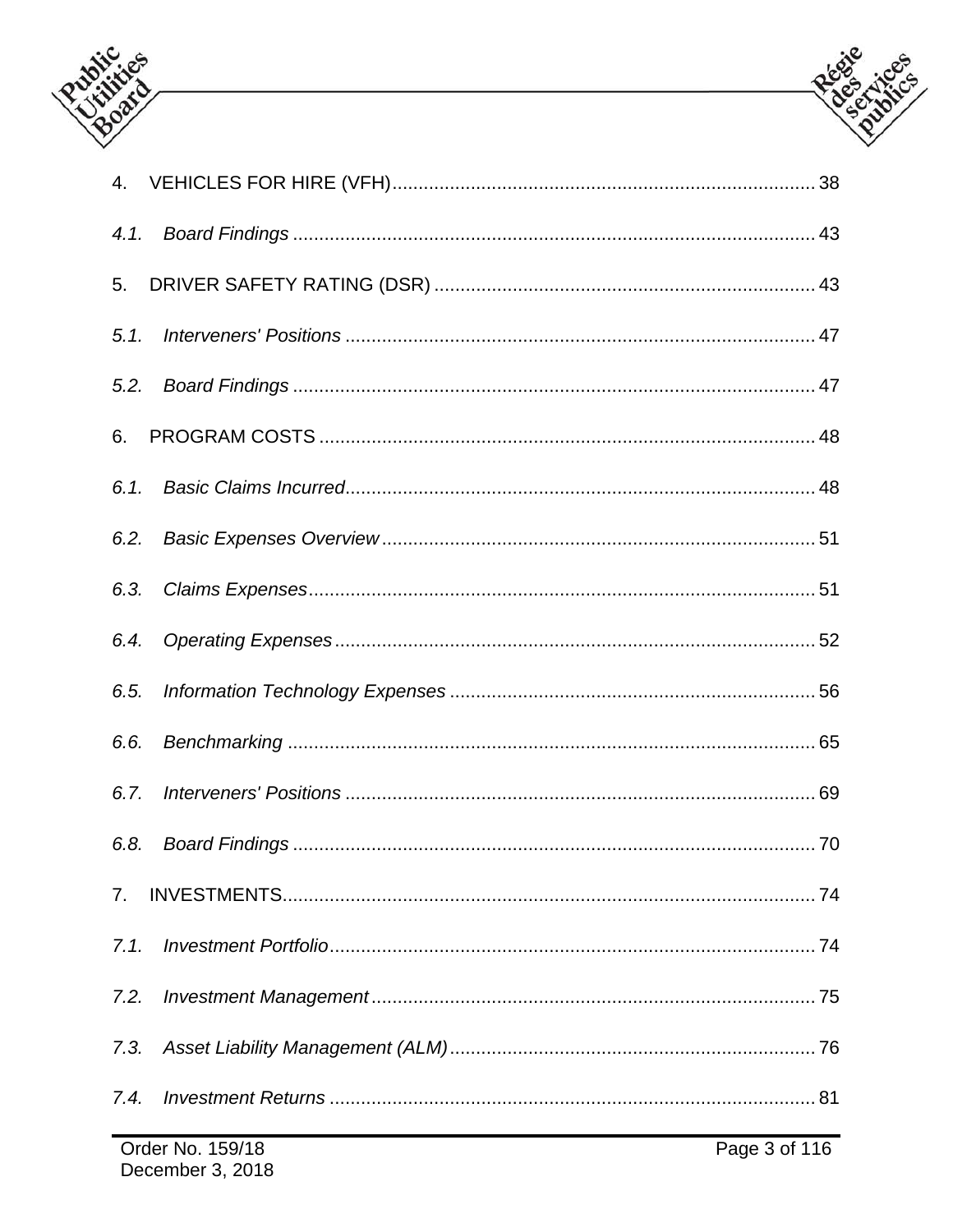



| 8. RATE STABILIZATION RESERVE AND TARGET CAPITAL RANGE  91 |
|------------------------------------------------------------|
|                                                            |
|                                                            |
|                                                            |
|                                                            |
|                                                            |
|                                                            |
|                                                            |
|                                                            |
|                                                            |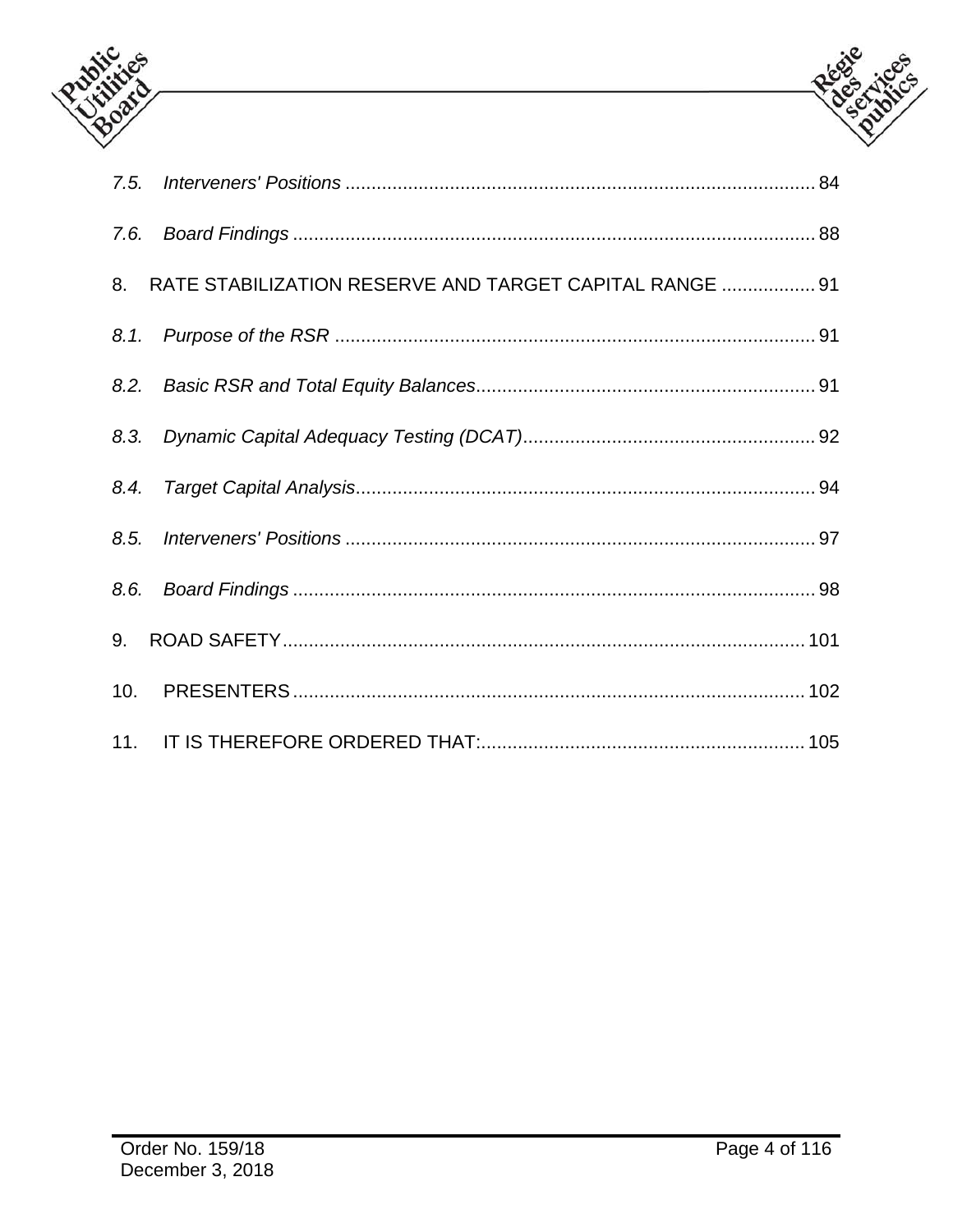



# **EXECUTIVE SUMMARY**

The Public Utilities Board (Board or PUB) hereby orders an overall 1.8% rate increase to Basic compulsory motor vehicle premiums (Basic or Basic Insurance) for the 2019/20 insurance year, effective March 1, 2019, for all major classes combined. There will be no change in permit and certificate rates, vehicle premium discounts, service and transaction fees, or fleet rebates or surcharges.

The Board's order for a rate increase of 1.8% results from the Board's approval of rates calculated in accordance with Accepted Actuarial Practice in Canada, based on a Naïve interest rate forecast (as defined below), taking into account actual interest rates as at September 30, 2018, and the inclusion of a Net Capital Maintenance Provision.

The Board's order for an increase of 1.8% does not mean that rates for all motorists within each major vehicle class increase by that amount. Rates paid by individual policyholders within each Major Class will be determined based on their driving record, the kind of vehicle (make and model and year) registered, the purpose for which the vehicle is driven, and the territory in which the policyholder resides. Policyholders' premiums will also be affected by actual claims experience.

The Board's approval of the use of the Naïve interest rate forecast is for this year only, and applies for rate-setting and target capital purposes. In the 2020 GRA, the Corporation will be required to report back on its tracking of interest rate movements and how this has informed its decision on interest rate forecasting. In reaching its decision on interest rate forecasting, the Board has moved from its position on interest rate forecasting as set out in Order 130/17. However, the Board finds that the Naïve interest rate forecast represents a best estimate for rate-setting purposes, if it reflects the evidence led on the latest available market information at the time of the hearing, as was the case in this GRA. The Board has considered all of the evidence with respect to interest rate forecasting, and bases its decision on the acknowledged and consistently evident uncertainty inherent in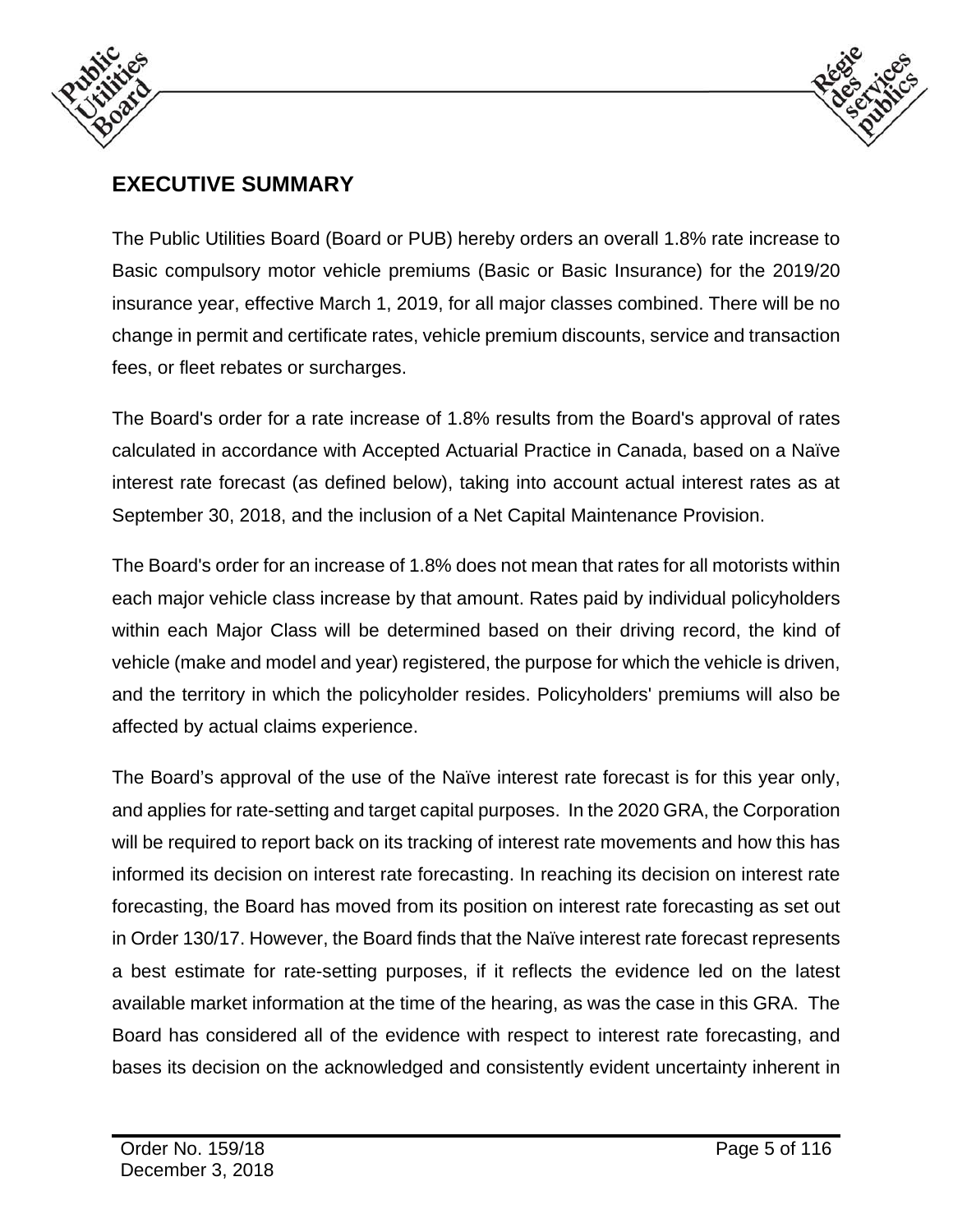



forecasting interest rates. The Board finds that building that uncertainty into the rate indication is not reasonable for ratepayers at this time.

In Order 130/17, the Board recognized MPI's need to protect against the natural depletion of Basic's capital position, and found that a Capital Maintenance Provision (CMP) could be considered a legitimate necessary Basic expense for rate-setting purposes. The Board notes that in each of the last four years, the Corporation has had to transfer funds from the Extension line of business to the Basic Rate Stabilization Reserve. While it was premature in Order 130/17 for the Board to base its decision on the inclusion of a CMP, the Board directed that a Technical Conference be held on the issue, and any findings therefrom be incorporated into this General Rate Application (GRA). A Technical Conference on the CMP was held on March 2, 2018. MPI reported on the Technical Conference in this GRA and incorporated information therefrom into its proposal for a Net Capital Maintenance Provision (Net CMP). In this GRA, the Board heard from MPI that it is considering an overall capital management plan for the Corporation, which would include the Net CMP. The Board will consider this approach when it has further information. While it is prepared to include the Net CMP in the rate in this GRA, the approval of the Net CMP is for this GRA only. In the next GRA, the Corporation must come forward with its capital management plan for the entire Corporation. Further, MPI shall be required to participate in a Technical Conference on a capital management plan, prior to the 2020 GRA, such that the information from the Technical Conference shall be included in the 2020 GRA.

By Order 11/18, issued on January 15, 2018, the Board granted to MPI approval of its rates for Vehicles for Hire (VFH), on an interim basis only, recognizing the urgency of the need for rates to be in place when *The Local Vehicles for Hire Act* was to come into force on February 28, 2018. In Order 11/18, the Board issued a number of directives to MPI, with the expectation that MPI would be in a position to provide further information and experience following the interim approval of the VFH rates. In this Application, the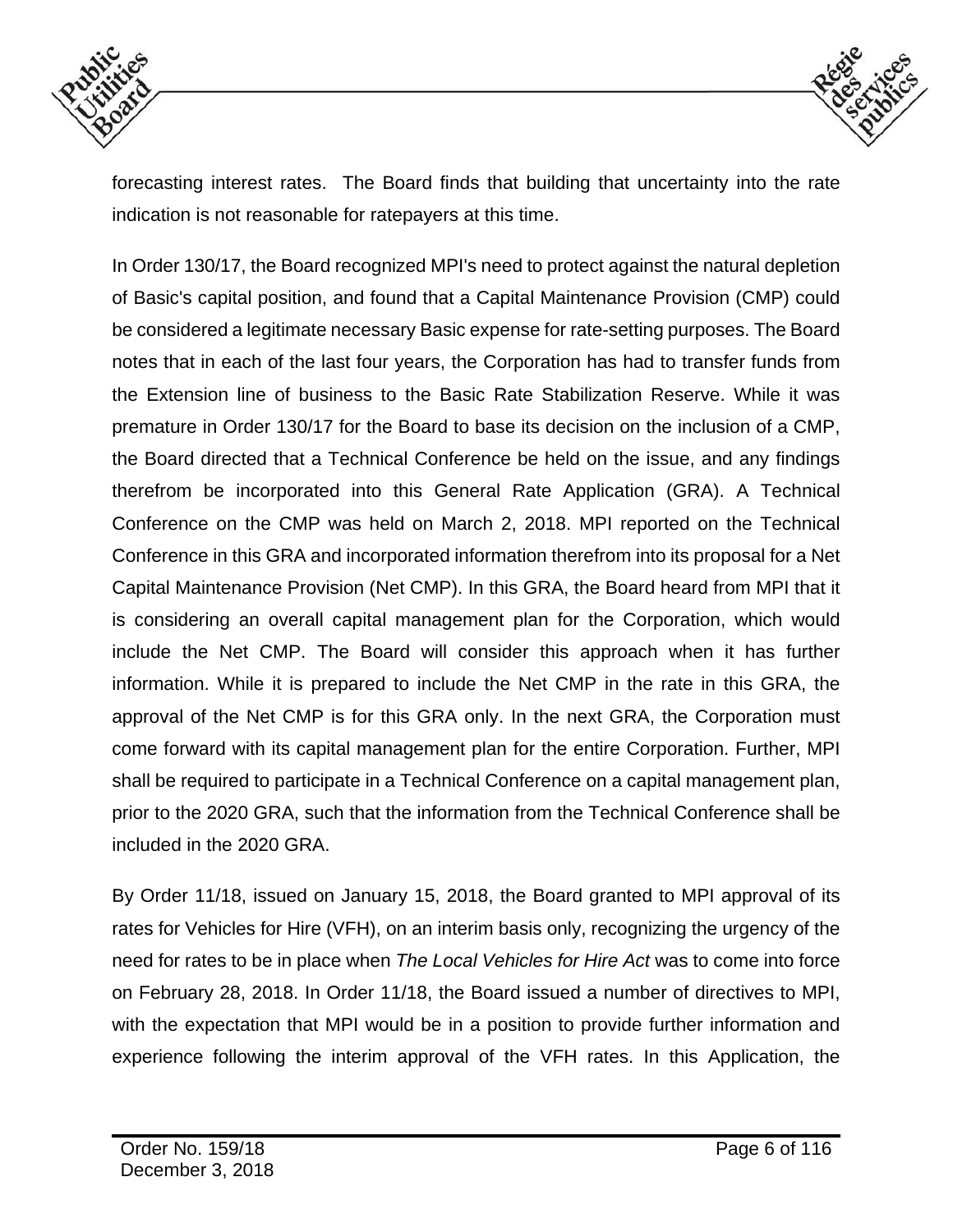



Corporation applied for final approval of the VFH rates, which were approved in Order 11/18. The Board has approved the VFH rates on a final basis.

In the 2018 GRA, the Corporation applied for an increase to the premiums on the demerit side of the Driver Safety Rating (DSR) system. The Board approved the Corporation's application in that regard but directed the Corporation to undertake further work toward the implementation of more actuarially sound DSR premiums and vehicle premium discounts. In this Application, the Corporation provided an update on its progress in that regard and reported that its work will involve public consultation efforts, along with further investigation and analysis of alternative rating models. It reported that it anticipates that by the 2020 GRA, it will be in a position to report on the results of its public consultation efforts and its preliminary research. The Board has directed that the Corporation provide an update on its progress in that regard in the 2020 GRA.

The Board continues to support the Corporation's cost containment efforts, including the steps taken to reduce operating expenses and optimize staffing levels. The Board finds that the Corporation is continuing to take positive steps towards containing its costs.

In this Application, the Board received the Corporation's 2018/19 Information Technology (IT) Strategy, and heard significant evidence on the issue of IT. IT has been of concern to the Board in recent years' Applications. The Board is encouraged by the Corporation's continued efforts to continue to reduce reliance on IT consultants and reduce the number of IT staff overall.

In Order 130/17, the Board commented that it expected that MPI's new Value Management Process would bring in valuable controls and contribute to better business process management in IT. The Board also expressed concern in Order 130/17 that the Corporation had not disclosed the costs to operate the Physical Damage Re-Engineering (PDR) program, which the Board viewed as a critical component in assessing the costs and benefits associated with the program.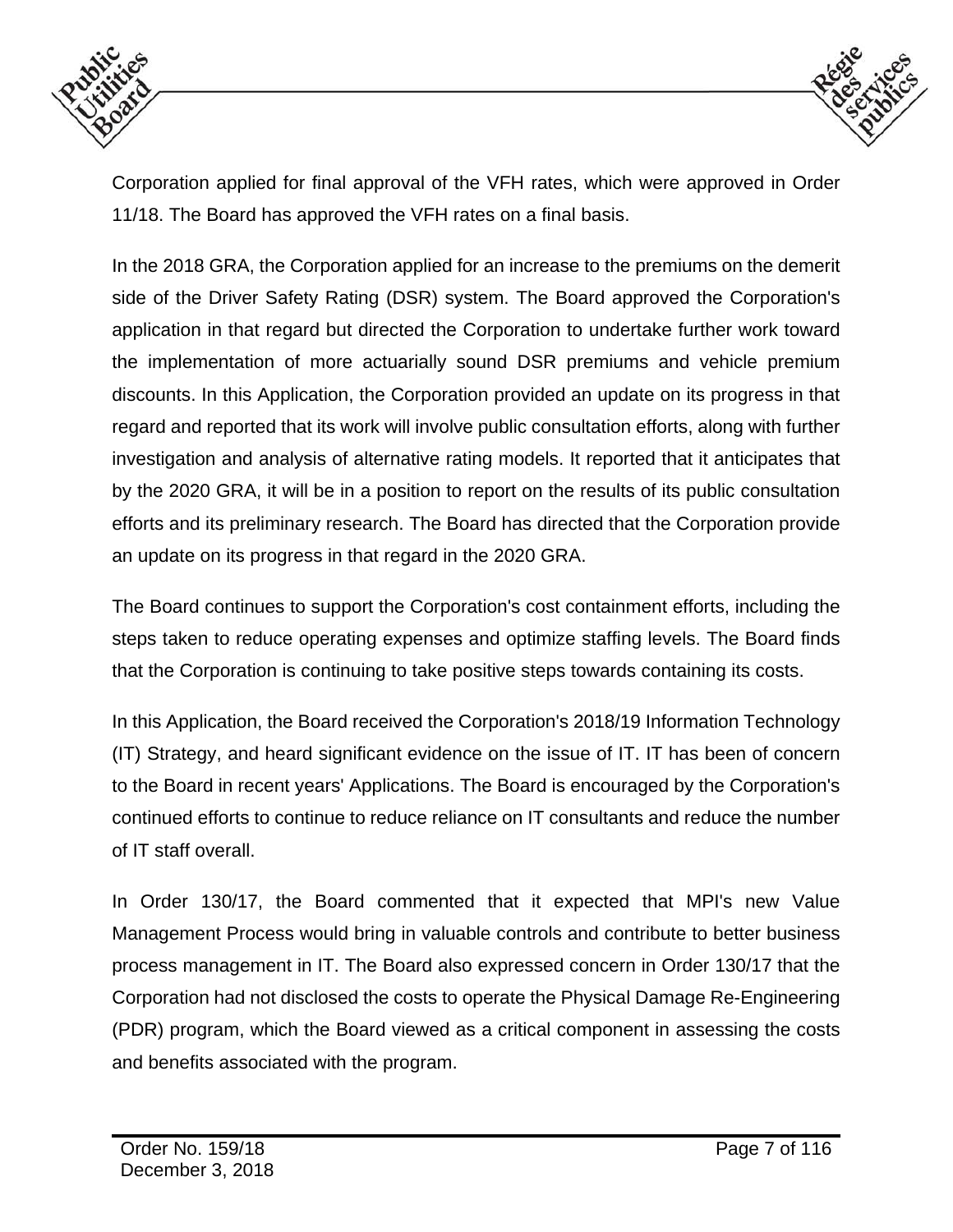



The information filed in this Application made clear that the Board's concerns about IT spending were well-founded, particularly with respect to the PDR program. While in the 2018 GRA, the evaluation of PDR prepared by Gartner concluded that it had a net present value of \$13.7 million, Gartner's evaluation in this Application concluded that the program has a net present value of (\$49.9) million. This dramatic change was the result of MPI providing Gartner with information that had previously been withheld from Gartner about program costs. Given the history of the PDR program, the Board finds that it is important that the Corporation continue to evaluate and report on the program and therefore the Board has directed that in the 2020 GRA, the Corporation file an update, prepared by Gartner, to its 2018 PDR Program Evaluation.

Notwithstanding the Board's concern about the PDR program, the Board finds that the information filed by MPI in this Application with respect to IT was thorough and comprehensive. The Board acknowledges the openness with which the Corporation provided information on IT in this Application, and is of the view that the Corporation has demonstrated progress in its efforts to rein in spending on IT, and to make strategic IT investments in the future. The Board anticipates receiving information from the Corporation in the 2020 GRA as to the progress it has made in the implementation of the Value Management Process and the IT Strategy. The Board expects the Corporation to show that its new approach to investing in IT is producing results. Given the Board's ongoing interest in IT, the Board has directed that the Corporation provide updates on all Business Transformation Office-managed IT projects in the 2020 GRA. The Board has also directed that an ongoing dialogue take place between it and MPI in advance of the 2020 GRA, with respect to progress on the Legacy Modernization project, any business cases created for the initiative, and the establishment of higher-level key performance indicators. The Board has also directed that in the 2020 GRA, the Corporation provide an update of its progress on the Legacy Modernization initiative, file any business cases created for the Legacy Modernization initiative, and any higher-level key performance indicators.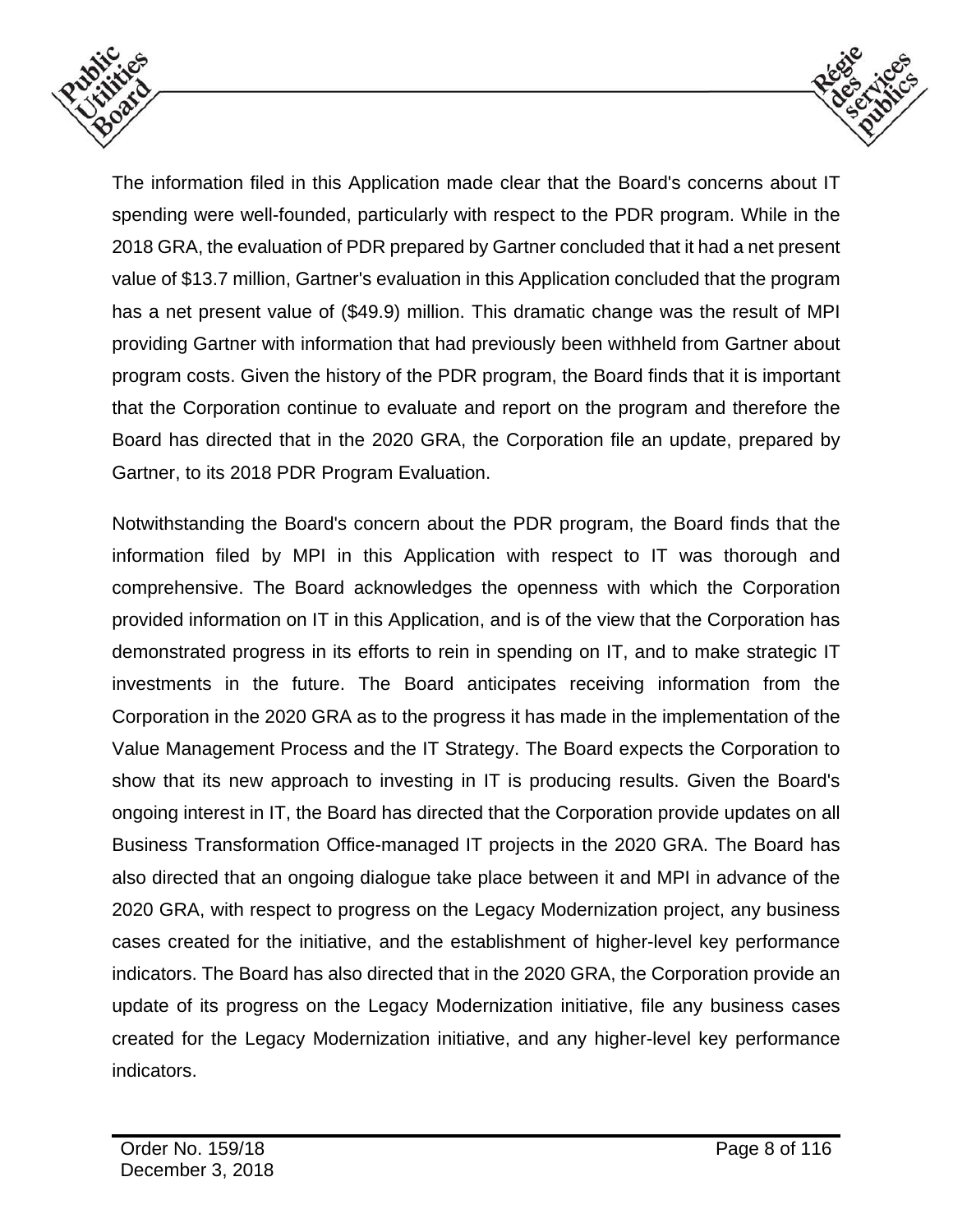



The Board finds that the Corporation continues to rely much more heavily on consultants than do its peers in the area of IT. The Board appreciates that the Corporation has challenges in reducing the ratio of consultants to staff given the non-solicitation clauses in its contracts with vendors. The Board understands that these contracts provide a valuable service to MPI, but is concerned that MPI could become overly dependent on vendors. The Board has therefore directed the Corporation, in the 2020 GRA, to report on its progress in reducing the ratio of IT consultants to staff, and in managing relationships with IT vendors.

The Board did not receive an updated Asset Liability Management (ALM) study in the 2018 GRA. The Board was able to review the ALM study, prepared by Mercer Canada, in depth this year. The Board also heard about MPI's decision to segregate its investment portfolio into five distinct portfolios, as a result of the Mercer ALM study recommendations.

When it comes to the Corporation's overall investment strategy, the Board recognizes that its oversight role does not extend to directing the Corporation as to the particulars of its portfolio management. The Board finds that the Corporation has selected from a range of reasonable options for its portfolios as a result of the Mercer ALM study.

That said, the Board recognizes that it may be the case that the Corporation has foregone an opportunity to hedge against long-term risks by rejecting Real Return Bonds and reducing real assets in its new portfolio. To that end, the Board has directed that the Corporation run shadow portfolios to be evaluated against the portfolios selected by the Corporation. First, the Board has directed the Corporation to run shadow portfolios for the Basic and Pension portfolios, effective March 1, 2019, with the inclusion of Real Return Bonds as part of an optimal bond portfolio mix. Second, the Board has directed the Corporation to immediately engage Mercer to run shadow portfolios for Basic and Pension effective March 1, 2019, without the constraints imposed by the Corporation. Reports on the results of the shadow portfolios are to be filed in the 2020 GRA. As well, the Board has directed the Corporation to file a post-implementation review of its ALM strategy. The Board will review the shadow portfolios and the post-implementation review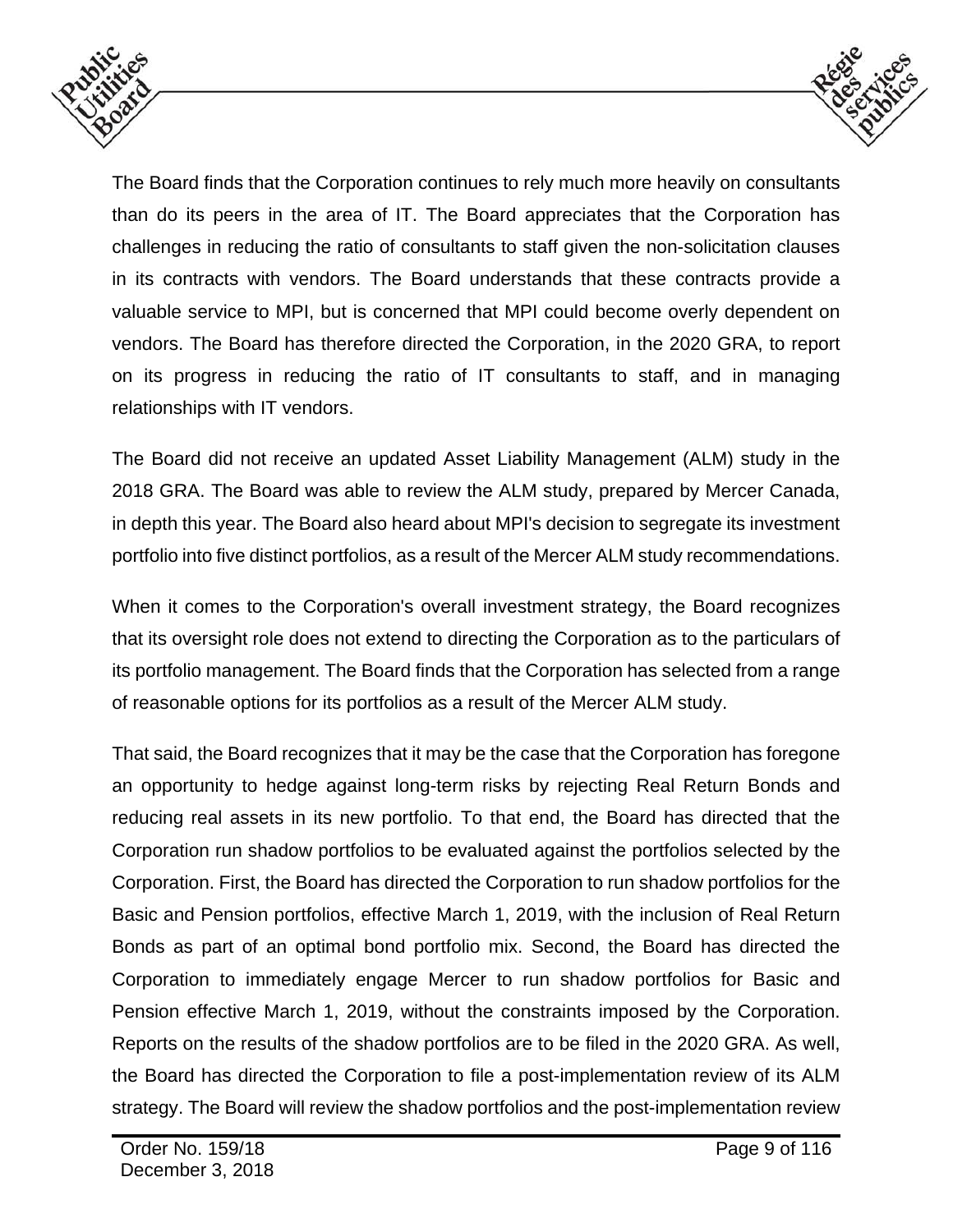



in the 2020 GRA. The Board expects that the shadow portfolios and the postimplementation review will serve to inform it, and the Corporation, as to whether the Corporation's ALM strategy is reasonable. If a review in the 2020 GRA indicates that the Corporation did not employ a reasonable strategy, the Board will comment further at that time.

The Board again deliberated on the appropriate level of and methodology for setting MPI's Rate Stabilization Reserve (RSR) and Total Equity target capital range. The purpose of the RSR is to protect motorists from rate increases that would otherwise have been necessary due to unexpected variances from forecasted results and due to events and losses arising from non-recurring events or factors.

In the 2018 GRA, the Corporation requested a Basic Total Equity target capital range of \$201 million to \$438 million, and the Board ordered that the range be \$180 million to \$325 million. In this GRA, the Board has approved a Basic Total Equity target capital range of \$140 million to \$315 million, based on the results of the Corporation's target capital analysis updated to reflect market interest rates as of the end of September 2018, using the Naïve interest rate forecast. The Board directs, however, that in the 2020 GRA, the Dynamic Capital Adequacy Testing base scenario forecast must fully reflect any expected capital adjustments arising from the thorough capital management plan, which the Board has directed to be presented in the next GRA.

The Board acknowledges the Corporation's view that adequate capital in the RSR is required in order to permit MPI to provide stable and predictable Basic rates, and recognizes the risks associated with Basic being undercapitalized, leaving MPI and ratepayers in a vulnerable position in the event of severe adverse events. The Board recognizes, however, that considerable work has been devoted and progress made over many previous GRAs and through a collaborative process with stakeholders on the issue of the appropriate methodology to be used to establish the Basic Total Equity target capital range. The Board is concerned, however, that it is receiving the same positions from the parties year after year and would like to avoid re-visiting the same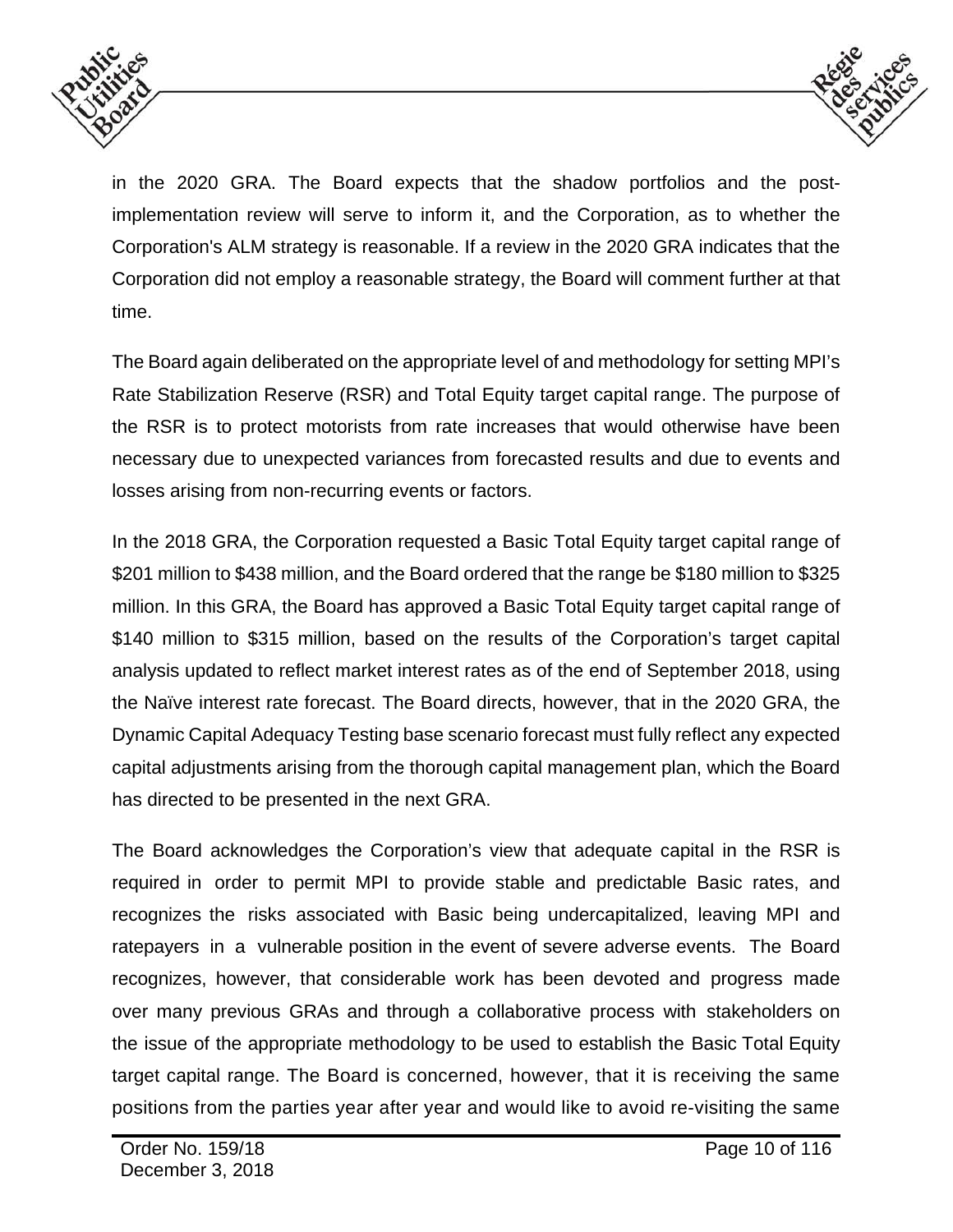



arguments. The Board would prefer to establish a standard so that the issue can be determined for a longer period than one year, and then the results of a standard methodology can be evaluated. To this end, the Board intends to engage the services of an independent consulting actuary with experience in target capital analysis to engage stakeholders in discussion to understand their preferred approaches to Basic target capital analysis and prepare expert evidence for the 2020 GRA, setting out the expert's opinion on best practices in that regard.

The Board's approval of the Corporation's target capital methodology in this Order should not be seen as a specific endorsement or rejection of any particular approach to the Basic target capital analysis going forward, as the Board intends to examine this issue further, following receipt of the independent consulting actuary's expert evidence in the 2020 GRA.

The Board has, in past Orders, expressed the view that the Corporation's non-compulsory Extension line of business should be regulated. One of the reasons for this is the Board's concern that the level of Basic Total Equity could be depleted at a time when the Extension line of business contains significant reserves. However, the Board's concern is alleviated somewhat given that the Corporation intends to bring forward a capital management plan with rules for transfers from other lines of business. The Board will withhold comment in this Order that it be given the jurisdiction to regulate Extension, and will await the review of the capital management plan at the next GRA.

In Order 130/17, in providing its rationale for directing a wide-ranging Technical Conference on road safety to take place in early 2019, the Board commented that road safety and loss prevention is a complex, multi-faceted area involving multiple stakeholders. The Board directed that the issue of road safety would not be reviewed in the same level of detail in this GRA as it had in prior years. Therefore, in the public hearings for this GRA, the Board heard evidence on the Corporation's road safety expenditures, but not on specific initiatives and programs. The Board expects that all aspects of road safety will be thoroughly reviewed in the forthcoming Technical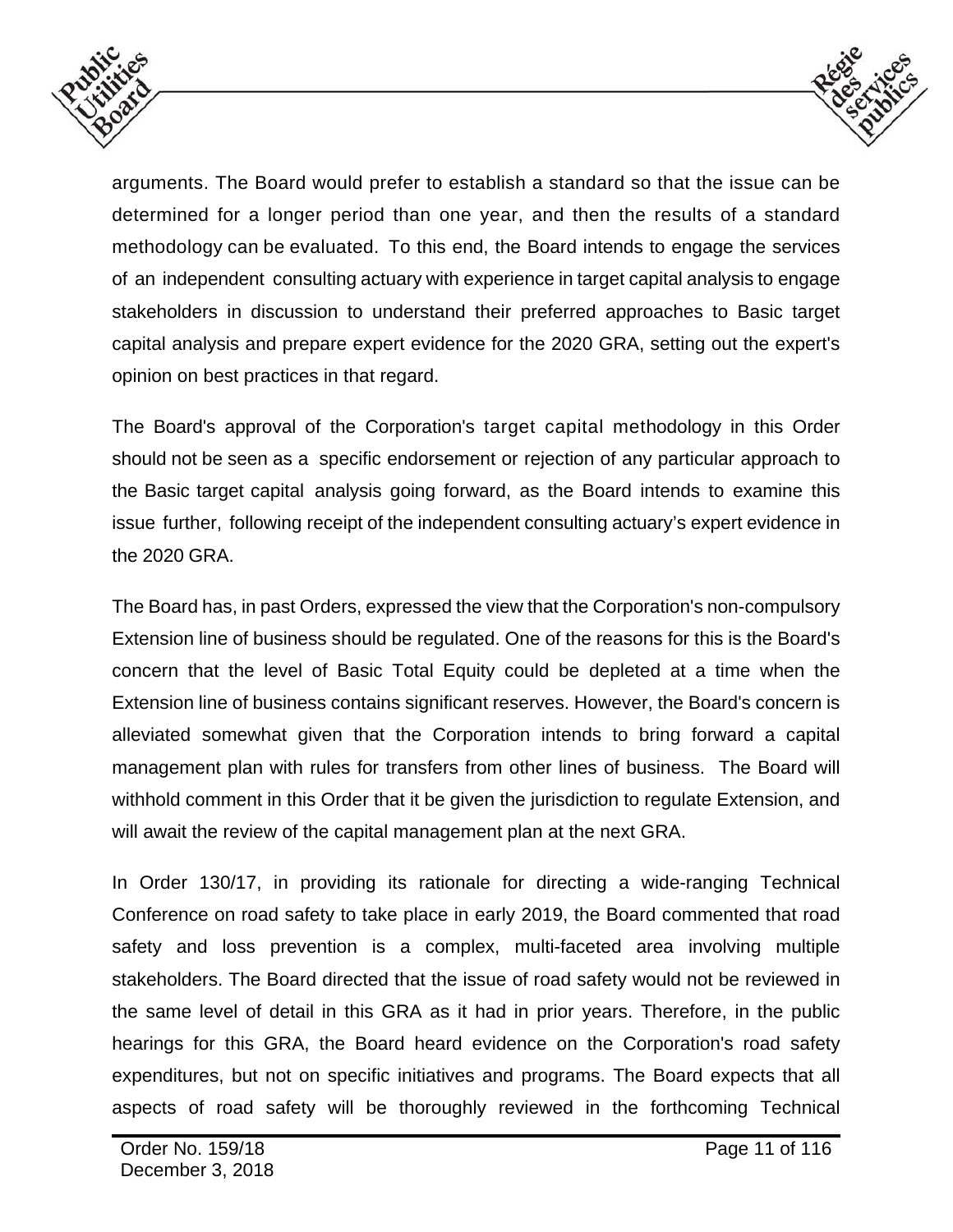



Conference and looks forward to receipt of the information shared in the Technical Conference in the 2020 GRA.

In this GRA, the Board implemented a process change whereby the issues to be reviewed were identified and approved by the Board on an interim basis prior to the preparation of the GRA, and then finalized after the Pre-Hearing Conference. The Board will seek comments from the parties as to whether this process was beneficial in focusing the areas to be reviewed in detail in this Application.

The Board has made a number of directives in this Order. The Board hereby directs the Corporation to file with the Board, on or before April 1, 2019, a report advising as to the status of its compliance with each of the directives contained herein.

This Order reflects the Board's findings on matters which arose over the course of the proceeding through oral testimony and documentary evidence. Public access to the full transcripts of the public portions of the hearing, including cross-examination, presentations and closing statements, as well as documentary evidence are available on the Board's website (www.pub.gov.mb.ca).

Interested parties may also review MPI's Annual Report and quarterly financial statements on MPI's website (www.mpi.mb.ca).

# **1. THE RATE APPLICATION**

### *1.1. Procedural History*

On June 15, 2018, the Corporation filed with the Board the 2019 General Rate Application (GRA or Application) seeking approval of premiums for Basic, for the fiscal year commencing March 1, 2019 and ending February 29, 2020. The Application was filed in accordance with the provisions of *The Crown Corporations Governance and Accountability Act* and *The Public Utilities Board Act*.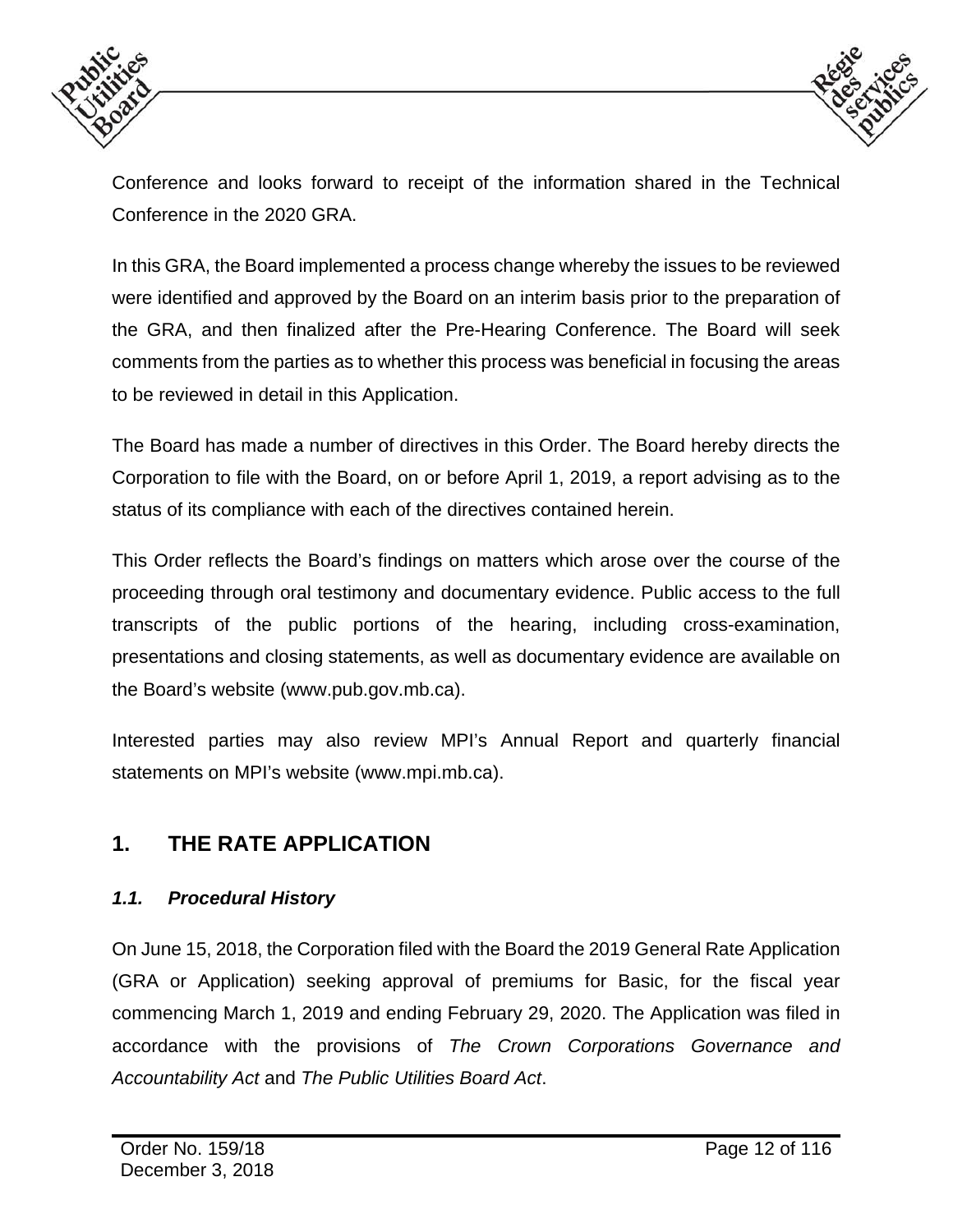



Prior to the filing of the Application, the Board issued Interim Procedural Order 61/18, in which it approved an Issues List for the Application, on a preliminary basis. The Board's intention with this procedure was to streamline the process in this GRA. In doing so, the issues in the Issues List were placed in one of three categories: issues to be considered in the scope of the GRA in the normal course; issues requiring more detailed examination in the 2019 GRA; and issues deferred from the 2019 GRA to future applications, or which would be the subject of a technical conference or another process.

Following the pre-hearing conference which took place on June 25, 2018, by Order 82/18, dated June 29, 2018, the Board approved the Issues List on a final basis, and granted intervener status to the following parties:

- Consumers' Association of Canada (Manitoba) Inc. (CAC);
- Coalition of Manitoba Motorcycle Groups (CMMG); and
- Canadian Automobile Association (CAA).

While CAA was granted Intervener status, it advised the Board prior to the commencement of the public hearings that it would not be appearing, given that the Board did not intend to review the issue of road safety in these proceedings, having deferred it to a Technical Conference to take place in early 2019.

Ten days of public hearings took place, during which the Board heard evidence from witnesses appearing on behalf of MPI and CAC, and submissions from presenters. The public hearings began on October 15, 2018, and concluded on October 31, 2018.

## *1.2. The Application*

The Corporation reported that in 2018, the Board of Directors adopted a new Corporate Mission Statement: *Exceptional coverage and service, affordable rates and safer roads through public auto insurance*. The Corporation advised that the new mission statement would guide its actions going forward.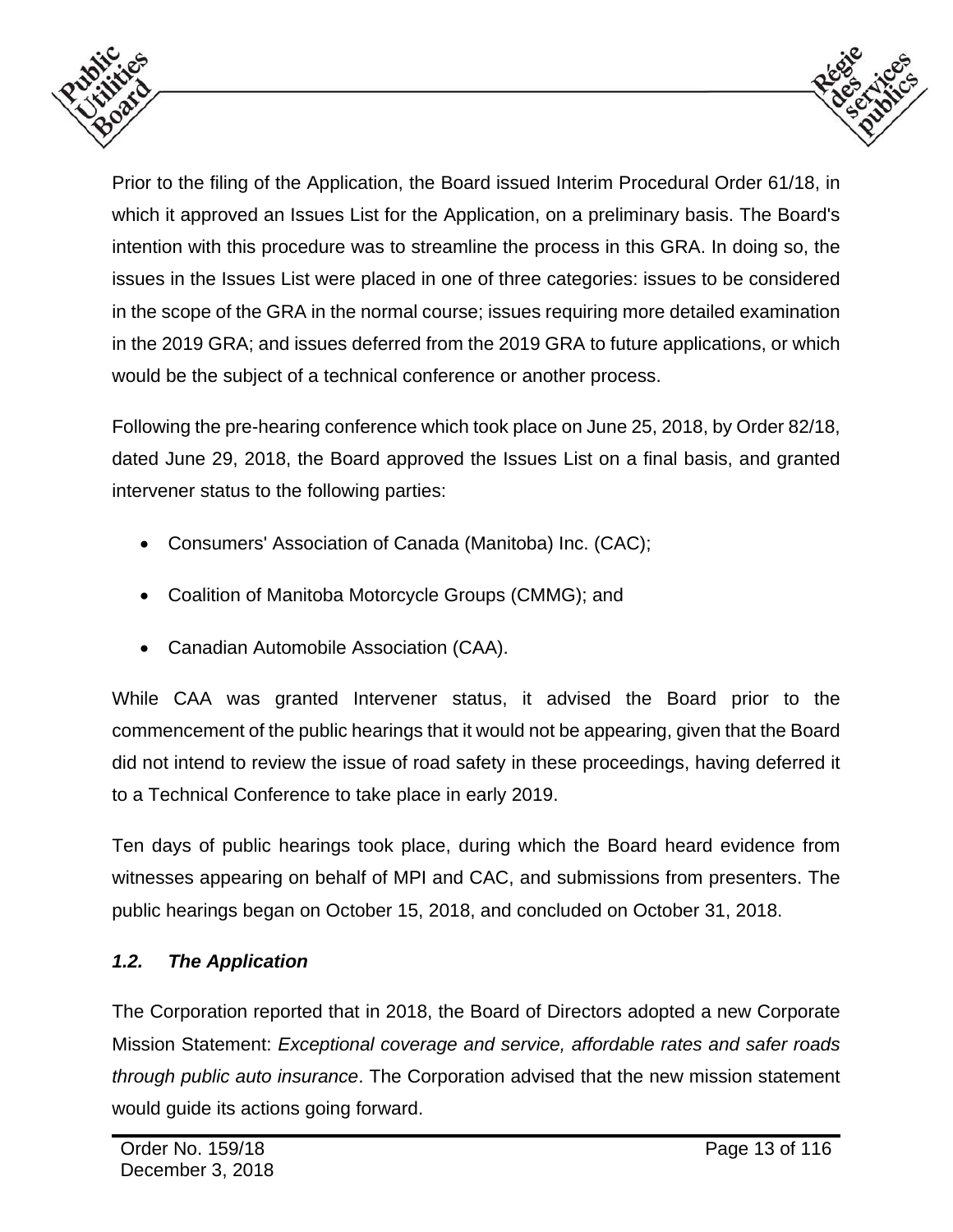



In addition, MPI defined new corporate values, articulating how it will fulfill its mission:

*As a public auto insurer, we hold ourselves accountable to all Manitobans to deliver value by fostering a culture of excellence. We achieve this through our four core values:* 

- *Doing What's Right: We act with integrity and accountability. We strive to be open and transparent*
- *Investing in People: We empower our employees to provide excellent service. We work together with business, community and road safety partners to fulfil our mission.*
- *Striving for Excellence: We provide exceptional coverage and service. We adapt to meet evolving customer and industry needs, focusing on continuous improvement.*
- *Providing Value to Manitobans: We maintain affordable rates and ensure accessible coverage. As a public auto insurer, fiscal responsibility is at the forefront of everything we do.*

The Corporation explained that everything contained within the Application was based on carrying out the mission statement.

The Board's jurisdiction applies to rate-setting for MPI's Basic insurance line of business, and not to MPI's other optional lines of business, Extension and Special Risk Extension (SRE).

The Corporation requested an overall 2.2% increase in Basic vehicle premium revenue (including Vehicles for Hire rates for service), comprised of a 0.1% increase to the breakeven cost of policies in accordance with Accepted Actuarial Practice in Canada, and a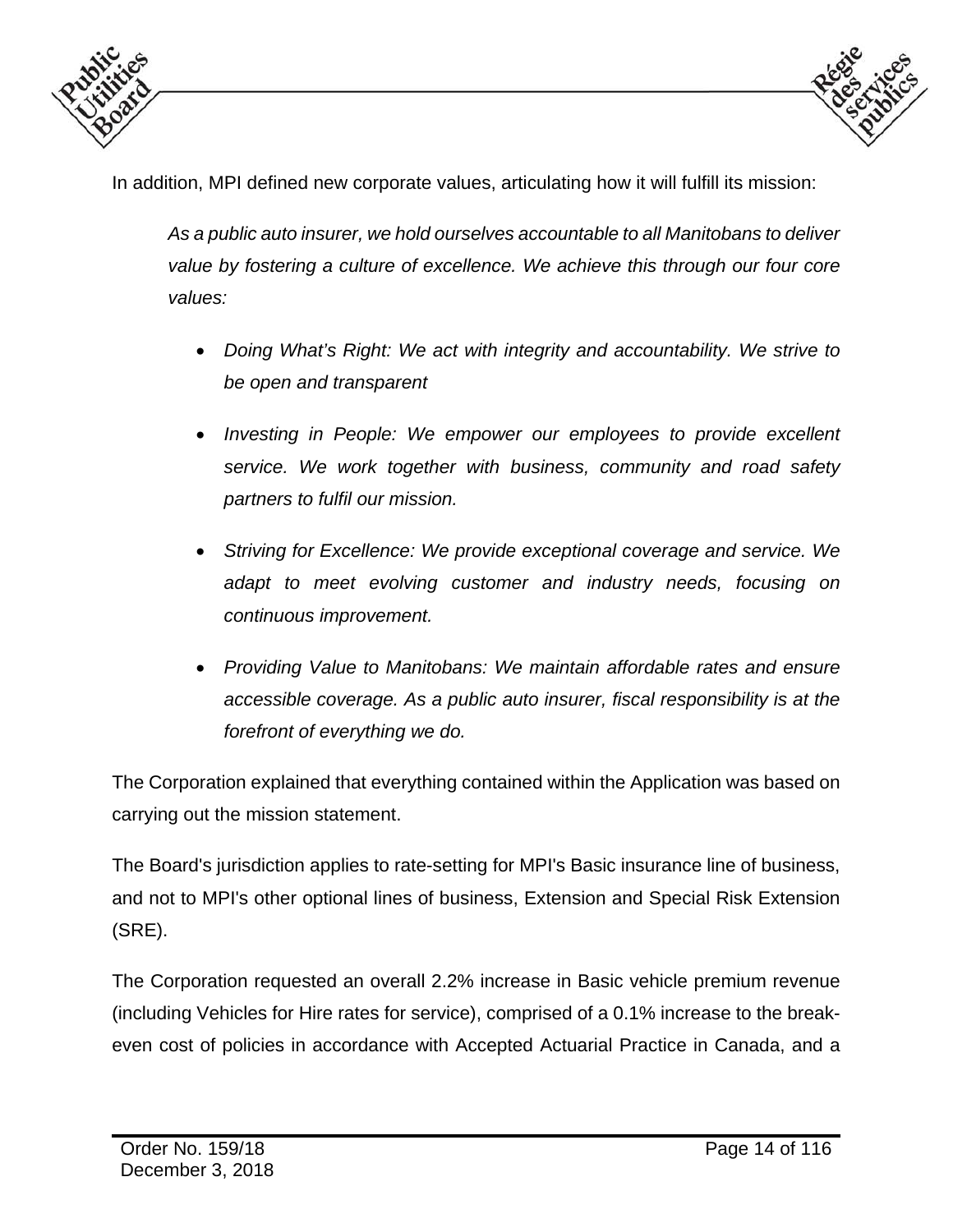



2.1% increase for a Net Capital Maintenance Provision, to maintain the Corporation's capital position through the rating year, as measured by the Minimum Capital Test.

The vehicle premium rates put forward by MPI included experience-based rate adjustments largely ranging from -15% to +15%, based on adjustment rules. In addition, the Corporation combined classification offsets for all vehicles except off-road vehicles, to achieve revenue neutrality and implemented rate group, rate line and classification changes for 2020.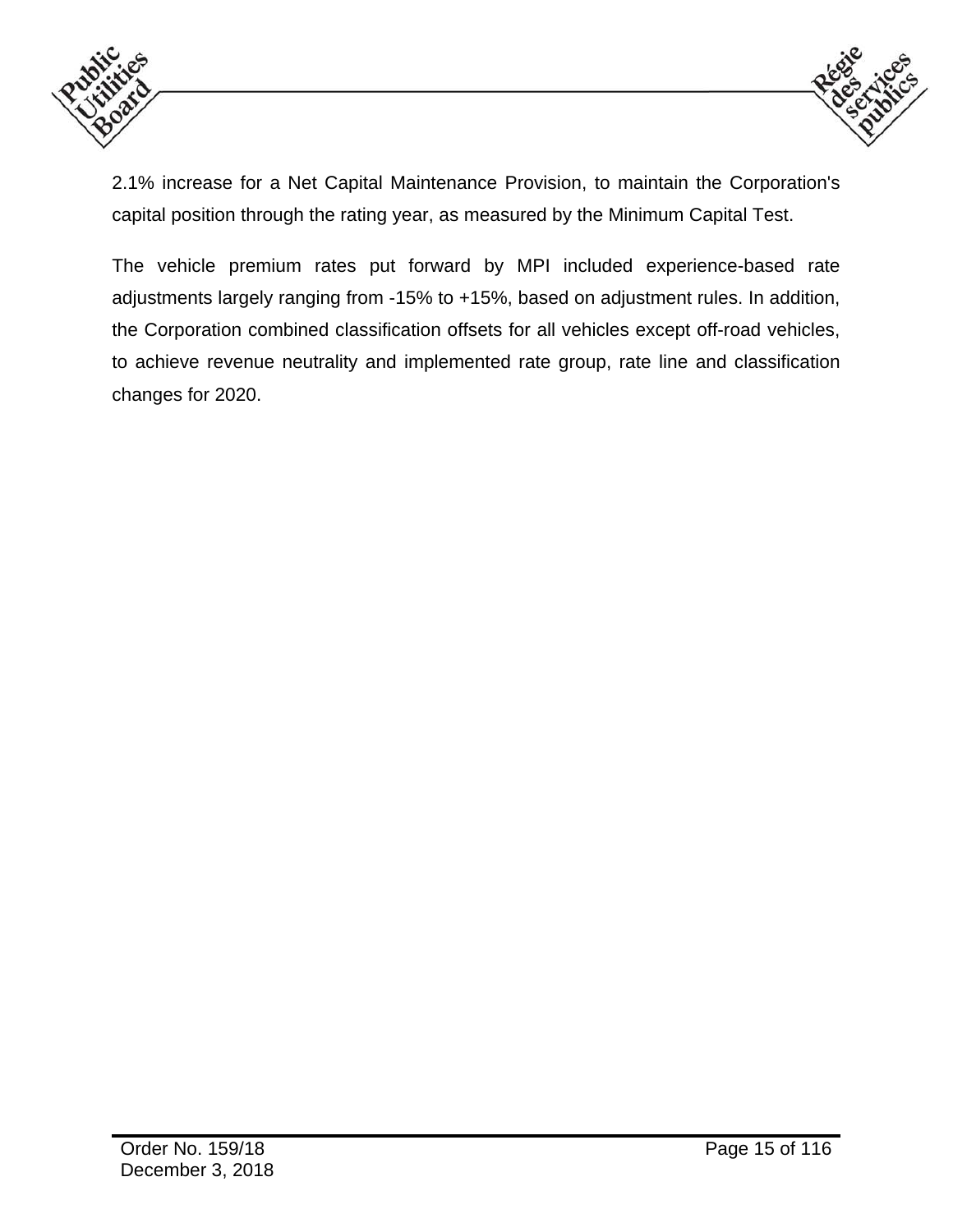



According to the Corporation's rate design, the change to Basic compulsory motor vehicle premiums for each major vehicle class at the rate requested by MPI would have the following average vehicle premium changes:

| <b>Major Class</b> | 2.2% Experience<br><b>Rate Change</b> |
|--------------------|---------------------------------------|
| Private Passenger  | 2.4                                   |
| Commercial         | 2.4                                   |
| Public             | 0.6                                   |
| Motorcycle         | 3.1                                   |
| <b>Trailers</b>    | (4.7                                  |
| Off-road vehicles  | [20.0]                                |
| Total              | 2.2                                   |

Rates paid by individual policyholders within each Major Class are determined by their driving record, the kind of vehicle (make and model and year) registered, the purpose for which the vehicle is driven and the territory in which the policyholder resides. Policyholders' premiums are also affected by actual claims experience. As a result, some individuals would experience increases in insurance rates, and others would experience decreases.

The Corporation sought no change to permit and certificate rates, vehicle premium discounts, service and transaction fees, or fleet rebates or surcharges.

The Corporation characterized the rate applied for as stable and the result of the implementation of best practices and prudent fiscal management, leading to stable, affordable rates. The Corporation stated that it is pursuing its mandate by focusing on smaller incremental increases, which support long term stability. The Corporation maintained that it had brought a rate request that is just and reasonable. Although the Corporation did not seek to amend its Application, it advised the Board that it would endorse having the Application varied by the Board, to reflect the actual Government of Canada 10-year bond yield as at September 30, 2018, of 2.43%.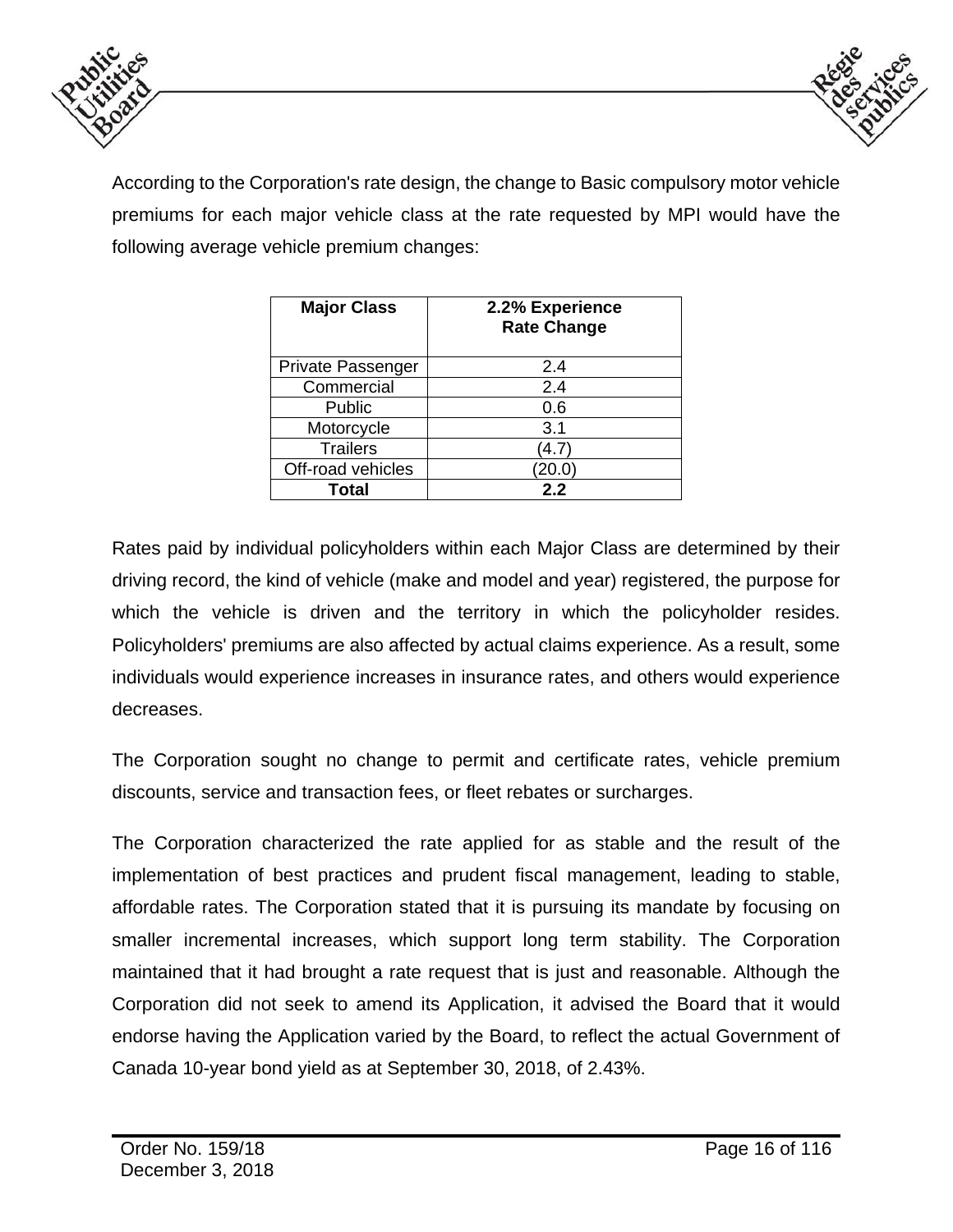



A history of the percentage rate changes applied for by the Corporation and ordered by the Board is as follows:

| Year    | <b>Applied For</b> | <b>Ordered</b> |
|---------|--------------------|----------------|
| 2019/20 | 2.2                | 1.8            |
| 2018/19 | 2.7                | 2.6            |
| 2017/18 | 4.3                | 3.7            |
| 2016/17 | 0.0                | 0.0            |
| 2015/16 | 3.4                | 3.4            |
| 2014/15 | 1.8                | 0.9            |
| 2013/14 | 0.0                | 0.0            |
| 2012/13 | $-6.8$             | $-8.0$         |
| 2011/12 | $-4.0$             | $-4.0$         |
| 2010/11 | 0.0                | 0.0            |
| 2009/10 | $-1.0$             | $-1.0$         |
| 2008/09 | 0.0                | 0.0            |
| 2007/08 | $-2.6$             | $-2.6$         |
| 2006/07 | 0.0                | 0.0            |
| 2005/06 | 0.0                | $-1.0$         |
| 2004/05 | 2.5                | 3.7            |
| 2003/04 | 0.0                | $-1.0$         |
| 2002/03 | $-1.2$             | 0.0            |
| 2001/02 | 0.0                | 0.0            |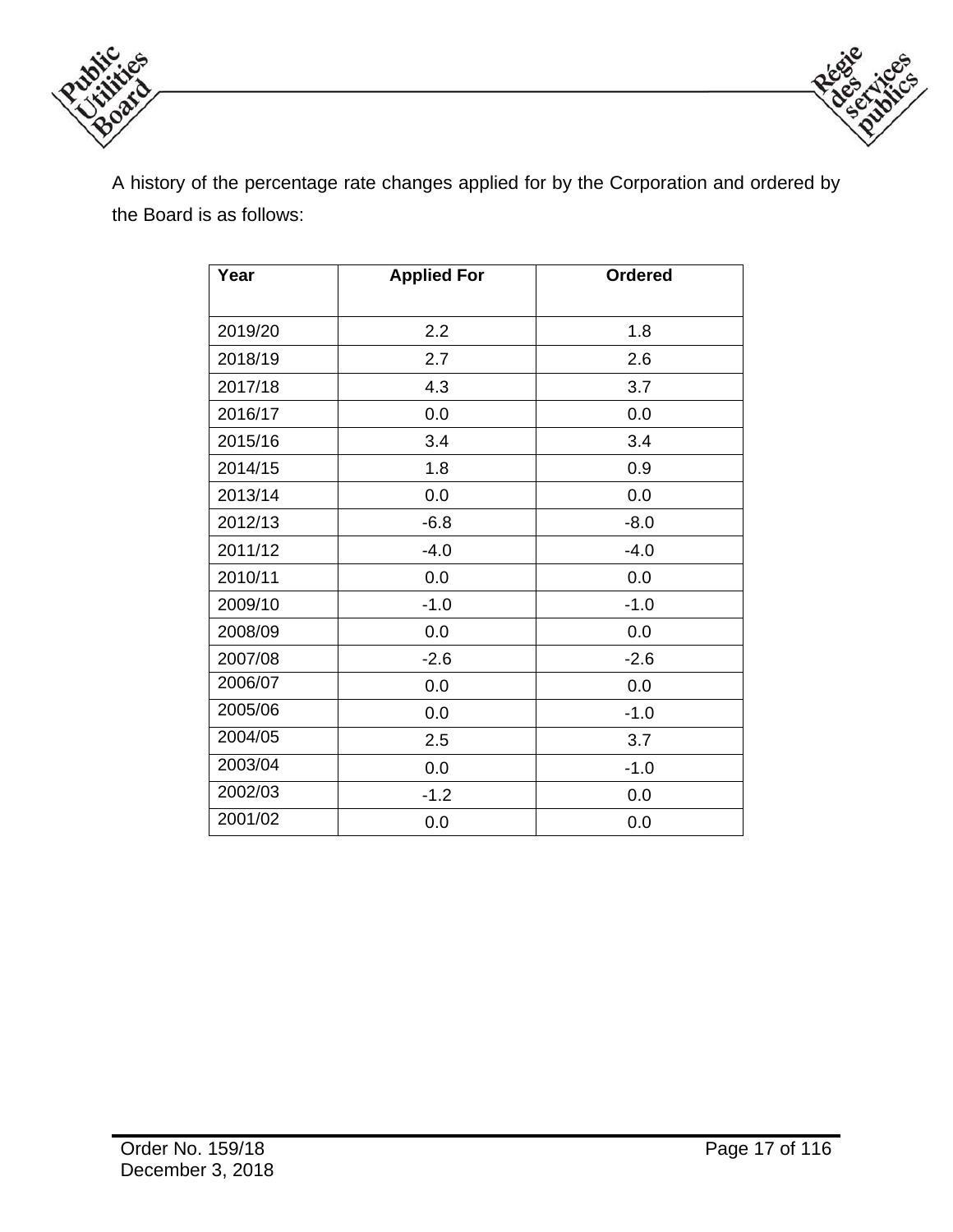



There have also been \$597 million in premium rebates ordered by the Board over the last 17 years, as follows:

| Year | Total (\$ millions) | <b>Percent of Premiums</b> |
|------|---------------------|----------------------------|
| 2011 | \$336               | 45.0%                      |
| 2008 | \$63                | 10.0%                      |
| 2007 | \$60                | 10.0%                      |
| 2006 | \$58                | 10.0%                      |
| 2001 | \$80                | 16.6%                      |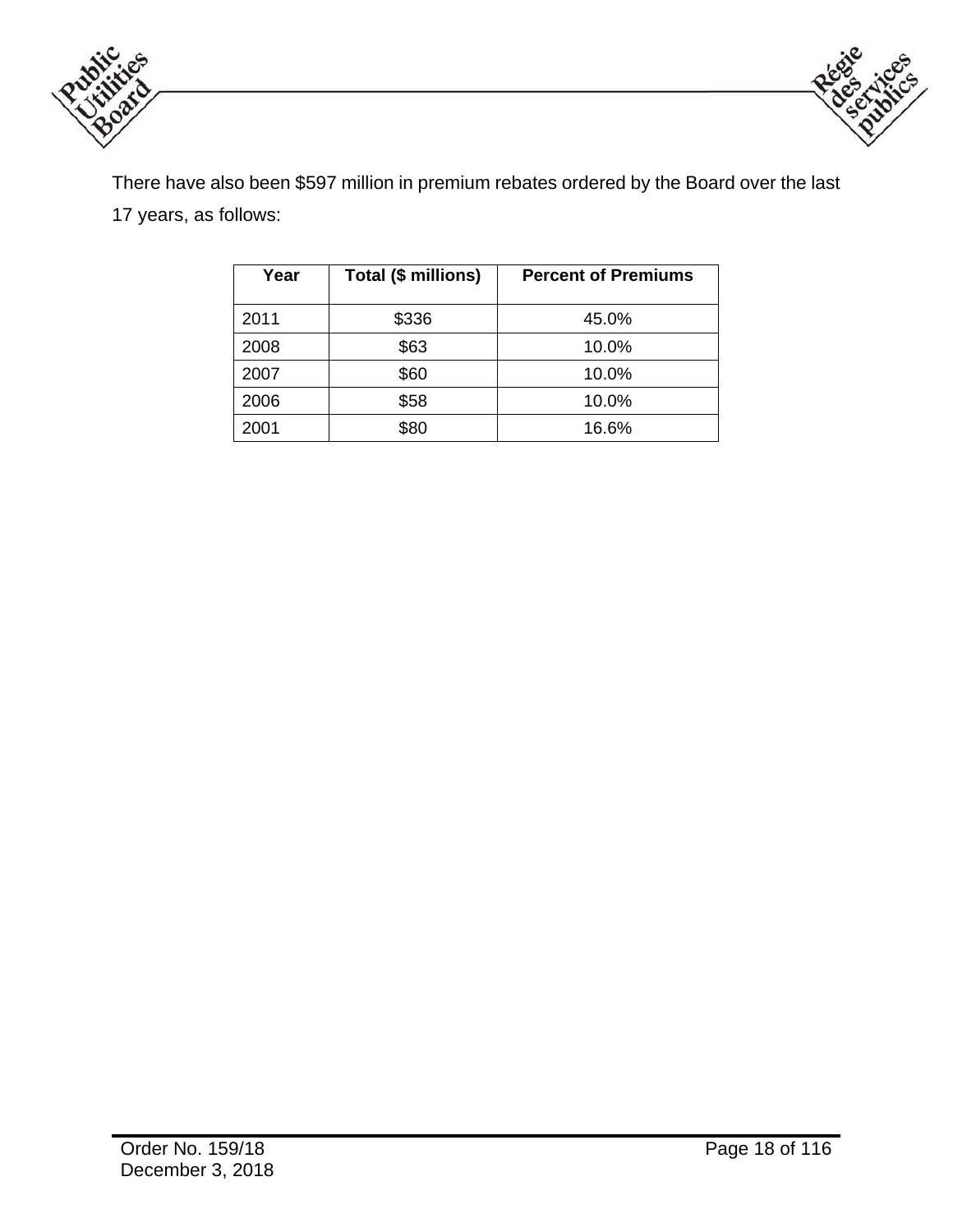



# **2. PROGRAM REVENUE**

### *2.1. Basic Revenue Requirement*

The Corporation derives revenue from four main sources to fund Basic: vehicle premiums; driver premiums; service and transaction fees; and investment income. The Corporation's projected operating results for 2019/20 and 2020/21, the years affected by the applied for 2.2% rate increase, are as follows:

|                                                                                                                                                                                   | 2019/20 Applied for Rate<br><b>Per Application</b><br>(\$ millions) | 2020/21 Projection<br><b>Per Application</b><br>(\$ millions) |
|-----------------------------------------------------------------------------------------------------------------------------------------------------------------------------------|---------------------------------------------------------------------|---------------------------------------------------------------|
| <b>Motor Vehicle Premiums</b><br><b>Drivers' Licence Premiums</b><br>Reinsurance ceded                                                                                            | \$1,054.6<br>69.9<br>(11.4)                                         | \$1,109.2<br>71.9<br>(11.7)                                   |
| <b>Total Net Premiums Earned</b><br>Investment Income<br>Service Fees & Other Revenues                                                                                            | 1,113.1<br>82.1<br>25.8                                             | 1,169.4<br>84.9<br>27.6                                       |
| <b>Total Earned Revenues</b>                                                                                                                                                      | \$1,221.0                                                           | \$1,281.9                                                     |
| <b>Claims Incurred</b><br><b>Claims Expenses</b><br><b>Road Safety Expenses</b><br><b>Operating Expenses</b><br>Commissions<br><b>Premium Taxes</b><br>Regulatory/Appeal expenses | \$900.2<br>135.4<br>12.7<br>73.6<br>42.7<br>33.7<br>4.8             | \$950.7<br>139.2<br>12.8<br>76.3<br>44.8<br>35.4<br>5.0       |
| <b>Total Claims and Expenses</b>                                                                                                                                                  | \$1,203.1                                                           | \$1,264.2                                                     |
| Net income (loss) - Basic                                                                                                                                                         | \$17.9                                                              | \$17.7                                                        |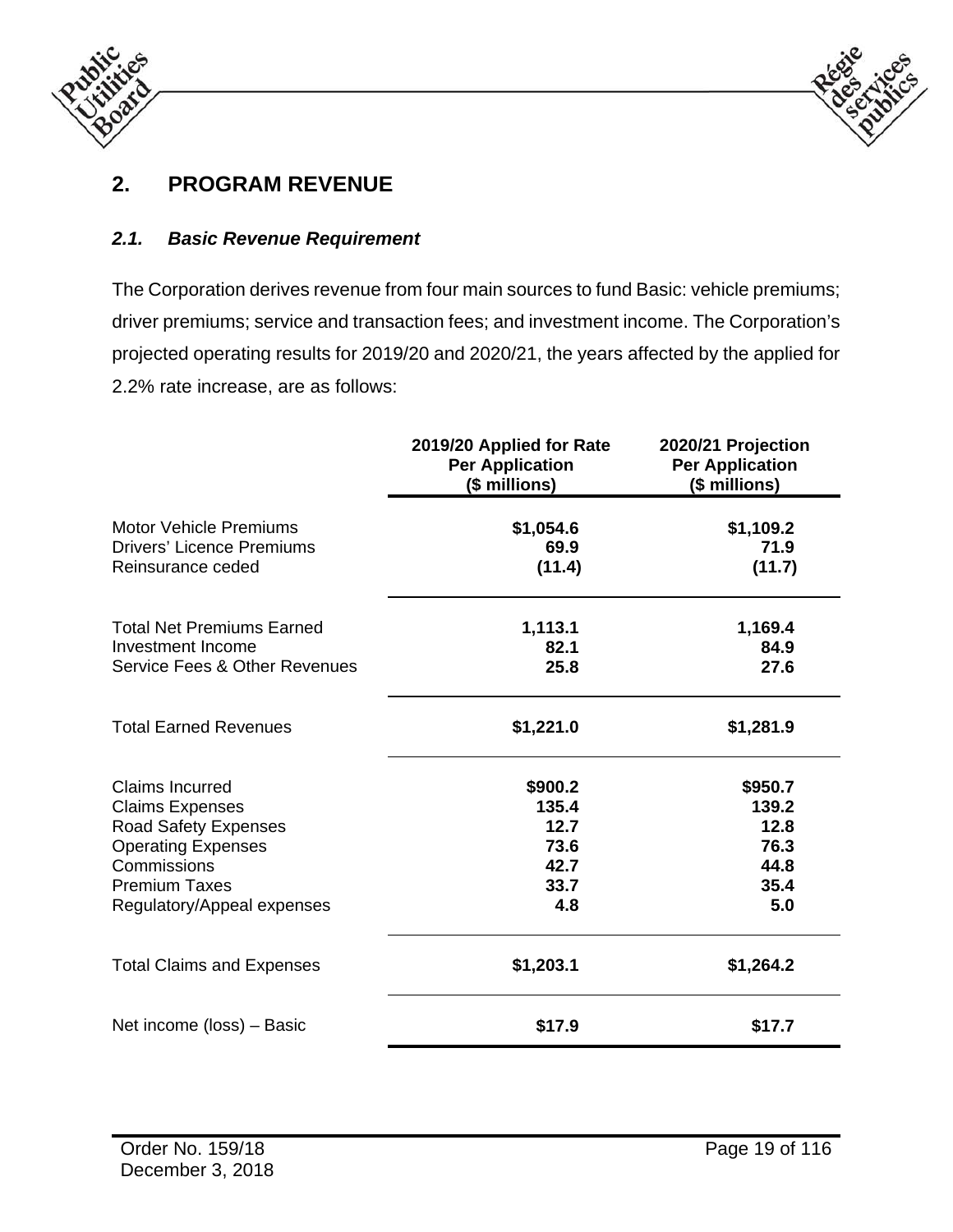



The projected results were based on an assumed Naïve interest rate forecast (assuming no changes in current interest rates) as at the time of the filing of the application, which MPI requested the Board utilize for rate-setting purposes. The Corporation took the position that the 50/50 interest rate forecast (representing the midpoint between the Naïve and the Standard Interest Rate Forecast), which the Board directed the Corporation to use for rate-setting and target capital purposes in the 2018/19 GRA, not be used in this Application.

In the course of the public hearings, at the request of the Board, the Corporation filed an update to its forecast based on interest rates as at September 30, 2018. As a result of this updated forecast, Basic's projected net income in 2019/20 would increase from a net income of \$17.9 million, to a net income of \$143.0 million, and its net result in 2019/20 would be a net income of \$18.8 million.

### *2.2. Vehicle Premiums*

Total written premiums earned are forecast to be \$1,019.3 million in 2019/20, and to grow to \$1,085.1 million in 2020/21. The revenue earned by Basic in respect of vehicle premiums may change due to four factors: rate changes as ordered by the Board; growth in the number of vehicles in the fleet (Volume Factor); changes in the average premium per vehicle caused by factors other than rate changes, such as the gradual upgrade of the fleet as older vehicles are replaced with newer ones (Upgrade Factor); and the impact on vehicle insurance premiums from changes in the average Driver Safety Rating (DSR) level of registered vehicle owners (DSR Upgrade Factor).

The Volume Factor is based upon the historical growth rate of *The Highway Traffic Act* (HTA) vehicles only (including the private passenger, commercial, public and motorcycle major classes, and excluding trailers and off-road vehicles), which account for 76% of the fleet and over 98% of MPI's total Basic written premiums. MPI is forecasting Volume Factor growth to be 1.50% for each of 2019/20, 2020/21 and beyond. The Corporation is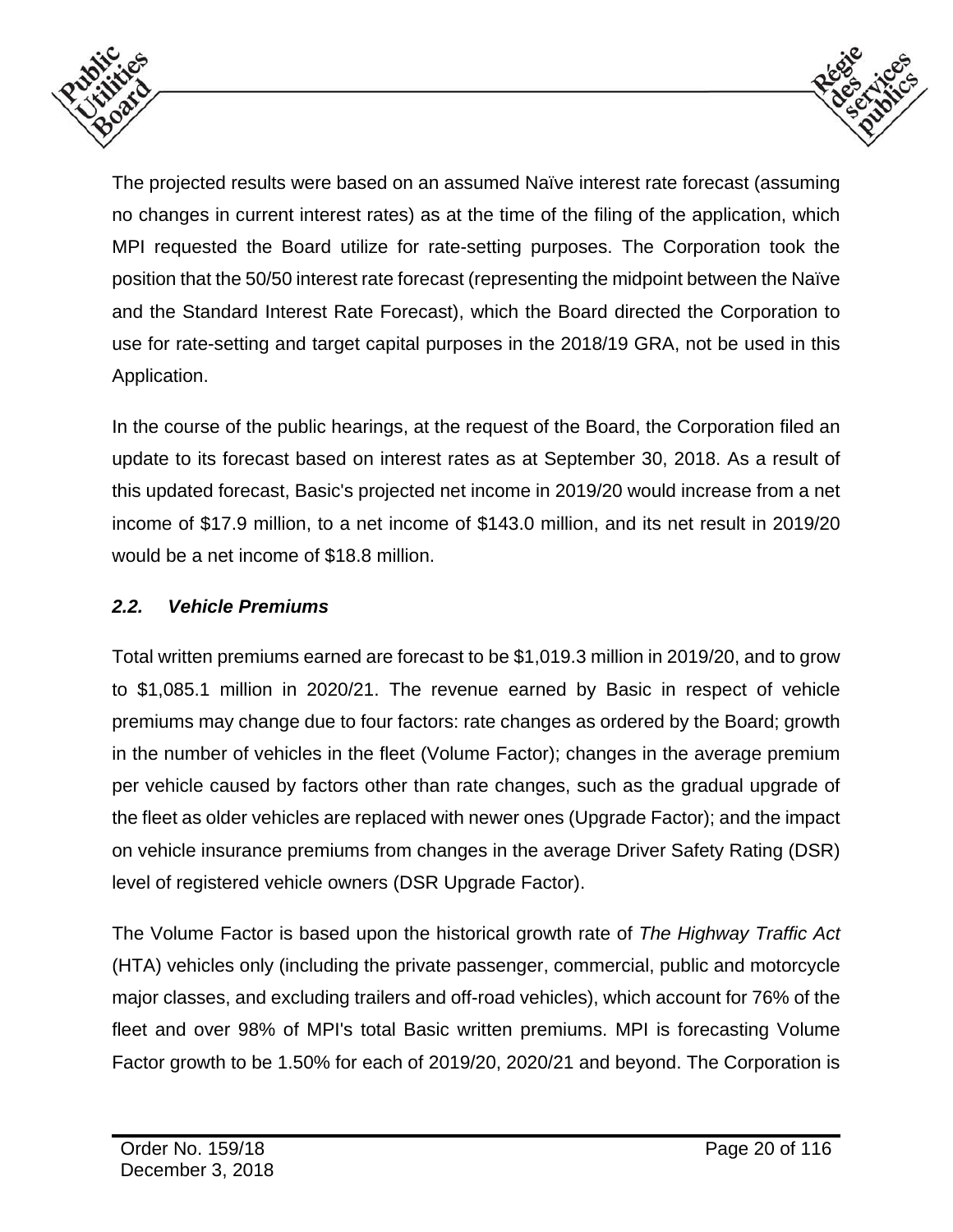



forecasting Upgrade Factor growth to be 2.54% for 2019/20, 2.58% for 2020/21, and 2.51% for 2021/22.

The combined impact of the forecast premium revenue growth due to Volume Factor, Upgrade Factor and DSR Upgrade Factor is as follows:

| Year                | <b>Vehicle</b><br><b>Upgrade</b><br><b>Factor</b> | <b>DSR</b><br><b>Upgrade</b><br><b>Factor</b> | Total<br><b>Upgrade</b><br><b>Factor</b> | <b>Volume</b><br><b>Factor</b> | <b>Total Volume &amp;</b><br><b>Upgrade Factor</b> |
|---------------------|---------------------------------------------------|-----------------------------------------------|------------------------------------------|--------------------------------|----------------------------------------------------|
| 2017/18<br>(Actual) | 2.32%                                             | 0.08%                                         | 2.40%                                    | 1.44%                          | 3.84%                                              |
| 2018/19             | 2.45%                                             | $(0.06\%)$                                    | 2.39%                                    | 1.50%                          | 3.89%                                              |
| 2019/20             | 2.45%                                             | 0.09%                                         | 2.54%                                    | 1.50%                          | 4.04%                                              |
| 2020/21             | 2.45%                                             | 0.13%                                         | 2.58%                                    | 1.50%                          | 4.08%                                              |
| 2021/22             | 2.45%                                             | 0.06%                                         | 2.51%                                    | 1.50%                          | 4.01%                                              |
| 2022/23             | 2.45%                                             | 0.09%                                         | 2.54%                                    | 1.50%                          | 4.04%                                              |

#### *2.3. Driver Premiums*

The level of Driver Premiums paid by licensed drivers is based on the DSR scale. Until Order 130/17, issued after the 2018 GRA, the DSR scale ranged from \$15 at level 15 to \$2,500 at level -20. In the 2018 GRA, the Corporation applied, and the Board approved, an increase to driver premium revenues by \$17.5 million, by increasing the driver premiums to the demerit side of the DSR scale only, such that the scale now ranges from \$15 at level 15 to \$3000 at level -20.

The Corporation reported in this GRA that the estimated annualized impact of the increase in DSR demerit premiums is \$16.8 million, with the increase in revenue associated with the higher DSR premiums having been approximately \$8.4 million through the second quarter of fiscal year 2018/19.

Driver Premiums are forecast to be \$70.9 million in 2019/20, and to increase to \$72.9 million in 2020/21. The forecast considers five components: the number of earned driver units by DSR level; the expected movement of drivers on the DSR scale; the average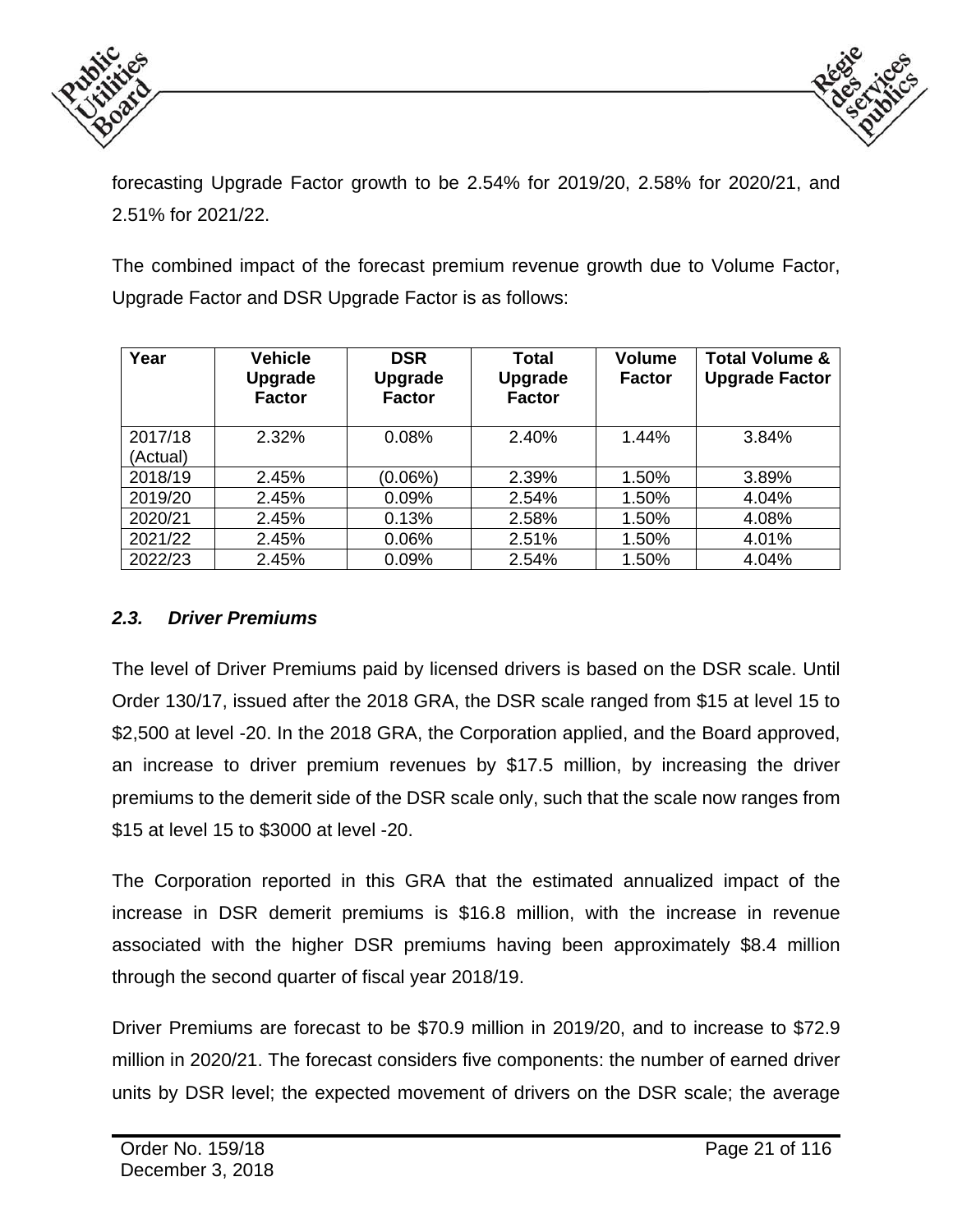



number of earned driver units by DSR level; the driver premiums by DSR level; and a percentage reduction in drivers' premiums from appeals.

### *2.4.* **Investment Income**

The Corporation's funds available for investment are primarily the assets supporting the unearned premium reserves and unpaid claims reserves. The funds within the portfolio support both the payment of accident claims and the pension obligations of the Corporation. The Corporation had short and long-term investments, including cash and equities, for the Basic Line of Business totalling \$2.4 billion in 2017/18, which is forecast to grow to over \$2.5 billion by 2022/23.

Investment income earned from the Corporation's investment portfolio reduces the revenue that it is required to collect through premiums. The Corporation's investment income is allocated to the Basic Insurance line of business based on a monthly averaging of the funds available within each division. MPI realized \$134.8 million in investment income in 2017/18, of which 86.28%, or \$116.3 million, was allocated to Basic. This was a \$33.4 million improvement from the \$82.9 million income allocated to Basic in 2016/17.

Based on the September 30, 2018 Naïve interest rate forecast, MPI is forecasting investment income allocated to Basic of \$171.4 million in 2018/19, \$84.9 million in 2019/20 and \$88.3 million in 2020/21. Further discussion on MPI's investment portfolio and returns is found in Section 7 of this Order.

#### *2.5.* **Service Fees and Other Revenues**

The Corporation reported that service fees and other revenues account for approximately 2.0% to 2.5% of annual revenues for the Basic program, and that there are approximately 25 to 30 service fees and revenue types allocated to Basic. These fees and other revenues include revenue from quarterly and monthly pre-authorized payment plans, late payment fees, motor vehicle transaction fees, dishonoured payment fees, pre-authorized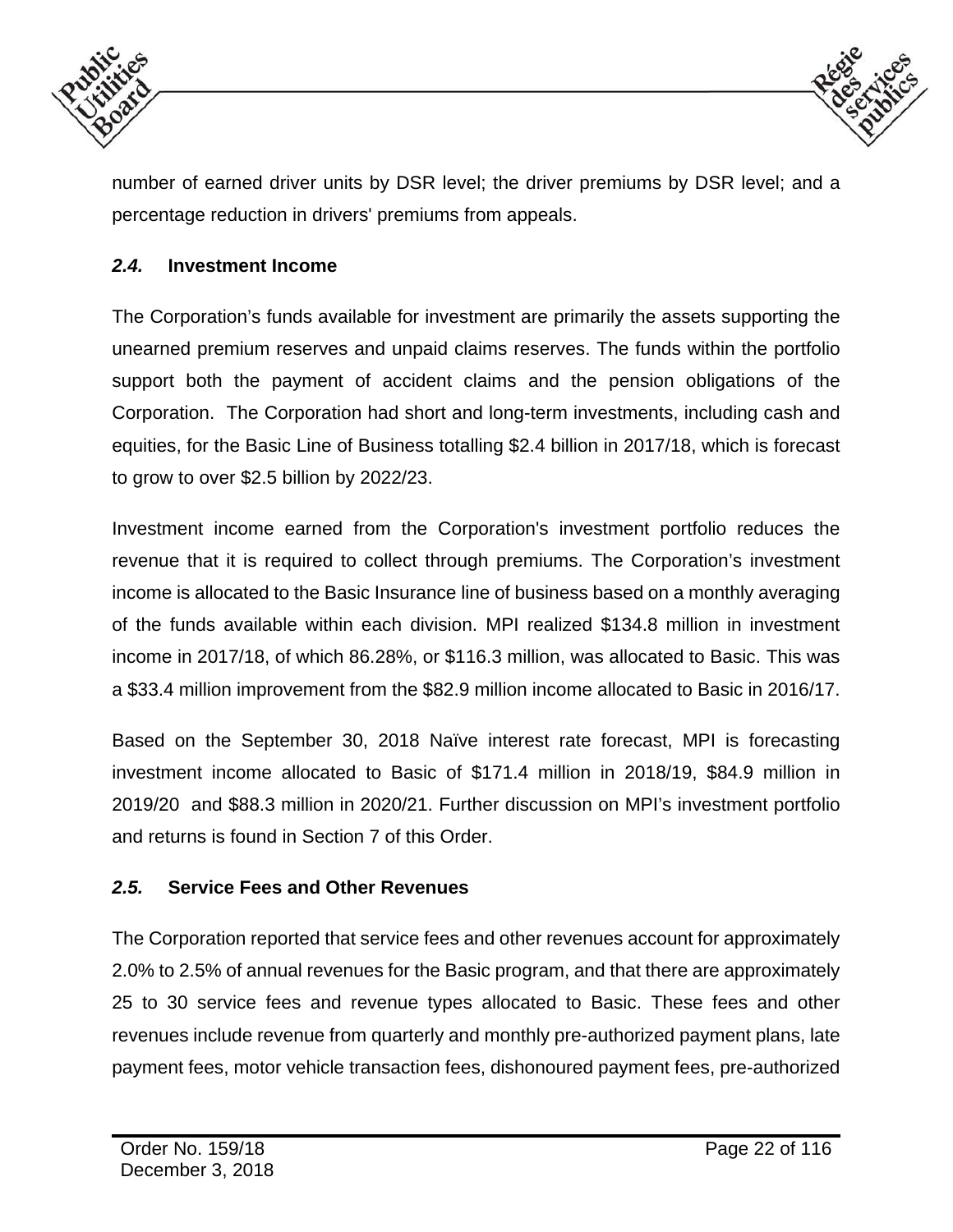



default fees and other fee-related items. Some Basic Service Fees are collected by MPI on behalf of the Government.

Basic projects income from Service Fees and Other Revenues of \$23.8 million in 2018/19, \$25.8 million in 2019/20, and \$27.6 million in 2020/21.

In the 2018 GRA, the Corporation advised that a Basic Service Fees review was under way and close to completion. The Board, in Order 130/17, directed the Corporation to report on the results of the Service Fees Review in this Application. In this Application, the Corporation reported that it had completed the Service Fee Review in 2017/18, which consisted of a jurisdictional scan, comparing its service fees to those of the Insurance Corporation of British Columbia (ICBC), Saskatchewan General Insurance (SGI), as well as with those of Manitoba Hydro. The Corporation determined that no changes were yet required, explaining that it would be premature to seek changes to the Basic service and transaction fees prior to it knowing the outcome of any changes that might be made by the Government of Manitoba to *The Drivers and Vehicle Act* service fees.

# **3. RATE INDICATIONS**

### *3.1. Accepted Actuarial Practice in Canada*

Ratemaking in accordance with Accepted Actuarial Practice in Canada (AAP) involves determining the indicated rate level such that, for a given future rating year, the present value of expected future revenue cash flows (e.g., premiums and fees) is equal to the present value of expected future expense cash flows (e.g., claims, adjusting expenses and non-claims-related costs, including any profit provision).

In Order 162/16, the Board approved the rate indication prepared by the Corporation based on AAP, and directed that the Corporation follow AAP as the basis for its rate indications in future rate applications. The Corporation commenced using AAP as the basis for its rate indications in the 2018 GRA, and continued to do so in this Application.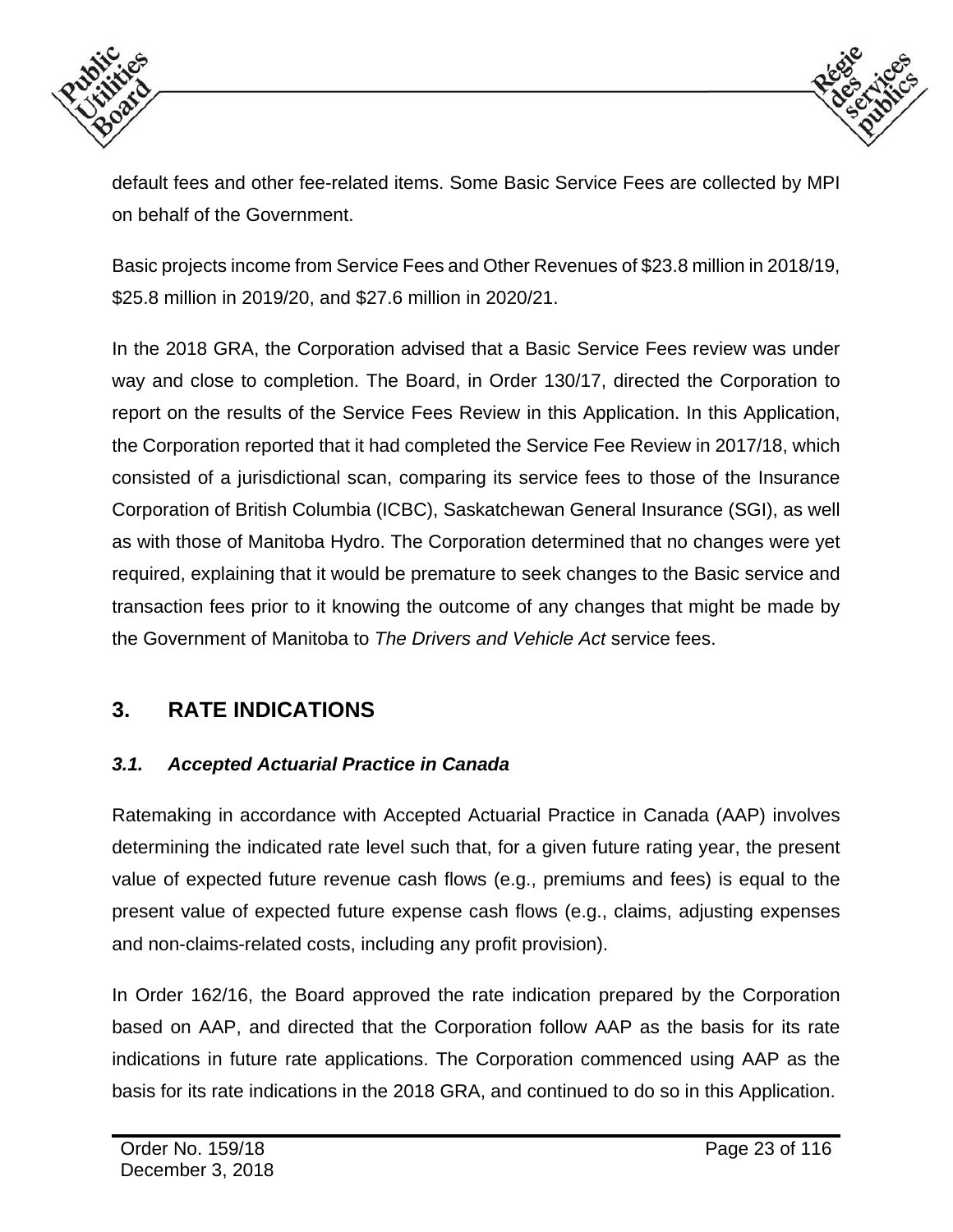



In Order 130/17, the Board ordered that a Technical Conference be held prior to this GRA, the scope of which included seeking consensus on the following matters relating to ratesetting in accordance with AAP:

- Basing the cash flow discount rate assumption on the expected new money rate averaged over the full proposed rating year rather than as at the start of that rating year;
- Segregating the pension liabilities and the related supporting investment assets from the determination of the cash flow discount rate and the expected return on investment assets supporting Basic Total Equity; and
- Improving recognition of investment fees in the determination of the cash flow discount rate and the expected return on investment assets supporting Basic Total Equity.

The Application addressed all but the last of these three matters either directly or as a consequence of the Corporation's new Asset Liability Management strategy, which is discussed in detail later in this Order. The Corporation noted an oversight, that it did not address the last of these three matters in this Application, which will be properly addressed in future GRAs.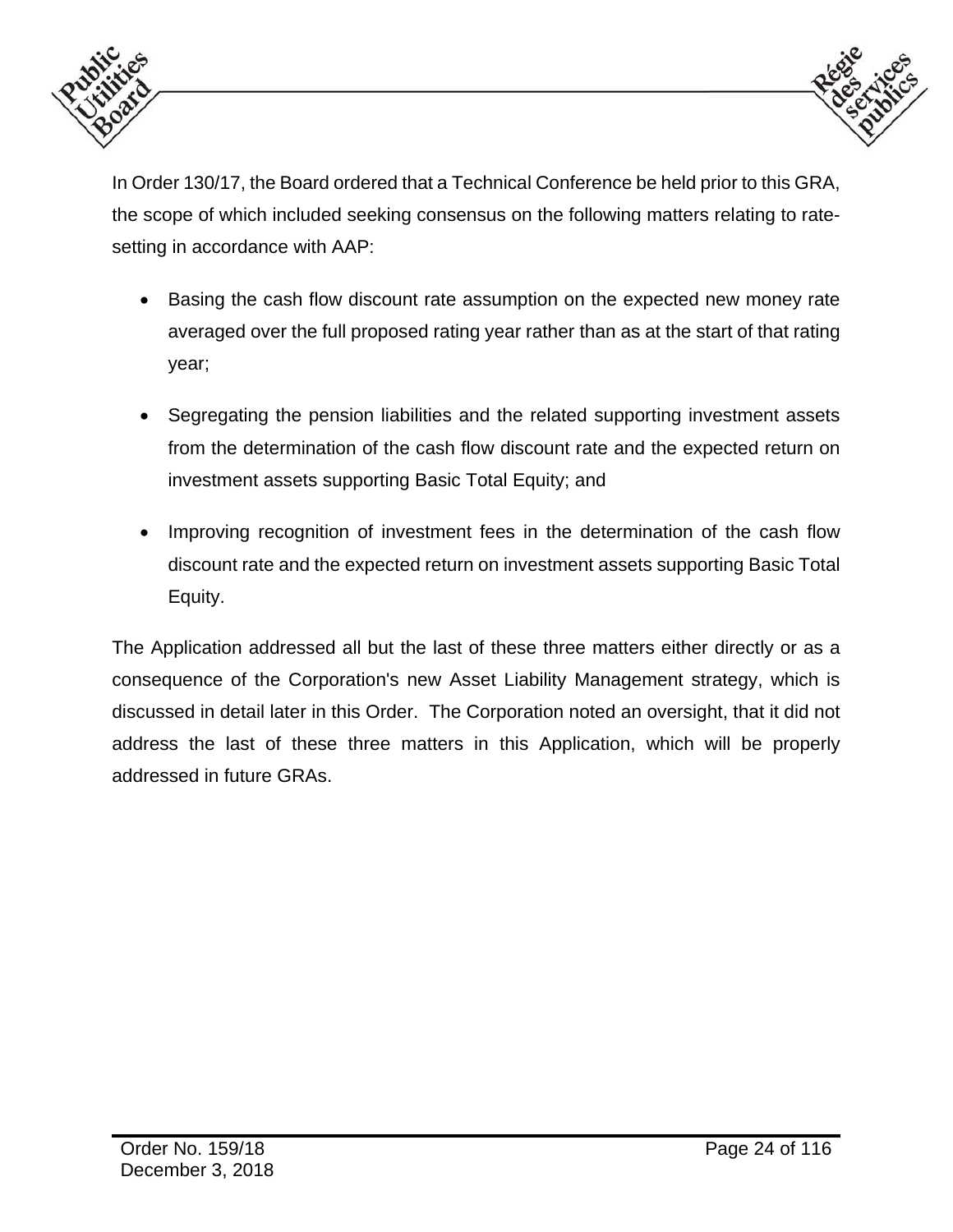



The Corporation's estimate of its overall rate requirement is sensitive to the methods and assumptions used in its derivation. In the Application, the basis for the Corporation's rate proposal is an AAP overall rate indication comprised as follows:

| Break even overall rate indication                                              | $+0.1%$ |
|---------------------------------------------------------------------------------|---------|
| Impact of expected return on investment assets supporting Basic Total<br>Equity | $-1.2%$ |
| Impact of Capital Maintenance Provision                                         | $+3.3%$ |
| Total overall rate indication                                                   | $+2.2%$ |

The underlying analysis for this rate indication used a Naïve interest rate forecast (which assumes no change in market interest rates going forward), based on market interest rates as of the end of February 2018. The assumed AAP new money cash flow discount rate based on this interest rate forecast was 3.21%.

In the course of the public hearings, the Corporation provided an update to its interest rate forecast to the end of September 2018, which increased the assumed AAP new money cash flow discount rate by 19 basis points, up to 3.40%. This, in turn, reduced its estimate of the total overall rate indication to an increase of 1.8%. In its testimony, the Corporation acknowledged the relevance of recognizing this forecast update and the resulting impacts on assumptions and the overall rate indication.

### *3.2. Vehicle Classification System*

The Corporation classifies vehicle risk by considering insurance use, rating territories, and rate groups. Insurance use classifications categorize vehicles by the nature of the vehicle and its intended insurance use, which now includes rates for Vehicles for Hire, further to Order 11/18. There have been no changes in insurance use classifications in this Application.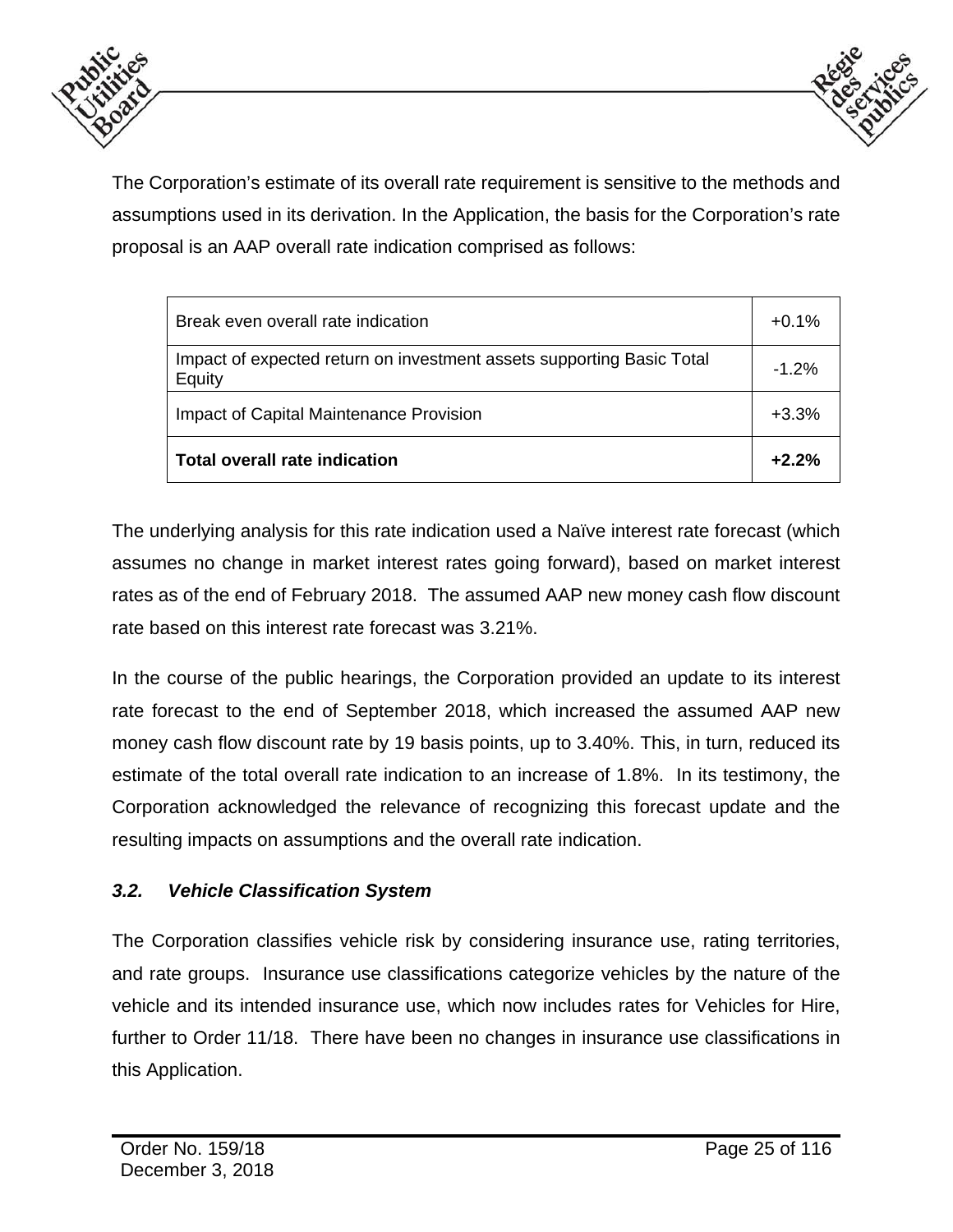



Vehicles are assigned to one of five territories in Manitoba, including a commuter territory in the areas adjacent to the City of Winnipeg, based on the primary residence of the registered vehicle owner. There have been no changes to the rating territories in this Application.

For passenger vehicles and light trucks, the Corporation uses the Canadian Loss Experience Automobile Rating system (CLEAR) promulgated by the Insurance Bureau of Canada (IBC), which amalgamates data from Canadian insurers and creates rate groups (up to 99) by vehicle make, model and model year, for each of collision, comprehensive and accident benefits coverages. The Corporation combines those rate groups to produce a smaller number of rate groups for the single Basic coverage package. It then adjusts for its own experience by rate group, thereby re-calibrating the CLEAR indications.

The Corporation reported that for 2019/20, the following changes were applied:

- CLEAR rated passenger vehicles and light trucks;
- Rate group changes for heavy trucks and heavy-rated–as-light trucks; and
- Rate line changes for passenger vehicles, light trucks, heavy trucks, motorcycles, mopeds and mobility vehicles, motorhomes, trailers, and buses.

### *3.3. Interest Rate Forecasting*

This Application included considerable discussion of the appropriate basis for interest rate forecasting, as in previous years. The Naïve interest rate forecast, which was proposed by the Corporation, assumes no change in market interest rates going forward from the starting forecast date (in the Application, filed the end of February 2018). The Standard Interest Rate Forecast (SIRF) bases the assumed forecast on a consensus of independent forecasts from the major Canadian banks, plus Global Insight, an economics organization that specializes in economic forecasting and market outlook. The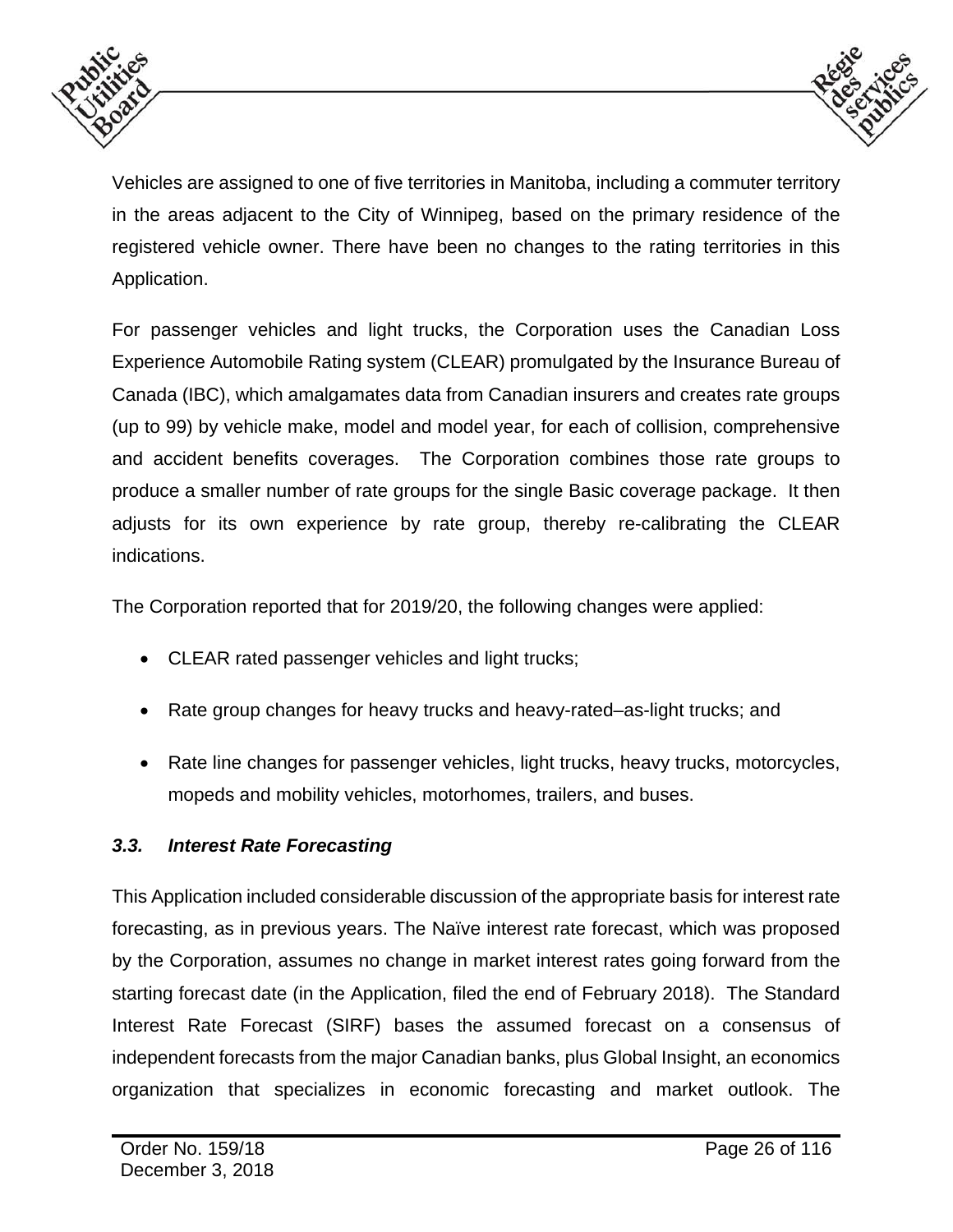



compromise between these alternatives is the 50/50 interest rate forecast, which adopts the average of the Naïve and SIRF at each point over the forecast period. It was first formally introduced by MPI in the 2017 GRA.

In Order 130/17, the Board directed that the 50/50 interest rate forecast be used for ratesetting and target capital purposes.

In support of its use of the Naïve forecast in the Application, the Corporation noted that it is required to base its rate application on best estimates, and that for this Application, the Corporation's management and Board of Directors continued to maintain that the Naïve interest rate forecast is the best estimate. MPI defended its position with an analysis of the standard error (actual vs. forecast) of the competing forecasts (which speaks to the forecast efficiency), from the 2005 GRA up to the 2018 GRA. This analysis showed that the Naïve forecast had the lowest standard error relative to either the SIRF or the 50/50 forecast.

The Corporation also undertook a paired sample t-test on the sample mean, to test if the 50/50 forecast and the Naïve forecast produced a statistically significant difference in results. This analysis indicated that the Naïve forecast produced a forecast with less bias than, and with a statistically significant difference from, the 50/50 forecast at the 99<sup>th</sup> percentile.

The Corporation also cited the evidence of its external appointed actuary, that a Naïve forecast is the most common approach in the Dynamic Capital Adequacy Testing (DCAT) base scenario financial forecasts his firm reviews, and that it constitutes a reasonable base forecast because of the uncertainty in forecasting how interest rates may change. The external actuary acknowledged that this evidence was provided in a DCAT context, and not a rate-setting context.

MPI's adoption of the Naïve forecast reflects its reluctance to "betting" on how interest rates will move in the near term.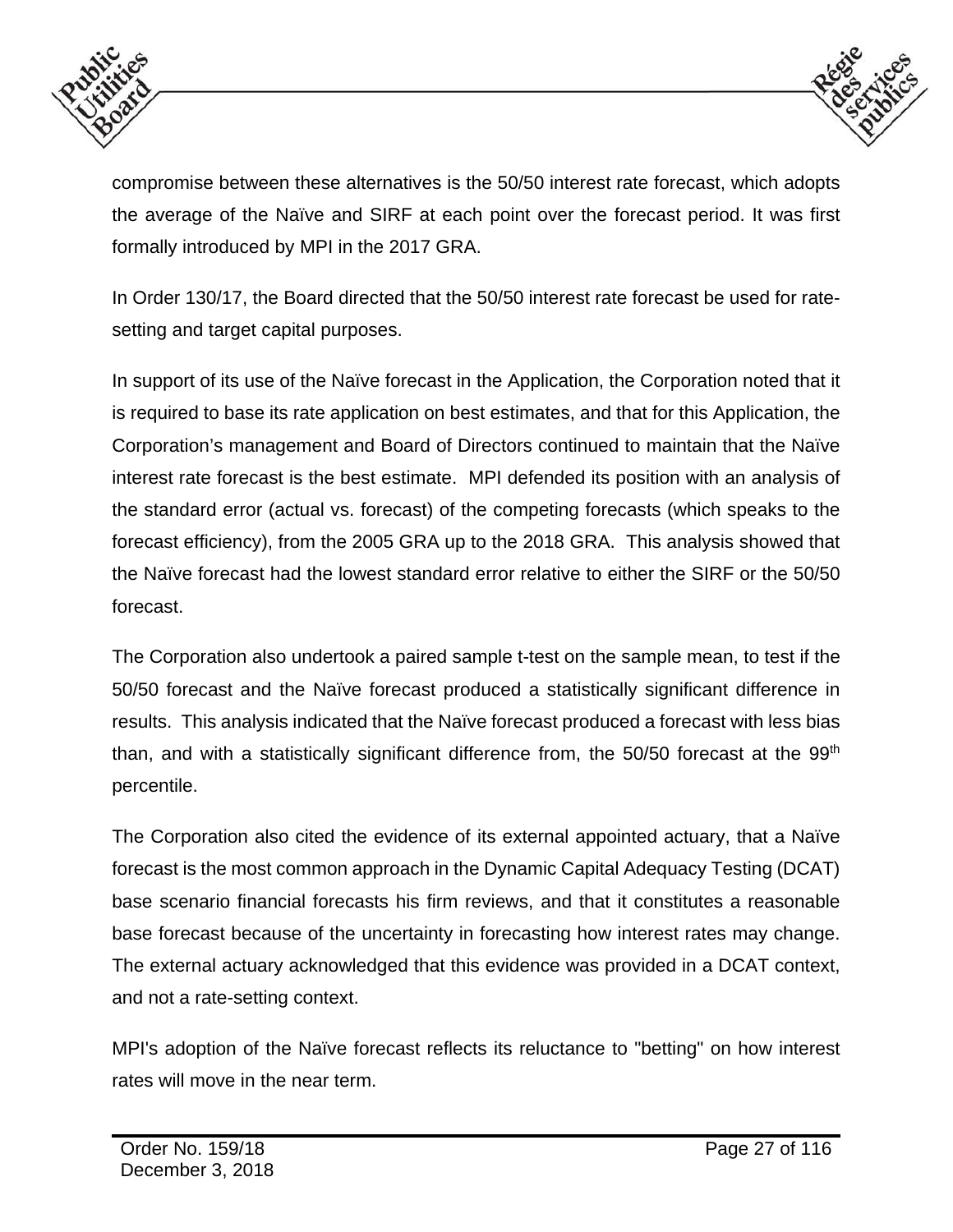



In MPI Exhibit #26, filed in the course of the public hearings, the Corporation provided an updated alternative overall rate indication based on a 50/50 forecast, reflecting market interest rates as of the end of September 2018. Relative to the 1.8% overall rate indication noted above and based on the Naïve forecast as at the same date, the alternative overall rate indication would fall to 1.0% under the 50/50 forecast.

### *3.4. Capital Maintenance Provision*

### *3.4.1. Basic Concept*

The concept of a Capital Maintenance Provision (CMP) was first reviewed before the Board in the 2018 GRA, as a possible means of recognizing in the rate-setting process the expected growth of Basic's risk profile and depletion of Basic's capital position that naturally arises from the expected growth of Basic's actuarial liabilities and its supporting investment portfolio.

In Order 130/17, the overall rate change approved by the Board was based on permitting the expected return on investment assets supporting Basic Total Equity to be retained by Basic, and not passed through to ratepayers in the form of lower rates. This approval was temporary pending further examination of the CMP concept. Permitting the expected return on investment assets supporting Basic Total Equity to be retained by Basic acts, in effect, as a proxy for the CMP.

In Order 130/17 the Board also directed that a Technical Conference be held to seek a consensus approach to estimating a CMP. The Technical Conference was held on March 2, 2018.

In the Application, the Corporation proposed a Net Capital Maintenance Provision (Net CMP) which is added to the break-even overall rate indication, and consisted of two distinct parts:

A first component to recognize the expected return on investment assets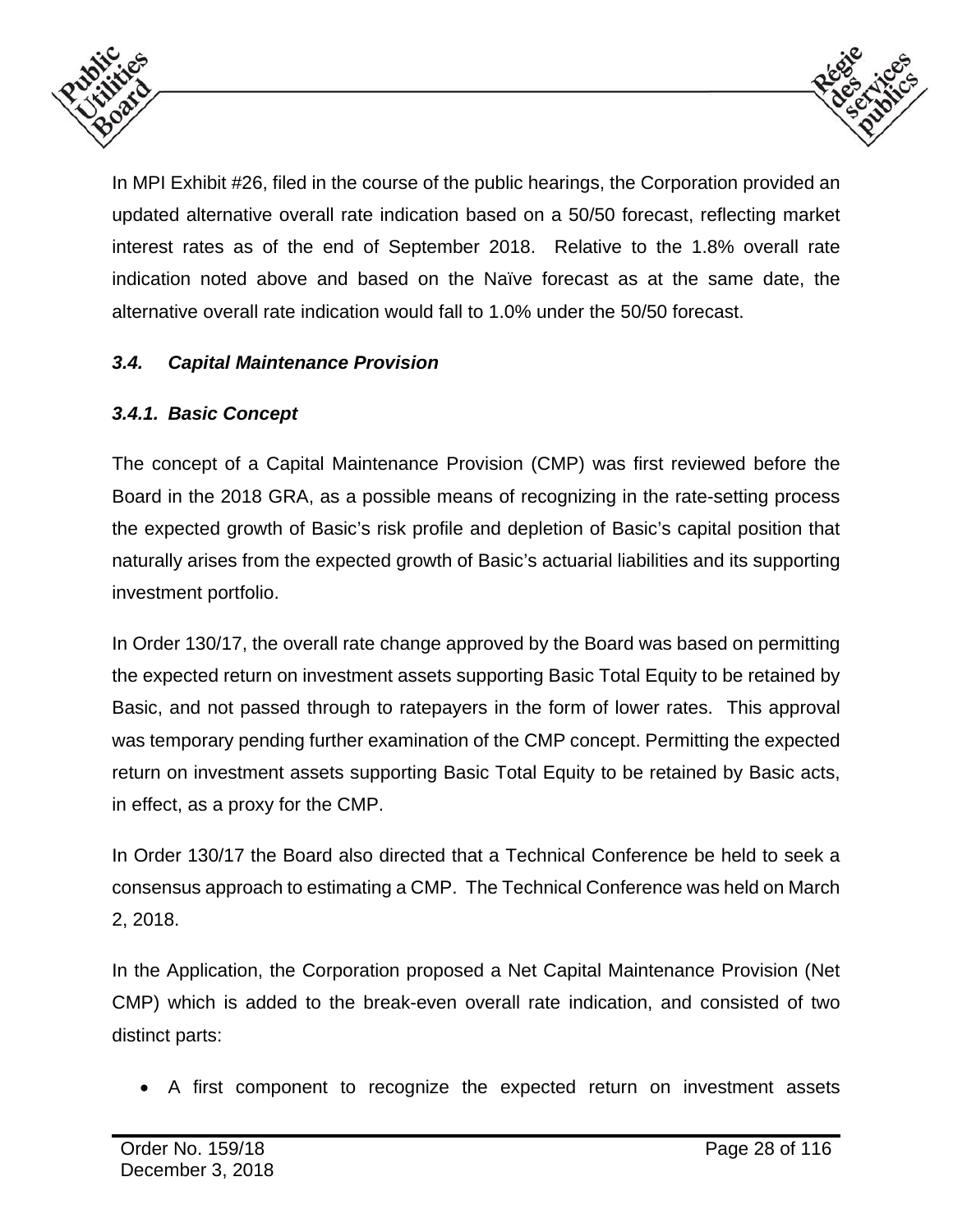



supporting Basic Total Equity; and

A second component representing a CMP.

The Corporation's proposed approach to estimating the CMP consisted of determining what magnitude of overall rate level change to take effect on March 1, 2019 was needed in order to maintain Basic's forecasted Minimum Capital Test (MCT) ratio as at February 28, 2019 unchanged over the ensuing twelve months. The Corporation acknowledged that, in some respects, this would represent a shift back from rate-setting in accordance with AAP to again set rates based on expected Basic financial results from the Basic financial forecast, although the Corporation's approach does quantify the rate level contribution of the component parts.

In the course of the Information Request process in this GRA, MPI provided alternative estimates of a CMP based on its understanding of the approach followed by the Saskatchewan Auto Fund. While the Corporation made its best efforts in providing these alternative estimates, these estimates could not be thoroughly tested as evidence, as the Saskatchewan Auto Fund methodology was not a part of the evidentiary record.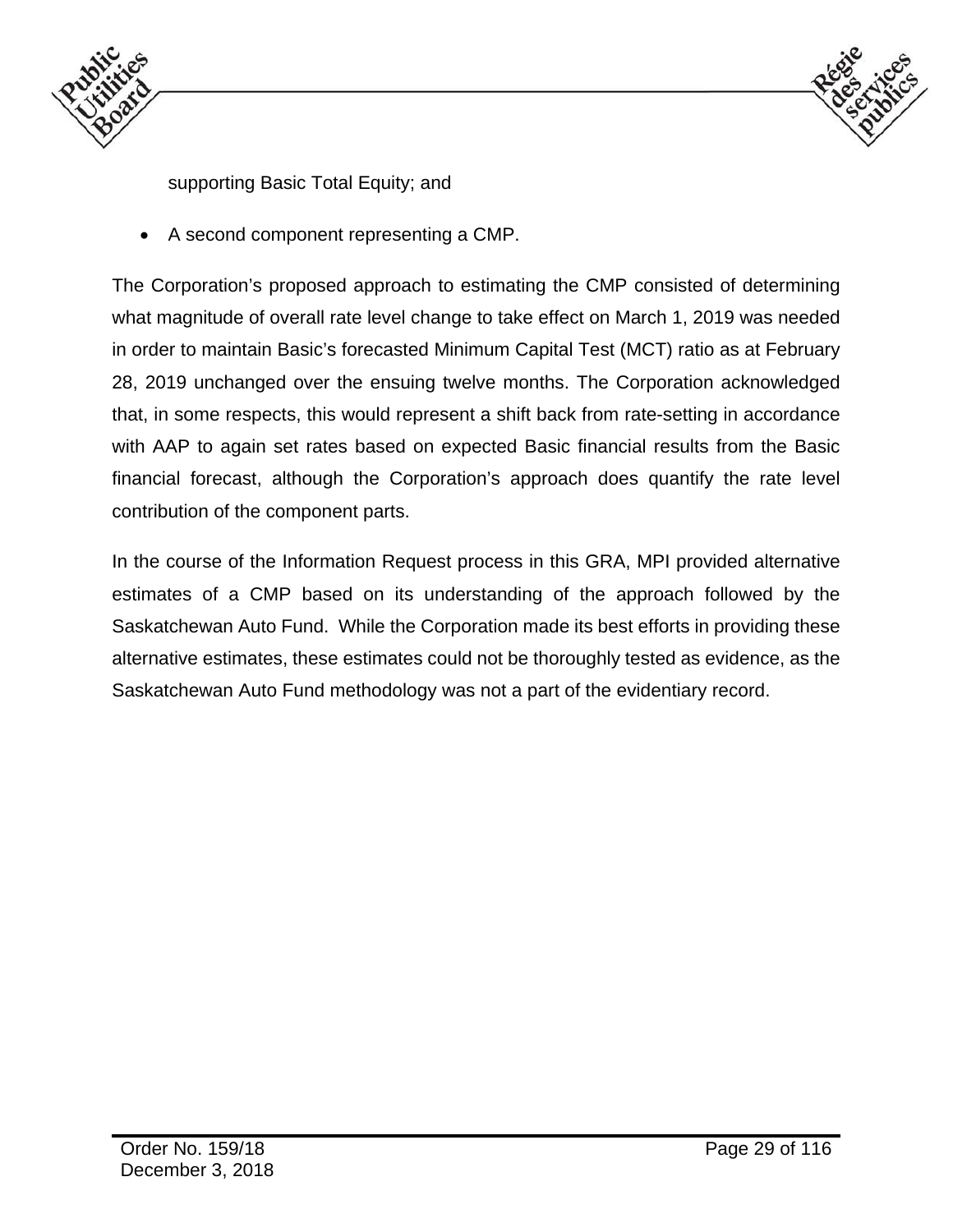



### *3.5. Interveners' Positions*

### **CAC**

CAC called two expert witnesses to give evidence on interest rate forecasting and the CMP. Dr. Wayne Simpson is a professor of economics at the University of Manitoba and was qualified as an expert in applied econometrics, applied microeconomics and quantitative methods. Dr. Simpson has testified as an expert in previous hearings before the Board.

Andrea Sherry is Vice-President, Insurance Solutions with the Wawanesa Mutual Insurance Company and was pre-qualified as an expert in actuarial analysis with a focus of pricing, rate-making and risk related to automobile insurers generally including crown owned automobile insurers. Ms. Sherry has been qualified as an expert witness in previous GRA hearings.

While Dr. Simpson and Ms. Sherry were called by CAC to provide evidence in this Application, their evidence is given independent of the positions advanced by CAC, and is intended to assist the Board in making its decision.

With respect to interest rate forecasting, Dr. Simpson and Ms. Sherry co-authored a report entitled *The Role of the DCAT and Interest Rate Forecasting* (DCAT/IRF Report).

The DCAT/IRF Report indicated the authors had two significant concerns with respect to the 2019 GRA:

- A renewed emphasis on attaching the MCT to the determination of the Rate Stabilization Reserve (RSR); and
- The continued use of the Naïve interest rate forecast to determine the break-even rate indication and in the DCAT to determine the RSR target range.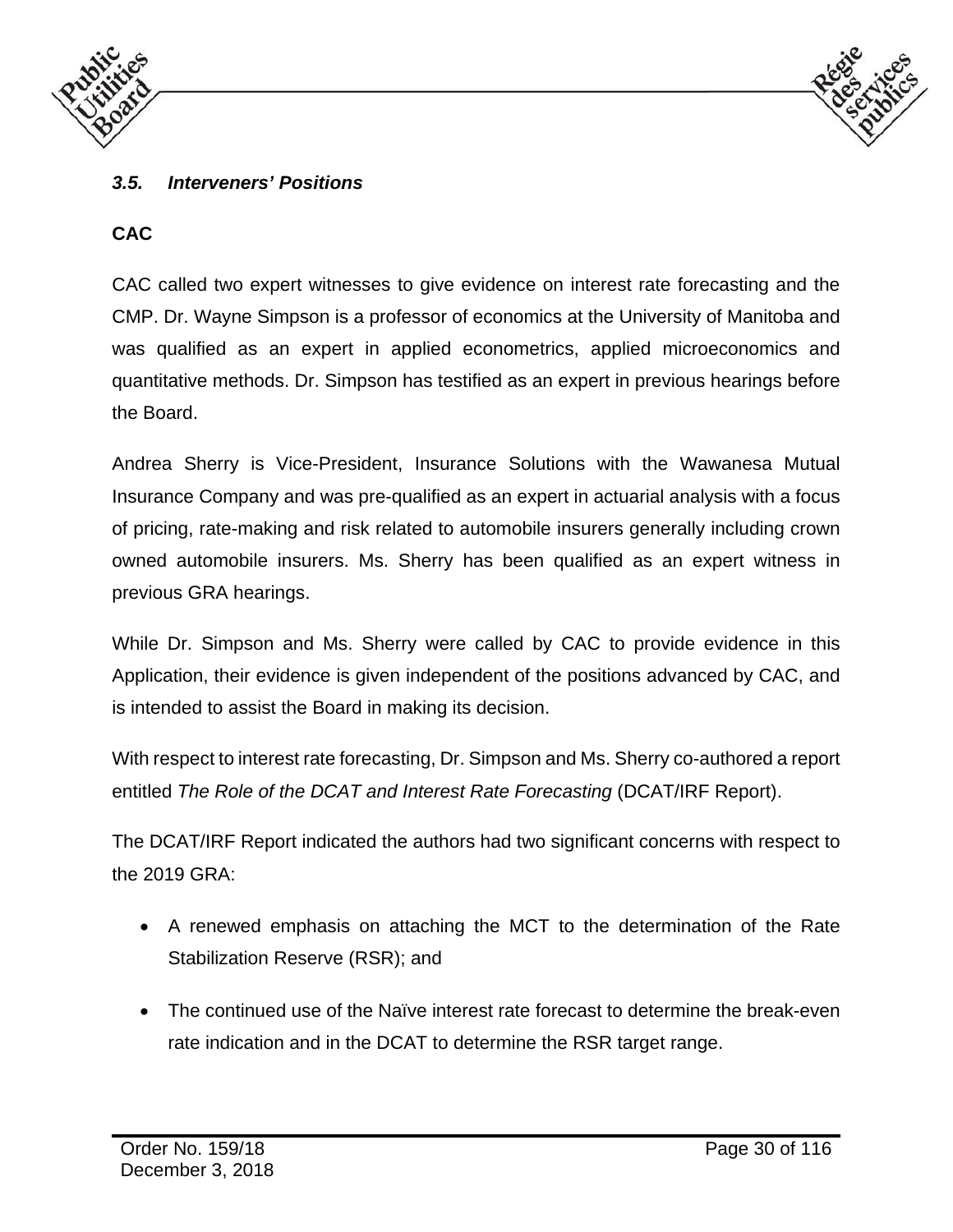



The DCAT/IRF Report acknowledged that the era of low interest rates in the aftermath of the recession of 2008 has been a challenging period for interest rate forecasting. The SIRF had been too optimistic about economic recovery and, until recently, overestimated forecasted interest rates.

However, in Dr. Simpson and Ms. Sherry's opinion, the Corporation's argument for the adoption of a Naïve forecast based upon the ten-year Government of Canada benchmark bond yield should not be accepted.

The DCAT/IRF Report set out that the foundation for rising interest rates remains solid, and that the historical evidence is no longer as important. According to Dr. Simpson and Ms. Sherry, the Naïve forecast used by the Corporation explicitly ignores recent economic information from the Bank of Canada and other sources. Moreover, the report dismissed the Corporation's claim that the Naïve forecast is unbiased. Recent Naïve forecasts have under-predicted interest rate increases and recent economic events, including inflationary pressure, which all point toward higher interest rates as the economy approaches full capacity. Accordingly, this information would imply that there is a much higher probability that the Naïve forecast will under-predict, rather than over-predict, interest rates. In this sense, in their opinion, the Naïve forecast was likely to be more biased in the current economic environment than forecasts of modestly rising interest rates as provided by the SIRF and 50/50 forecasts.

Although the DCAT/IRF report concluded that the 50/50 interest rate forecast should be used for determination of the rate indication and the DCAT analysis, in his testimony in the public hearings, Dr. Simpson testified that the weighting should actually be more in favour of SIRF rather than Naïve and, ultimately, his best estimate was that the SIRF would prove to be most accurate for the 2019/2020 fiscal year.

Dr. Simpson and Ms. Sherry also co-authored a report entitled *The Capital Maintenance Provision Proposal by Manitoba Public Insurance* (CMP Report). Dr. Simpson and Ms. Sherry were of the opinion that a CMP is not necessary. In their view, the procedure that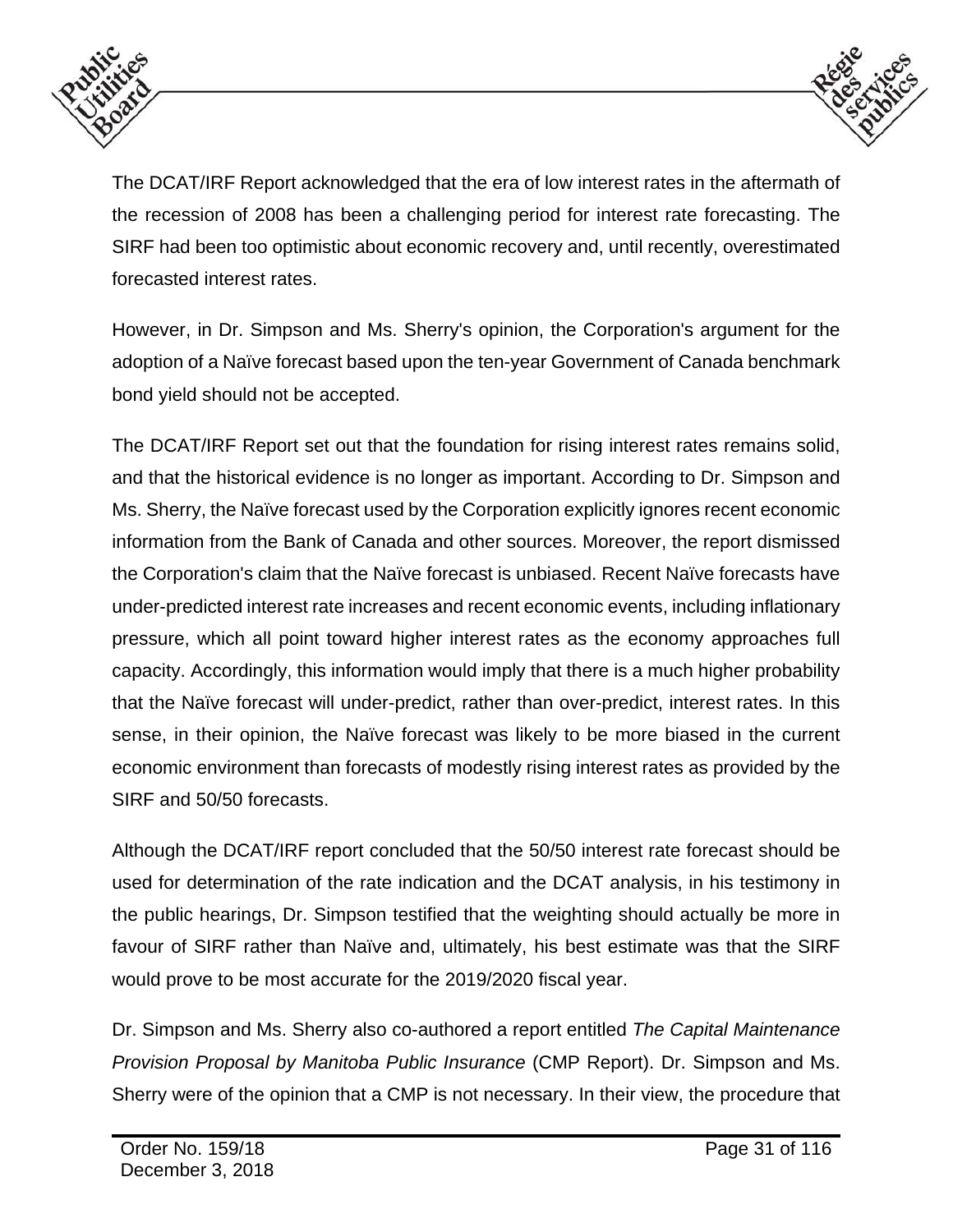



has been adopted in previous GRAs determines the true capital need of the Corporation, based on adverse scenario analysis through a modified DCAT. That analysis determines the amount of capital needed to be held by the Corporation for prudent fiscal management of plausible adverse scenarios and, in turn, determines the RSR range. Since that analysis is carried out yearly, any capital deficiency or surplus could be dealt with through rebuilding fees or rebates on a year to year basis.

In the CMP Report, Dr. Simpson and Ms. Sherry expressed concern that a CMP was not agreed to at the Technical Conference, nor had a CMP been approved by the Board. Dr. Simpson and Ms. Sherry also expressed the concern that the introduction of the CMP is a significant change, given its effect on the requested rate change, and therefore the public should have an opportunity to express its views before such a significant change be implemented.

Further, in Ms. Sherry's view, the CMP would constitute an addition of capital load into the rate indication. The Actuarial Standards of Practice are silent on such an approach and, therefore, in Ms. Sherry's opinion, the CMP would not be "aligned" with AAP. Moreover, the authors noted that the Corporation advised that it is not aware of the existence of any industry, gray or peer-reviewed literature regarding the need or the methodology for establishing a CMP for non-profit, monopoly, public auto insurers.

In addition, because the stated purpose of the CMP is to maintain capital at a steady level based upon a projected MCT ratio, the authors believe the use of an MCT ratio to set a CMP level would be arbitrary. Furthermore, the Board had shown support for the determination of the RSR range based on the DCAT analysis, not an MCT ratio.

Dr. Simpson and Ms. Sherry stated that the introduction and basis for the CMP in the 2019 GRA was incomplete. That is, the Corporation had advised that it is currently developing a capital management plan to more comprehensively deal with the calculation of lower and upper RSR targets, as well as rebuilding fees and rebates.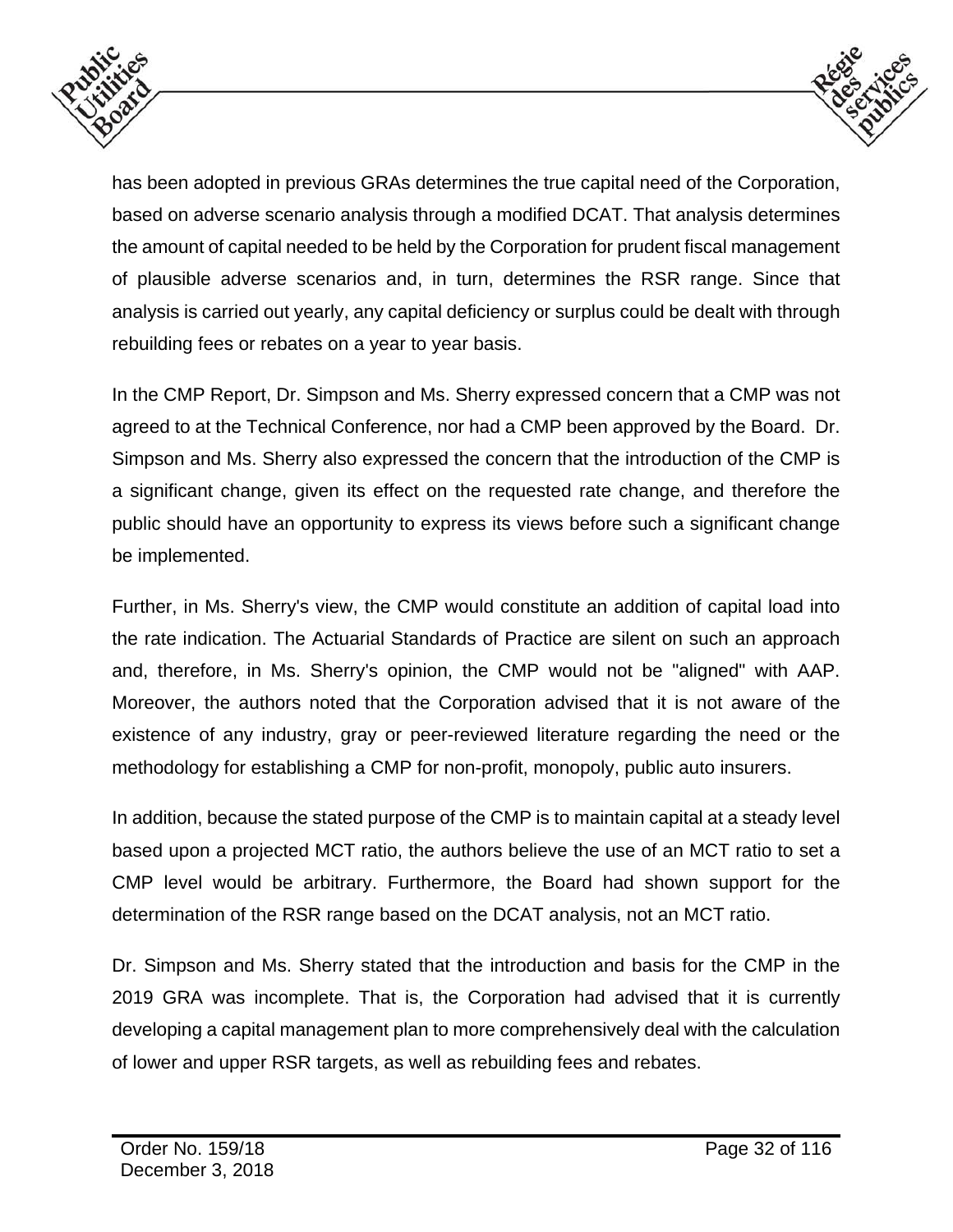



Finally, Dr. Simpson and Ms. Sherry were of the opinion that the introduction of a CMP would cause intergenerational inequity, by introducing an increase in rates for policy holders in the 2019/20 rating year to the benefit of policy holders in future years.

Accordingly, Dr. Simpson and Ms. Sherry recommended that the proposed CMP not be approved by the Board.

When questioned by the Board concerning the risk that maintaining capital too close to the lower target capital threshold could result in frequent (every four or five years) requests for rebuilding fees, Ms. Sherry expressed the opinion that it would make more sense to keep the rebuilding fee closer to the year in which the capital deficiency was determined. She also expressed preference for the use of rebuilding fees rather than a larger lower target capital threshold as the Corporation's capital position is reviewed annually.

CAC argued that MPI had not discharged its onus to demonstrate that the Naïve forecast should replace the 50/50 forecast for rate-setting purposes, and that a material change in circumstances over the last two years suggests that greater reliance should be placed on the SIRF than the Naïve forecast. CAC also reminded the Board of the evidence of the Corporation's own expert witness, Dr. Sean Cleary, in the 2017 GRA, recommending use of the 50/50 forecast.

CAC took the position that the CMP should not be approved by the Board and argued that the Board is not obliged to build a cushion for imprudence into the rates, or to pass on imprudent and unreasonable costs on to ratepayers. CAC recommended a rate decrease of -1.75%, the rate resulting from the inclusion of the expected return on the investment assets supporting Basic Total Equity in the rate indication, the rejection of the CMP, and the use of the SIRF or the 50/50 interest rate forecast. CAC also took the position that a further rate reduction could be ordered, based on foregone investment opportunities.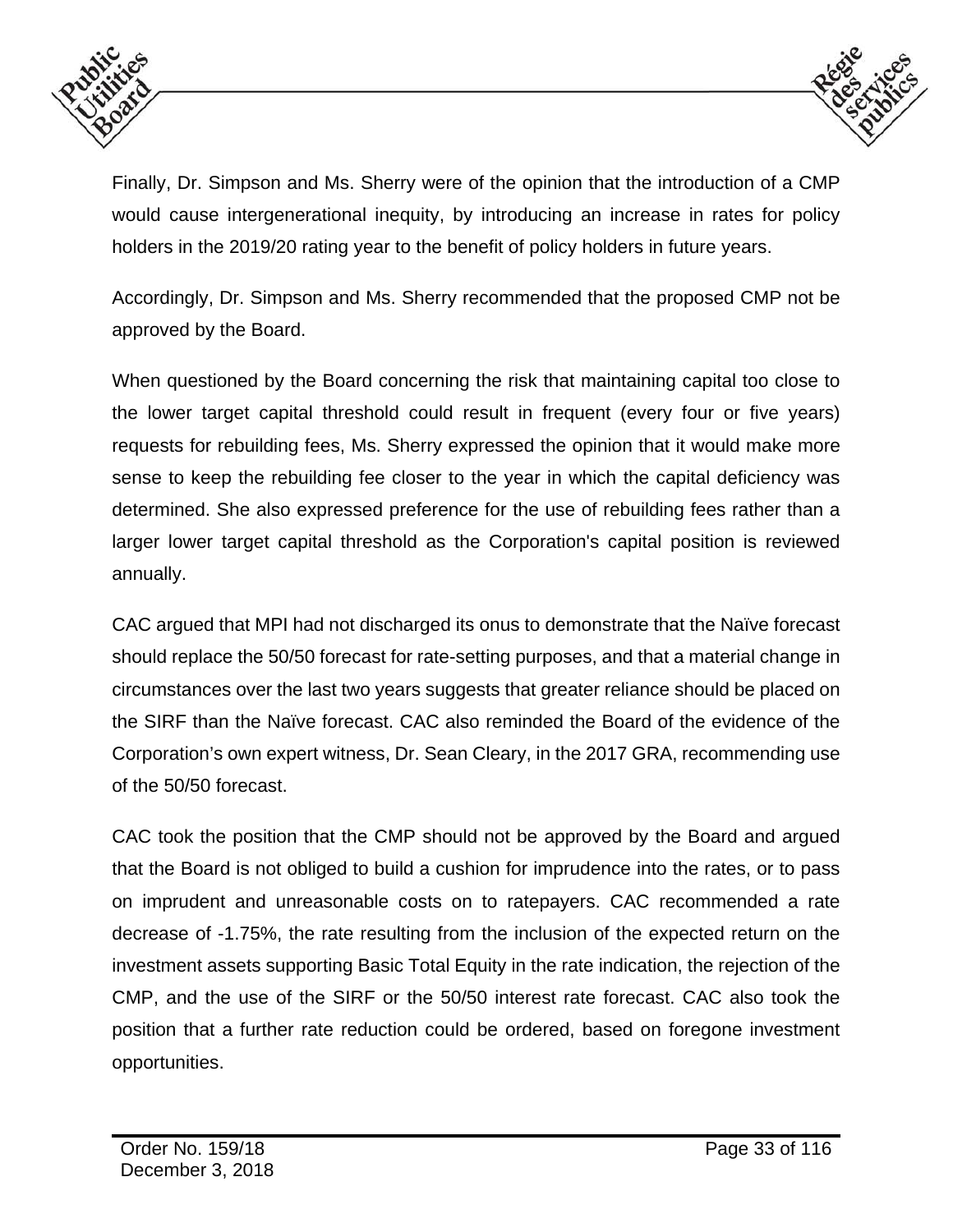



#### **CMMG**

CMMG expressed the view that it appears that the intent of the Corporation is to collect as much premium as possible in order to provide "smooth sailing" for the Government and the Corporation, irrespective of the Corporation's mandate.

CMMG also commented that interest rate methodology is extremely important to the motorcycle class as their rate indication is more sensitive to the assumed interest rate than is the case for the other Major Use classes. Considering the upward movement in market interest rates already observed, and the acknowledged Bank of Canada expectation for further increases to come in the overnight rate, CMMG recommended rejection of the Naïve interest rate forecast in favour of the 50/50 forecast.

Using the 50/50 interest rate forecast, excluding the CMP, the breakeven rate indication would be a rate reduction of -0.6% in motorcycle premiums, and should the Board approve the CMP, the rate indication would then only be a 1% increase. While CMMG was not endorsing a rebate, it expressed the view that a rebate would be more appropriate than the Corporation's attempts to collect additional premium. CMMG observed that the increases in the Government of Canada ten-year bond rates and in the Bank of Canada interest rates would not justify the use of the Naïve interest rate formula at this time.

### *3.6. Board Findings*

The Board hereby approves an overall rate increase of 1.8%, based on the Naïve interest rate forecast updated to the end of September 2018, and inclusive of the Corporation's proposed Net Capital Maintenance Provision, as estimated by the Corporation in MPI Exhibit #26.

In Order 82/18, the Board asked that the Corporation justify the use of the Naïve interest rate forecast and in particular, any change of circumstances since the issuance of Order 130/17 that would warrant the use of the Naïve interest rate forecast. Nevertheless, through the evolution of the Information Request process and in the public hearings,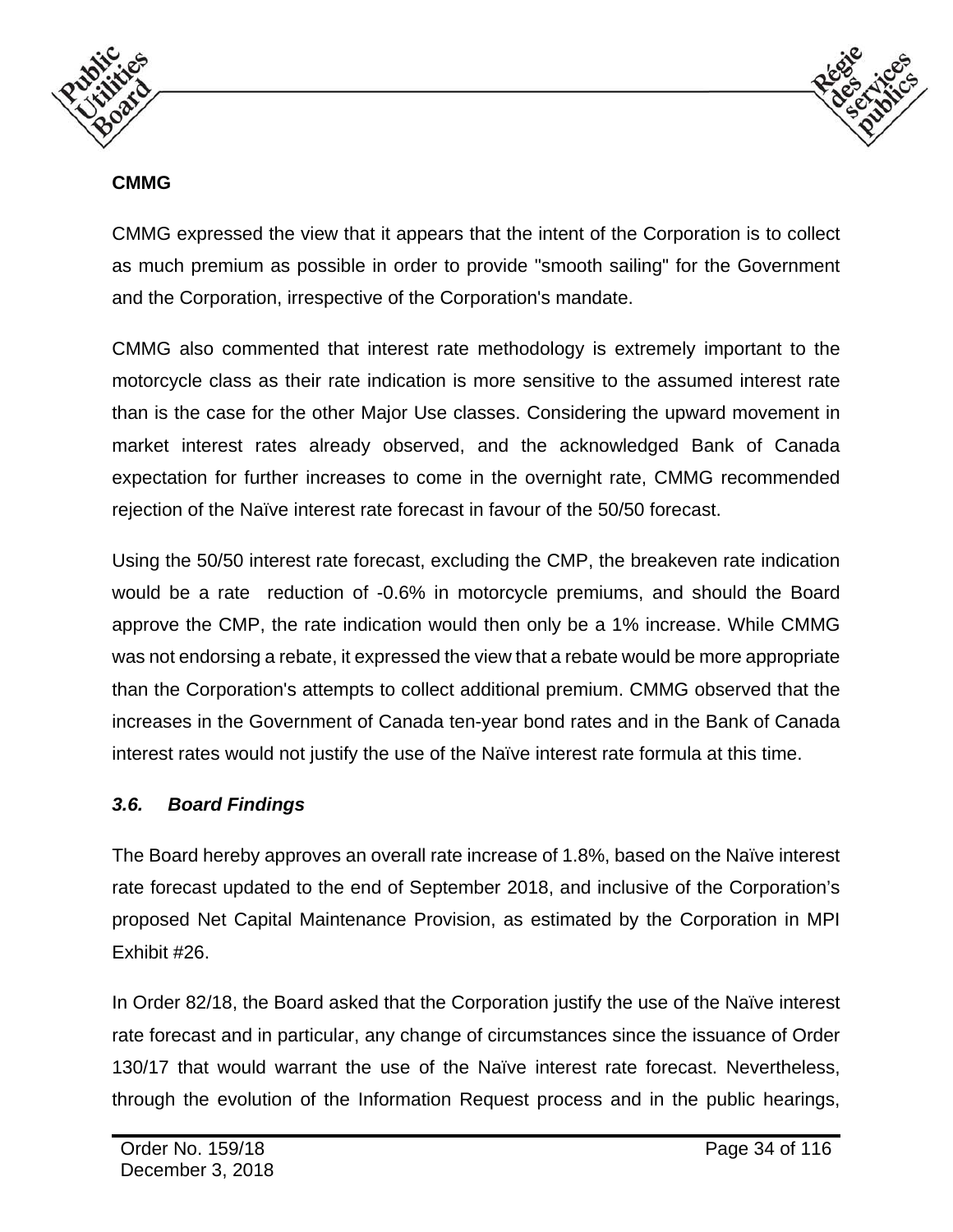



ultimately, significant evidence was devoted to the issue of the interest rate forecast, both from the Corporation and from CAC.

The Board's approval of the use of the Naïve interest rate forecast is for this year only, and applies to rate-setting and the target capital analysis. In the 2020 GRA, the Corporation shall report back on its tracking of interest rate movements and how this informs its decision on interest rate forecasting.

In reaching its decision, the Board recognizes that it has deviated from its position on interest rate forecasting as set out in Order 130/17. However, the Board finds that the Naïve interest rate forecast represents a best estimate for rate-setting purposes, provided that it reflects the evidence led on the latest available market information at the time of the hearing, as was the case in this GRA. The Board has considered all of the evidence with respect to interest rate forecasting in this and previous GRAs, and it bases its decision on the acknowledged and consistently evident uncertainty inherent in forecasting interest rates. The Board acknowledges the comment in the report of Dr. Simpson and Ms. Sherry, that the aftermath of 2008 has been a challenging period for interest rate forecasting. The Board notes that prior to the 2017 GRA, the parties applied the SIRF, notwithstanding eight years of flat interest rates. In the 2017 GRA, when interest rates continued to be flat, MPI's expert witness supported the 50/50 forecast, while CAC's expert supported the SIRF. For this GRA, the parties again changed their positions. The reality is that there is no certainty in predicting interest rates as the correctness of the forecast only becomes obvious in hindsight. The Board finds that building that uncertainty into the rate indication is not reasonable for ratepayers at this time. The Board is prepared to err on the side of caution in determining the best estimate, especially when the Corporation has found it necessary to transfer funds from Extension to fund the Basic RSR in each of the four previous years, which transfers were due, in part, to inaccurate interest rate forecasts.

The Board acknowledges that the Corporation's Asset Liability Management strategy, which is discussed in detail later in this Order, has led to Basic's financial results being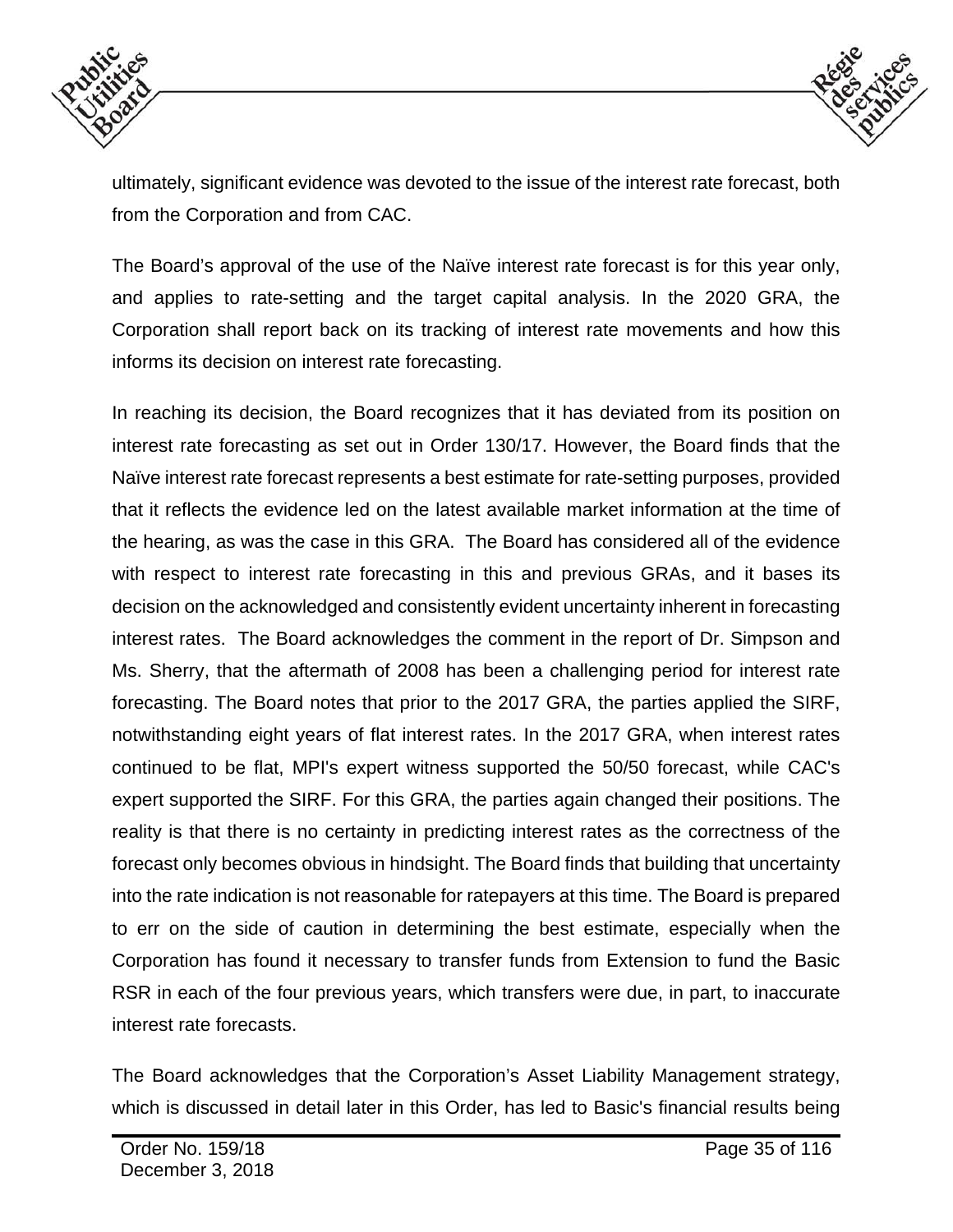



considerably less sensitive to interest rate shifts. As a result, any error made with respect to interest rate forecasting will be of much less financial consequence, whether positive or negative, to Basic's operating results and capital position. The Board also notes that, with the adoption of rate-setting in accordance with AAP, interest rate forecasting risk has been reduced by virtue of the shorter forecast horizon required by AAP, relative to that needed previously when setting rates based on forecasted Basic net income. The Board will revisit this issue in less than one year, in the 2020 GRA.

The Board hereby approves the Corporation's proposed Net Capital Maintenance Provision for one year only at this time, accepting the argument in the interim that it is appropriate to provide protection against forecasted natural depletion of Basic's capital position, as measured by the MCT over the coming rating year.

However, the Board's approval of the Net Capital Maintenance Provision is conditional on the Corporation bringing forward, in the 2020 GRA, a capital management plan. The Board therefore directs that in the 2020 GRA, the Corporation bring forward a thorough capital management plan, encompassing the entire Corporation and including the following:

- Minimum, maximum, and/or target capital level for all lines of business;
- A Capital Maintenance Provision built into ratemaking;
- A capital build and release methodology based on the capital targets;
- Clearly defined policy-based constraints on the speed and magnitude of the combined rate impact of rate changes, capital maintenance, capital build, and capital release provisions;
- Clearly defined rules on the transfer of capital from other lines of business; and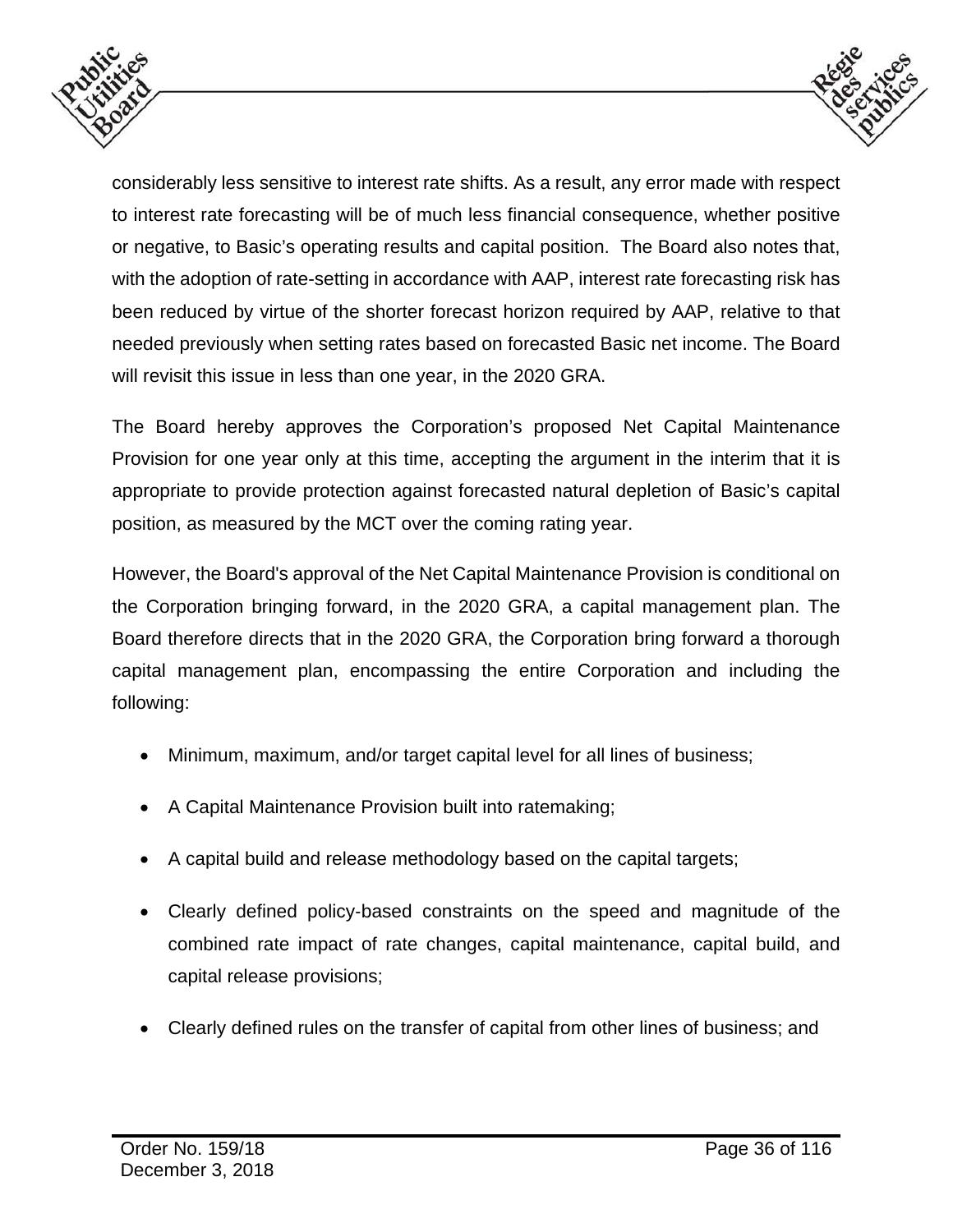



 Evolving the basis of estimating Basic's Net Capital Maintenance Provision in a manner consistent with the objective of promoting stability over time in this estimate.

To this end, the Board also directs that a Technical Conference be held, to be facilitated by the Board at a mutually convenient time and in sufficient time to allow any findings from the Technical Conference to be fully reflected in the 2020 GRA, with the objective of developing a stakeholder consensus around a capital management plan, through discussion of the Corporation's draft proposal.

With respect to Ms. Sherry's opinion that the CMP is not "aligned" with AAP, the Board notes that the Actuarial Standards of Practice are silent on this approach, and silence should not be assumed to be non-alignment. Therefore, Board finds there is no evidence to indicate that the use of the CMP would contradict Actuarial Standards of Practice.

The Board acknowledges Ms. Sherry's testimony that RSR rebuilding fees are available if the Corporation falls below the lower target capital threshold, and fee can be introduced when the range is reviewed at the GRA each year. The Board further understands that the Government of Manitoba is always available as a backstop. Notwithstanding, the Board disagrees with the position that it is preferable to contemplate the use of rebuilding fees on a regular basis in the normal operation of the Corporation. Rebuilding fees should be used as an urgent measure when unexpected results are realized. Government interventions should only be required when extraordinary events, beyond the control of the Corporation, occur. Anything less would reflect a fundamental flaw in the Corporation's business model and/or the regulatory system.

Lastly, the Board acknowledges the Corporation's new mission statement, and looks forward to being updated in the 2020 GRA on its progress in implementation of the corporate values in MPI's business model.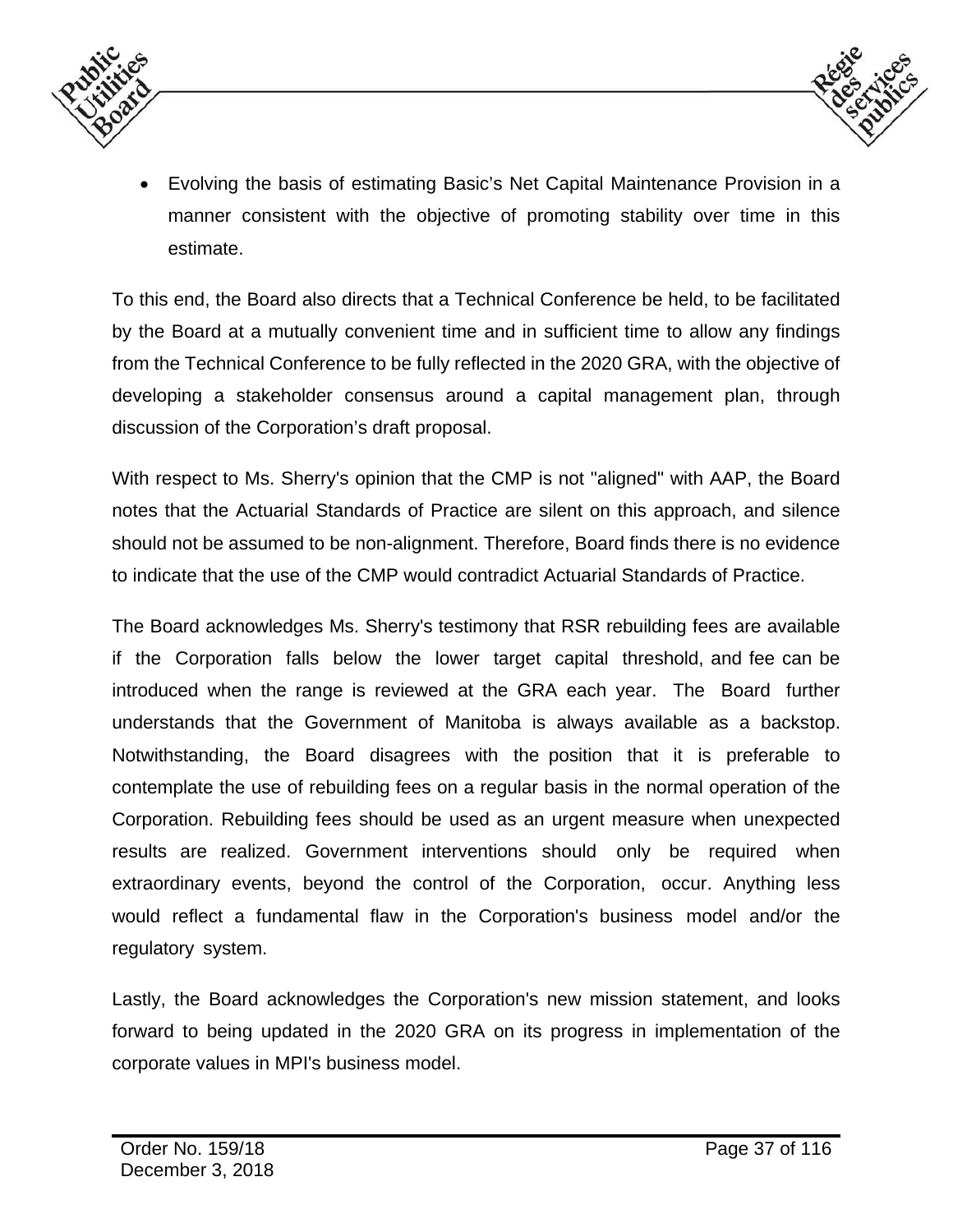



# **4. VEHICLES FOR HIRE (VFH)**

By Order 11/18, issued on January 15, 2018, the Board granted to MPI approval of its rates for Vehicles for Hire (VFH), on an interim basis only, recognizing the urgency of the need for rates to be in place, as *The Local Vehicles for Hire Act* was to come into force on February 28, 2018. In Order 11/18, the Board issued a number of directives to MPI, with the expectation that MPI would be in a position to provide further information and experience following the interim approval of the VFH rates in order for MPI to refine its rating model and rates.

MPI sought final approval of the rates approved on an interim basis in this GRA. In the interim Application, which was included in the Corporation's materials filed in this GRA, the Corporation sought interim approval of the following rates for service effective March 1, 2018:

- The premiums charged with respect to compulsory VFH rates for service, effective March 1, 2018.
- Interim VFH rates for service were requested for both the 2017/18 and 2018/19 insurance year, based on rates approved in Board Orders 162/16 and 130/17.
- Changes to eligibility for vehicle premium discounts for VFH.
- Waiving of service fees for change of insurance for VFH.
- A mechanism for refunding/collecting any variance between interim and final approved VFH rates for service, as determined through the 2019 GRA.

The Corporation proposed no changes to miscellaneous permits and certificates, driver license premiums, or fleet rebates and surcharges.

The Corporation stated that, where possible, pricing of its policies was based on known experience, and that pricing of future policies would incorporate claims experience to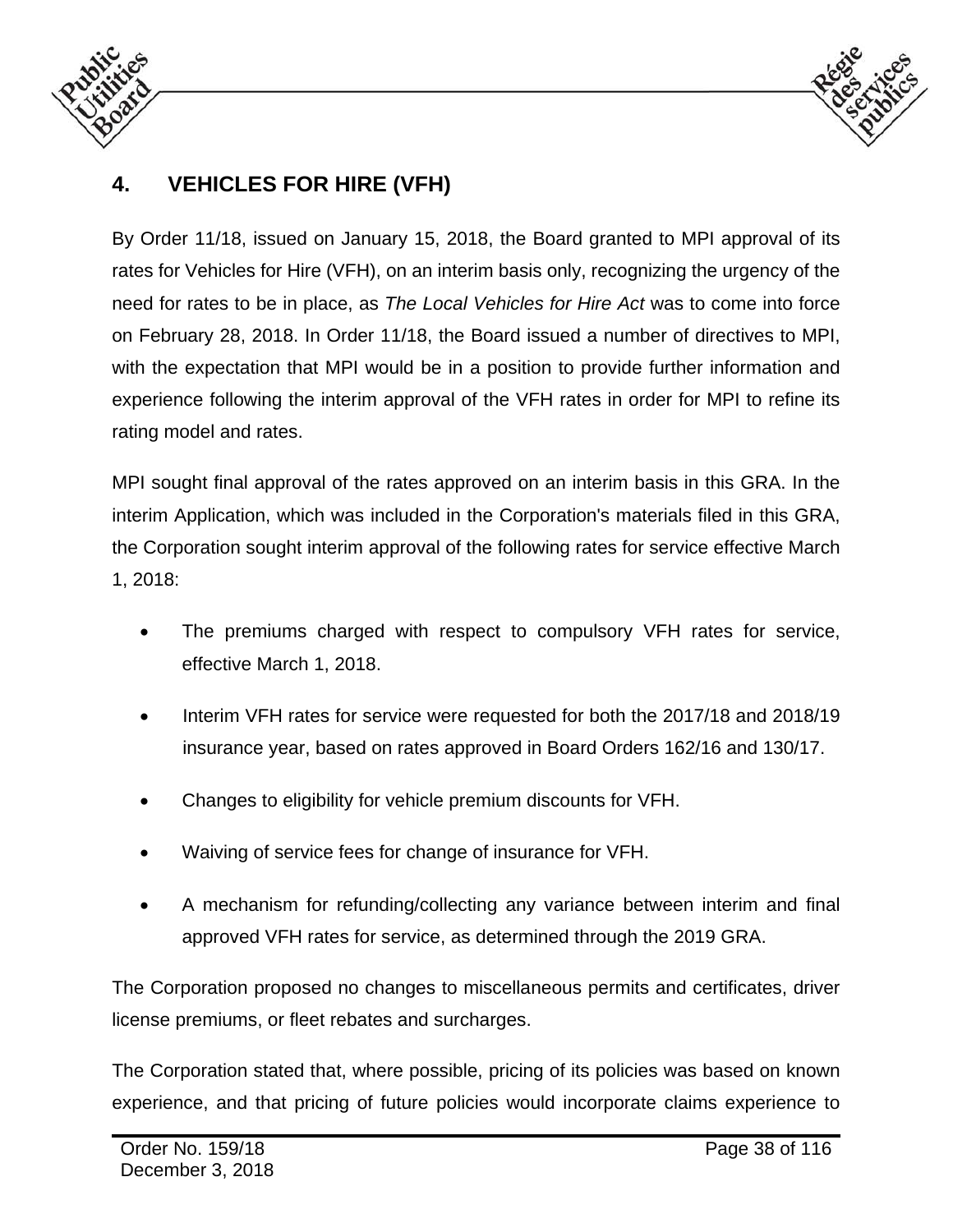



ensure that customers are paying appropriate premiums. VFH policies would be tracked in a separate pool to ensure there is no impact on other Basic customers.

MPI advised that it evaluated several rating models within the context of the compulsory nature of the Basic insurance program. It reviewed rating models and pricing in Ontario, Alberta and Quebec, and performed an initial scan of rating models used in the United States. According to MPI, no industry standard had yet been developed on insurance rating models across jurisdictions for Transportation Network Companies (TNC). The Corporation had determined that the rating models it reviewed, and which are used in other Canadian jurisdictions, were not suitable to MPI given the compulsory nature of the Basic insurance program.

MPI deemed passenger vehicles and light trucks as eligible for VFH uses in Manitoba.

The Corporation also advised that, to streamline the registration process and system, it would discontinue the registration classes used for existing Taxis, Limousines and Liveries. In the previous scheme, the "X-Plate" registration class was comprised of four classes, and issued licence plates beginning with X: Taxicabs, City Liveries, Limousine Liveries, and Country Liveries. The Corporation advised that the X-Plate registration classes would expire and no longer be issued after April 30, 2018. All VFH vehicles would be issued standard plates.

In the interim Application, MPI proposed four categories for the VFH Rating Model:

- Taxicab VFH
- Limousine VFH
- Accessible VFH
- Passenger VFH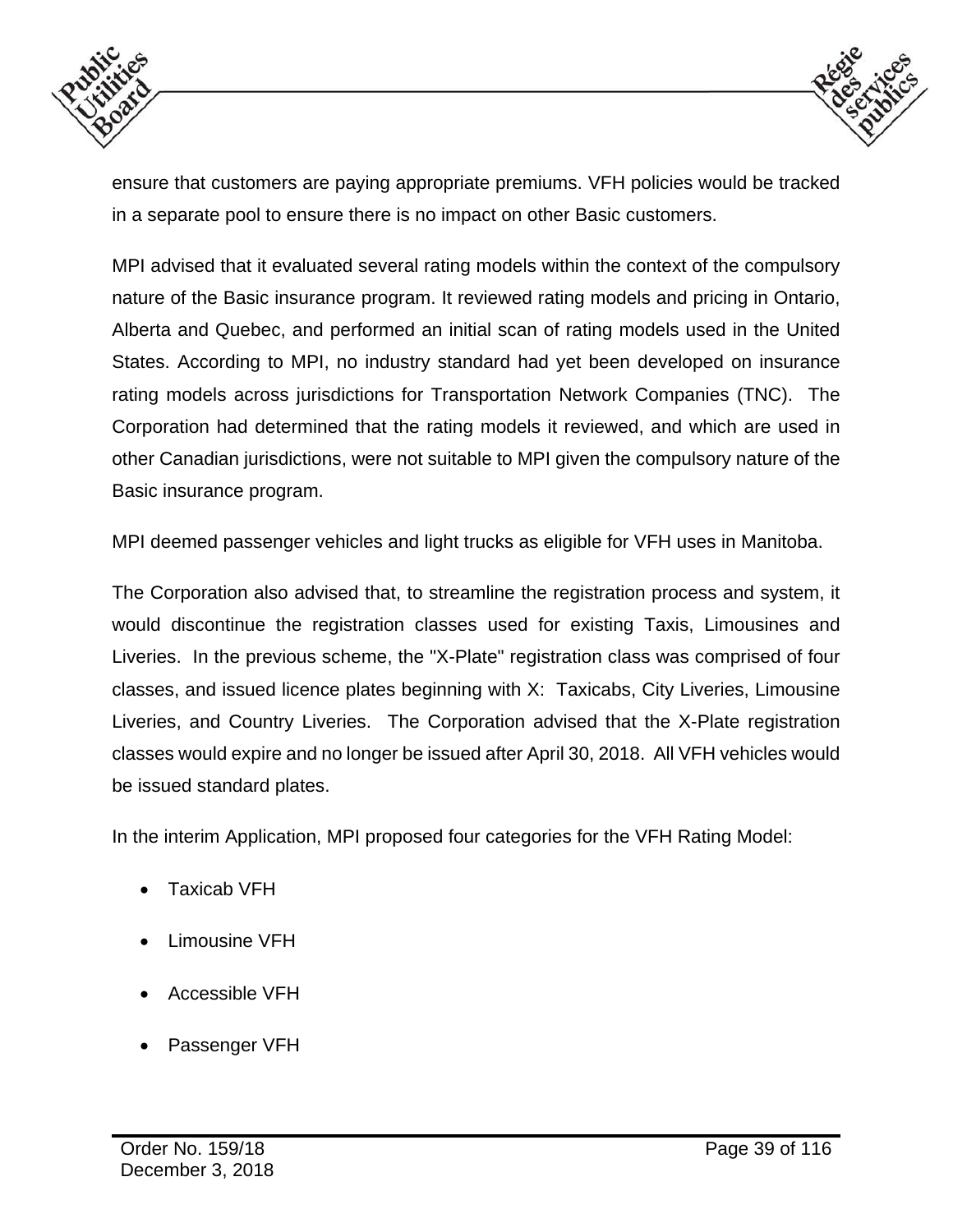



The premiums for each category of VFH were established separately. The insurance premiums would be based on four defined time bands, also referred to as "Levels". Each of the four categories of VFH would have the same four time bands available to them, with customers being able to self-select any combination of the four time bands. Customers would have anywhere from Level 1 coverage to Level 4 coverage, depending on the number of time bands purchased.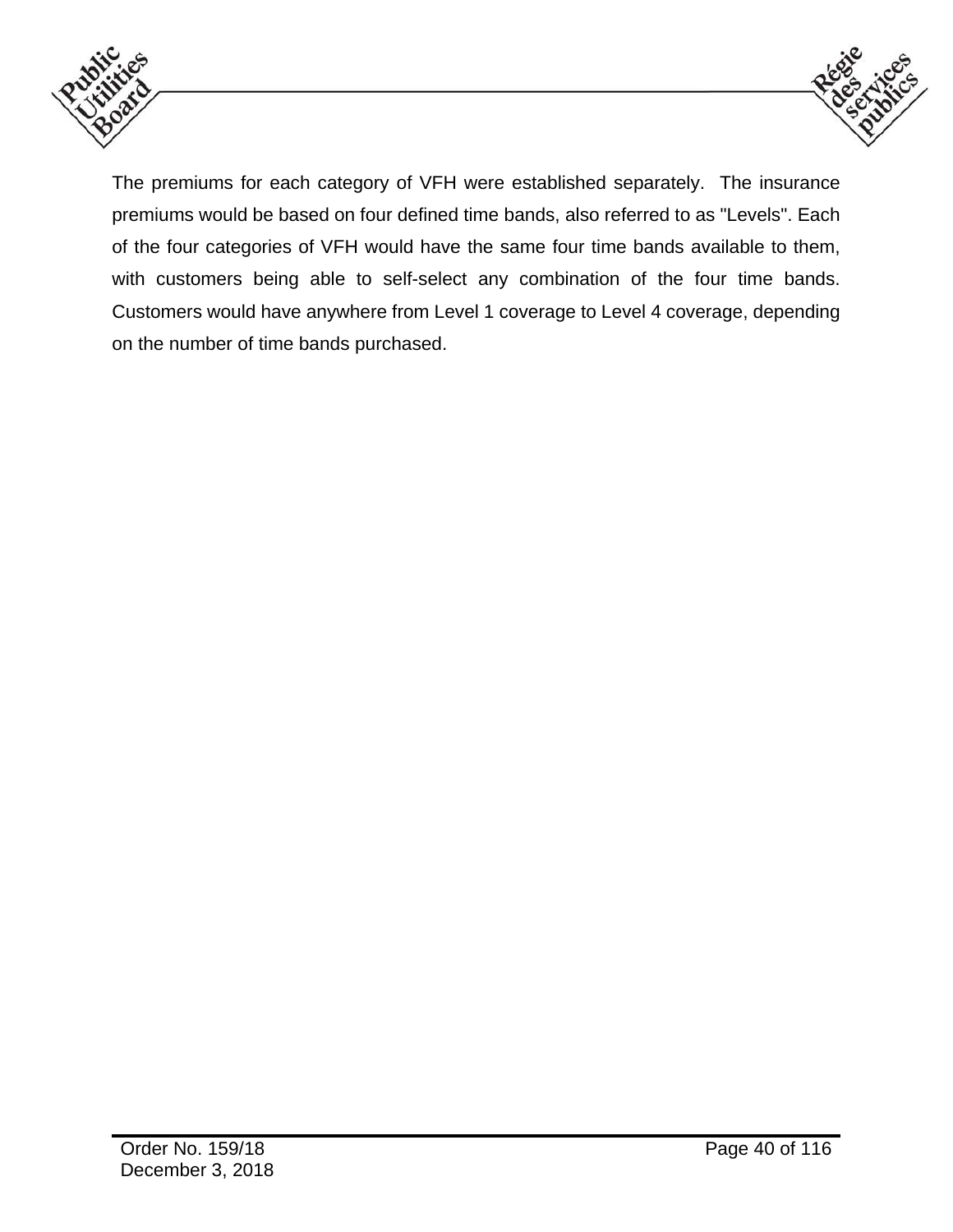



Premiums would be based on the number of time bands selected. Upon purchasing four time bands, VFH drivers would have the ability to operate during on selected days and times, up to 24 hours a day, seven days a week. The time bands are as follows:

| <b>Time Bands</b> | <b>Time of Insured Commercial Operation</b>                                                       |
|-------------------|---------------------------------------------------------------------------------------------------|
| A                 | Monday through Friday 10:00 am to 3:00 pm and Sunday through<br>Thursday from 7:00 pm to 11:00 pm |
| В                 | Nightly 11:00 pm to $7:00$ am                                                                     |
| C                 | Monday through Friday 7:00 am to 10:00 am and 3:00 pm to 7:00<br>pm                               |
| D                 | Friday 6:00 pm through Sunday 11:00 pm                                                            |

When a VFH is operated outside of its insured VFH time band, it would be insured for non-commercial operation. If a VFH fare originated during an insured time band, but the ride extended beyond the time band and was completed during a non-commercial operation time, the insurance coverage for VFH operation would extend to cover the duration of that fare.

The Corporation also proposed that there be no charge when changing the insurance on a passenger vehicle or light truck to a VFH, although it might re-evaluate this approach in future GRAs.

All VFH would have the following Basic insurance coverage, consistent with Basic's allpurpose Passenger Vehicle Coverage:

- \$200,000.00 Third Party Liability
- \$50,000.00 Minimum Insured Value
- \$500.00 deductible

Therefore, Taxicabs, Limousines and Livery Vehicles would have their Basic deductible reduced by \$100.00, from their previous deductible level of \$600.00.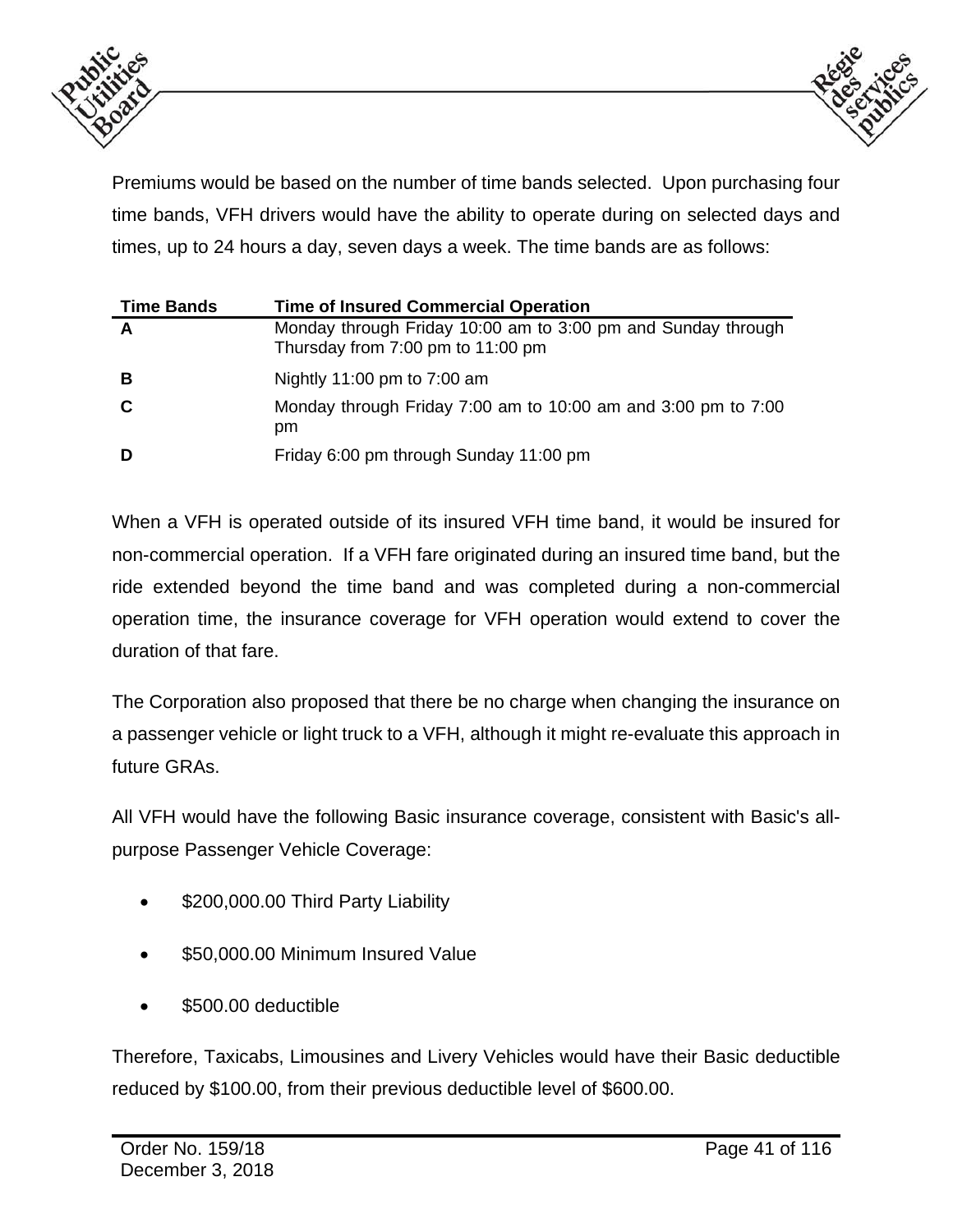



In this Application, MPI sought final approval of 2017/2018 and 2018/2019 VFH rates for service, and applied for approval of VFH rates for 2019/2020. The Corporation also reported on certain items about which the Board in Order 11/18 had directed the Corporation to report.

The Corporation advised that the primary means of limiting cross subsidization between VFH and the rest of Basic was through the creation of a new pool to track the VFH claims experience. It reported that it is collecting the same information on VFH policy claims as it does for all other policies, and claims experience for VFH classes will be tracked separately, which will form the VFH pool used to set actuarially sound rates for VFH policies. In addition to establishing a separate pool, MPI will continue to employ its processes to ensure that claimants are correctly insured at the time of a claim.

MPI reported that it had conducted an ongoing review of rating models used in other Canadian jurisdictions. Those other models were not considered suitable with Manitoba's public insurance environment given the compulsory nature of Basic. At the time of the Application, neither British Columbia nor Saskatchewan had permitted the operation of TNCs; accordingly, MPI's review of other jurisdictions could not include comparable public insurers.

MPI had assumed that the Taxi class of VFH would experience a \$1 million reduction in premiums, relative to a written premium base of \$5.7 million, reflecting an approximately 17.5% reduction in premium. To date, the Corporation reported, the average Taxi VFH has received a DSR discount of approximately 20.6%, and the claims costs for Taxi VFH have tracked closely with the premium reductions.

As of April 30, 2018, MPI reported a total of 872 vehicles insured as VFH, with the vast majority being comprised of the Taxi (497 vehicles insured) and Passenger (304 vehicles insured) classes. As of May 22, 2018, there were a total of 191 VFH-related claims.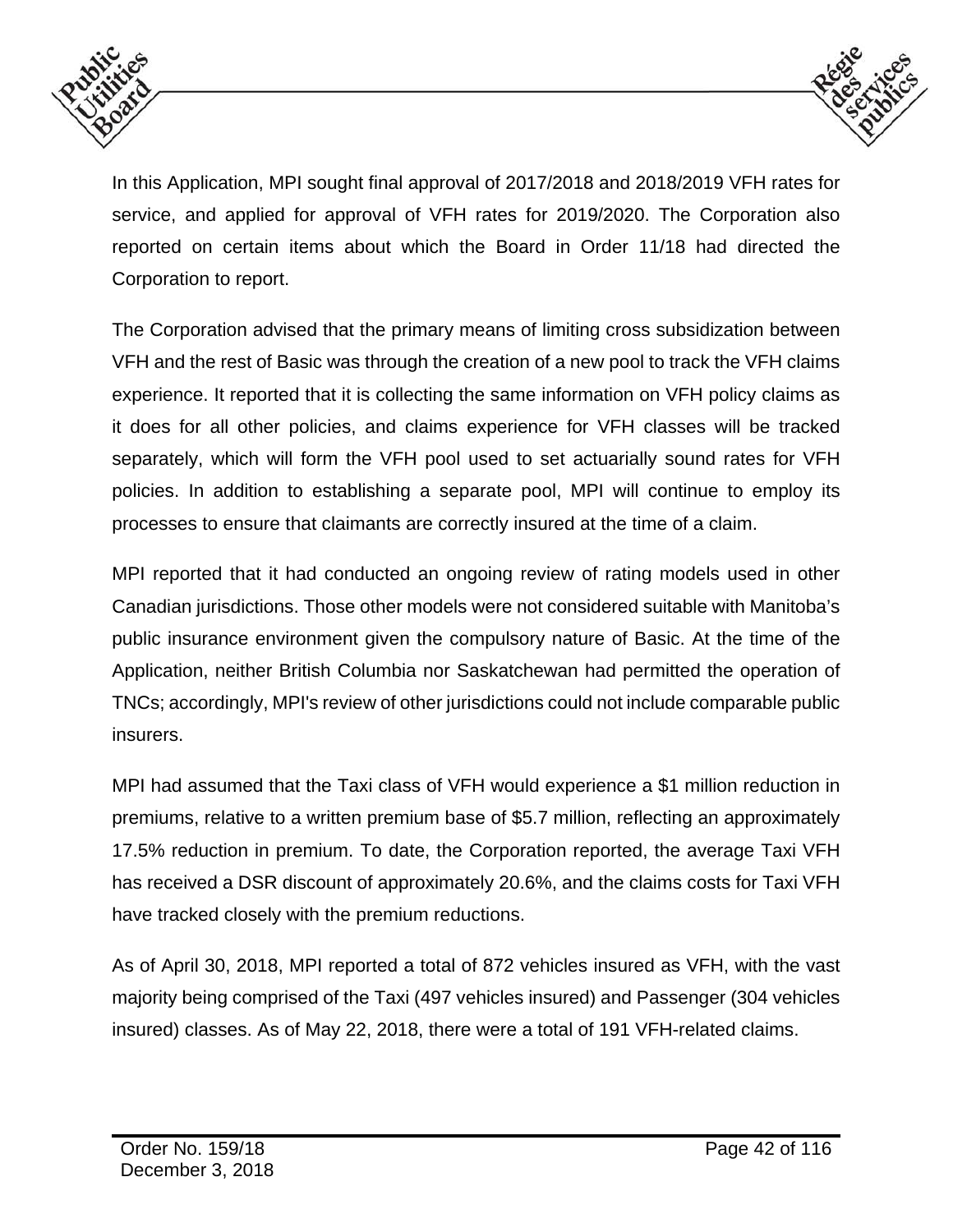



### *4.1. Board Findings*

The Board hereby grants final approval of the rates applied for by the Corporation in its Vehicles For Hire Rate Application, filed with the Board on December 15, 2017, and approved on an interim basis by the Board in Order 11/18. The Board recognizes that TNCs are a relatively new phenomenon in Manitoba and as such it will take time for claims experience to be gathered and tracked for the VFH pool. The Board directs that in the 2020 GRA, the Corporation file information as to its claims experience to date for the VFH class.

# **5. DRIVER SAFETY RATING (DSR)**

As set out above, in the 2018 GRA, the Corporation applied for an increase to the demerit premiums for the DSR system. The Board approved the Corporation's application in that regard, but required that the Corporation undertake further work such that in the future, DSR rates and vehicle premium discounts would be based on principal driver rating than the registered driver rating. To that end, the Board directed in Order 130/17 that a Technical Conference take place on the availability and practicality of other analytical tools and ratemaking methodologies to better determine DSR rates and vehicle premium discounts based on principal driver rating rather than registered driver rating. The Board also directed the Corporation to file proposed driver premium rates more statistically consistent with the estimated average claims cost per driver for each level on the demerit side of the DSR scale in this Application, and, in the 2021 GRA, file proposed vehicle premium discounts that are actuarially indicated based on principal driver performance evaluation.

The Corporation applied for a review and variance of those aspects of Order 130/17, on the basis that the foundational structure and purpose of the DSR program and the vehicle premium discounts were only given a cursory review in the 2018 GRA, and there was insufficient evidence or consideration given to justify changes to the structure and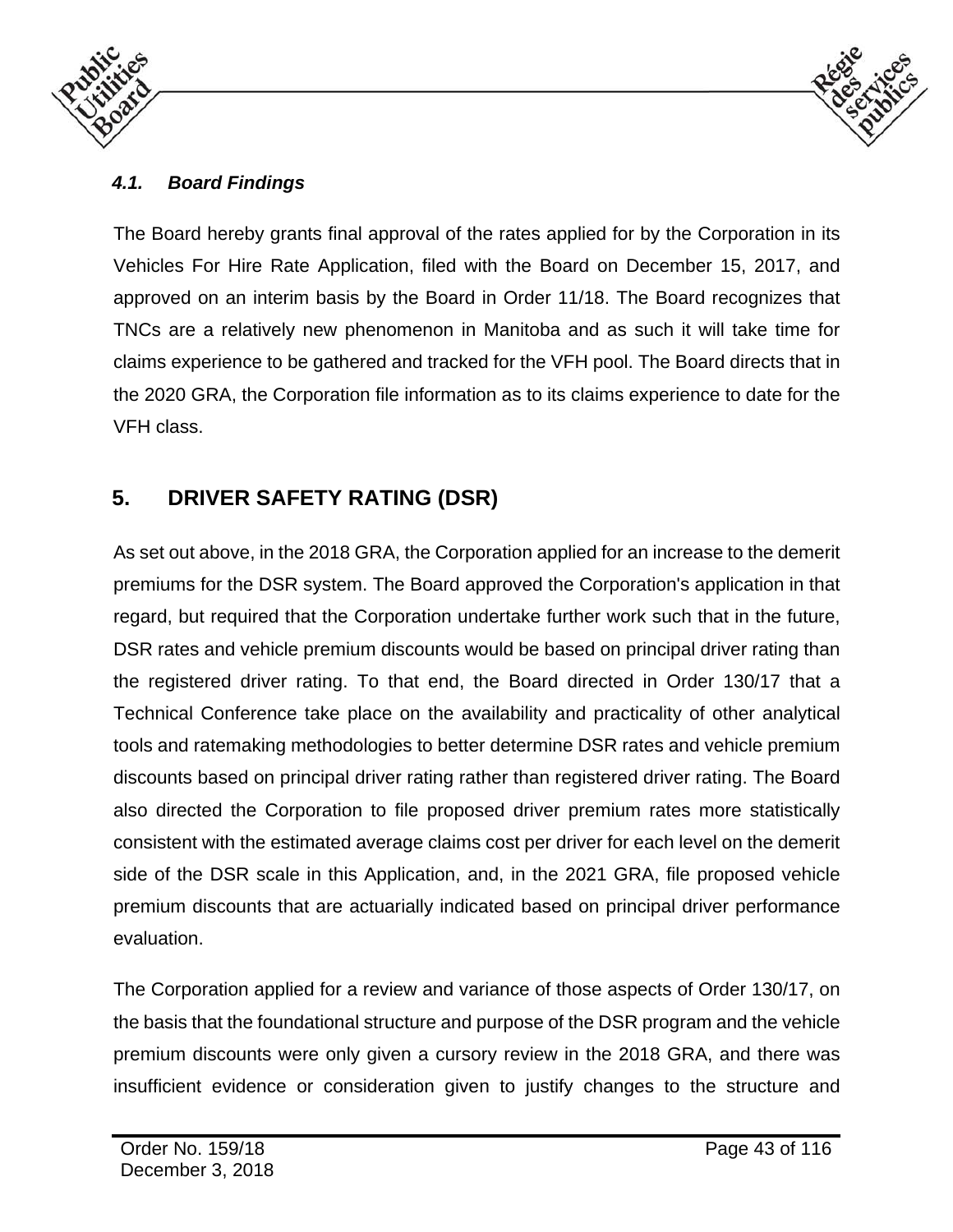



implementation of the DSR program. MPI took the position that while it might be appropriate to change the framework for the DSR scale, this should only be done after consideration is given to a complete evidentiary record.

By Order 29/18, the Board granted MPI's application in part. First, with respect to the requirement for a Technical Conference, the Board directed that it be undertaken in order to review the availability and practicality of other analytical tools and ratemaking methodologies to better determine DSR rates and vehicle premium discounts based on principal driver rating rather than simply registered driver rating. The information shared in the Technical Conference was to be included in this Application. Further, in this Application, MPI was required to file information as to how it would proceed to implement driver premiums more statistically consistent with the average claims cost per driver for each level on the demerit side of the DSR scale, and vehicle premium discounts fully supported by actuarial indications based on principal driver performance evaluation. If MPI's position was that it is not possible to implement driver premiums more statistically consistent with the average claims cost per driver for each level on the demerit side of the DSR scale and/or vehicle premium discounts that are fully supported by actuarial indications based on principal driver performance evaluation, MPI was to advise the Board in this Application, and file information as to why that is the case.

The Board also varied those aspects of Order 130/17 that required the Corporation to file proposed driver premium rates more statistically consistent with the estimated average claims cost per driver for each level on the demerit side of the DSR scale in this Application, and, in the 2021 GRA, file proposed vehicle premium discounts that are actuarially indicated based on principal driver performance evaluation. In Order 29/18 the Board varied those directives such that they were to be held in abeyance until such time as the issues of driver premiums more statistically consistent with the average claims cost per driver for each level on the demerit side of the DSR scale, and vehicle premium discounts that are fully supported by actuarial indications based on principal driver performance evaluation, were reviewed and considered in the this Application.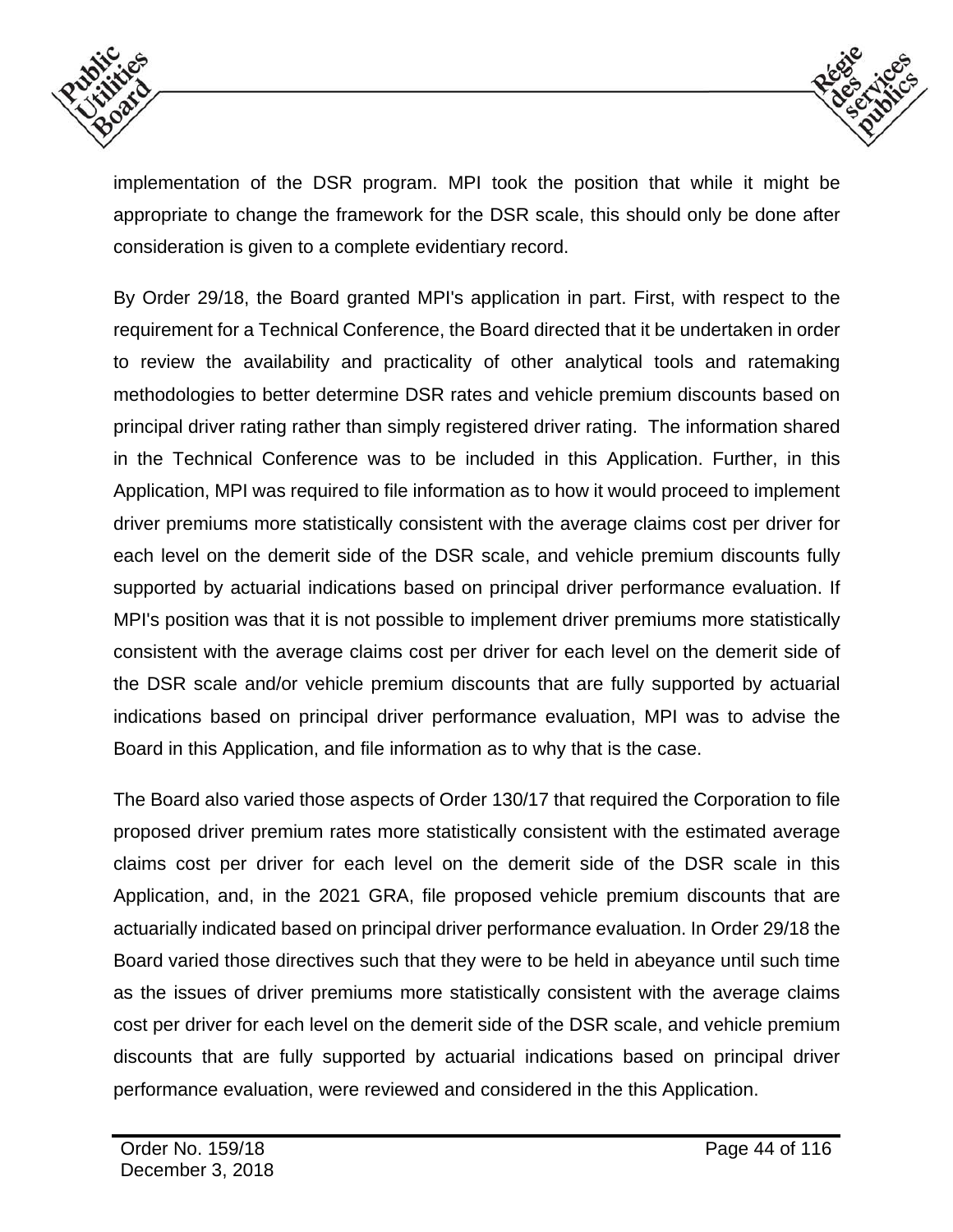



The Technical Conference on the DSR took place on March 20, 2018.

In this Application, the Corporation stated that DSR-based driver premiums should be actuarially sound, and that it is considering options for alternative models. This includes engagement with the public, as well as gathering of data. MPI advised that it plans to provide an update on or the results of its analysis in the 2020 GRA. MPI did acknowledge that it needs to improve the actuarial soundness of the DSR-based driver premiums and vehicle premium discount calculations, which are currently set by policy.

The Corporation also stated that it can improve the DSR model, to ensure that risk is better reflected in driver premiums and vehicle premium discounts under the DSR scale. These improvements will result in further disincentives for engaging in high-risk driving behavior and customers at the top and bottom of the DSR scale will pay rates that better align to their driving behavior. MPI has not yet determined that DSR ratemaking methodology should be based on principal driver performance evaluation.

The Corporation reported on certain models for driver premiums and vehicle premium discounts that might be considered in determining what changes should be made to the DSR rating system, and provided its views on each of the models. The models reviewed include: Primary Driver, Declared Driver, Forced Assignment, and Residual Risk.

Primary Driver would require policyholders to identify the primary driver of the each vehicle in the household. The Declared Driver model would require the policyholders to identify the regular drivers of the vehicle, and the Corporation could determine vehicle discounts based on some variable (i.e., average, lowest DSR rating) of the listed drivers of the vehicle. Forced Assignment would require MPI to develop the ability to easily and accurately identify all licensed drivers in a given household, and then determine vehicle discounts on the basis of the DSR data gathered about those drivers, or to assign specific vehicles to certain drivers for rating purposes. The Residual Risk model would ensure that drivers who do not register vehicles pay an actuarially determined driver premium based on their historic risk, and driver premium collected from non-owners would be used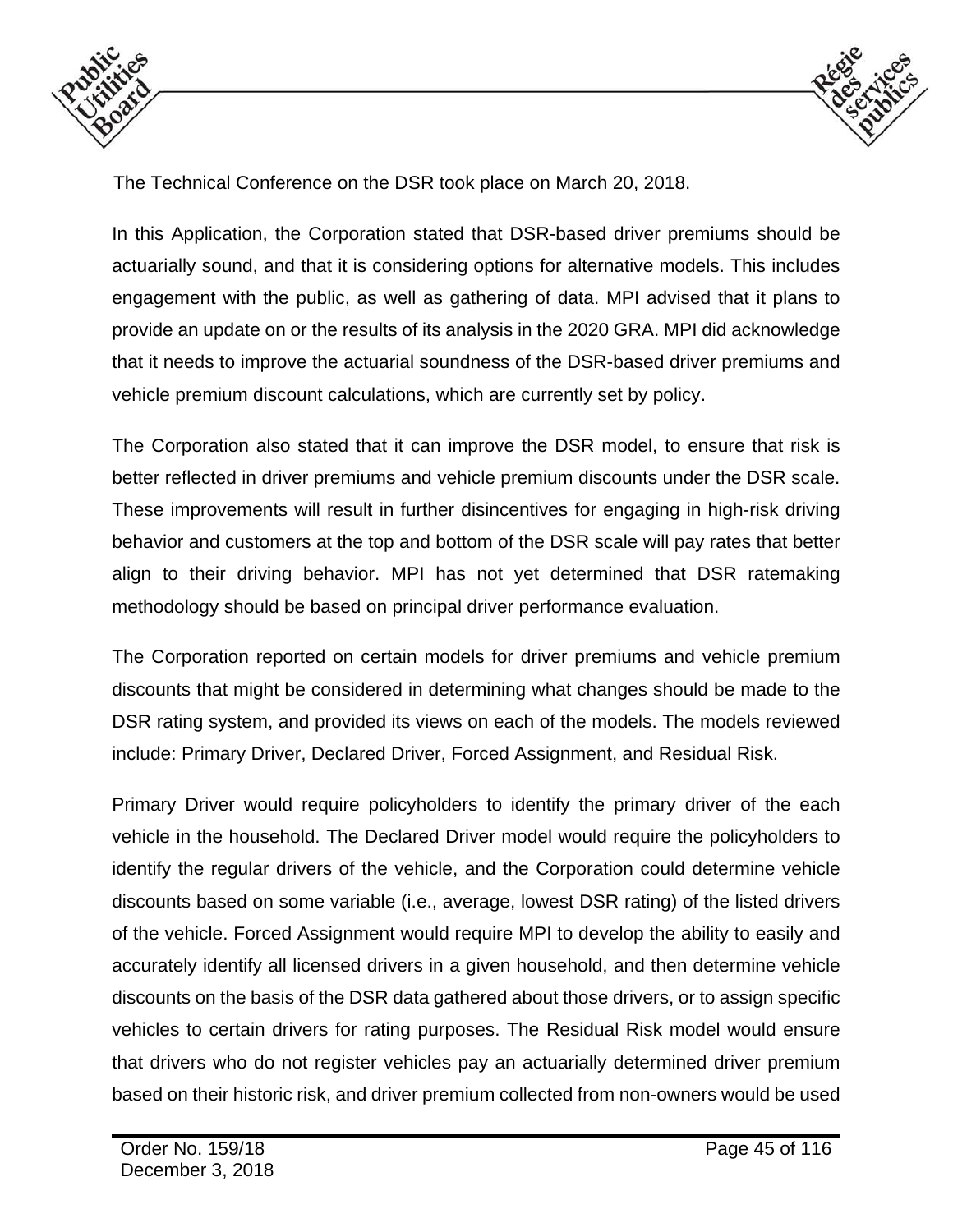



to lower vehicle premiums, and/or improve the actuarial soundness of the vehicle premium discounts.

The Corporation is in the process of researching these models. With respect to the demerit side of the DSR scale, the Corporation noted that is where drivers create risk; accordingly, it needs to collect more premiums from that particular group, but the current model that is used is not actuarially sound.

The Corporation reported that the next steps towards the implementation of more actuarially sound DSR premiums and vehicle premium discounts will involve its public consultation efforts, along with further investigation and analysis of those rating models having limited or no additional IT costs (Primary Driver and Residual Risk). It reported that it anticipates by the 2020 GRA, it will be in a position to report on the results of its public consultation efforts, its preliminary research on the no or low cost options, and whether it intends to proceed with data collection for higher cost options (Declared Driver and Forced Assignment).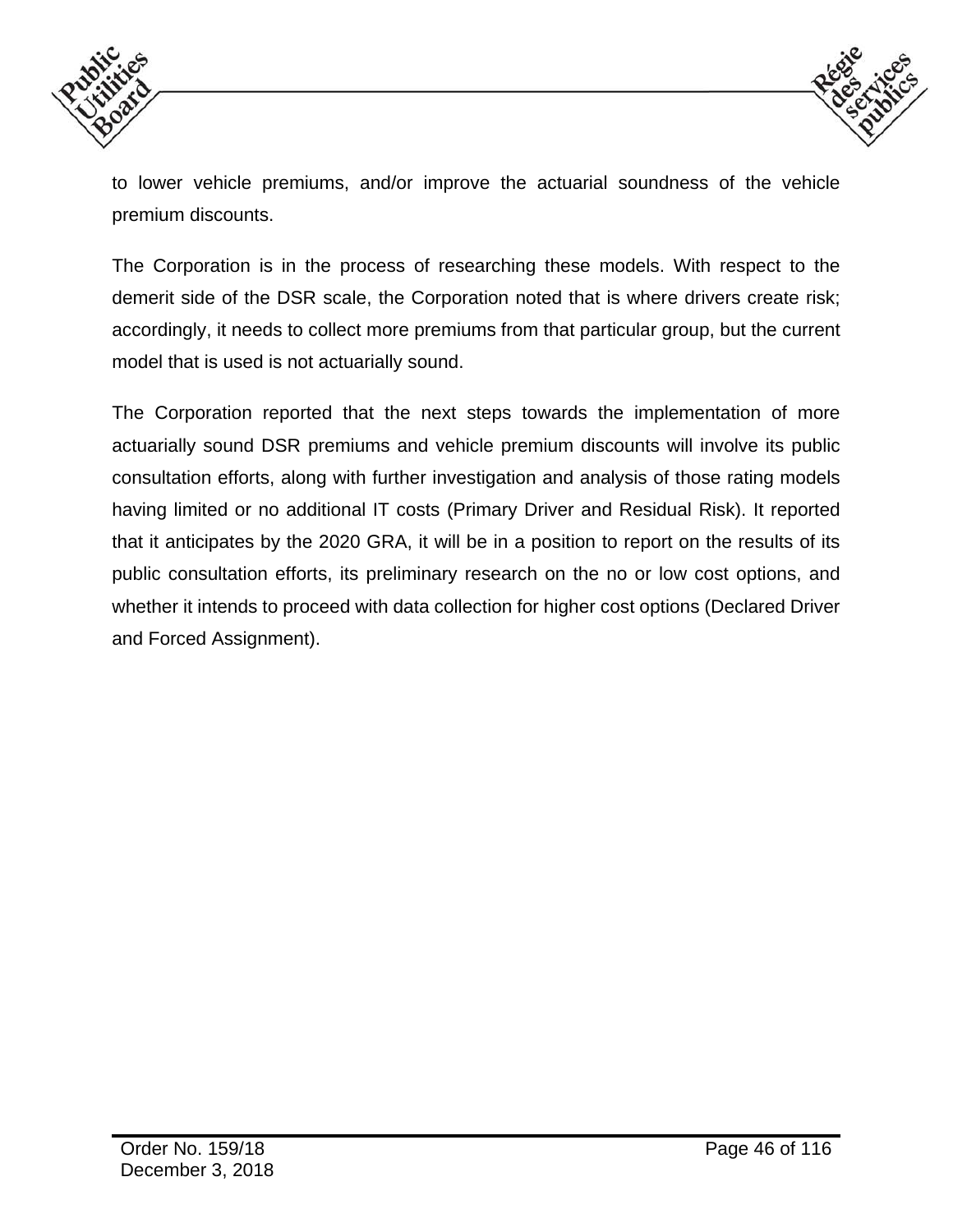



### *5.1. Interveners' Positions*

# **CAC**

While CAC did not advocate for a particular rating model, it did express the view that, given the potential dramatic changes to DSR which could result from the Residual Risk approach, MPI should be directed to engage with stakeholders, including CAC, CMMG, CAA and Bike Winnipeg, regarding best practices for consumer engagement and recommendations on DSR.

#### *5.2. Board Findings*

The Board recognizes that MPI is continuing to do work necessary in order to assess, and ultimately implement, a DSR system that is more actuarially sound. Accordingly, the Board directs that in the 2020 GRA, the Corporation report on the progress of its public consultation efforts, its preliminary research on the no or low cost options for rating models, as well as on its decision on whether to proceed with data collection for the higher cost options.

As to the recommendation made by CAC, the Board is not prepared to direct the Corporation as to the manner in which the Corporation is to conduct its public consultation on the DSR. The Board anticipates that in the 2020 GRA, the Corporation will provide a full report as to its engagement with the public, which can be fully assessed and considered in the course of the 2020 GRA.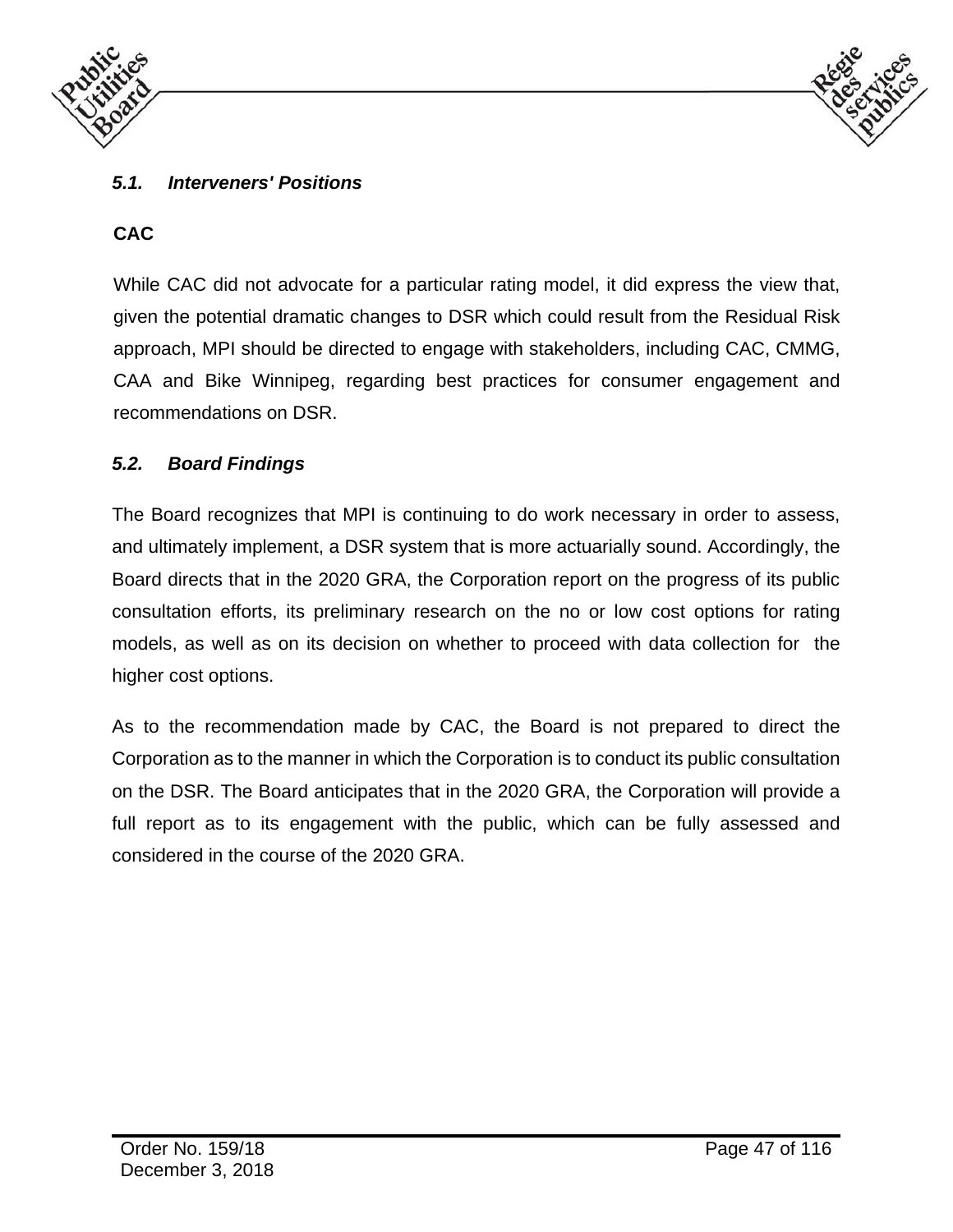



# **6. PROGRAM COSTS**

The costs associated with providing Basic Insurance to Manitoba motorists fall into the following major categories:

|                                         | <b>Total Estimated</b><br><b>Expense</b><br>2019/20 (\$ millions) | <b>Percentage of Total</b><br><b>Program Costs</b> |
|-----------------------------------------|-------------------------------------------------------------------|----------------------------------------------------|
| Net Claims Incurred                     | \$900.2                                                           | 74.8%                                              |
| <b>Claims Expenses</b>                  | 135.4                                                             | 11.3                                               |
| Road Safety/Loss Prevention             | 12.7                                                              | 1.1                                                |
| <b>Operating Expenses</b>               | 73.6                                                              | 6.1                                                |
| Commissions                             | 42.7                                                              | 3.5                                                |
| <b>Premium Taxes</b>                    | 33.7                                                              | 2.8                                                |
| Regulatory/Appeal expenses <sup>1</sup> | 4.8                                                               | 0.4                                                |
| <b>Total Program Costs</b>              | \$1,203.1                                                         | 100.0%                                             |

### *6.1. Basic Claims Incurred*

Claims Incurred represent the costs that are paid or forecast to be paid to claimants for the various benefits provided under the Basic Insurance program. Net Claims Incurred were \$767.2 million in 2017/18, which was \$27.8 million or 3.76% over the budget presented at last year's GRA.

 $\overline{a}$ 

<sup>1</sup> Regulatory and appeal expenses relate to: Public Utilities Board, Crown Corporations Council and Automobile Injury Claims Appeal Commission.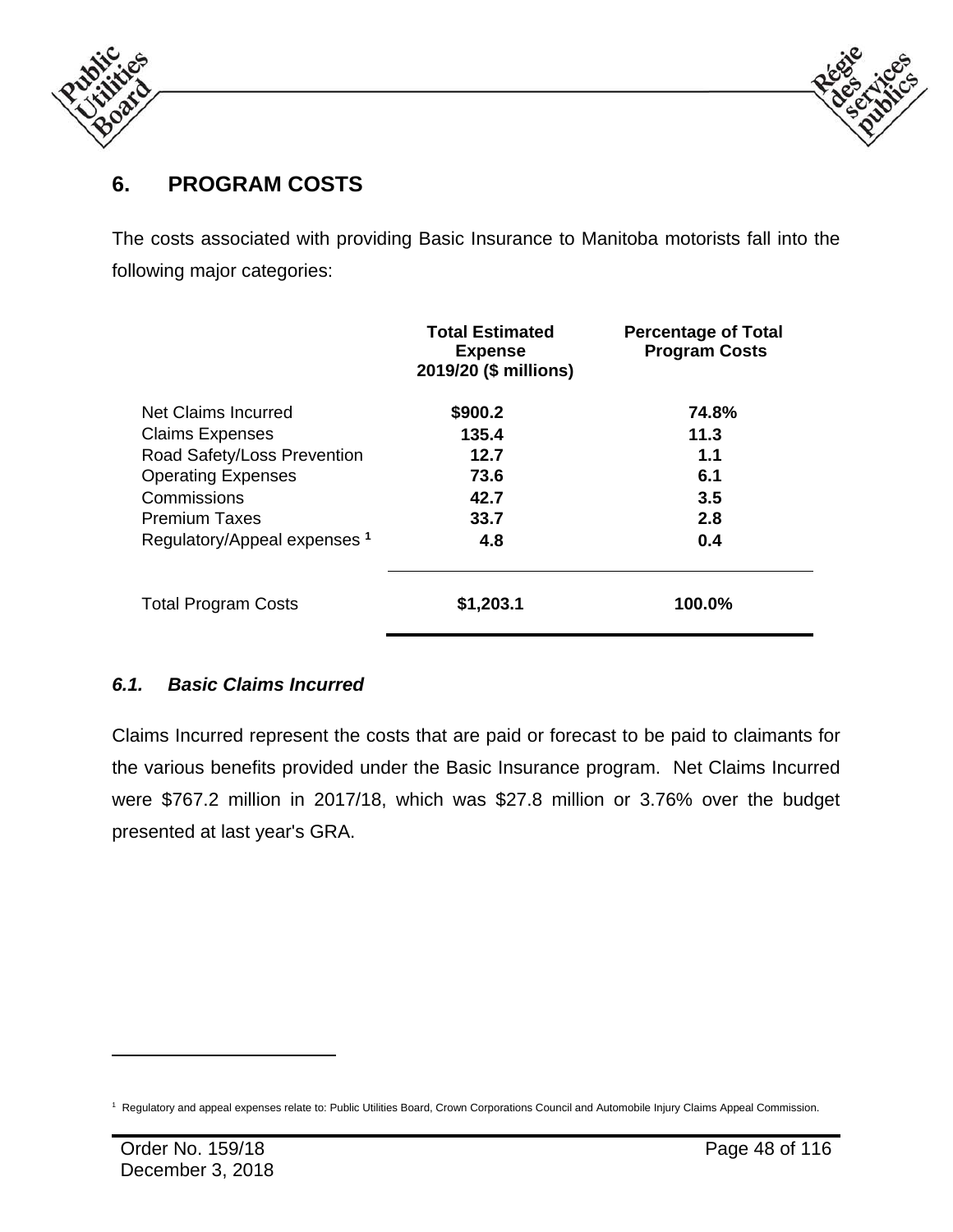



The 2019/20 Net Claims Incurred Forecast decreased by \$12.6 million from the forecast presented in the 2018 GRA, primarily as a result of the following:

- A decrease of \$18.9 million due to a lower forecast for Physical Damage claims;
- A decrease of \$7.9 million from a lower forecasted Write Down DPAC/Premium Deficiency; and
- An offsetting increase of \$13.2 million from a forecasted decrease in claims discount rate and higher forecasted Unallocated Loss Adjustment Expense.

Claims Incurred for the fiscal years 2014 - 2018 for the major coverages were as follows:

| For years ending February<br>28/29 (\$ millions) | 2014 | 2015 | 2016 | 2017 | 2018 |      | 5 Year Change |
|--------------------------------------------------|------|------|------|------|------|------|---------------|
| Physical Damage - All Perils                     |      |      |      |      |      |      |               |
| Collision                                        | 374  | 315  | 354  | 409  | 426  | 52   | 14%           |
| Comprehensive                                    | 77   | 70   | 123  | 118  | 67   | (10) | (13%)         |
| Property damage                                  | 48   | 38   | 41   | 43   | 49   |      | 2%            |
| Sub-total                                        | 499  | 423  | 518  | 570  | 542  | 43   | 9%            |
| <b>PIPP Accident Benefits</b>                    | 245  | 317  | 142  | 284  | 220  | (25) | (10%)         |
| <b>Public Liability</b>                          |      | 6    | 6    | 5    |      | 2    | 67%           |
| <b>Total Claims Incurred</b>                     | 747  | 746  | 666  | 860  | 767  | 20   | 3%            |

Overall Total Claims Incurred were \$767.2 million in 2017/18, and are forecast to be \$817.1 million in 2018/19, \$900.2 million in 2019/20, and \$950.7 million in 2020/21, for an overall increase of \$183.5 million or almost 24% from 2017/18.

A major component of Total Claims Incurred are collision claims costs, which were \$426.5 million in 2017/18. The Corporation indicated that, relative to the long-term average, the last four accident years have had below average collision frequency. Some of the reduction in frequency can be attributed to mild winters although there has also been a reduction in summer collision frequency over the last six years.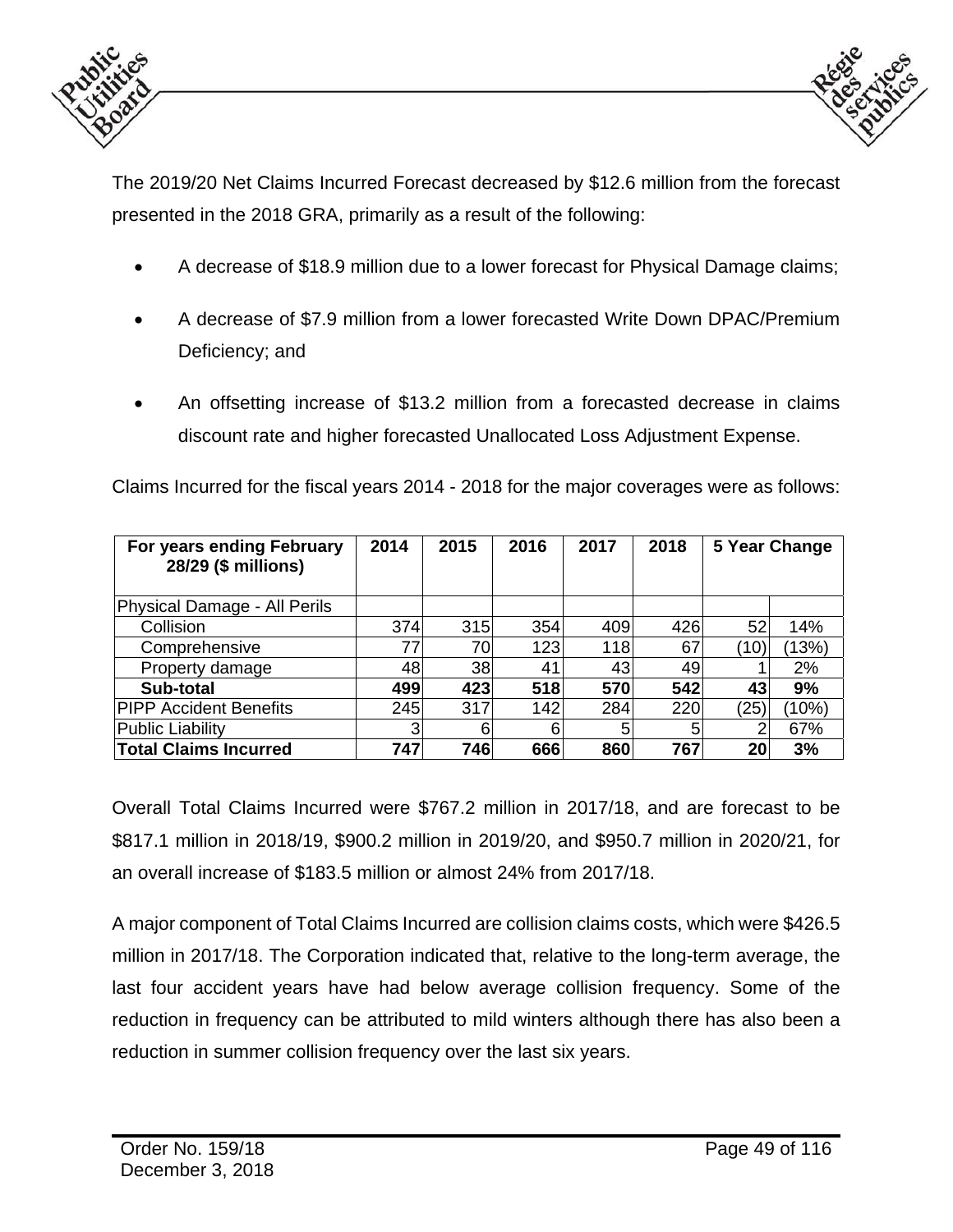



The Corporation also advised that collision total loss frequency has been increasing over the past decade. As vehicles become increasingly complex and more expensive to repair, there has been an increase in the percentage of collision claims resulting in total losses. The largest component of Total Claims Incurred is Accident Benefits, which are payable to claimants regardless of fault for a collision, including medical expenses, rehabilitation expenses, funeral expense reimbursement, death payments, impairment benefits, income replacement indemnity and personal care assistance. The estimated cost of Accident Benefits under the Personal Injury Protection Plan (PIPP) program are updated based upon actuarial reserving practices taking into account changes in interest rates on long term claims liabilities.

The following table compares actual PIPP Accident Benefit costs with those previously forecast by the Corporation:

| <b>Year Ended</b><br>February 28/29 | Original<br><b>Forecast</b> | <b>Revised</b><br><b>Forecast</b> | <b>Actual</b><br>Cost | <b>Difference</b><br>Original/<br><b>Actual</b><br><b>Favourable</b><br>(Unfavourable) |
|-------------------------------------|-----------------------------|-----------------------------------|-----------------------|----------------------------------------------------------------------------------------|
| 2009                                | \$242.1                     | \$239.3                           | \$186.1               | \$56.0                                                                                 |
| 2010                                | \$249.8                     | \$236.2                           | \$175.0               | \$74.8                                                                                 |
| 2011                                | \$252.9                     | \$244.6                           | (\$59.7)              | (\$312.6)                                                                              |
| 2012                                | \$253.3                     | \$197.3                           | \$222.8               | (\$30.5)                                                                               |
| 2013                                | \$203.5                     | \$204.2                           | \$224.2               | (\$20.7)                                                                               |
| 2014                                | \$210.9                     | \$208.5                           | \$243.9               | (\$33.0)                                                                               |
| 2015                                | \$184.4                     | \$148.9                           | \$314.5               | (\$130.1)                                                                              |
| 2016                                | \$166.1                     | \$90.6                            | \$143.0               | \$23.1                                                                                 |
| 2017                                | \$148.7                     | \$117.9                           | \$283.9               | (\$135.2)                                                                              |
| 2018                                | \$150.4                     | \$242.6                           | \$281.9               | (\$68.5)                                                                               |

Current fiscal period Claims Incurred are affected by the current year's claims activity, as well as prior years' claims activity. When a claim is first incurred, claims adjusters estimate the ultimate cost of that claim. Over time, as more is learned about the nature of the underlying injury and as partial claim payments are made, adjustments are made to the prior estimate of the ultimate cost of the claim. These adjustments, sometimes called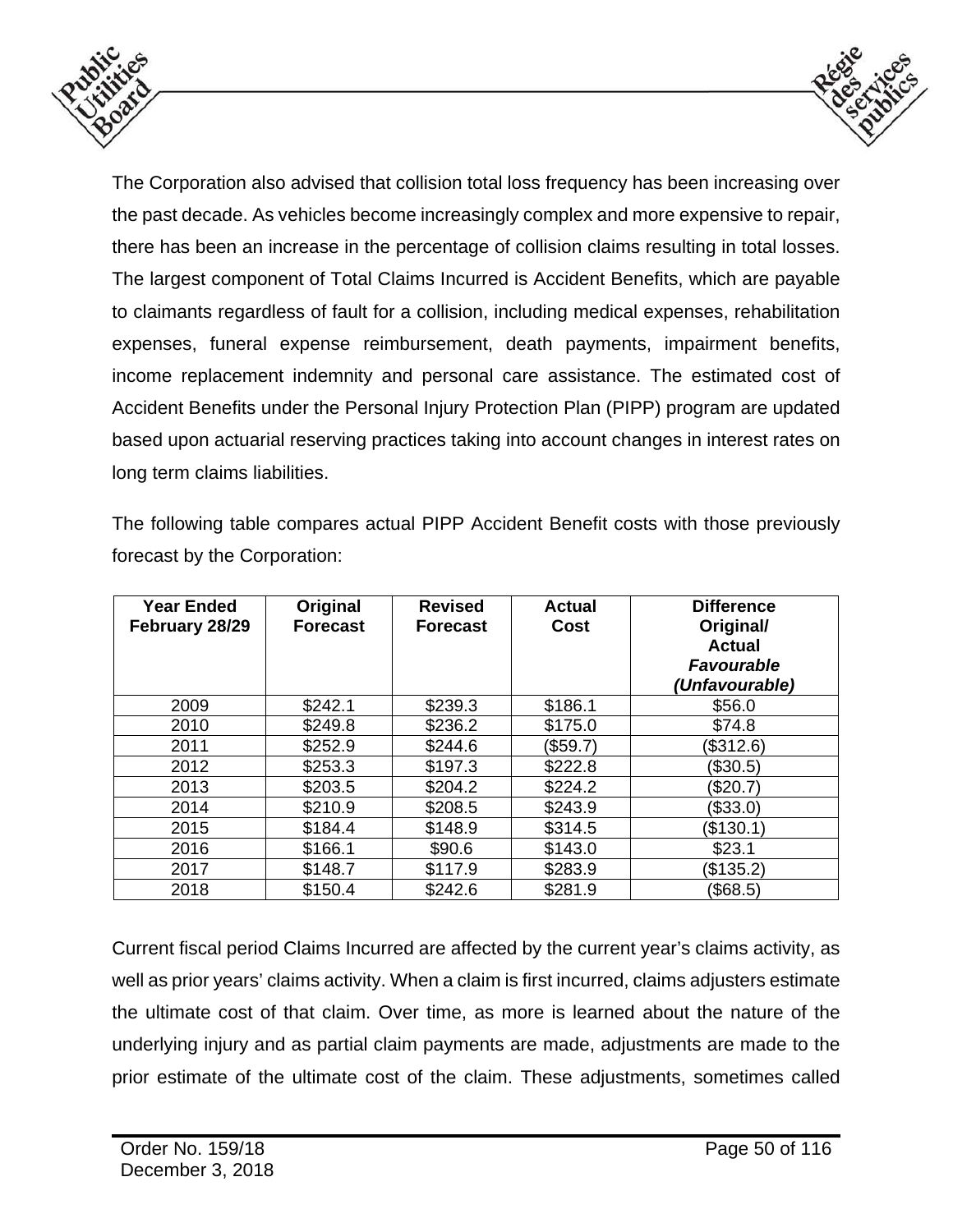



"runoff", flow through Claims Incurred in the fiscal year in which the adjustments are made.

# *6.2. Basic Expenses Overview*

Operating expenses incurred by the Corporation are allocated to Basic pursuant to a cost allocation methodology approved by the Board in Order 157/12. The cost allocation methodology distributes Corporate expenses to four lines of business, and then further segregates them into four expense categories: Claims, Road Safety/Loss Prevention, Operating and Regulatory/Appeal.

The details of Basic Operating expenses are as follows:

|                                          | For the Years Ended February 28/29 (\$ millions) |         |         |         |         |  |  |  |
|------------------------------------------|--------------------------------------------------|---------|---------|---------|---------|--|--|--|
|                                          | 2018A<br>2019B<br>2021P<br>2020P<br>2022P        |         |         |         |         |  |  |  |
| <b>Total Corporate Expenses</b>          | \$299.2                                          | \$301.7 | \$298.8 | \$306.7 | \$319.0 |  |  |  |
| <b>Basic Allocated</b>                   |                                                  |         |         |         |         |  |  |  |
| <b>Corporate Expenses</b>                |                                                  |         |         |         |         |  |  |  |
| <b>Claims Expense</b>                    | 143.3                                            | 137.2   | 135.4   | 139.2   | 144.3   |  |  |  |
| Road Safety/Loss Prevention              | 13.2                                             | 13.6    | 12.7    | 12.8    | 13.0    |  |  |  |
| Operating                                | 70.2                                             | 75.1    | 73.6    | 76.3    | 80.0    |  |  |  |
| Regulatory/Appeal                        | 4.4                                              | 4.7     | 4.8     | 5.0     | 5.1     |  |  |  |
| <b>Total Basic Allocated</b>             | \$231.1                                          | \$230.6 | \$226.5 | \$233.3 | \$242.4 |  |  |  |
| <b>Corporate Expenses</b>                |                                                  |         |         |         |         |  |  |  |
| Percentage of Corporate                  | 77.3%                                            | 76.4%   | 75.8%   | 76.1%   | 76.0%   |  |  |  |
| <b>Operating Expenses</b>                |                                                  |         |         |         |         |  |  |  |
| ** $A =$ Actual B = Budget P = Projected |                                                  |         |         |         |         |  |  |  |

### *6.3. Claims Expenses*

Claims expenses represent the administrative costs associated with processing and settling claims. Claims expenses were \$120.9 million in 2016/17, \$143.3 million in 2017/18, budgeted to be \$137.2 million in 2018/19, and are projected to be \$135.2 million in 2019/20.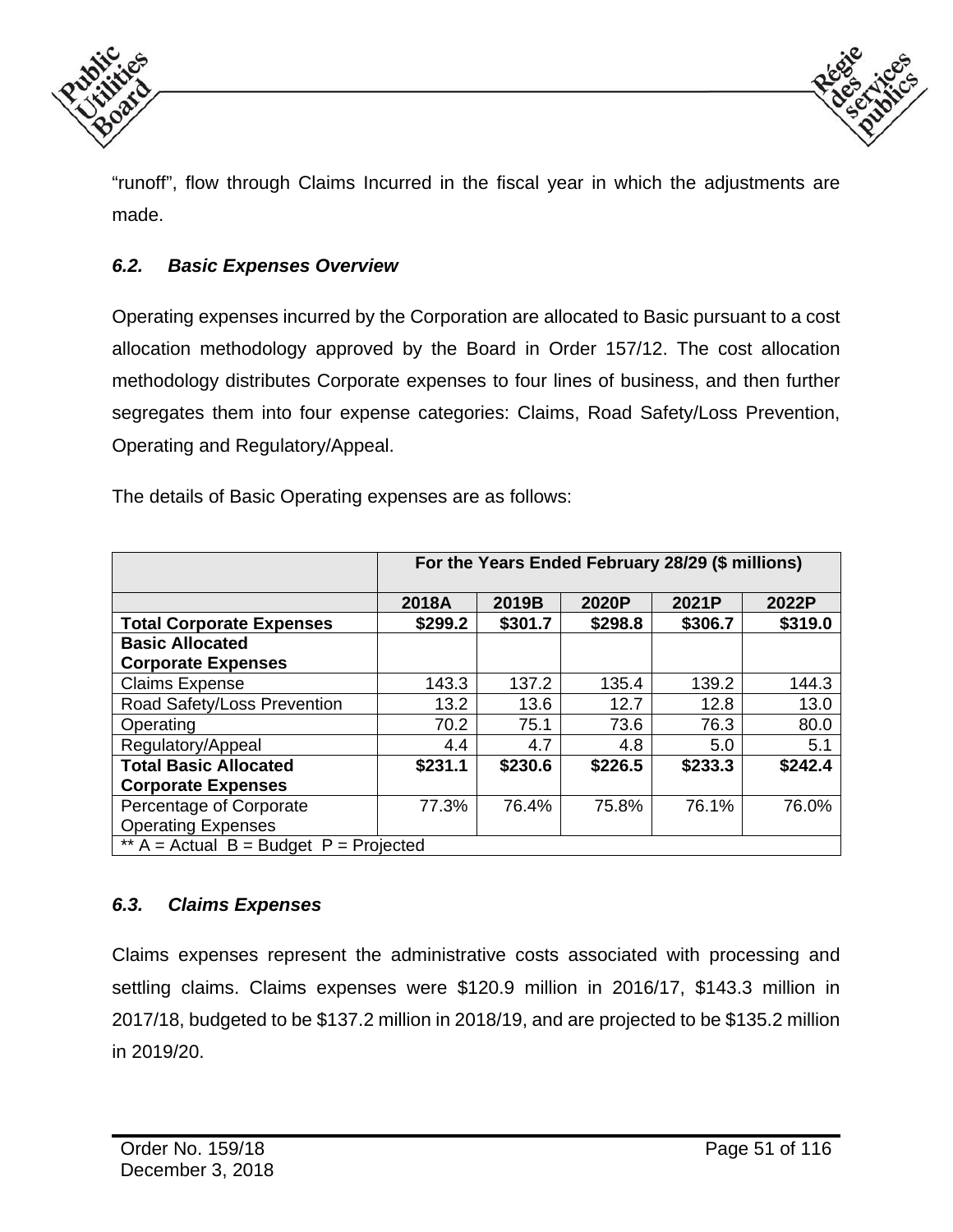



# *6.4. Operating Expenses*

The Corporation reported that it has been diligent in controlling and reducing expenses, stating that it had taken the following steps to contain costs:

- An expected reduction in Full Time Equivalent (FTE) staffing counts equating to 3.6% from 2020/21 as compared to the 2017/18 budgeted levels;
- An overall reduction in 2017/18 normal operating expenses of approximately 1% as compared to 2016/17;
- Achievement of a 2017/18 management-controlled reduction of more than \$2.6 million;
- A 2018/19 budget which includes the achievement of the 15% management reductions from 2016/17, and committed staff reductions through improvement initiative efficiencies;
- A reduction in implementation expenses in the rating years and throughout the forecast, mainly due to an enhanced focus on Value Management related to projects and a zero budget for insertions of work; and
- Continued reduction of building expenses via identification of efficiencies/synergies, which has led to further building closures.

Operating expenses allocated to Basic were \$231.1 million in 2017/18, budgeted at \$230.5 million in 2018/19, and projected to be \$226.6 million in 2019/20 and \$233.3 million in 2020/21, equivalent to compounded annual growth of 0.3% over the three-year forecast period.

MPI reported that it continues to prioritize and control day-to-day operational expenses and project expenses. MPI is committed to providing value to Manitobans through cost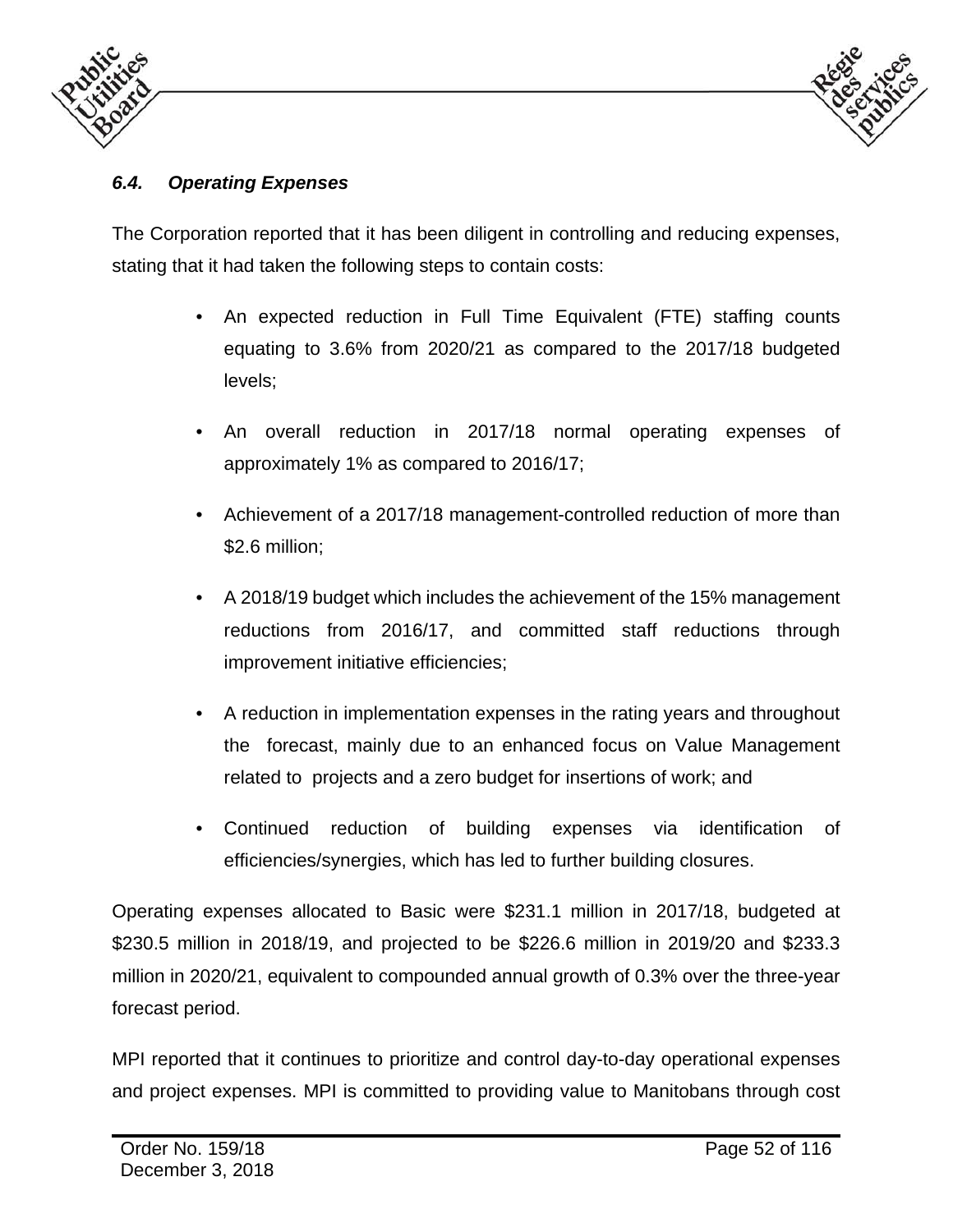



containment, which has become firmly embedded into MPI's culture. For the years 2018/19 and outward, forecasted expenses overall are lower, most notably in the 2019 GRA rating years (2019/20 and 2020/21).

Compensation expenses (salary and benefits) represent 58% of MPI's total operating costs. The Corporation incurred \$172.6 million in compensation expenses in 2017/18, and budgeted for compensation to grow to \$176.4 million in 2018/19, \$181.8 million in 2019/20, and \$186.5 million in 2020/21. The Corporation adjusts the gross salary budget by a vacancy allowance, on an overall basis, to reflect what it anticipates will be the actual salary expenditures in a given year. The Corporation has stated that, at any given time, there are vacant positions within its staff complement, referred to as a vacancy provision, which reduce salary expenses. The Corporation incurred a vacancy allowance of \$7.1 million in 2017/18 and budgeted for a vacancy allowance of \$1.5 million for years 2018/19 through to 2020/21.

MPI incurred net compensation costs of \$165.6 million in 2017/18, and has forecasted net compensation costs of \$174.9 million in 2018/19, \$180.0 million in 2019/20, and \$183.9 million in 2020/21.

Basic is allocated all operating expenses, including compensation costs, through the Corporation's integrated cost allocation methodology. Basic is allocated approximately 76% of Corporate compensation expenses. In the case of both the allocation of operating expenses and compensation expenses, the Board is unable to consider the appropriateness of the allocations as it lacks the jurisdiction over the Extension line of business. The allocation of compensation expenses to Basic has increased from \$116.0 million in 2014/15 to \$124.4 million in 2017/18, a compounded annual growth rate of 2.4% over the four-year period. Basic compensation expenses are forecast to be \$130.5 million in 2018/19, and projected to be \$133.7 million in 2019/20 and \$138.0 million in 2020/21. This represents a compound growth rate of 3.2% over the forecast period.

The five-year Collective Agreement between MPI and the Manitoba Government and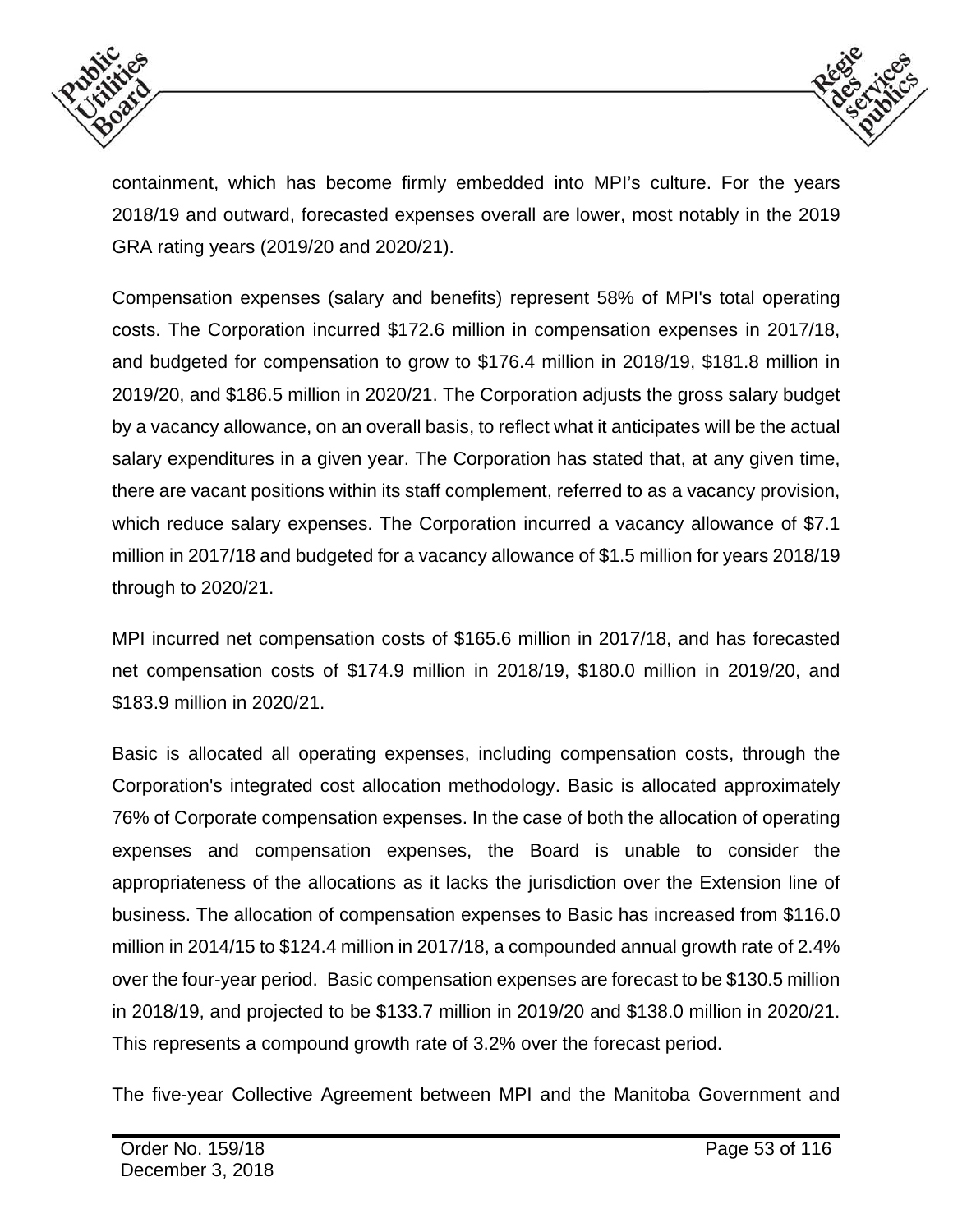



General Employees' Union is in effect for the period from September 18, 2016 to September 26, 2020 and includes general economic increases of 1.50% effective September 17, 2017 and 2.00% effective September 16, 2018. The agreement will see a further 2.00% increase in 2019 and a 0.0% increase for the final two years of the agreement.

In addition to the economic increase, the Collective Agreement also specifies a pay plan with six "step" salary ranges for each in-scope position in the Corporation. An employee will be eligible for up to five annual 3.5% increases until the employee reaches the maximum salary (step) for the position. Upon reaching the maximum salary, the employee will only be eligible to receive general economic wage increases. MPI estimates that 50% of its employees are eligible for these annual "step" increases, which is the equivalent of an overall additional 1.75% salary cost increase. MPI is forecasting an annual increase in salary costs of 4.9% for 2018/19.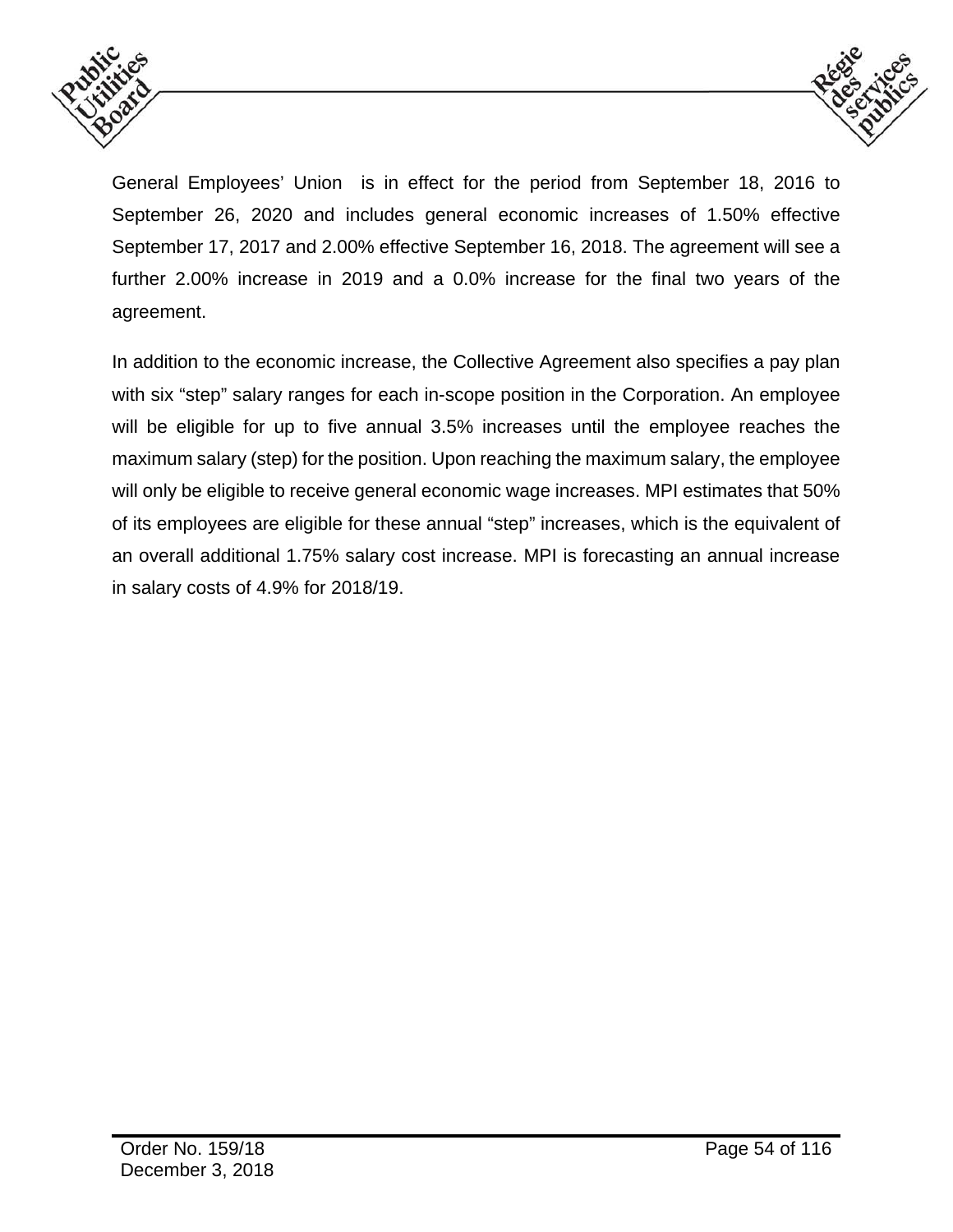



MPI's total Corporate staff complement has decreased from 1,946.8 FTEs in 2009/10 to 1,878.1 in 2017/18, and is forecast to grow to 1,902.5 FTEs in 2018/19. The composition of MPI's staffing dedicated to operations and improvement initiatives is as follows:

| Year           | <b>Normal Operations</b> | <b>Total Corporate</b> |         |  |
|----------------|--------------------------|------------------------|---------|--|
|                |                          |                        |         |  |
| 2009/10        | 1,752.9                  | 193.9                  | 1,946.8 |  |
| 2010/11        | 1,822.8                  | 48.6                   | 1,871.4 |  |
| 2011/12        | 1,862.9                  | 15.4                   | 1,878.3 |  |
| 2012/13        | 1,894.7                  | 17.1                   | 1,911.8 |  |
| 2013/14        | 1,890.3                  | 15.0                   | 1,905.3 |  |
| 2014/15        | 1,874.8                  | 10.7                   | 1,885.4 |  |
| 2015/16        | 1,866.7                  | 15.7                   | 1,882.4 |  |
| 2016/17        | 1,898.9                  | 21.2                   | 1,920.1 |  |
| 2017/18 Actual | 1,860.9                  | 17.3                   | 1,878.1 |  |
| 2018/19 Budget | 1,874.1                  | 28.4                   | 1,902.5 |  |

MPI's Normal Operations staffing levels increased from 1,752.9 FTEs in 2009/10 to 1,860.9 in 2017/18. MPI committed to a permanent staffing reduction associated to improvement initiative efficiencies. Taking into account targeted staff reductions, the Corporation is budgeting for 1,874.1 FTEs in 2018/19 and 1,877.1 FTEs in 2019/20 and 1,859.1 FTEs each subsequent year through 2022/23.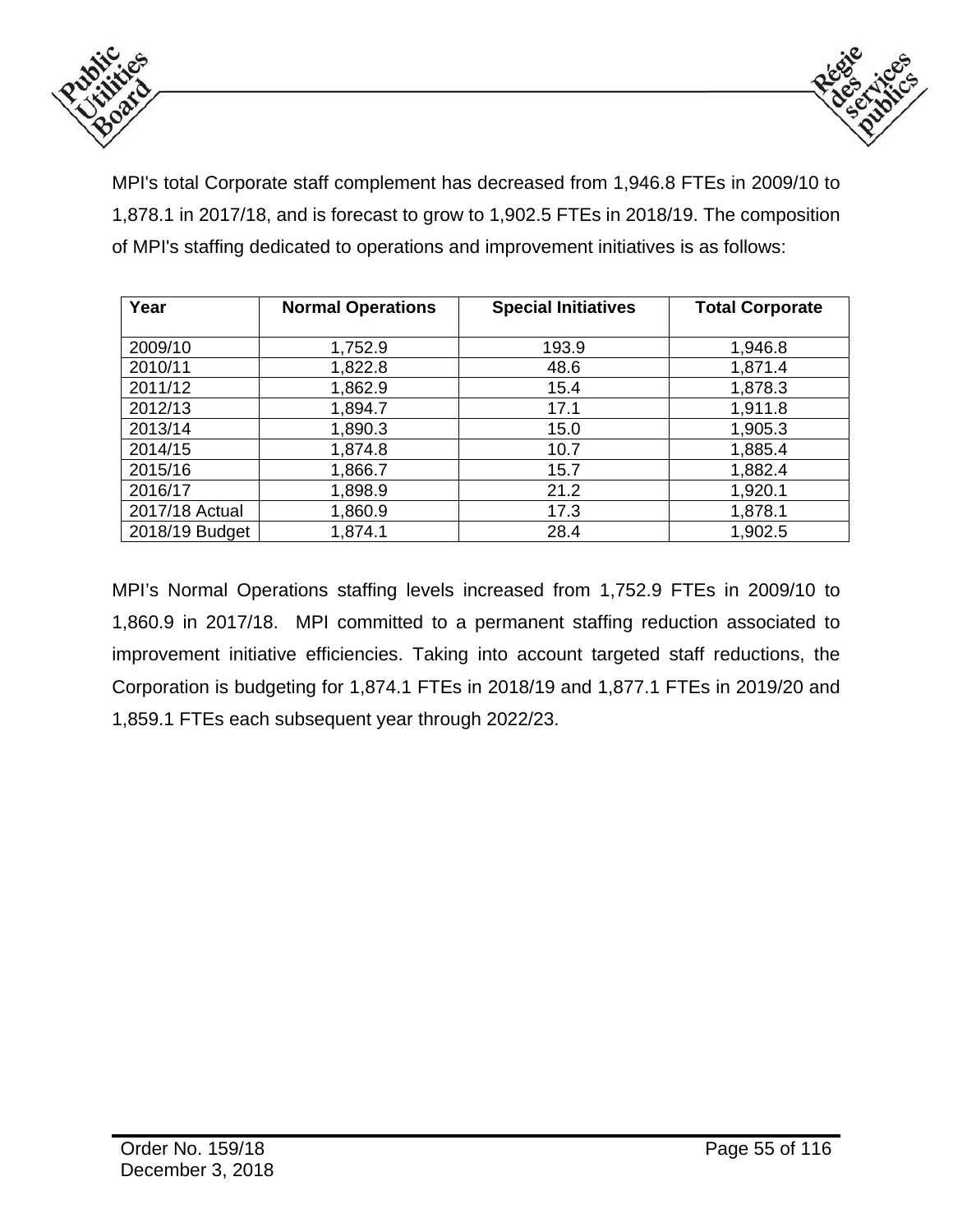



MPI's actual Normal Operations staffing levels have been consistently below budgets as follows:

| <b>Fiscal Year</b> | <b>Actual</b> | <b>Budget</b> | <b>Over/(Under) Variance</b> |
|--------------------|---------------|---------------|------------------------------|
|                    |               |               |                              |
| 2008/09            | 1,732.9       | 1,796.3       | (63.4)                       |
| 2009/10            | 1,752.9       | 1,783.8       | (30.9)                       |
| 2010/11            | 1,822.8       | 1,850.1       | (27.3)                       |
| 2011/12            | 1,862.9       | 1,926.5       | (63.6)                       |
| 2012/13            | 1,894.7       | 1,936.7       | (42.0)                       |
| 2013/14            | 1,890.3       | 1,934.7       | (44.4)                       |
| 2014/15            | 1,874.8       | 1,927.7       | (52.9)                       |
| 2015/16            | 1,866.7       | 1,898.7       | (32.0)                       |
| 2016/17            | 1,898.9       | 1,927.5       | (28.6)                       |
| 2017/18            | 1,860.9       | 1,910.0       | (49.1)                       |
| 2018/19 Budget     |               | 1,874.1       |                              |

The consistent under budget variance is a reflection of the Corporation's Vacancy Management Program, which as discussed above, is used as a means to control costs and to ensure proper workforce composition to meet operational demands.

### *6.5. Information Technology Expenses*

The Corporation spent \$85.1 million in total Information Technology (IT) expenses in 2017/18, has budgeted to spend \$76.2 million in 2018/19, and is forecasting to spend \$70.8 million in 2019/20.

The majority of the capital expenditures in IT relate to ongoing and future IT projects, including Legacy Systems Modernization, which relates to the replacement of dated legacy systems, Autopac On-line, Claims Administration and Reporting System, and the Driver Licensing System. These systems support both the Basic competitive lines of business at a budgeted cost of \$58.6 million.

Through the Corporation's Value Management Process, it has created business cases for Business Transformation Office-managed projects of \$500,000 or more in the 2018/19 Capital Budget. Those budget items are as follows: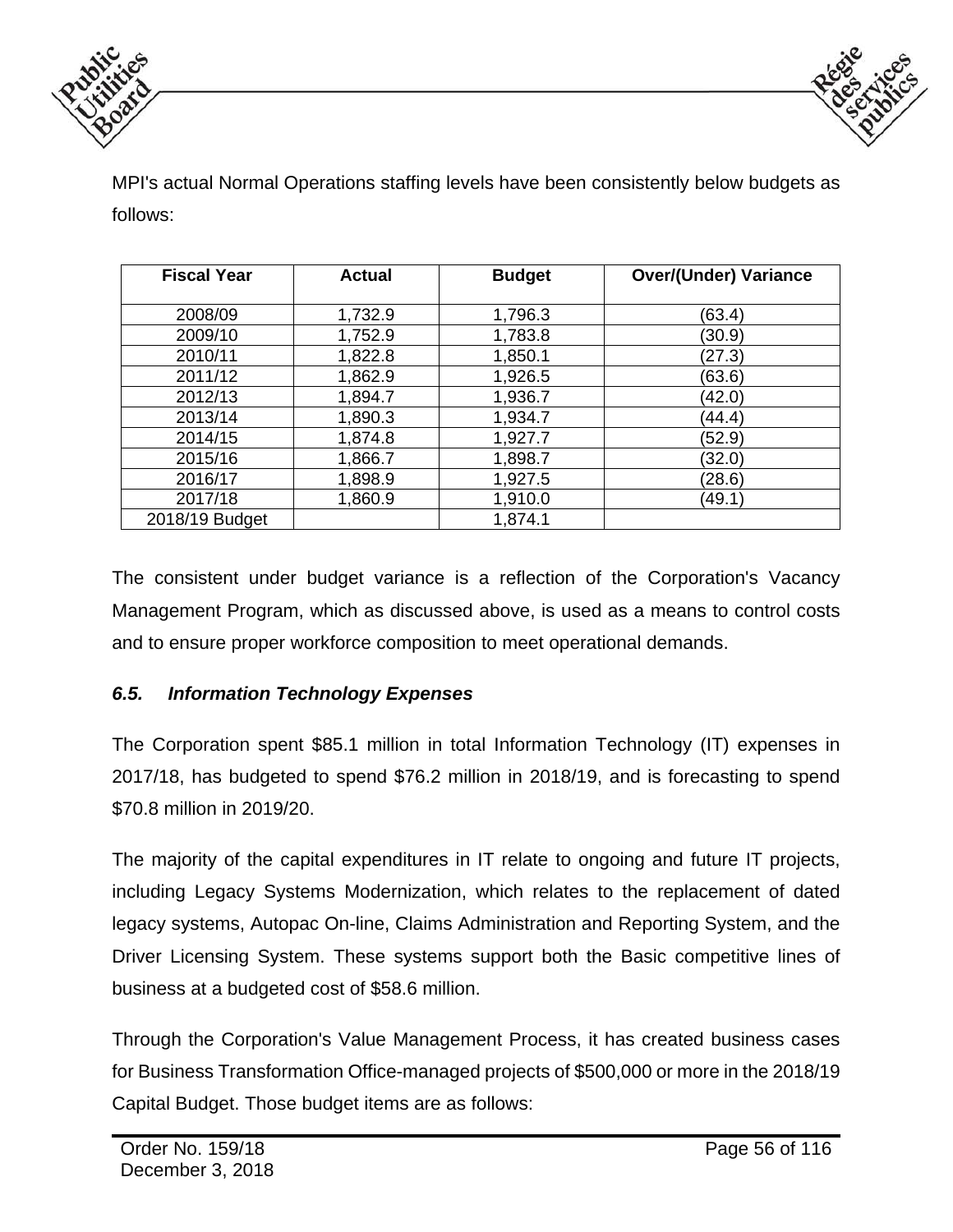



- Technology Risk Management: \$4.5 million
- Legacy Systems Modernization: \$2 million
- High School Driver Education Phase 3: \$1.9 million
- Customer Self-Service Phase 1: \$1.5 million
- $\bullet$  BI<sup>3</sup> / Fineos Upgrade: \$1.26 million
- Credit Card Strategy: \$1 million
- Finance Re-Engineering: \$500,000

In the 2018 GRA, the Corporation reported that it was expecting strategic direction from its Board of Directors in December of 2017, after which it would in a position to implement a new IT strategic plan. The Corporation filed the 2018/19 IT Strategy in this GRA, and reported that it focuses less on specific projects and more on bridging strategy and action. The Corporation also reported that the IT Strategy will be updated annually. MPI indicated that significant changes and practices have been adopted through the new IT Strategy. In particular, six main streams were discussed that were changed from the prior technology approach, which are to:

- Move toward proven technologies;
- Identify all risks of a project prior to project initiation;
- Use a Project Sponsor;
- Align when possible to industry best practices in vendor provided software;
- Engrain the Value Management process in MPI culture and the project lifecycle; and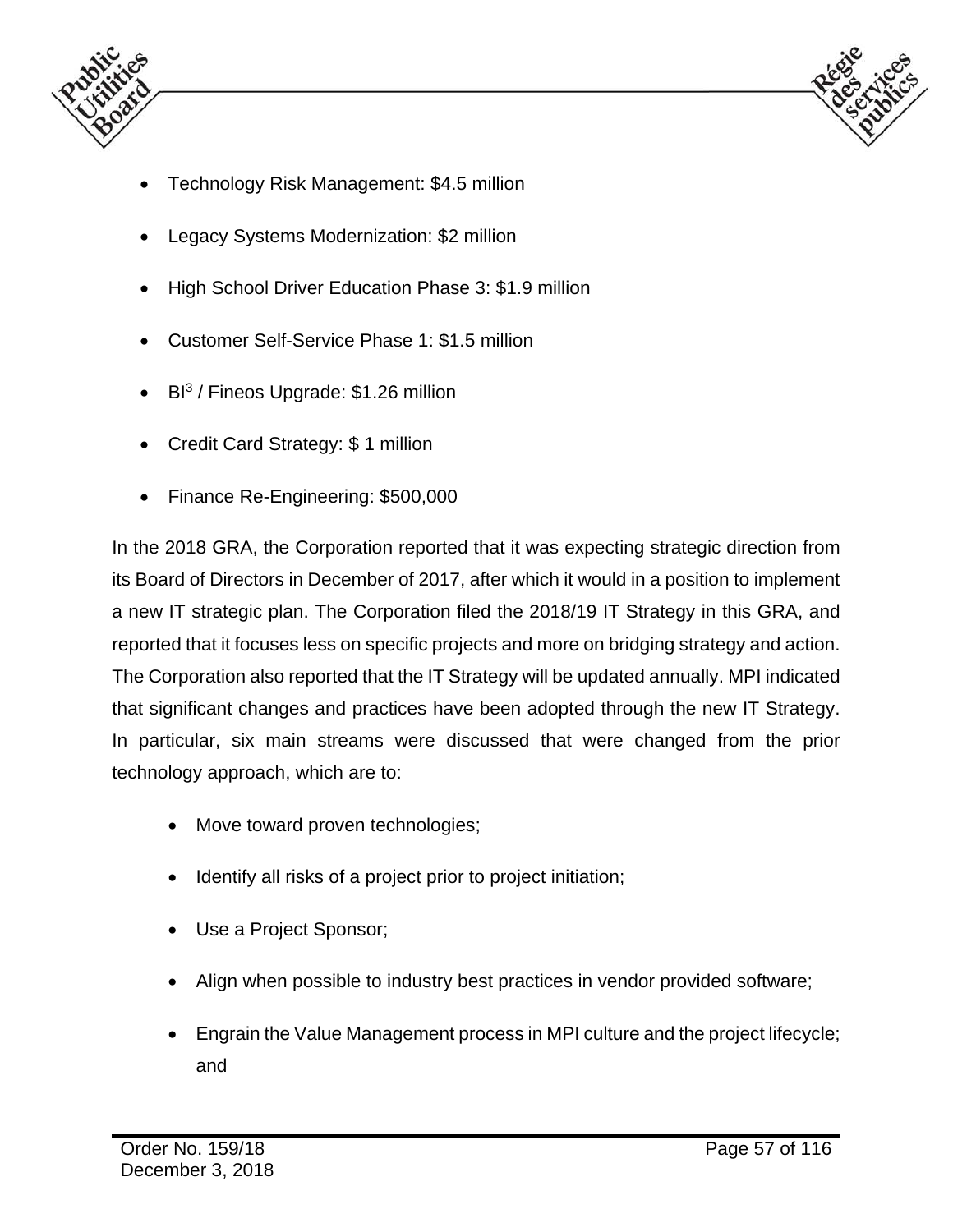



 Create IT capabilities to support business capabilities, in order to solve a business objective.

With respect the Corporation's IT approach in the past, it conceded that certain attempts to be an innovator were not successful, including the Customer Claims Reporting System (CCRS), which was cancelled in April 2018 - although the Corporation retains intellectual property upon which it can rely in the future. As well, the Physical Damage Re-Engineering (PDR) Program, which is discussed in detail below, was a large, multi-year project for which the Corporation acknowledged it failed to adequately project costs, instead focussing on benefits. The Corporation maintained, however, that the PDR program has standardized and improved estimating process and opened up future possibilities for the Corporation.

In addition, with respect to the Corporation's Value Management Process, it also conceded that it was not consistently applied to projects, resulting in projects moving forward without having been evaluated through the Value Management Process.

MPI described the significant changes it has made in how projects are managed and approved, including process changes, and the addition of an Operational Business Champion (OBC), who will now be accountable for the project success, with outcomes stated in the business case for a given project under the purview of the OBC. Each IT project will now contain multiple phases, with identifiable checkpoints, where there is an expected level of completion with respect to certain deliverables and key aspects of the project to be completed.

The Value Management office will validate a business case, and will review it from a quality assurance perspective. The Value Management office will work with the OBC, to determine whether the project is still on track. For any given project, the Executive Steering Committee is responsible for the approval of submissions made to the Board of Directors. Weekly status reports are to be provided to the Executive sponsors of a project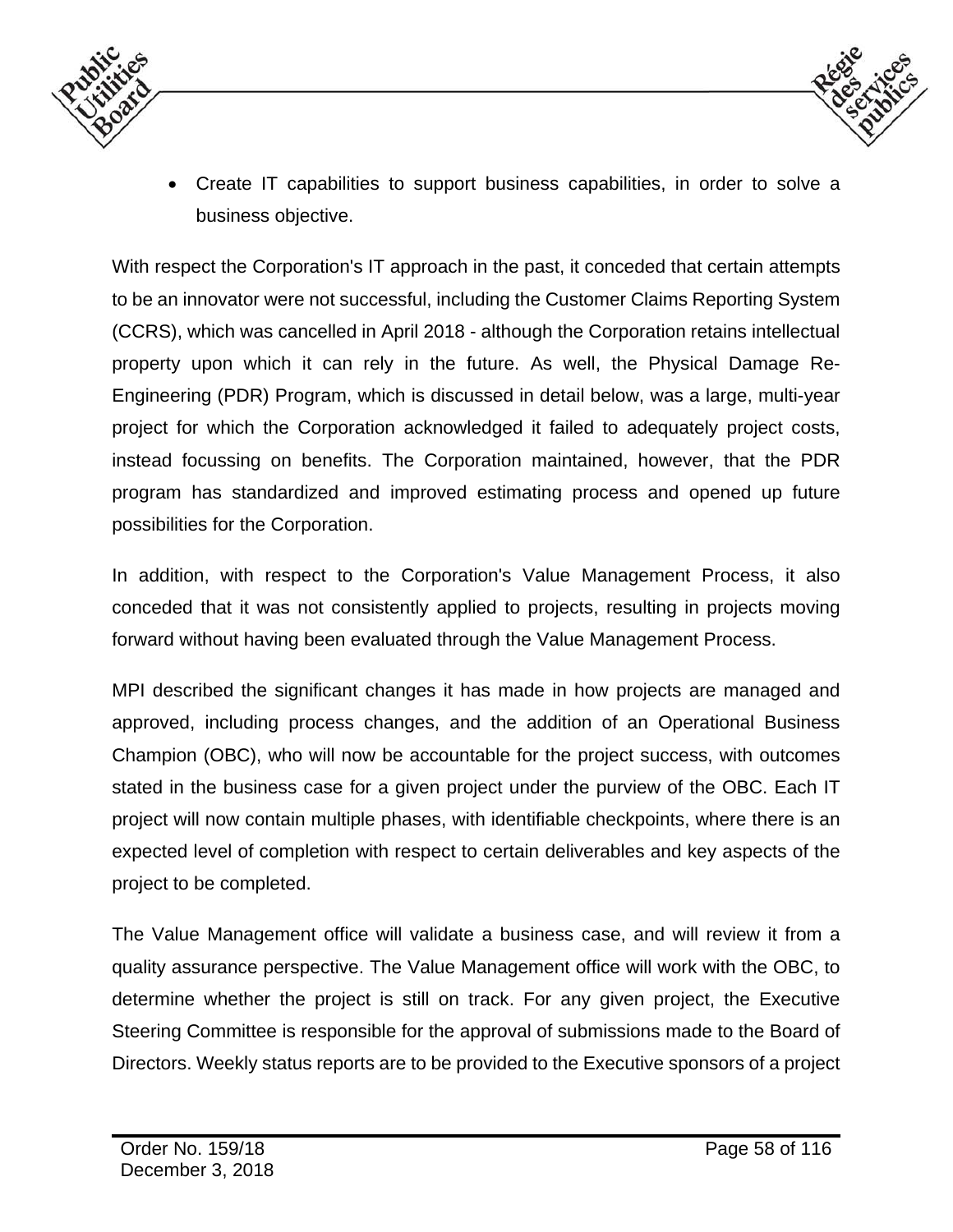



and monthly status reports are to be provided to the Executive Steering Committee, along with quarterly status reports to be provided to the Board of Directors.

Prior to 2018, major IT capital projects did not have complete business cases. The Corporation has implemented a new Value Management Process, pursuant to which, all IT projects of \$500,000 will require business cases. The Corporation has reported that, if a project does not have a positive return on investment, there will need to be a strong justification to proceed with the expenditure.

With respect to the Corporation's present IT approach, the Corporation maintained that the use of the IT Strategy and the Value Management Process will ensure best practice is followed and will ensure that new IT projects are properly costed. Applying Value Management to CCRS and PDR resulted in a change of direction with respect to those projects, demonstrating the potential of the Value Management Process. To date, MPI's IT staffing strategy has resulted in 20 of 27 external IT consultants being transitioned to employees and, the Corporation reported, it continues to make progress towards its goal of IT staff internalization.

With respect to the future for MPI's IT, one of the primary focuses will be on Legacy Modernization. The Corporation's Planning and Technology Committee intends to authorize management, following negotiations, to engage a consultant with the purpose of undertaking a Legacy Modernization assessment, in order to determine how best to proceed related to the replacement of the legacy computer systems. The Corporation has established a budget of \$2 million to do exploratory work on options to address the replacement of the Legacy Systems, and a preliminary budget of \$70 million for the Legacy Modernization project. It is anticipated a detailed business case will be created and provided to the MPI Board. Currently, MPI is forecasting to spend \$8.1 million on Legacy Systems Modernization in 2019/20, and \$16.3 million in 2020/21. It is anticipated that this will be the Corporation's largest IT initiative.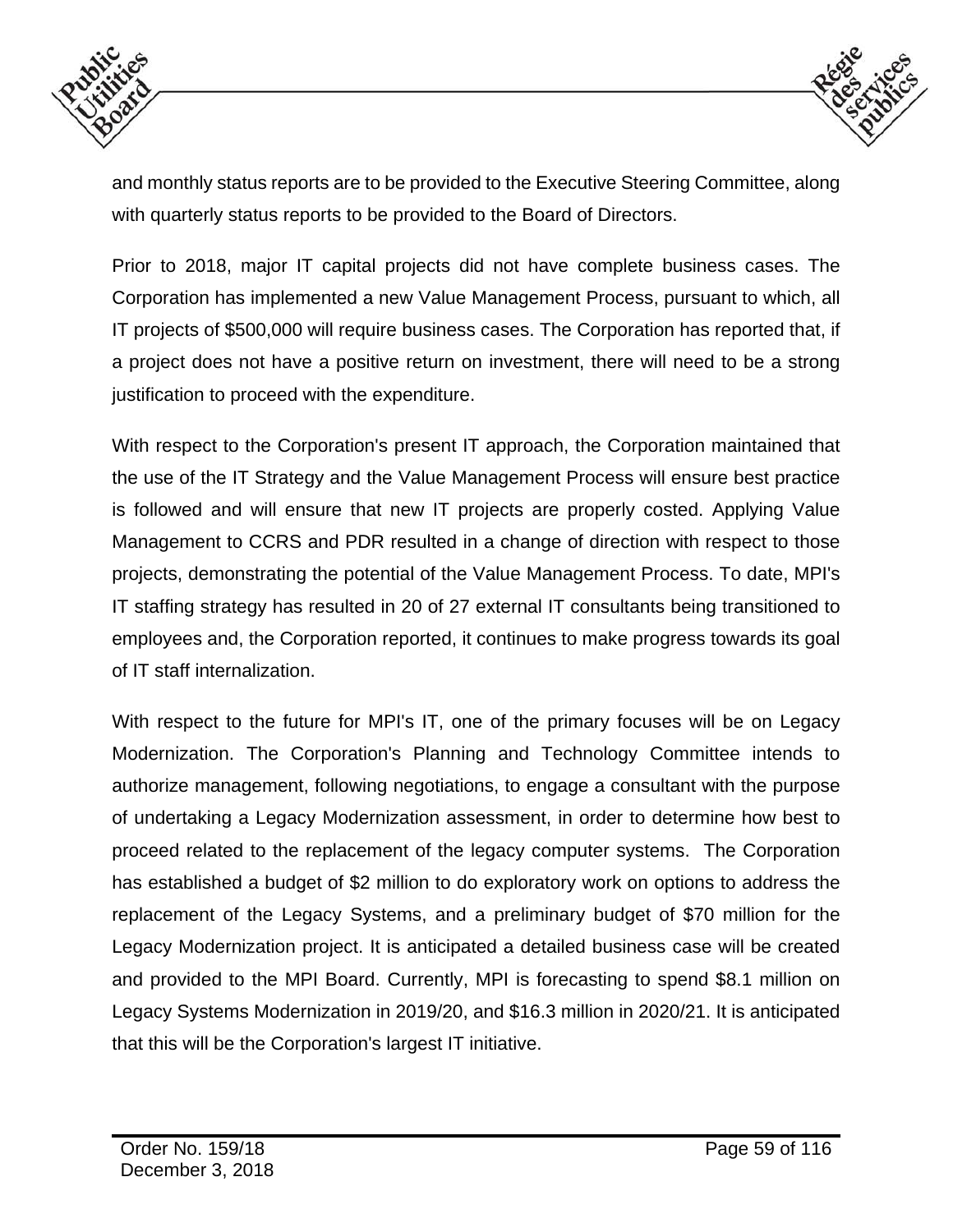



A significant portion of this Application involved a review of the PDR program. As reported in Order 130/17, the program has been in progress since 2010/11. The Corporation reported in the 2018 GRA that it was scheduled for completion in 2019/20, and, in the 2018 GRA filed an evaluation of the PDR project prepared by Gartner Consulting, the Physical Damage Re-Engineering (PDR) Program Evaluation (2017 Gartner Report). The Corporation had also previously filed an evaluation of the PDR program, prepared by Gartner, in the 2017 GRA.

The 2017 Gartner Report found that in the previous year the program had "made significant strides in completing some projects, and reevaluating and cancelling others that would provide low value." It also found that a number of significant components had been put into place over the previous year. At that time, there were five IT projects required to complete the PDR project, with four scheduled to be completed in 2017/18 and the fifth and final project, CCRS, to be completed in 2019/20. The original PDR program contained 20 projects, seven of which Gartner found had been cancelled. Eight of the IT projects contained within the PDR program were completed.

The 2017 Gartner Report found that the overall program budget had been consistent at \$65.5 million, with \$43.4 million spent to date and \$18.1 million remaining to complete the program. The total projected spending would be \$61.5 million, or \$4 million less than the approved budget amount. According to that report, the program was expected to generate an internal rate of return of 7%, with a Net Present Value (NPV) of \$13.7 million over the period from inception until ten years after full implementation when benefits start to accrue. The Gartner Report found that the PDR program was starting to produce measurable benefits.

As also reported in Order 130/17, in the 2017 GRA, Gartner had assessed that the PDR program had a NPV benefit overall of \$18 million, with an internal rate of return of 8%. Gartner prepared the NPV analysis for the 2017 GRA, when MPI was not using NPV as a project management tool. The cost/benefit analysis conducted by Gartner for the 2017 GRA did not include the cost of maintaining the program. The evidence in the 2018 GRA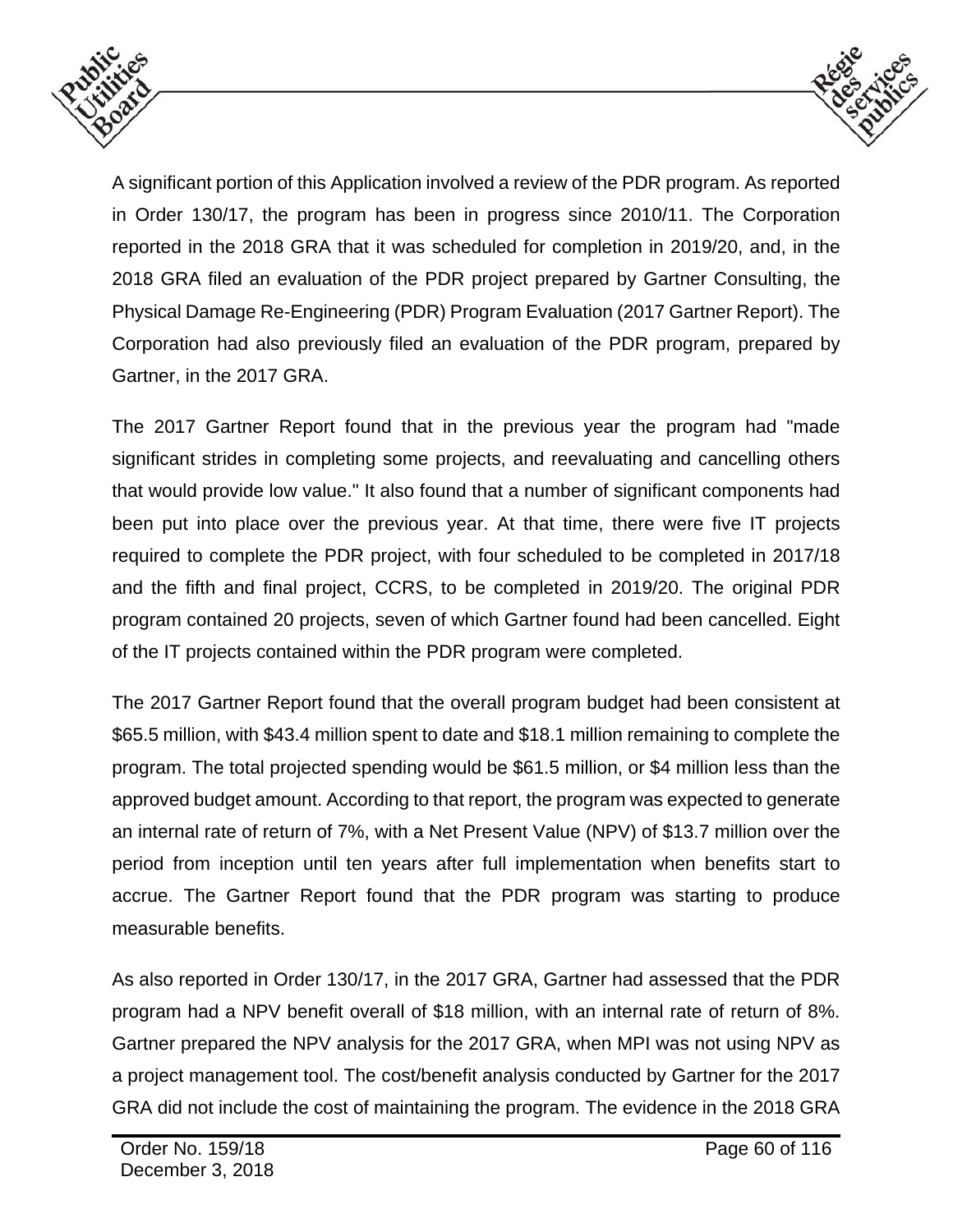



was that the calculation of the NPV of \$13.7 million was conducted by MPI, and provided to Gartner.

In Order 130/17, the Board directed the Corporation to have Gartner prepare an update of the PDR program, along with a breakdown by the Corporation of its analysis on the costs to operate and maintain the program, and a cost/benefit analysis of the five remaining projects to be completed as part of the PDR program, with the discount rate used in the cost/benefit analysis to be higher than the 3% previously used in the PDR project cost benefit evaluation.

In this Application, the Corporation reported that management undertook a review of the PDR program in early 2018, applying the Value Management Process, resulting in a restatement of the PDR costs and benefit projections. The total budget of the PDR program was changed to \$57 million, from the originally projected \$65 million, based on the reduction in scope of the project.

Further, the updated analysis prepared by Gartner, the *Physical Damage Re-Engineering (PDR) Program Evaluation* (2018 Gartner Report), revised the capital costs to \$57 million from the previous estimate and drastically reduced the NPV of the project from \$13.7 million previously reported to a NPV of (\$49.9) million. The Corporation made the decision to cancel the CCRS project, finding that the benefits of the project would not be supported by the costs to achieve them. There remained some smaller projects within the overall PDR program, all of which were forecast to be completed within fiscal year 2018/19. Gartner, based on its evaluation of the program, was supportive of the decision to complete those remaining projects.

The 2018 Gartner Report provided an explanation for the significant variance in the NPV of the PDR program: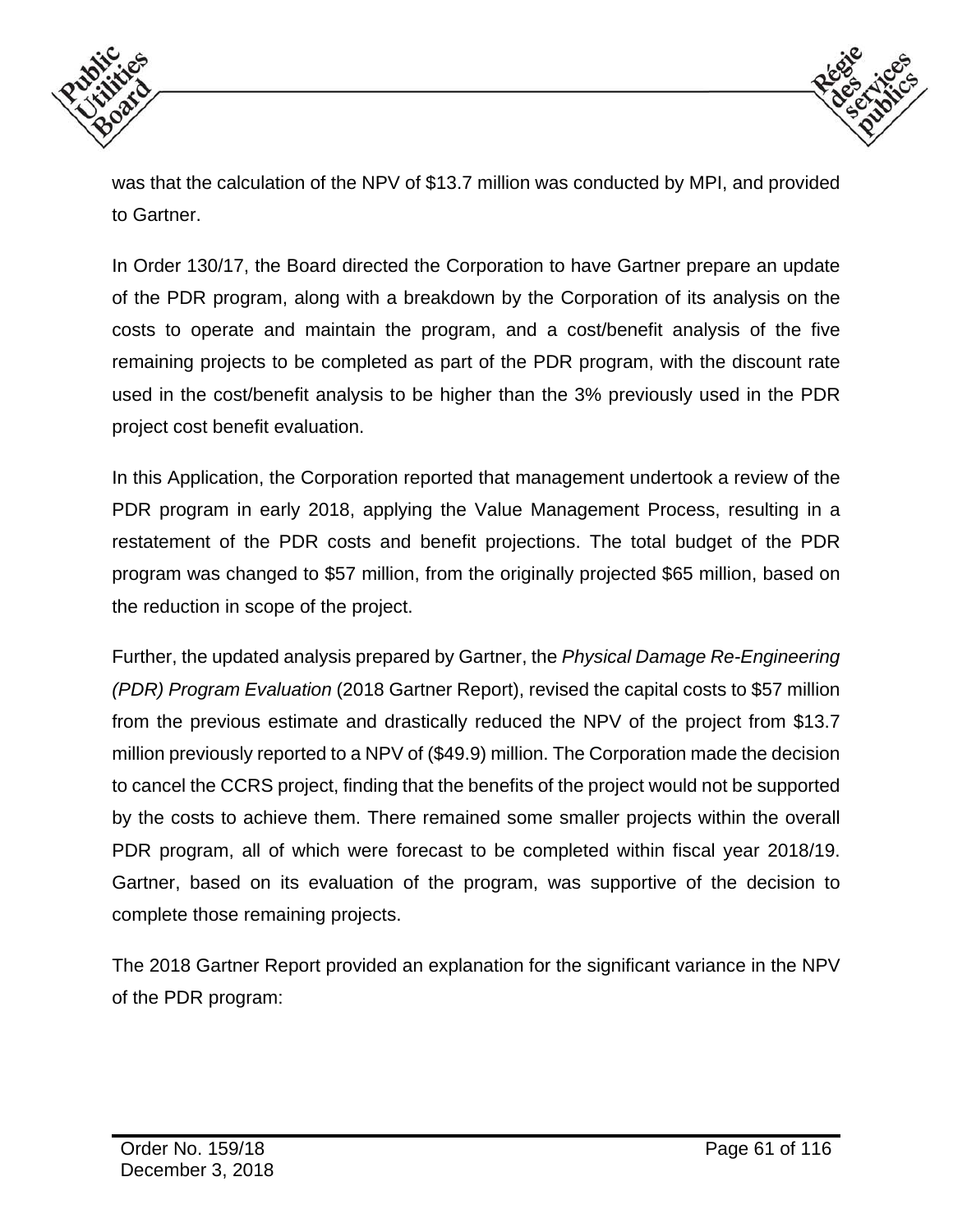



- Some costs that should have been attributed to the program were not included in the analysis (for example, the Mitchell licence fee, and an \$81 premium paid to repair shops for each claim processed);
- Some of the benefits related to the program are not achievable without CCRS, which was cancelled; accordingly, the annual benefits were reduced to under \$8 million from the previous \$13 million; and
- Higher discount rates were used for the cost of capital 6.5% and 9.5% as compared to the 3% previously used by Gartner.

In addition to the foregoing, as part of its overall Value Management Process review, MPI wrote off \$20.5 million in deferred development projects, of which \$18.5 million related to Basic projects. MPI-reported a write-off of \$15.6 million in deferred project costs associated with the cancellation of CCRS.

Charles E. (Chuck) Henry, Vice President, Solutions and Pricing with Gartner, testified as an expert witness in the public hearings. He was qualified by the Board in Order 82/18 as an expert in the area of the use and planning of information technology, and information technology governance. Mr. Henry was the author of the 2018 Gartner Report and provided testimony on the report. The 2018 Gartner Report indicated that the decision to cancel the CCRS included the cancellation of Optimized Adjusting, co-development of the Mitchell solution, building out the Claims Administration Reporting Solution, managing the change management for the delivered solutions, and building out the analytics tools to monitor and manage the new service delivery channel. The total write off related to these projects amounted to \$16.08 million.

Mr. Henry testified that the significant difference noted in some of the costs and the benefits and the overall net present value between the 2017 Gartner Report and the 2018 Gartner Report was due to both understating the costs and overstating the benefits of the program. Gartner was not aware of some of the ongoing operating costs, as they had not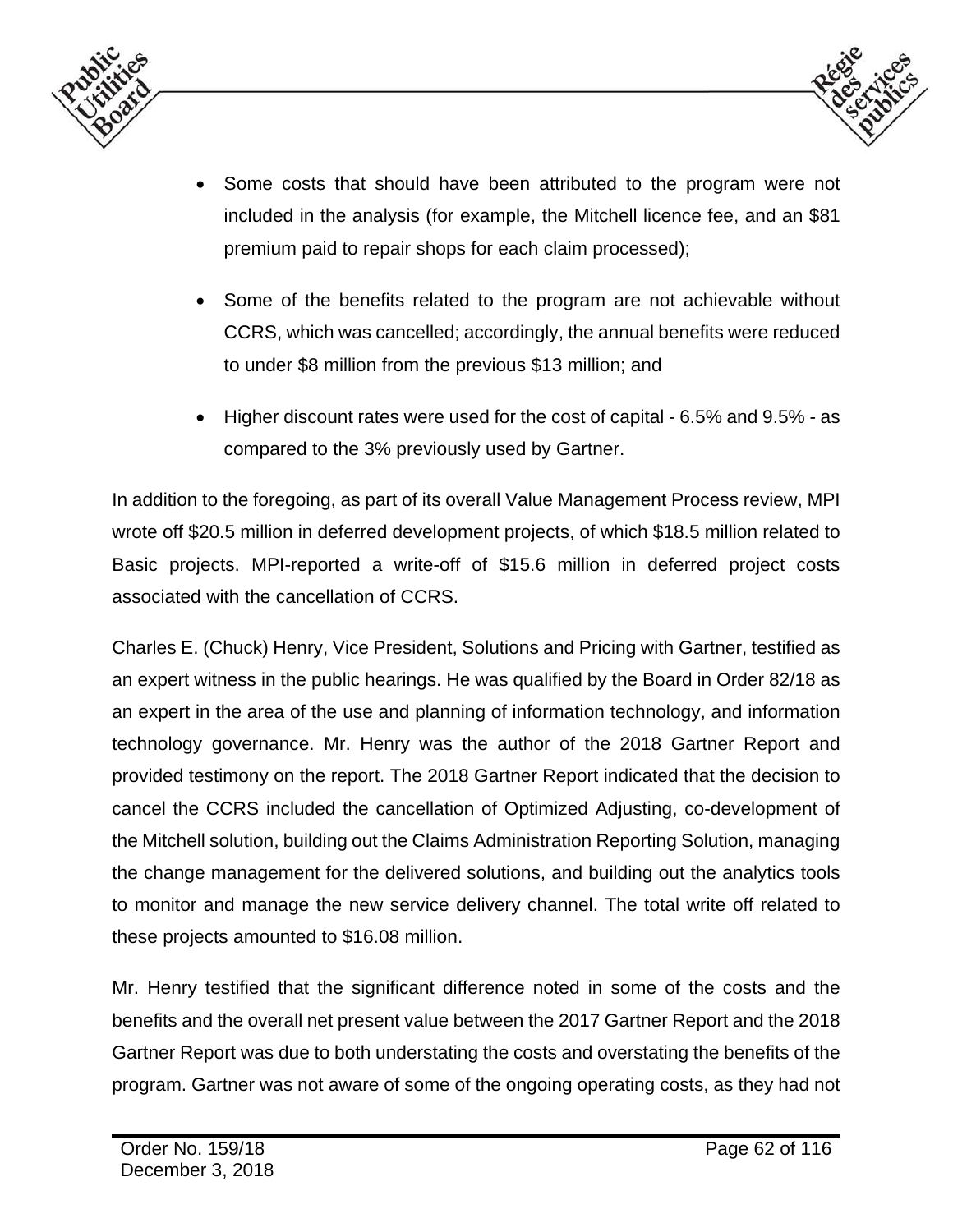



been provided to Gartner by MPI. Mr. Henry's evidence was that it would have been the responsibility of MPI to provide Gartner with all relevant information. With respect to the cost of capital, MPI was not using NPV as a project management tool. Gartner had selected a discount rate of 3% and, as MPI was not using NPV, Gartner did not have a rate available to it.

Neither the Corporation nor Gartner had included the cost of operating and maintaining the PDR program in the analyses filed with the Board previously. Mr. Henry's evidence was that Gartner had asked multiple times for that information, but MPI did not make it available, so Gartner proceeded with the high-level information available to it. Mr. Henry acknowledged that Gartner's independent analysis last year did not reflect the more rigorous approach utilized by MPI management this year, and represented a more highlevel estimate. Mr. Henry conceded that Gartner should have qualified in prior reports that, while the high-level numbers showed a \$13.7 million NPV, further analysis was required. If Gartner had been aware of the operating costs, the report would have been firmer that more analysis needed to be done on the data to make sure that the project continued to make sense.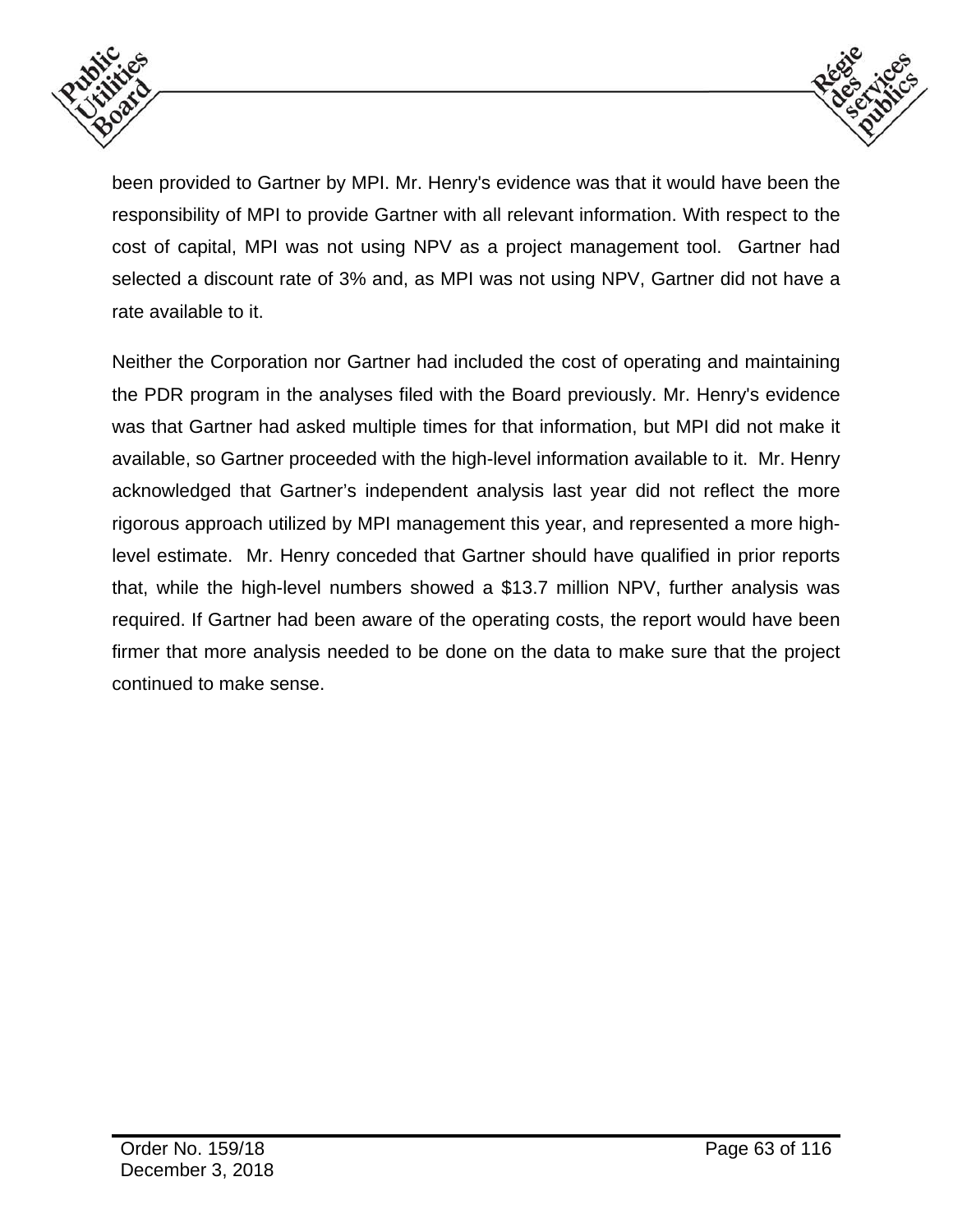



MPI utilizes both internal FTEs and external consultants to maintain MPI's IT systems and deliver on IT capital projects. MPI's IT actual and forecast staffing levels including consultants are as follows:

# **IT Staff Complement**

|                                        | <b>Actual</b> |      |      |      |        |      | <b>Forecast</b> |      |
|----------------------------------------|---------------|------|------|------|--------|------|-----------------|------|
| <b>Year Ended</b><br>February<br>28/29 | 2014          | 2015 | 2016 | 2017 | 2018   | 2019 | 2020            | 2021 |
| Internal FTE                           | 212           | 210  | 223  | 236* | $272*$ | 286* | 290*            | 290* |
| Consultants                            | 120           | 110  | 114  | 107  | 107    | 82   | 80              | 80   |
| Total                                  | 332           | 320  | 337  | 343  | 379    | 368  | 370             | 370  |
| $%$ IT<br>Consultants                  | 36%           | 34%  | 34%  | 31%  | 28%    | 22%  | 22%             | 22%  |

\* rounded.

In Board Order 128/15, the Board directed MPI to assess opportunities for savings relative to external IT consultants, including bringing consultants in-house. In response, MPI undertook a comprehensive review and developed an approach to transition up to 27 positions from external to internal over the 2016/17 to 2019/20 fiscal years. MPI provided an update on this strategy, reporting that:

- To date, 20 positions have been successfully converted from external to internal;
- Cost savings are in line with amounts that were previously estimated;
- Potential positions to be converted continue to be assessed, and the Corporation remains committed to converting the remaining seven positions by 2019/20;
- Once the external labour strategy has been fully executed, the annual cost savings are expected to be between \$2.4 and \$3.0 million;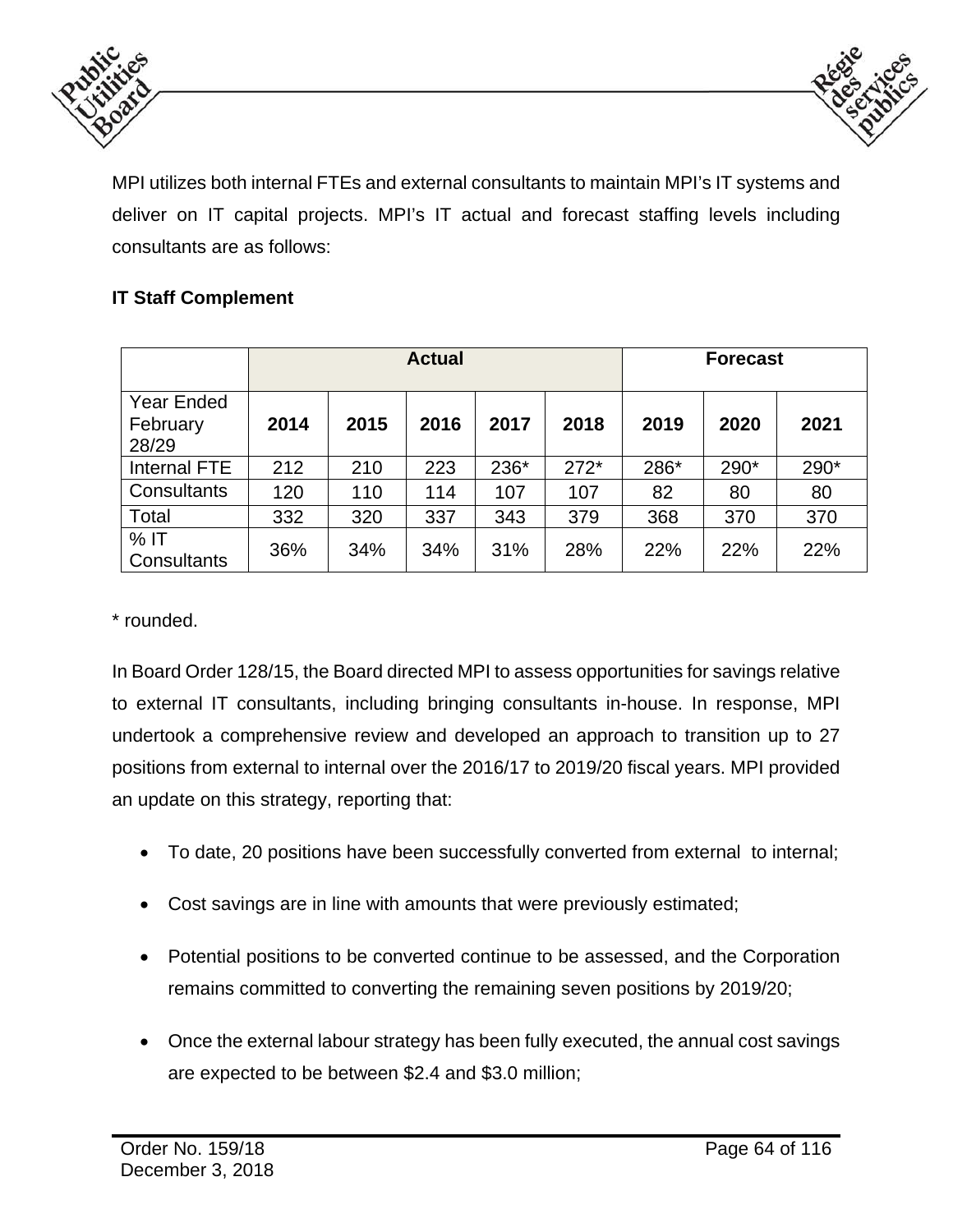



- MPI continues to explore opportunities to reduce the volume of and costs related to the use of external labour and anticipates additional measures in place in Q4 2018/19; and
- An update on the results of the external labour strategy and the additional measures taken in 2018/19 will be included in the 2020 GRA.

MPI reported that most of its project managers are consultants rather than employees. MPI is attempting to shift the split from being mostly consultants, to more MPI employees. One challenge to this approach is that MPI's contracts contain non-solicitation clauses, so the Corporation cannot approach consultants working under contract with it to attempt to hire them to work internally.

#### *6.6. Benchmarking*

The Corporation again filed with the Board its benchmarking framework, reflecting four subject areas: Operational Efficiency, IT Service Delivery, Serving Manitobans and Community Impact. MPI uses the benchmarking results to identify opportunities to reduce costs, measure effective management approaches, and measure efficient resource allocation.

MPI engaged the Ward Group, as it has done previously, to provide an independent perspective on how the Corporation compares to other companies and monitor performance. The Ward benchmarking process involves on-site best practice analyses at MPI, and on-site meetings with MPI management to review customized results developed for MPI. The Corporation advised that after the second year of collecting information, a trend analysis report is prepared annually to assist MPI management in monitoring yearto-year performance improvement. Ward compared MPI to three benchmark groups:

- 10 Canadian insurers for the Canadian Personal Auto Benchmark Group;
- 10 Canadian insurers for the Canadian Benchmark Group; and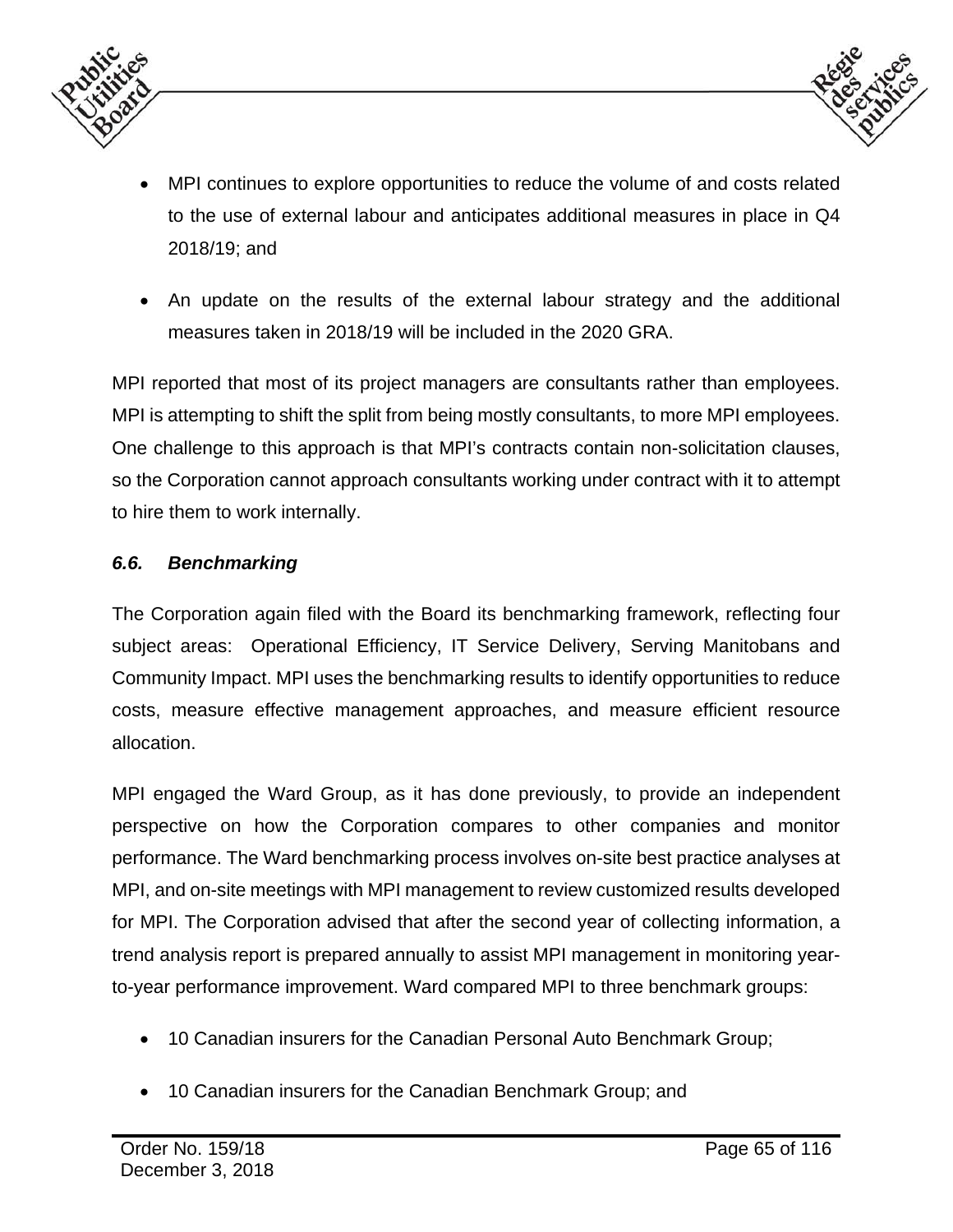



7 US insurers for the US Personal Auto Benchmark Group.

The Ward Group's 2016/17 comparison showed that the Corporation performs well against the benchmark groups in many of the Operational Efficiency measures. The Corporation's total gross expenses, both as a percentage of gross premiums written and per policy in force, are below the comparators including the three benchmark groups list. MPI's performance on FTEs per \$100 million of Gross Premiums Written (GPW) has improved since 2012/13 moving from 153.25 in 2012/13 to 128.30 in 2016/17; however, it remains materially higher than its peers, which range from 102.78 to 107.79. The Corporation explained that this is due to its business model, where customer service is performed end-to-end by MPI employees. MPI therefore provides more comprehensive customer service than its peers, but this results in more staff.

MPI reported that its staff to management ratio increased from 6.83 in 2012/13 to 7.52 in 2013/14, and then decreased to 7.04 in 2014/15 and to 6.64 in 2015/16. It has since increased to 6.95 in 2016/17, due to a decrease in management. Based on the Ward analysis, MPI's staff to management ratios are higher than the Canadian and US benchmark groups, and the Corporation's overall personnel expenses per FTE and Management personnel expense per FTE are lower than those of the benchmark groups.

In prior GRAs, the Corporation has filed the Gartner CIO Scorecard, which provides a comparison of certain of the Corporation's IT benchmarks to those of its peers. In this Application, the Corporation filed information from Gartner which included the CIO Scorecard as well as Gartner's IT Score, the latter of which will be used for future IT benchmarking purposes. The CIO Scorecard has been discontinued and will no longer be used.

The Corporation reported that overall, Gartner benchmarking results indicate that MPI continues to improve its IT Maturity and IT spending relative to operating expenses, which have continued to decrease annually. The Corporation advised that, with its planned reduction in the current project portfolio, it is expected that going forward, personnel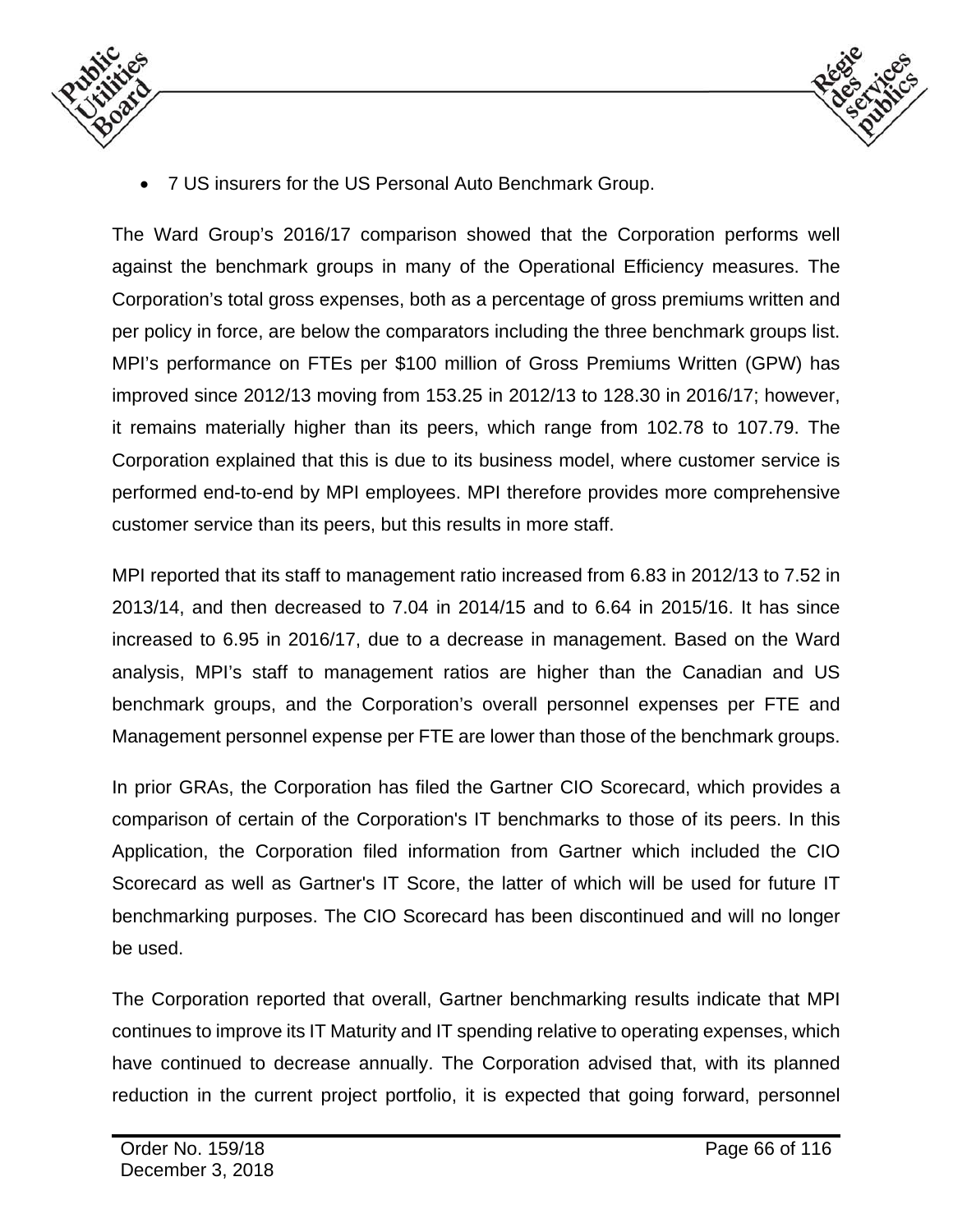



spending will also decrease, particularly with respect to consultants. MPI also reported that its IT Strategy has evolved from an earlier state to reflect improved maturity in key areas of Enterprise Architecture, Information Security and Value Management.

Specifically, Gartner's CIO Scorecard indicated that MPI spends 62% of its IT budget on personnel, compared to its peers, at 45%. Contractors comprise 32% of MPI's IT staff, compared to 24% for its peers. MPI improved its overall IT Maturity rating from 3.42 in 2015/16 to 3.52 in 2016/17.

The IT Score employs a different methodology than the CIO Scorecard, with additional elements and weightings that vary based on the capability being assessed. All capabilities are rated on a five-point scale with higher scores indicating better performance. In 2016/17, MPI's overall IT Maturity level was assessed at 3.1 using the IT Score methodology. Overall, MPI scored above the insurance average in all but two capabilities: MPI was on par with the insurance average in Applications Organization with a score of 2.4; and its Enterprise Architecture score was lower than insurance average at 2.3, compared to 3.0 for its peers.

Historically, the Corporation has filed information as to recommendations made by Gartner for MPI to improve its process maturity, and MPI's progress on those recommendations. With the transition from the CIO Scorecard to the IT Score, Gartner conducted a review of all outstanding recommendations provided using the CIO Dashboard tool and updated the recommendations as applicable. This resulted in some recommendations being withdrawn, and some new recommendations being introduced.

In Order 128/15, the Board directed MPI to seek to gain insight on longer tail experience from outside the Province of Manitoba, and in particular, from the Société de l'assurance automobile du Québec (SAAQ). In the 2017 GRA, the Corporation advised that it did not undertake the review as directed, and indicated that it would conduct a review of mortality assumptions in the next year. As a result, in Order 162/16 the Board again directed the Corporation seek to gain insight on longer tail experience from SAAQ, and report back on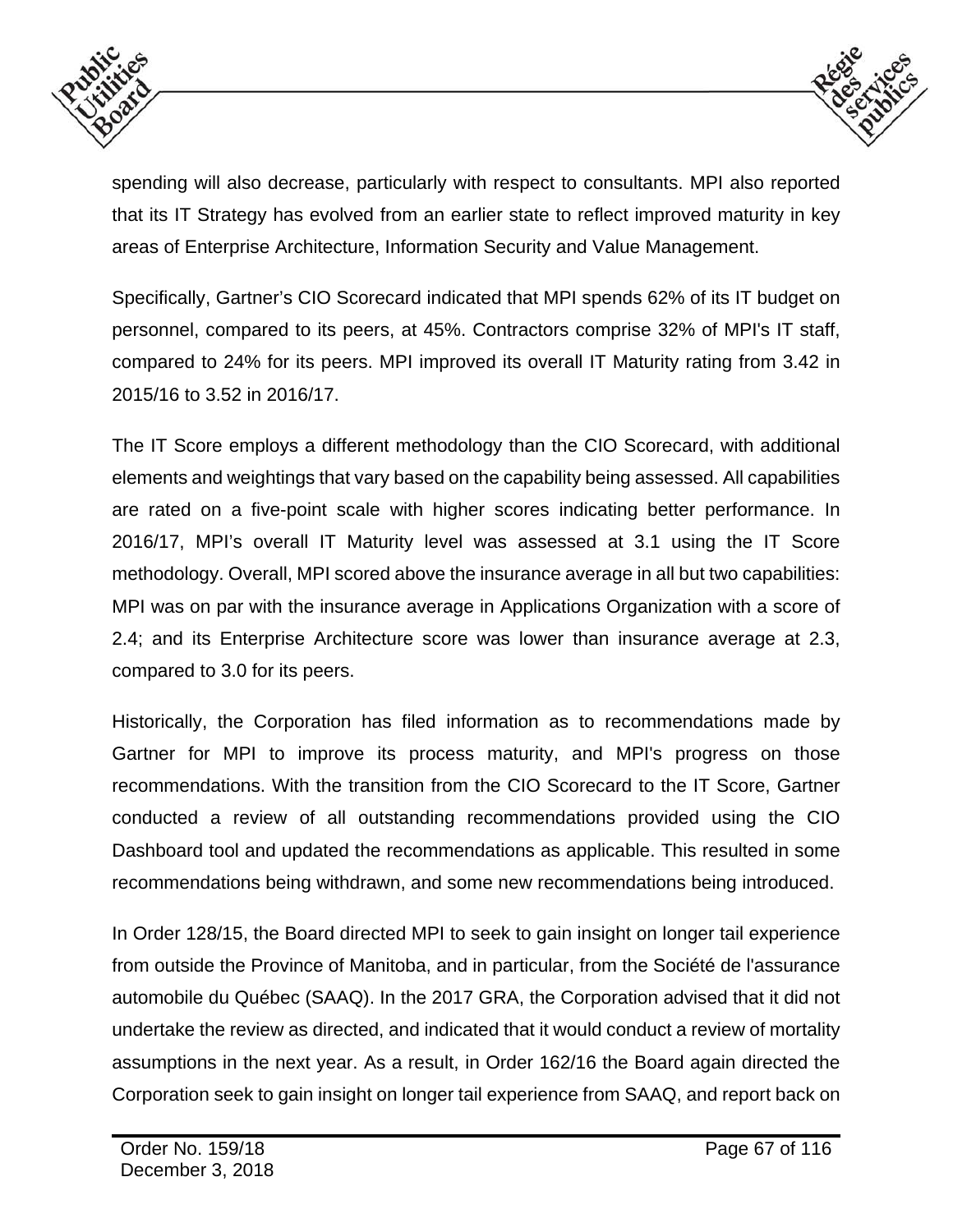



the results of its efforts in the 2018 GRA. The Corporation did not comply with this directive in the 2018 GRA. Accordingly, in Order 130/17, the Board directed the Corporation to report back on its efforts to seek insight on longer tail experience from other jurisdictions, and in particular from the SAAQ.

In this Application, the Corporation provided the information as directed by the Board. MPI reported that it contacted both Saskatchewan Government Insurance (SGI) and SAAQ, and requested their paid loss experience for Income Replacement benefits for the history of their public insurance programs, which they provided. Based on its analysis of the information provided, MPI concluded as follows:

- MPI has a well-established, effective, and transparent methodology for selecting its tail factors for Income Replacement coverage;
- MPI's long-tail experience cannot be directly compared to the long tail experience at SGI or SAAQ in absolute terms because of differences in coverage, reserving practices, and other potential unknown factors, however, MPI's claims experience behaves very similarly to SGI and SAAQ; and
- While a jurisdictional comparison is informative, MPI did not see any value in changing its current long-tail reserving process. In MPI's view, a more beneficial use of the jurisdictional comparison would be to use this information to model policy liability mis-estimation risk as part of the Dynamic Capital Adequacy Testing (DCAT) exercise.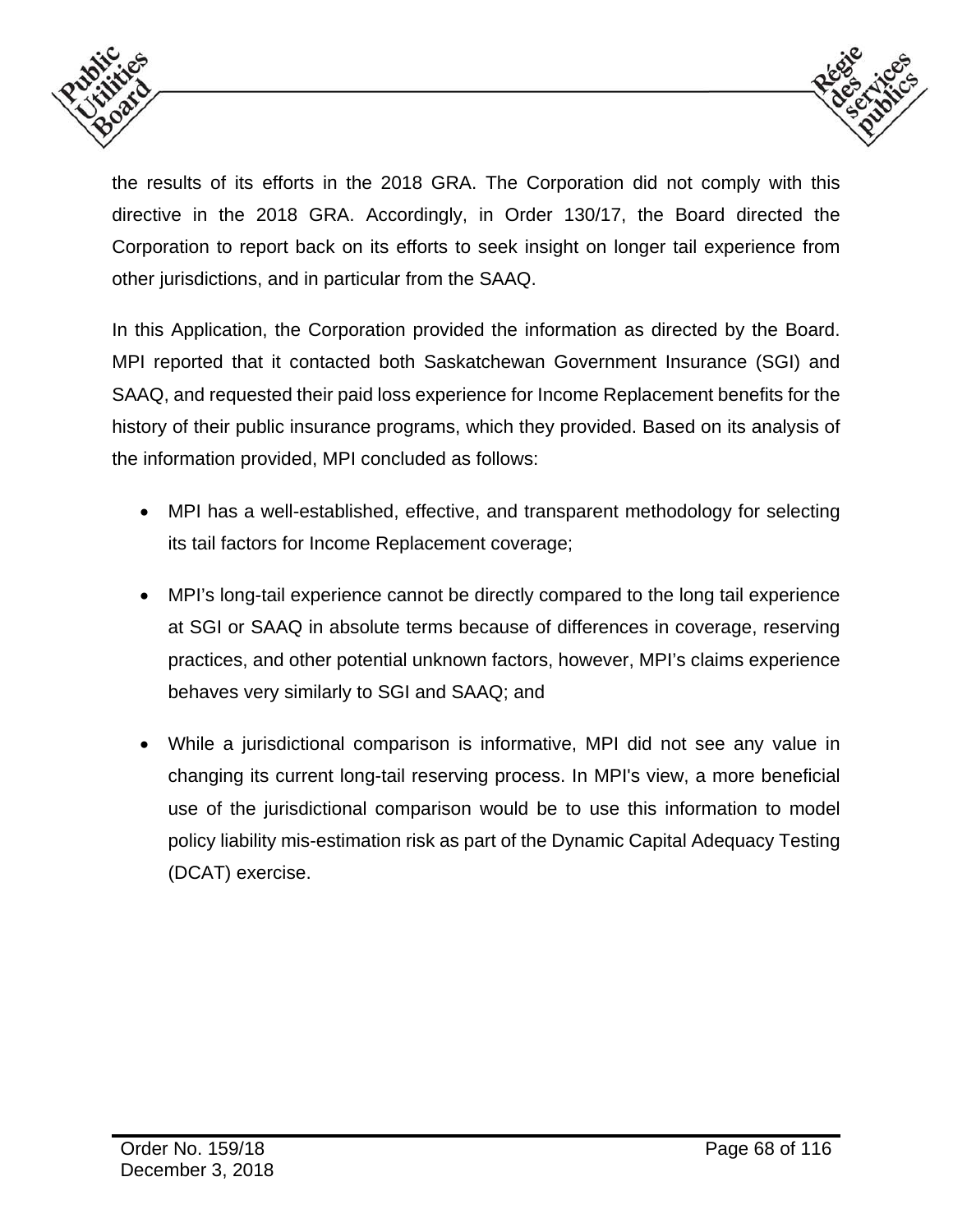



# *6.7. Interveners' Positions*

### **CAC**

CAC commented that, as compared to peers, MPI's IT staffing budgets appear excessive. CAC recommended that MPI be required to report back to the Board on its efforts to bring staffing budgets in line with peers.

CAC also commented on what it characterized as material challenges with the implementation of major IT programs, such as  $B<sup>3</sup>$  and PDR. Given the potential for ongoing effects on ratepayers, CAC recommended that MPI be required to hold a Technical Conference on the business cases for Legacy Modernization prior to the next GRA filing. The Legacy Modernization business case should include examples of net present value analysis, demonstrating adherence to good business practice.

CAC did comment that MPI had taken a number of steps to introduce standard good business practices to its management of IT expenditures, including the application of a more robust net present value analysis to the PDR, including the CCRS. However, given the limitations with Gartner's prior years' PDR evaluations, CAC would recommend that in the future, any external expert retained by MPI and providing evidence to the PUB should be directed to expressly identify any aspects of their evidence that do not conform with best practice.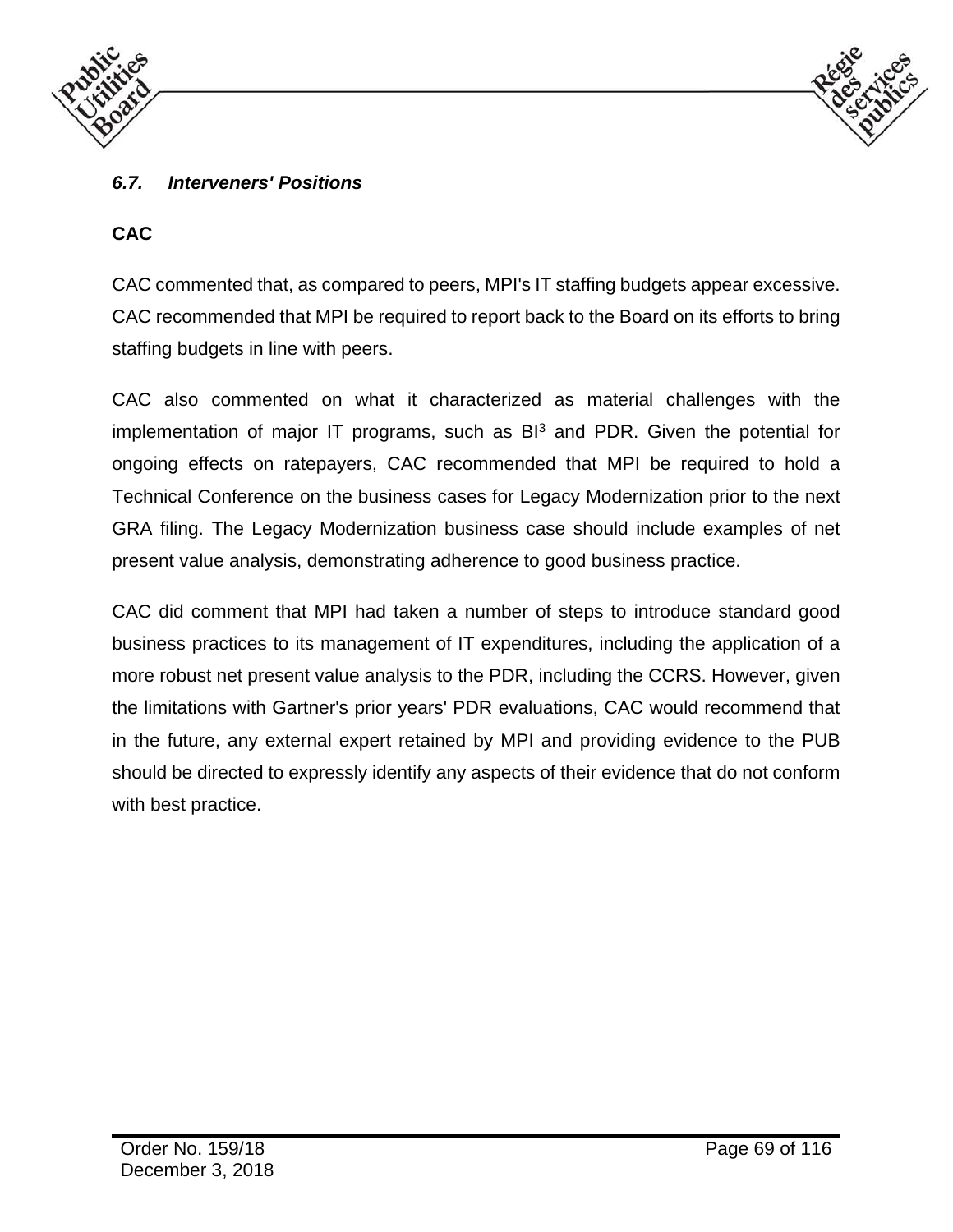



CAC also expressed that MPI, as a Crown monopoly, might make imprudent mistakes, such as:

- To rely on  $B<sup>3</sup>$  technology and take a passive approach to complex claims management;
- To have IT staffing levels far higher than the industry average;
- To enter into lengthy information technology "adventures" relating to Physical Damage Re-engineering without appropriate business cases and without disclosing material information to Gartner;

CAC argued that the Board is not required to build a cushion in the rates to account for imprudence, or to pass on unreasonable or imprudent mistakes to ratepayers.

### **CMMG**

CMMG argued that the Corporation is in excellent financial condition, with operating and claims expenses both having decreased. Therefore, the Board should hold the Corporation's "feet to the fire," to ensure it manages its claims and administrations costs prudently.

#### *6.8. Board Findings*

The Board has in the past characterized one of the key elements of its independent review function and rate-setting role as ensuring that actual and projected costs incurred are necessary and prudent, in the context of setting just and reasonable Basic rates. The Board's jurisdiction to do so is derived from *The Crown Corporations Public Review and Accountability Act*, and in particular, s. 26 thereof. The Board continues to hold a keen interest in the Corporation's efforts to reduce and contain costs.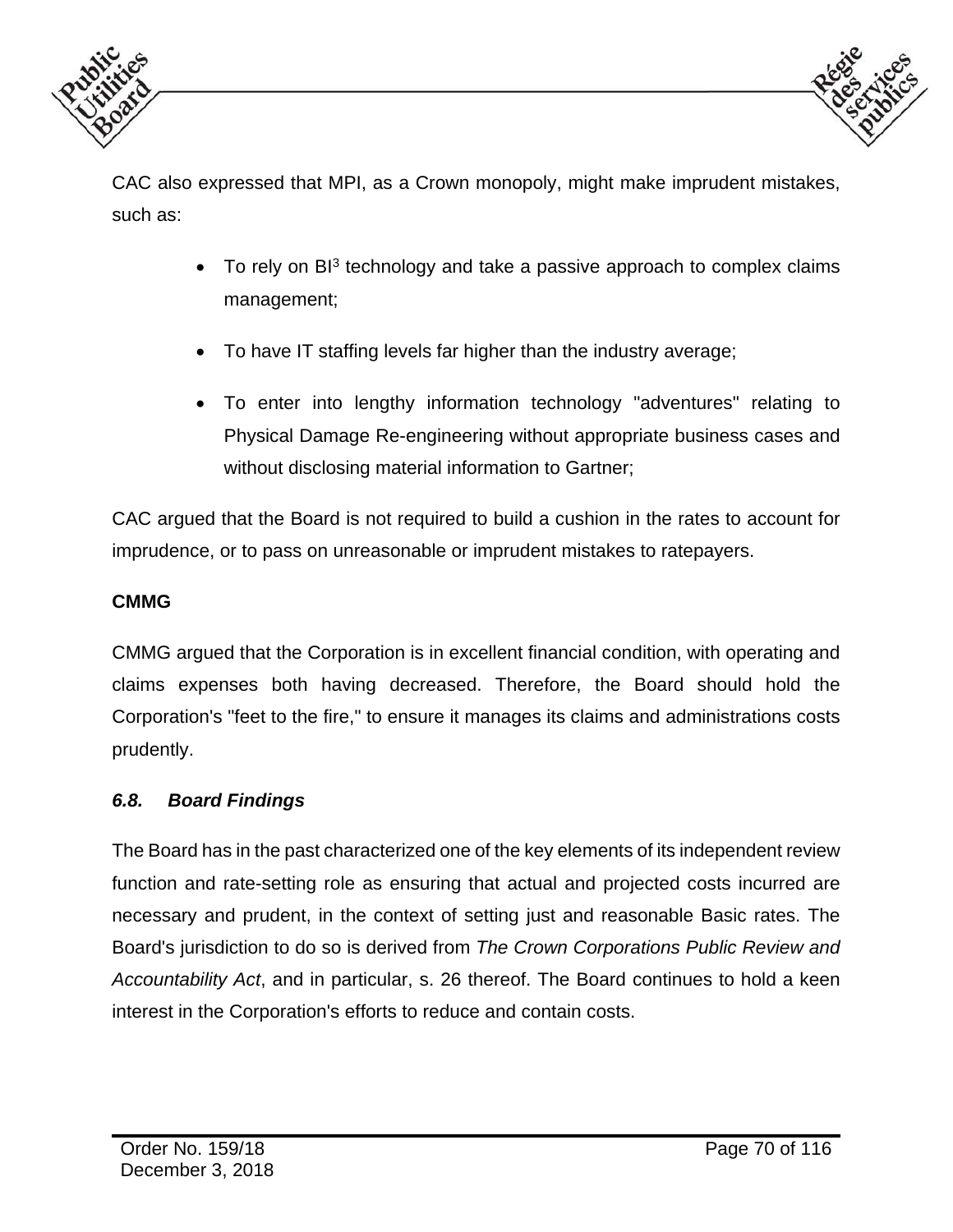



The Board acknowledges that the Corporation complied with its directive to seek information on longer tail claims experience from SAAQ, after failing to do so for a number of years.

The Board continues to support the Corporation's cost containment efforts, including its steps taken to reduce operating expenses and optimizing staff levels. The Board finds that the Corporation is continuing to move in a positive direction.

The Board is encouraged by the Corporation's continued efforts to continue to reduce reliance on IT consultants and reduce the number of IT staff overall. The Board acknowledges the new IT Strategy, and understands that it will be updated annually going forward. Accordingly, the Board directs the Corporation to file its updated IT Strategy in the 2020 GRA.

More generally, with respect to IT, previous Board Orders make clear that this has been an issue of concern to the Board for some time. In Order 162/16, the Board expressed concern at the lack of business cases in the IT area.

In Order 130/17, the Board commented that it expected that the Value Management Process would bring in valuable controls and contribute to better business process management in IT. With respect to PDR, the Board found that MPI had not clearly established that the program was in fact operating within its original budget and that the Corporation was challenged in controlling the spending on the program. The Board also commented that the NPV and internal rate of return calculations for the PDR program were of limited value as they did not take into account the costs of operating and maintaining the program, and utilized a 3% discount rate.

The Board also expressed concern in Order 130/17 that the Corporation had not disclosed the costs to operate the PDR program, which the Board viewed as a critical component in assessing the costs and benefits associated with the program.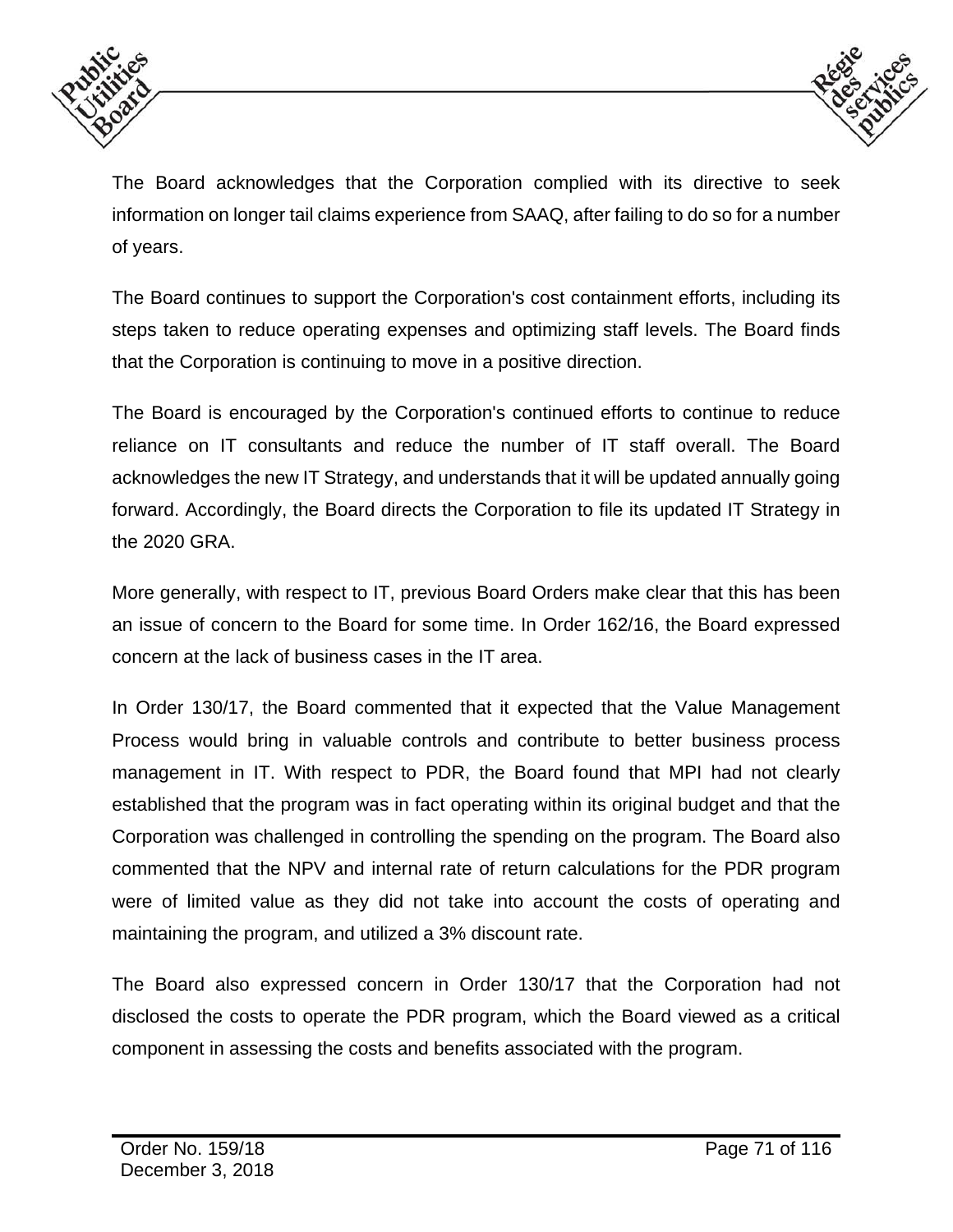



With the information that was filed by the Corporation in this Application, and with the 2018 Gartner Report, it appears that the Board's concerns about the PDR program were well-founded. The Corporation failed to provide Gartner with all the relevant information and also failed to include the cost of operating and maintaining the PDR program, notwithstanding multiple requests from Gartner. If Gartner had been provided with all relevant information regarding the PDR program, in order for it to prepare its evaluations for the 2017 and 2018 GRAs, it is likely that a more realistic appraisal of the PDR program would have been available sooner. Unfortunately, MPI pursued the PDR program over many years with the result that significant funds were spent on a program which has a NPV of (\$49.9) million. The Board does not understand why, in previous years, MPI did not provide Gartner with all relevant information such that Gartner would have been able to perform an accurate and realistic appraisal of the program. The Board is also concerned with the fact that, until this year, business cases were not prepared for the PDR program; what was considered by the Corporation was the "benefits stream."

Given the history of the PDR program, the Board finds that it is important that the Corporation continue to evaluate and report on the program. Accordingly, the Board directs that in the 2020 GRA, the Corporation file an update, prepared by Gartner, to its 2018 PDR Program Evaluation. The Corporation shall provide to Gartner all relevant information such that Gartner will be able to fully evaluate the PDR program's benefits and the costs to operate and maintain the PDR program.

The Board finds that the information filed with respect not only to PDR, but to IT overall, was more thorough and comprehensive in this Application than in previous years. The Board appreciates the openness with which the Corporation provided information on IT in this Application, and is of the view that the Corporation has demonstrated progress in its efforts to rein in spending on IT and to make future strategic IT investments. The Board anticipates receiving information from the Corporation in the 2020 GRA as to the progress it has made in the implementation of the Value Management Process and the IT Strategy.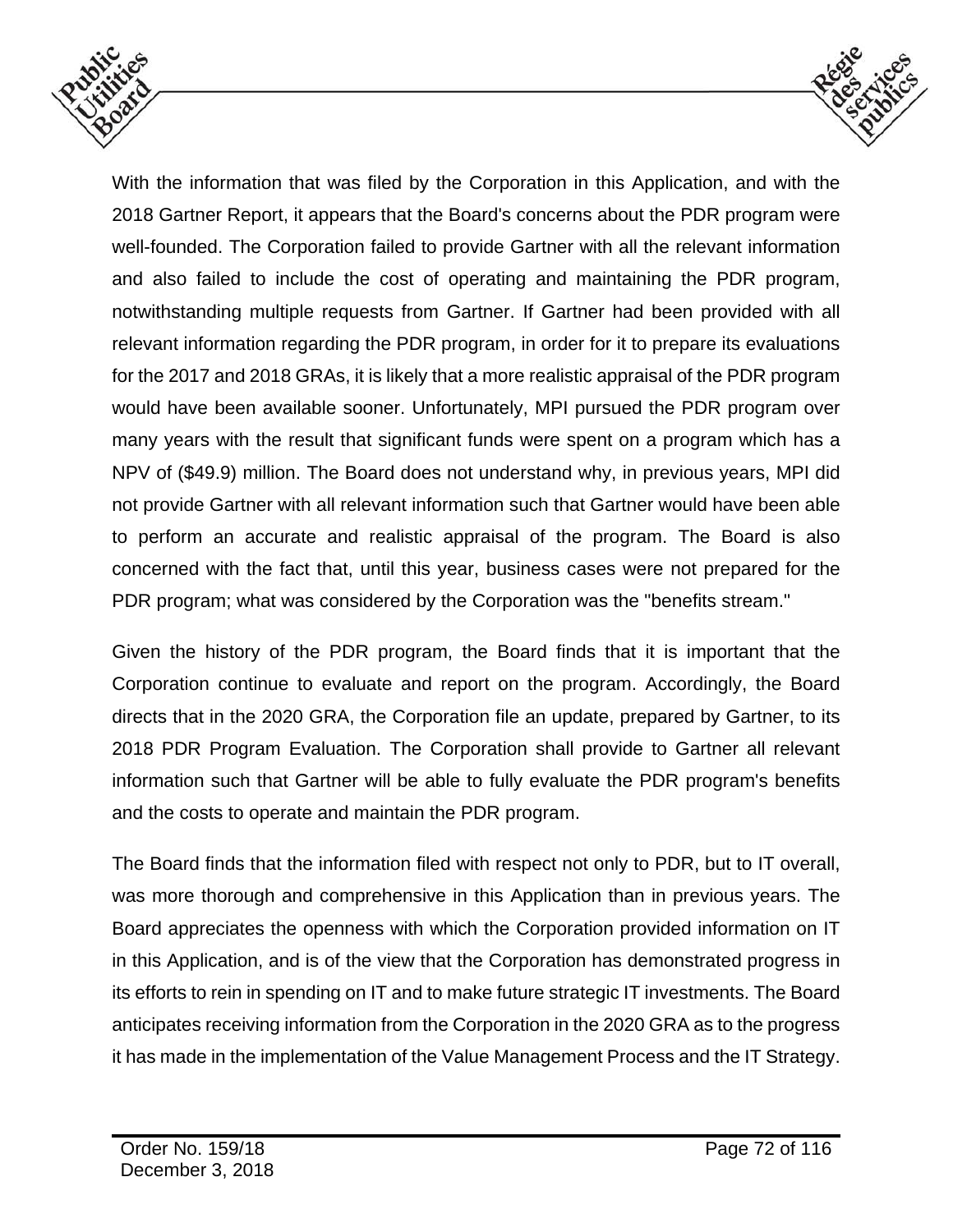



With respect to Legacy Modernization, the Board declines to order, as was recommended by CAC, that a Technical Conference take place to review this initiative. The Board finds that the Corporation has the capability to proceed with this initiative without the need for a Technical Conference; however, the Board directs that in advance of the 2020 GRA, the Corporation engage in discussions on an ongoing basis with the Board, with respect to progress on the Legacy Modernization project, any business cases created for the initiative, and the establishment of higher-level key performance indicators. The Board directs that in the 2020 GRA, the Corporation provide an update of its progress on the Legacy Modernization initiative, file any business cases created for the Legacy Modernization initiative, and any higher-level key performance indicators

Given the Board's ongoing interest in IT, the Board directs that in the 2020 GRA, the Corporation update all Business Transformation Office-managed projects of \$500,000 or more in the 2018/19 Capital Budget.

With respect to staffing in IT, the Board notes that the Corporation continues to rely much more heavily on consultants than its peers. The Board appreciates that the Corporation has challenges in reducing the ratio of consultants to staff given the non-solicitation clauses in its contracts with vendors. The Board understands that these contracts provide a valuable service to MPI, but is concerned that MPI could become overly dependent on its vendors. The Board is of the view that the key to success in this area is effective IT vendor management. The Board therefore directs the Corporation, in the 2020 GRA, to report on its progress in reducing the ratio of IT consultants to internal staff, in particular project management roles, and provide an update as to measures taken by the Corporation to improve the management of its relationships with IT vendors.

Lastly, the Board finds that the benchmarking information provided by Gartner on an annual basis is of great assistance in informing the Board as to MPI's progress in its IT maturity. The Board anticipates receiving an update on the Corporation's IT benchmarking and therefore directs that in the 2020 GRA, MPI file an update to the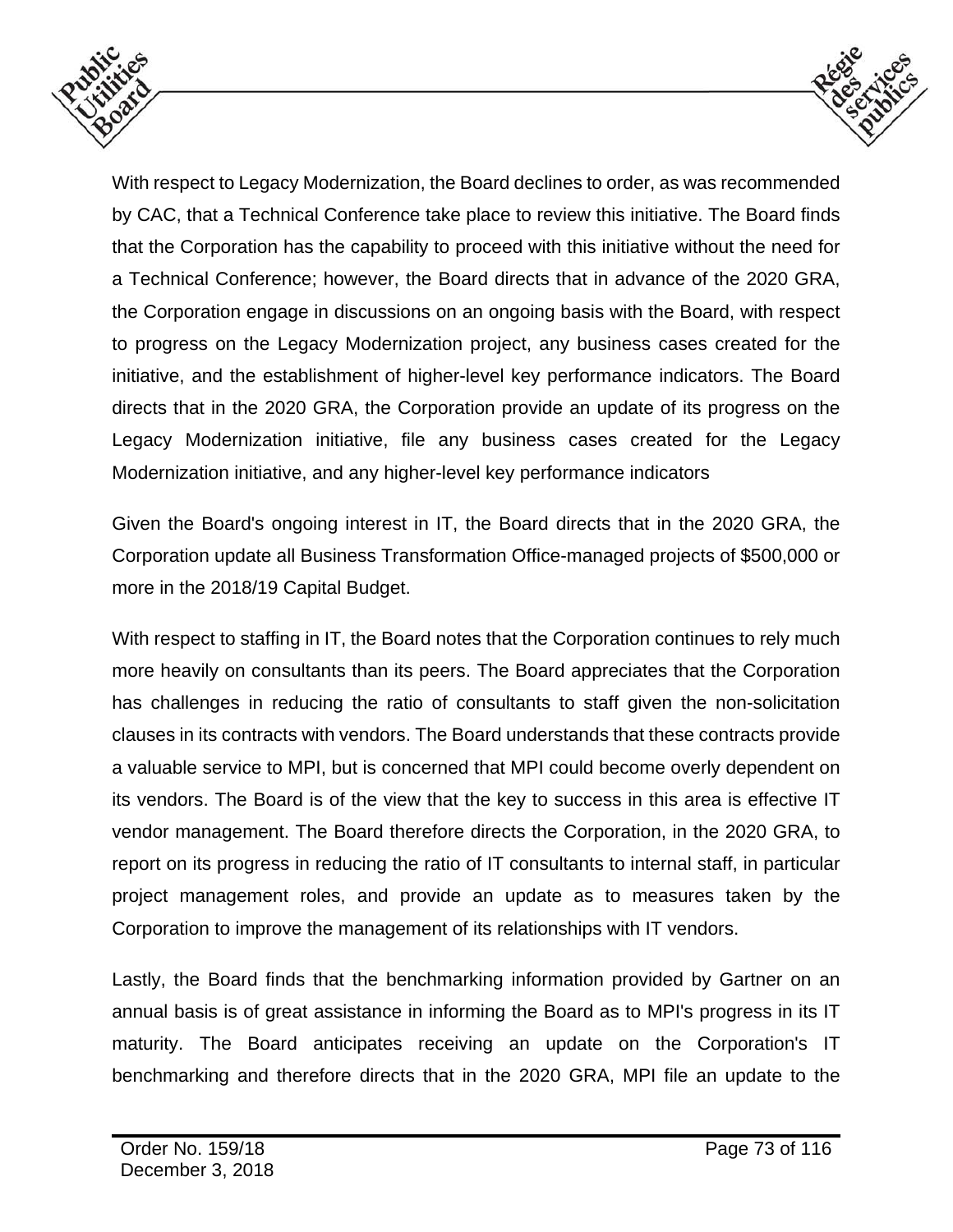



Gartner Benchmark Findings and Recommendations Executive Report, including an update to its IT Score with the Board.

## **7. INVESTMENTS**

### *7.1. Investment Portfolio*

The funds available for investment by the Corporation are primarily the assets supporting the unearned premium reserves and unpaid claims reserves. The Corporation's overall investment portfolio was over \$2.7 billion as at February 28, 2018. MPI's assets must be managed in accordance with the Investment Policy Statement approved by its Board of Directors.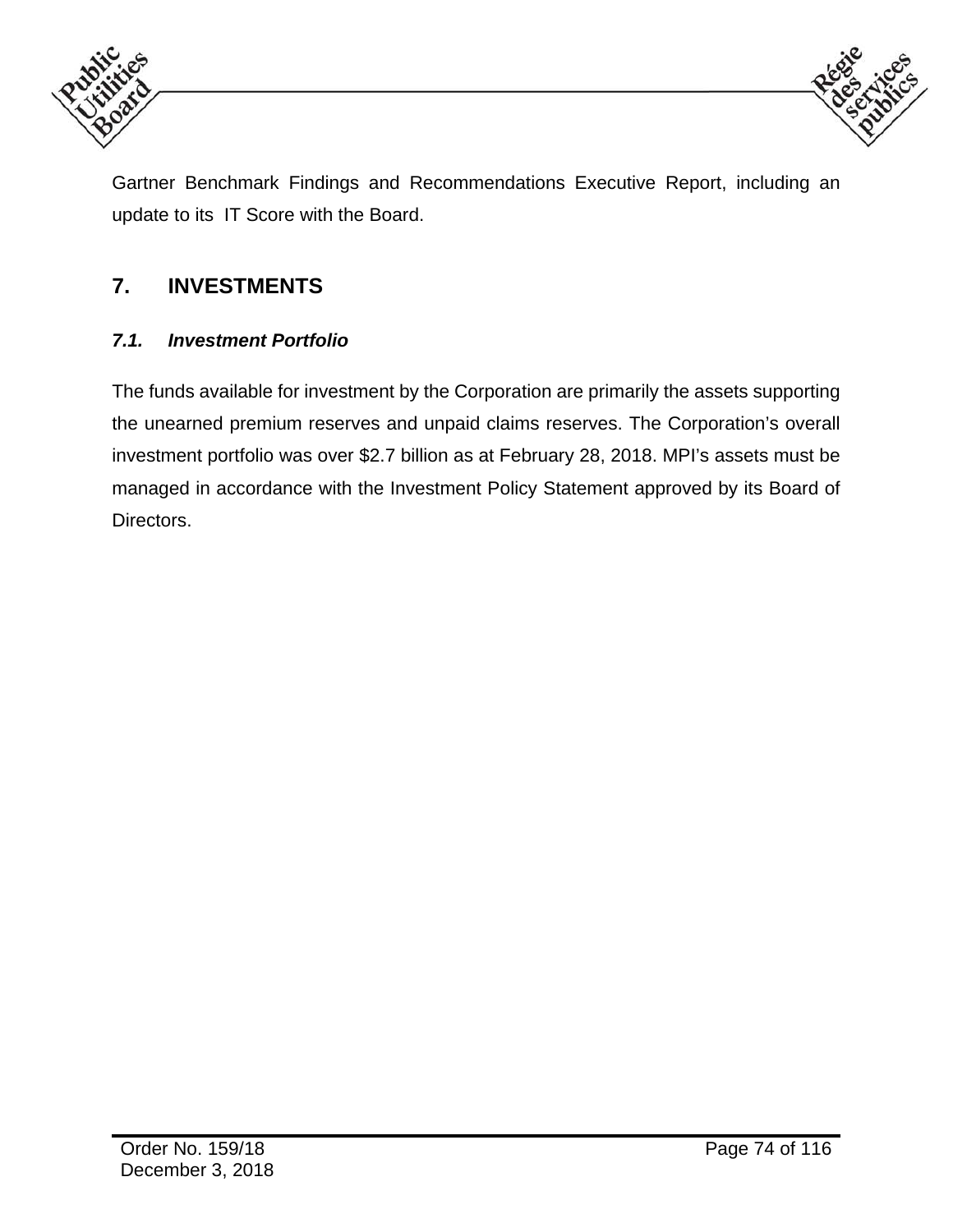



The recent actual and forecast composition of the Basic investment portfolio is summarized below.

| <b>Basic Investment Portfolio</b>            |                                                        |                                        |                                                              |                                        |  |  |  |  |  |
|----------------------------------------------|--------------------------------------------------------|----------------------------------------|--------------------------------------------------------------|----------------------------------------|--|--|--|--|--|
|                                              | <b>2017/18 Actual</b>                                  |                                        | 2018/19 Forecast                                             |                                        |  |  |  |  |  |
|                                              | <b>Ending</b><br><b>Asset Values</b><br>(C\$ millions) | <b>Portfolio</b><br><b>Composition</b> | Ending<br><b>Asset</b><br><b>Values</b><br>(C\$<br>millions) | <b>Portfolio</b><br><b>Composition</b> |  |  |  |  |  |
| Cash/Short Term<br>Investments               | 76                                                     | 3.2%                                   |                                                              | 0.0%                                   |  |  |  |  |  |
| Canadian Fixed Income                        | 1,083                                                  | 45.5%                                  | 1,462                                                        | 67.1%                                  |  |  |  |  |  |
| <b>MUSH Non-Marketable</b><br>Bonds*         | 527                                                    | 22.1%                                  | 554                                                          | 25.4%                                  |  |  |  |  |  |
| <b>Total Long Term Bonds</b>                 | \$1,686                                                | 70.8%                                  | \$2,016                                                      | 92.5%                                  |  |  |  |  |  |
| <b>Canadian Equities</b>                     | 226                                                    | 9.5%                                   | 40                                                           | 1.8%                                   |  |  |  |  |  |
| <b>US Equities/Global</b><br><b>Equities</b> | 124                                                    | 5.2%                                   | 43                                                           | 2.0%                                   |  |  |  |  |  |
| <b>Global LV Equities</b>                    | $\Omega$                                               | 0.0%                                   | 33                                                           | 1.5%                                   |  |  |  |  |  |
| <b>Real Estate</b>                           | 259                                                    | 10.9%                                  | 33                                                           | 1.5%                                   |  |  |  |  |  |
| Infrastructure & Venture<br>Capital          | 87                                                     | 3.6%                                   | 16                                                           | 0.8%                                   |  |  |  |  |  |
| <b>Total</b>                                 | \$2,381                                                | 100.0%                                 | \$2,181                                                      | 100.0%                                 |  |  |  |  |  |

*\* MUSH bonds are Manitoba rural municipality, school division and healthcare facility bonds and debentures which are not tradable in the fixed income market. MUSH bonds are held at book value and the portfolio's value does not vary with changes in interest rates.* 

#### *7.2. Investment Management*

Basic premiums are not set to fully recover claims costs; instead MPI typically depends on investment income to break even. MPI's substantial investment portfolio is managed jointly by the Corporation and the Province of Manitoba, through a committee known as the Investment Committee Working Group (ICWG), which is co-chaired by MPI's Vice President of Finance and Chief Financial Officer, and the Assistant Deputy Minister (ADM), Treasury Division, Manitoba Department of Finance.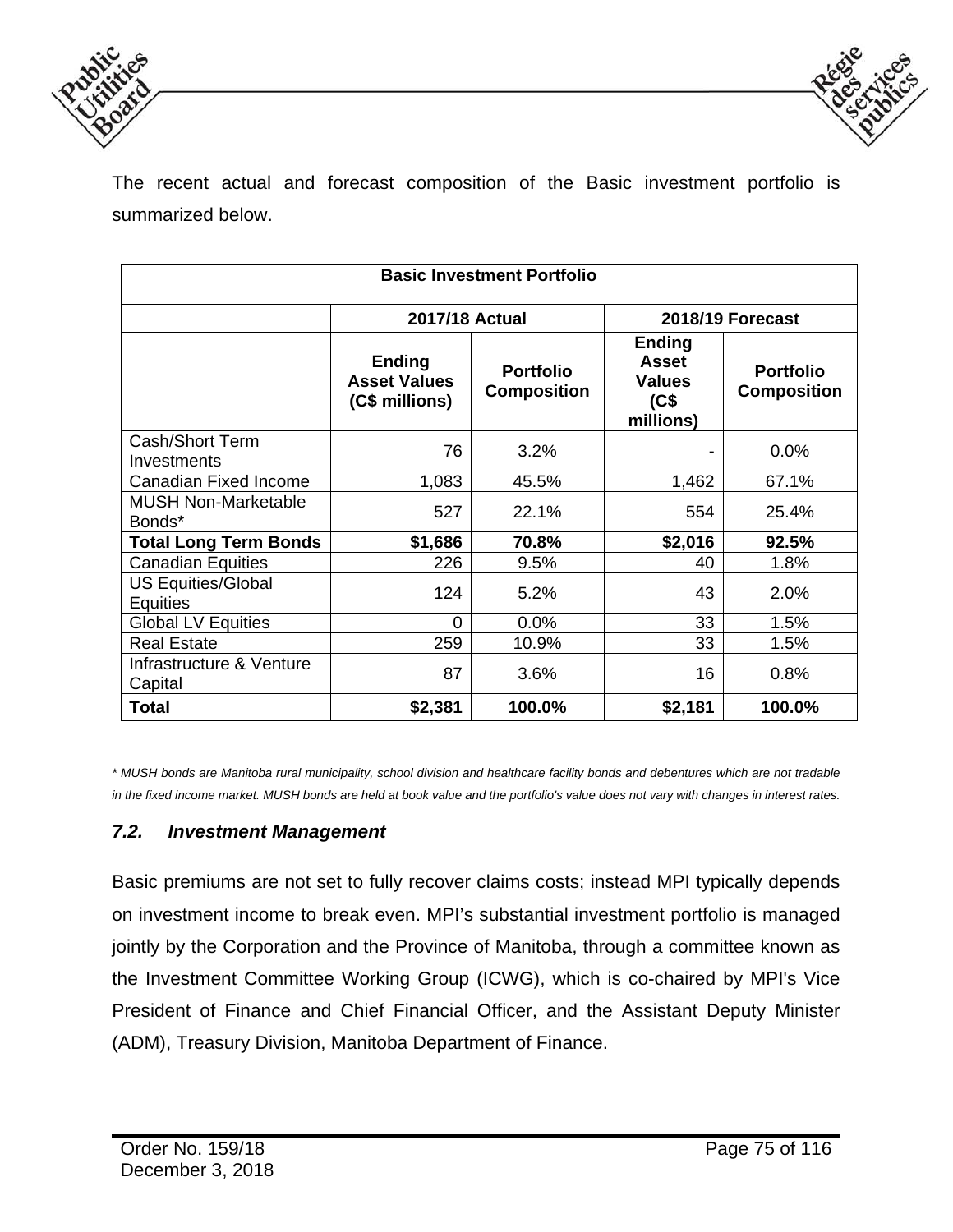



In the course of this Application, the Corporation filed its Transitional Investment Policy Statement, which was prepared as a result of the changes to be made to the Corporation's Investment Portfolio to be implemented following the completion of the Mercer Asset Liability Management Study.

### *7.3. Asset Liability Management (ALM)*

Issues concerning MPI's asset liability management extend back over several GRAs. In Order 151/13, issued following the 2014 GRA, the Board directed MPI to have the composition of its investment portfolio reviewed by an external expert consultant, with a view to determining whether the current asset mix should continue, or should be revised. MPI engaged Aon to complete the ALM Study in 2014 (Aon ALM Study), and filed the study in the 2016 GRA.

A significant portion of the 2017 GRA was dedicated to reviewing MPI's Investment Portfolio and the Aon ALM Study. In the 2017 GRA, a witness from Aon provided testimony on the Aon ALM Study. CAC called Mr. Valter Viola as an expert in investment portfolio management, investment portfolio research, economics and risk management, and quantitative asset liability modeling. In Order 162/16, issued following the 2017 GRA, the Board ordered MPI to obtain an updated ALM study, to be filed with the 2018 GRA. That study was to address each of the recommendations made by Mr. Viola in the 2017 GRA hearings.

MPI did not file an updated ALM study with the 2018 GRA. Rather, in the course of the 2018 GRA hearings, the Corporation advised the Board that it had issued a Request for Proposals for the updated ALM study and engaged Mercer Canada (Mercer) to deliver the study by November 30, 2017, after the conclusion of the 2018 GRA hearing.

In Board Order 130/17, issued following the 2018 GRA, the Board directed the Corporation to file the Mercer ALM Study with the Board concurrently with its delivery to the MPI Board of Directors, and to provide an update of the Mercer ALM Study as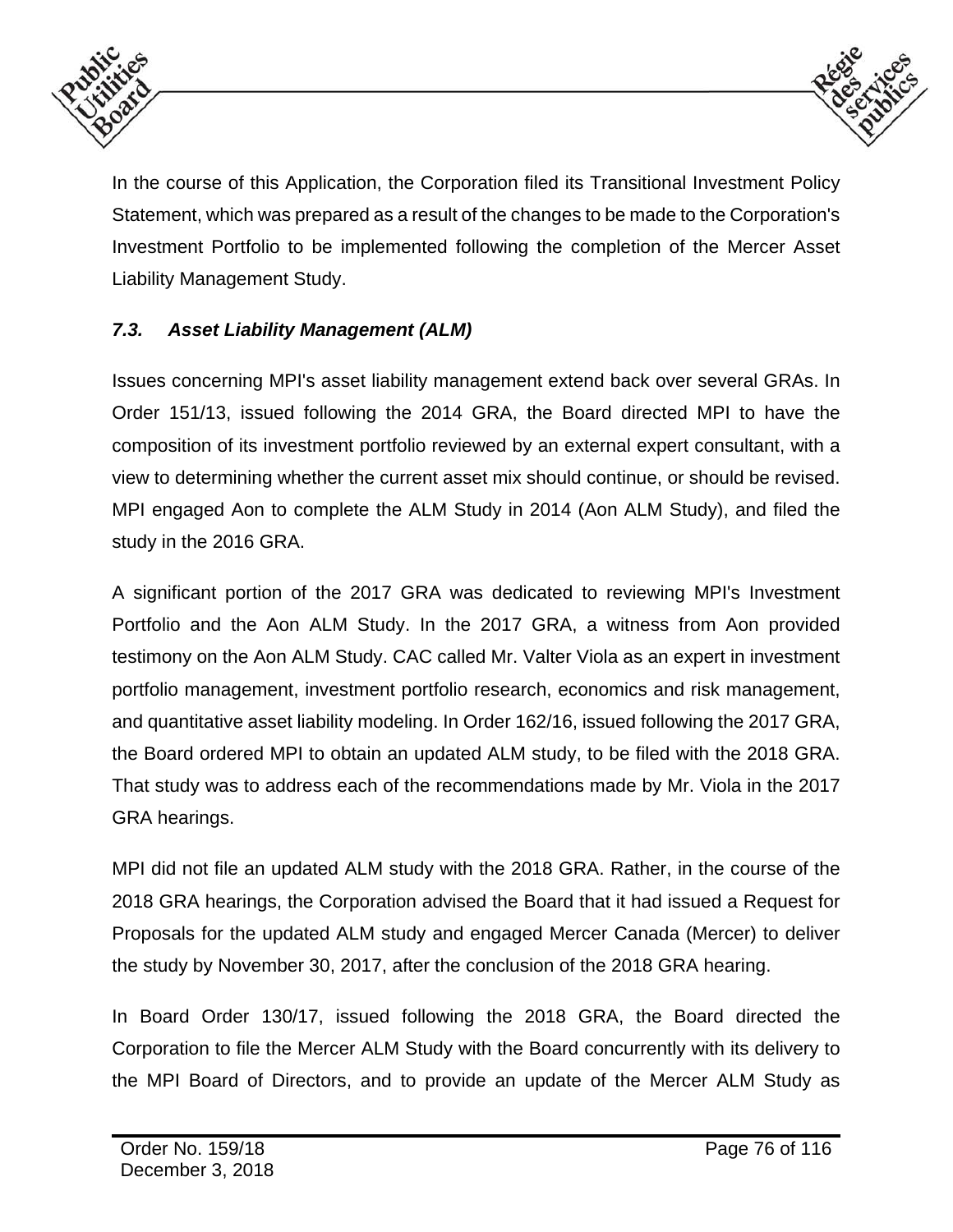



necessary to: (a) take into account the directives issued in Order 130/17; and (b) address each of the 18 recommendations made by Mr. Viola as set out in Order 162/16.

The Mercer ALM Study was prepared in three phases, the last of which was submitted in February, 2018, and reports in respect of each phase were filed with the Board as part of the 2019 GRA, together with additional information concerning the Mercer ALM Study and plans for its implementation.

At the hearing, MPI called Dave Makarchuk as a witness to provide evidence on the Mercer ALM Study. Mr. Makarchuk is a partner with Mercer Investments and is Sales and Strategic Growth Leader with the Canada's National Wealth Leadership Team. Mr. Makarchuk is also a Fellow of the Canadian Institute of Actuaries. Mr. Makarchuk was qualified as an expert in the area of institutional investment planning and asset and liability matching.

The three phases of the Mercer ALM study were broken down as follows:

- Phase 1 analyzed the merits of adopting unique asset allocations and investment policy statements for segregated investment portfolios for each of the Corporation's classes of liability, namely, Basic claims liabilities (Basic Portfolio), the RSR (RSR Portfolio), employee future benefits - primarily pension (Pension Portfolio) and Extension coverage claims liabilities (Extension or EXT) and Special Risk Extension claims liabilities (SRE);
- Phase 2 included a discussion of new asset classes along with the rationale for inclusion and exclusion, proposed asset allocations for each portfolio, including estimates of risk and return, and implementation considerations; and
- Phase 3 finalized the responses to Mr. Viola's eighteen (18) recommendations.

In his testimony, Mr. Makarchuk outlined the process by which Mercer undertook the study. Mercer focused on four key factors: 1) expectation of return; 2) tolerance for risk;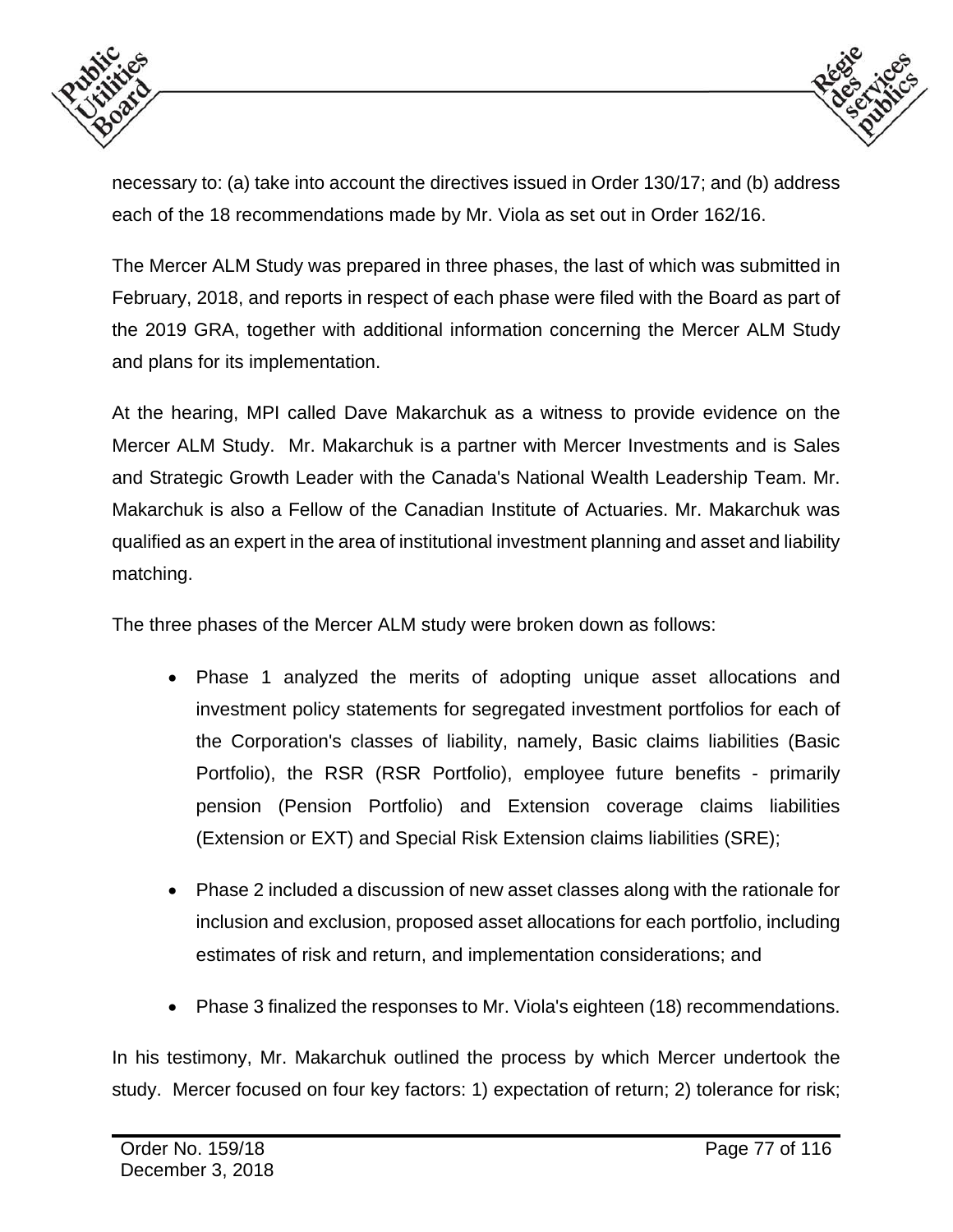



3) cost; and 4) time. A review of MPI's objectives clarified the purpose of the assets which, in turn, prioritized the relative importance of each of these four factors.

Two of the Corporation's primary investment goals were to mitigate risk resulting from interest rate variations and to minimize short-term premium volatility. In addition, MPI chose to hedge against nominal, as opposed to real, inflation expectations and interest rate risk.

The key strategic recommendations flowing from Mercer's analysis and MPI's objectives were:

- Segregate the assets based upon each class of MPI's liability;
- Significantly de-risk the assets backing MPI's Basic claims liability;
- Diversify and lengthen MPI's fixed income portfolio;
- Diversify MPI's equity portfolio; and
- Reduce MPI's allocation to real estate assets.

The key expectations flowing from these recommendations were an expected decline in returns (estimated at \$11 million/annum) but with an expected decline in risk (estimated at \$67 million/annum) as well. Further, it was recommended that the changes to assets and allocation be implemented over a 24-month period.

Modelling to optimize asset allocations was developed based upon conclusions and constraints made by the Corporation which, though not necessarily recommended by Mercer, were supported by Mercer, including decisions to accept the risk as to inflation, hedge against nominal rather than real interest rate risk over the outlook period and accept, reduce and reject certain classes of assets.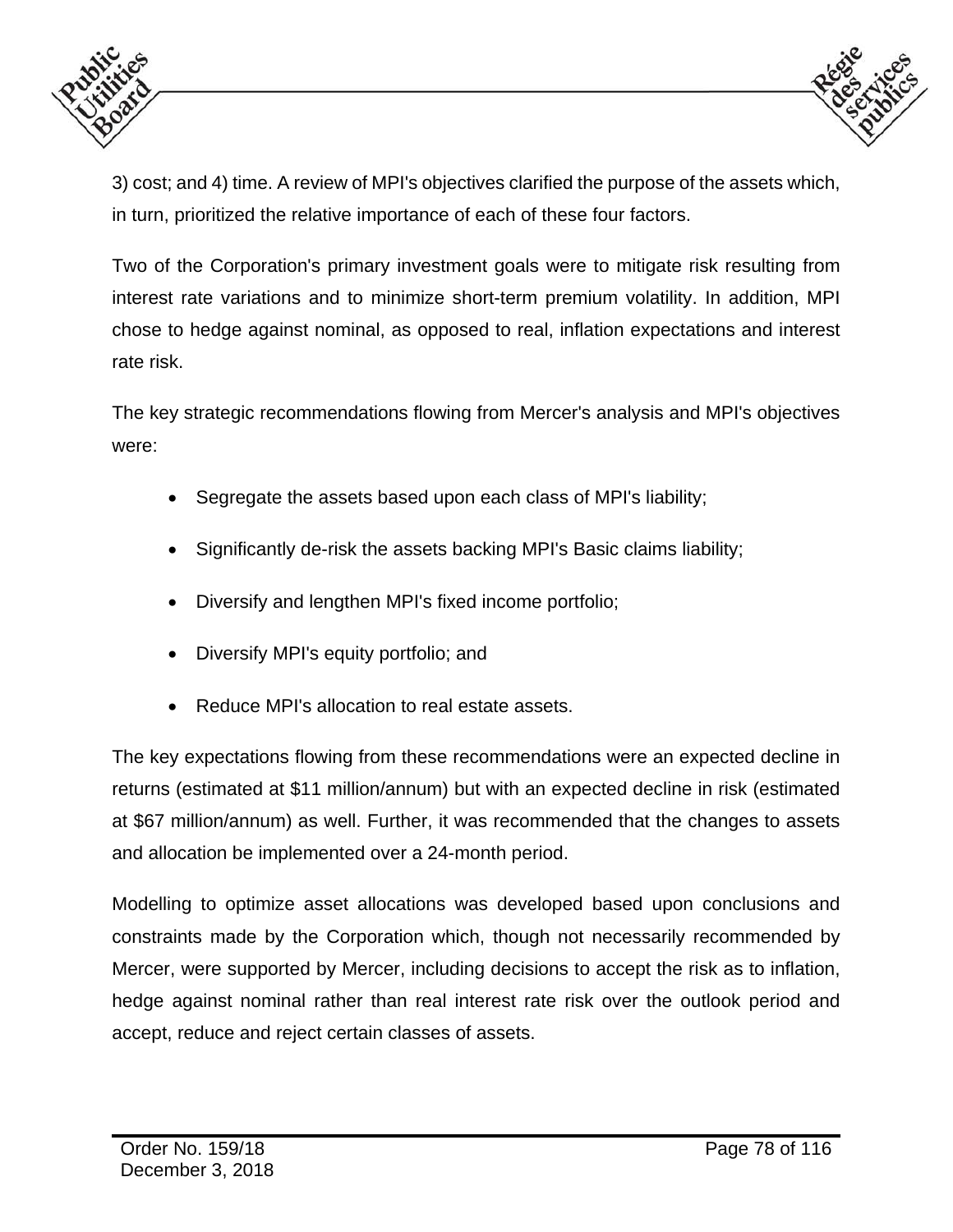



In order to evaluate financial risks and to find portfolios that minimize interest rate and inflation risks, Mercer developed a fixed income portfolio that reproduced the fluctuations of the liabilities of the portfolio (Liability Benchmark Portfolio or LBP). Accordingly, the LBP portfolio used by Mercer accepted inflation volatility, assuming a 2% inflation rate that was static throughout the modelling exercise, and hedged against nominal interest rate risk. Efficient frontiers for each of the Basic, RSR and Pension Portfolios were developed to identify optimal asset allocations at each respective level of risk.

The implementation of the recommendations from the Mercer ALM Study will result in the separation of the Corporation's commingled investment portfolio into the five unique portfolios indicated above: Basic, RSR, Pension, Extension and Special Risk Extension. The transition into five unique portfolios is planned to commence at the end of the 2018/19 fiscal year, with the transition expected to be completed by 2019/20. The current portfolio allocation of 70% in fixed income assets (bonds) and 30% in growth assets (equities, real estate and infrastructure) will be in place until February 28, 2019, and the five new investment portfolios will be effective March 1, 2019.

The new allocations based upon the Mercer ALM Study will result in the Basic Portfolio becoming 100% fixed income, the RSR Portfolio becoming a balanced portfolio with a 50% allocation in fixed income, 50% allocation in growth assets, and the Pension Portfolio becoming 40% in fixed income and 60% allocation in growth assets. This results, on a consolidated basis, to 84% in fixed income and 16% in growth assets.

Target asset mixes for these portfolios are:

- Basic Portfolio (100% Fixed Income) 60% Provincial Bonds, 20% Corporate Bonds, 20% Non-Marketable Bonds (MUSH) (Hedge Ratio to increase from 85% to 100%);
- RSR Portfolio (50/50 split between bonds and growth assets) 50% Fixed Income, 35% Public Equities, 15% Alternative Investments; and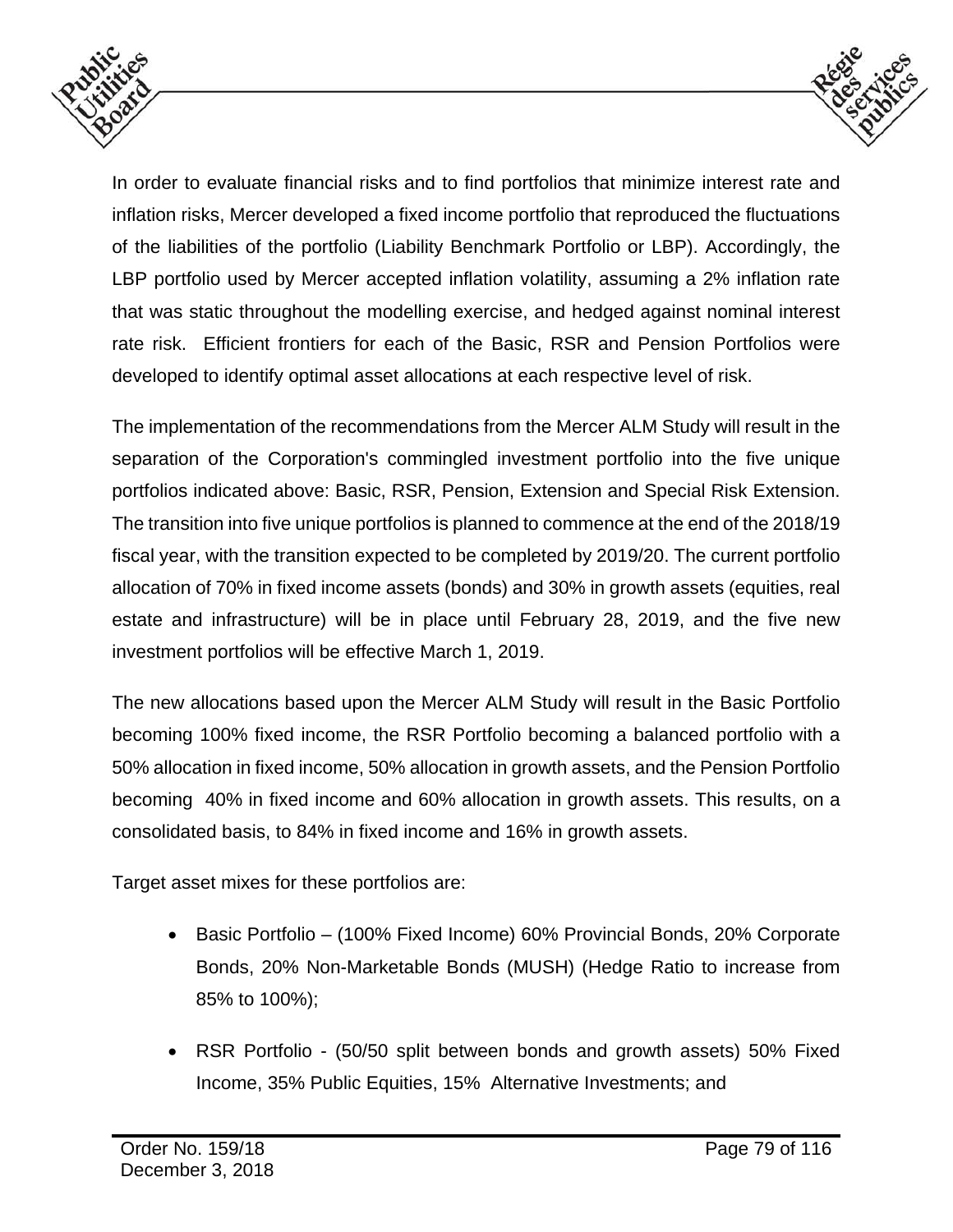



 Pension Portfolio - (40/60 split between bonds and growth assets) 40% Fixed Income, 35% Public Equities, 25% Alternative Investments.

New asset classes accepted for the RSR and Pension Portfolios were:

- Private Debt investment grade North American debt;
- Global Equities includes developed market equities and no emergingmarkets; and
- Global Equities (Low Volatility) less volatility than the standard global equity securities to reduce overall risk of equity portfolio.

As indicated above, real estate assets were to be reduced, and the following assets classes were rejected:

- Diversified Growth Funds;
- Private Equity;
- High Yield Bonds;
- Emerging Market Debt;
- Mortgages;
- Leverage; and
- Real Return Bonds (RRBs).

The Corporation's rationale for rejecting investment in RRBs was because: 1) they are very low yield; 2) a 2% inflation rate was assumed and RRBs will only add value if inflation significantly exceeds 2% for sustained period of time; 3) dollar and duration matching is difficult with RRBs because there are so few available to properly duration match; and 4)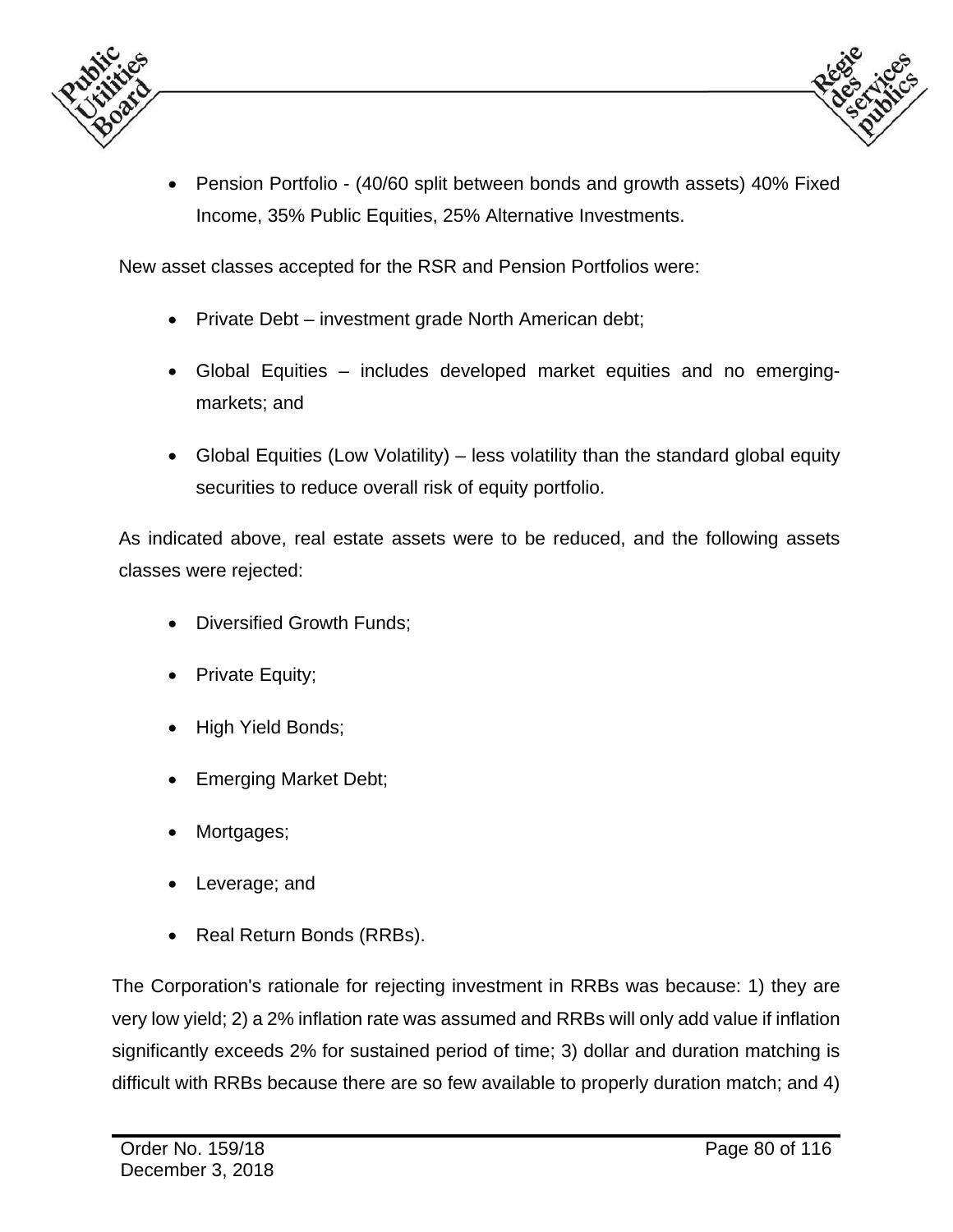



RRBs are linked to Canadian Consumer Price Index while Basic claims liabilities are indexed to the Manitoba Consumer Price Index and industrial average wage.

While acknowledging that a real liability benchmark would better reflect inflation volatility and real interest rate risk, MPI submitted that accepting those risks was a choice made by it as an investor. The Corporation argued that the objectives, risk tolerance and accompanying investments selected by it were patently reasonable.

The Corporation's review of inflation forecasts from the Canadian chartered banks, Mercer, the Bank of Canada, and break-even inflation rates currently implied by RRBs all indicated that inflation will be approximately 2.0% over the outlook period. MPI argued that its Board had established the risk appetite for the Corporation and through the ALM process, decided to hedge nominal interest rate risk, choosing to accept the lesser threat of inflation volatility risk. The Corporation submitted that the Board should defer to the investment decisions of the MPI Board of Directors.

MPI further emphasized that, based on the ALM strategy being implemented by the Corporation, the impact of interest rates on Basic will be significantly reduced going forward.

#### *7.4. Investment Returns*

The size of the Corporate investment portfolio was projected to be \$2.5 billion for 2018/19, increasing to \$2.9 billion for 2022/23. For 2017/18, MPI had investment income for Basic of \$116.3 million. Based on the Corporation's proposed use of a Naïve interest rate forecast, the Corporation's investment income is projected to be \$223.5 million for 2018/19, of which Basic's share is \$191.8 million or 85.8%.

As noted above, following the Naïve interest rate forecast as at September 30, 2018, of 2.43% (which reflected an increase of 19 basis points from 2.24%, which was used by the Corporation in the GRA filing), the Corporation updated its projected investment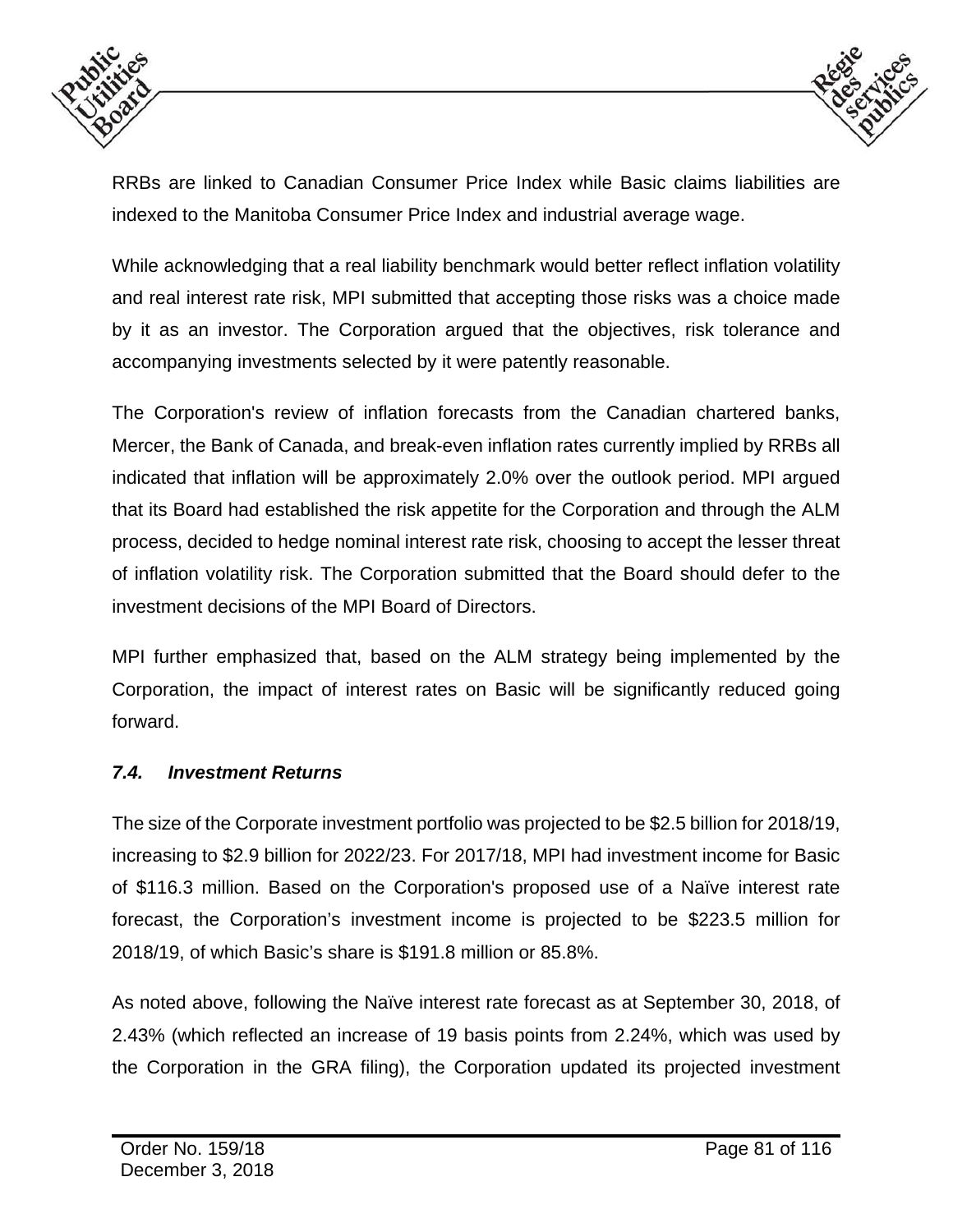



income of \$171.4 million for Basic, to offset a revised underwriting income forecast at \$28.3 million.

MPI realized a \$134.8 million return in investment income in 2017/18, of which Basic's share was 86.28%, totaling \$116.3 million in income. The investment returns can be primarily attributed to higher than expected real estate pooled fund returns. MPI's projected allocation to Basic from investment income has not changed materially since last year's application. The actual and projected allocations for Basic are as follows:

| Allocation of Investment Income (\$ millions) to Basic |         |         |         |         |         |  |  |  |  |
|--------------------------------------------------------|---------|---------|---------|---------|---------|--|--|--|--|
|                                                        | 2017/18 | 2018/19 | 2019/20 | 2020/21 | 2021/22 |  |  |  |  |
| <b>2019 GRA</b>                                        | \$116.3 | \$191.8 | \$82.1  | \$84.9  | \$87.8  |  |  |  |  |
| <b>2018 GRA</b>                                        | \$101.8 | \$78.1  | \$80.0  | \$85.9  | \$84.4  |  |  |  |  |
| <b>Difference</b>                                      | \$14.5  | \$113.7 | \$2.1   | (\$1.0) | \$3.4   |  |  |  |  |

The Corporation provided a five-year comparison of its investment returns with those of the Workers' Compensation Boad (WCB), the Teachers' Retirement Allowance Fund (TRAF), and the Civil Service Superannuation Board of Manitoba (CSSB). The comparison indicated that MPI had underperformed the average return for WCB, TRAF and CSSB in 2017 by 2.8%. However, the asset allocations of these funds are very different than the asset allocation of MPI's fund as these funds have much larger allocations to growth assets. In order to make a direct and accurate comparison the asset allocations were adjusted so that they are on the same basis. When the asset allocations of other funds were adjusted to match MPI's, their average return fell to 4.0% in 2016 and 5.9% in 2017, underperforming MPI by 2.5% and .04% respectively.

MPI also provided a comparison of its investment results with those of Saskatchewan Auto Fund (SAF), a comparable public insurer with an investment portfolio of \$2.3 billion (versus \$2.6 billion for MPI). For the last completed fiscal year March 31, 2018, SAF reported investment income of \$162.8 million and \$173.8 million for its prior fiscal year, higher returns than those reported by MPI.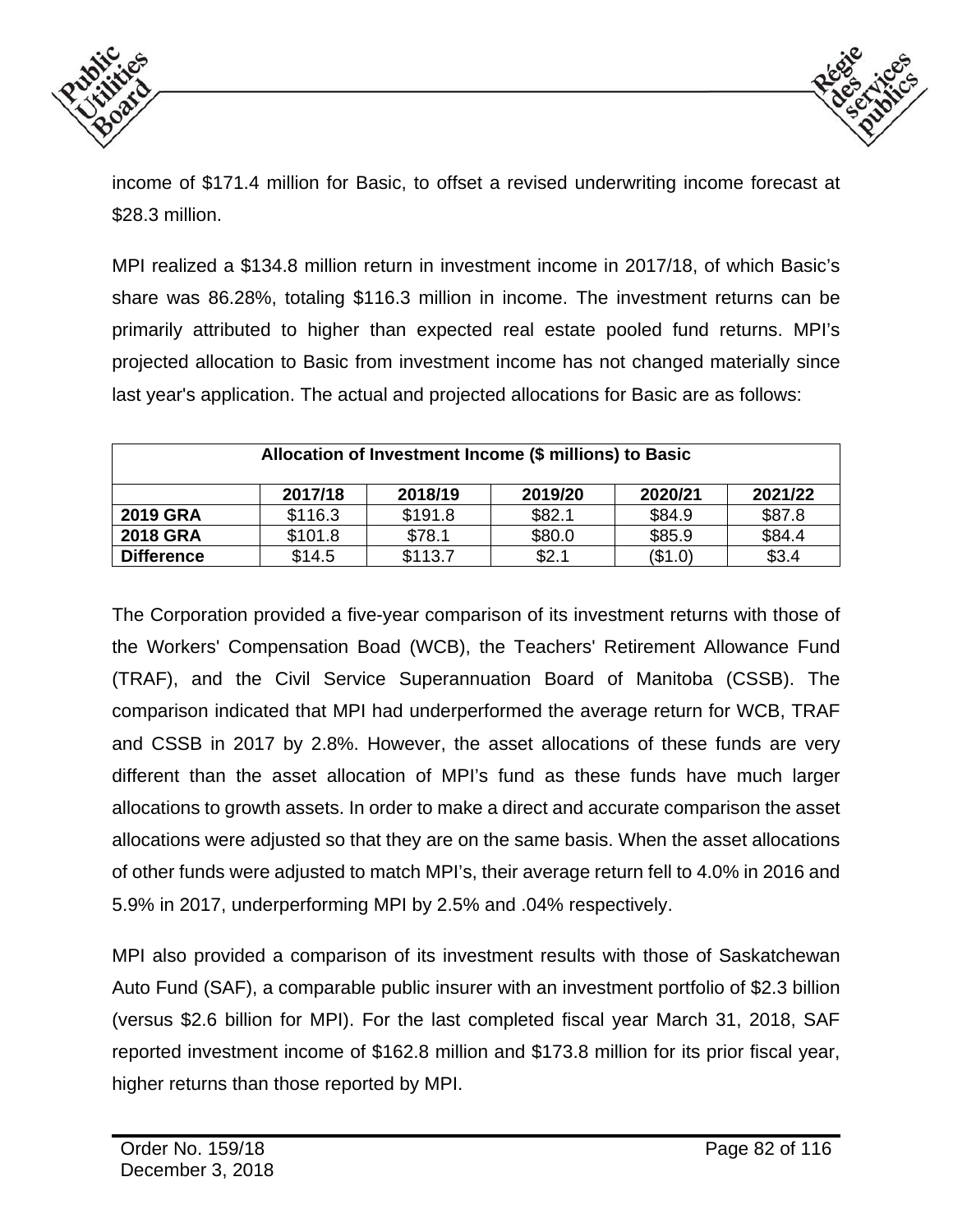



As a result of the implementation of the changes arising from the Mercer ALM study, Basic net income is forecasted to increase by \$95 million in 2018/19, primarily as a result of the realization of Accumulated Other Comprehensive Income (AOCI) on equity assets due to the sale of assets required to create the unique portfolios. The new ALM strategy will require the Corporation to liquidate all of its US holdings and Canadian equity holdings, in order to make the necessary asset allocation changes required for the five distinct portfolios.

Total equity is forecasted to be lower, as investment asset returns are forecasted to be lower with fewer growth assets. Based on a Naïve interest rate forecast, the Minimum Capital Test ratio will increase by roughly 16% at the end of 2018/19, from 54% to 69%, due to lower capital requirements on the Basic line of business investment assets.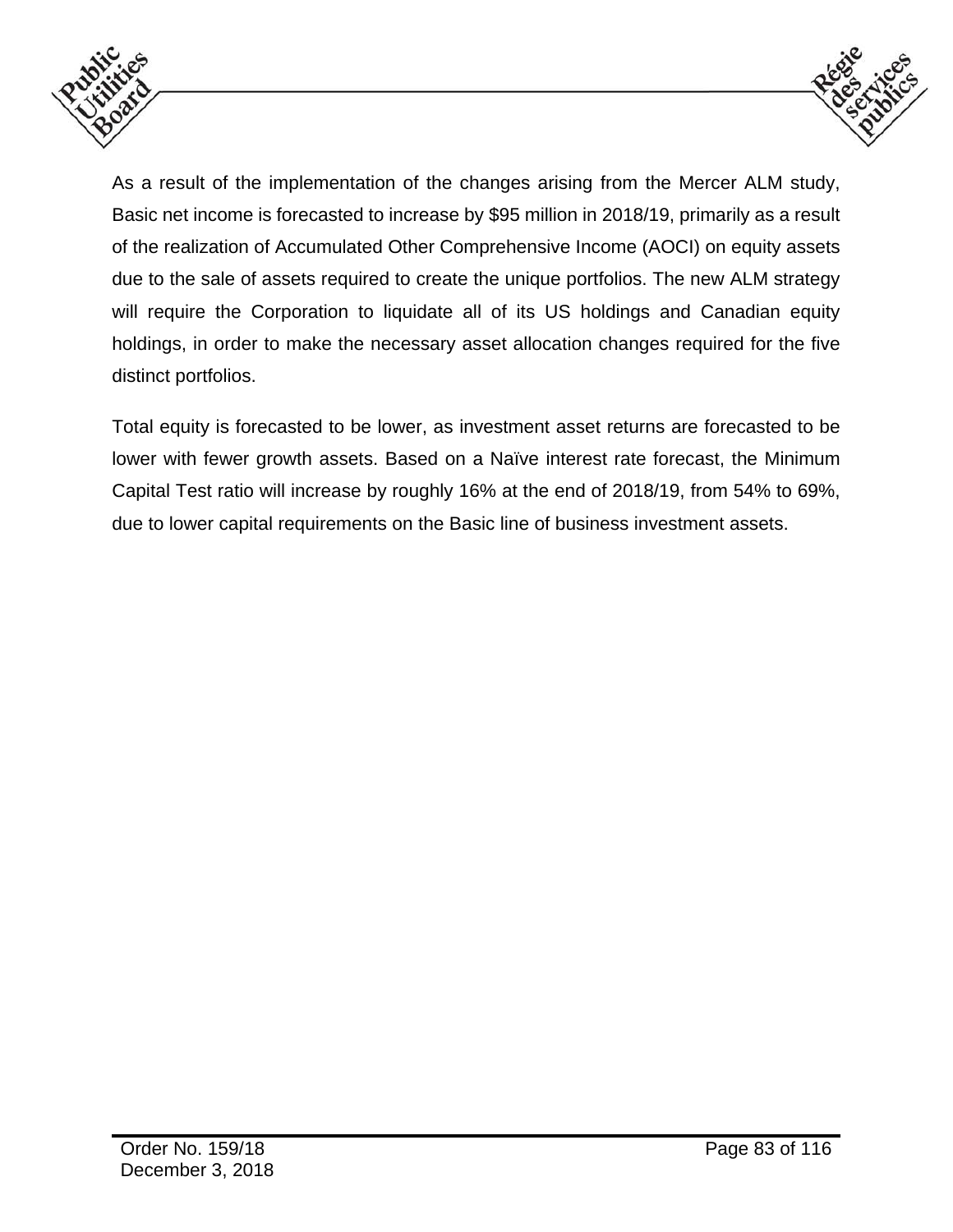



#### *7.5. Interveners' Positions*

### **CAC**

Valter Viola appeared again in this GRA as an expert witness on behalf CAC, to provide evidence relating to the Mercer ALM Study. Mr. Viola is a Chartered Financial Analyst and has 25 years of institutional portfolio management, investment research and risk management experience. He was qualified as an expert in investment portfolio management, investment portfolio research economics and risk management, and quantitative asset liability modelling.

In his report entitled *MPI's Investment Portfolio: Asset/Liability Analysis and Previous Recommendations* (Viola Report), Mr. Viola set out his views based upon his review of the Mercer ALM Study and MPI's changes to its investment portfolios based on the study.

The Viola Report sets out eight recommendations, summarized as follows:

- Real Liability Benchmark Re-examine the reliance on a Nominal Liability Benchmark, rather than a Real Liability Benchmark, given the understatement of the long-term risk of inflation and changing real interest rates that are inherent in the Basic and Pension Liabilities.
- Leverage Constraint Re-examine the constraint prohibiting the use of "leverage", given the lower risk adjusted returns that would result.
- Duration Policy "Basis" Risk Re-examine the effectiveness of the duration policy, which uses (nominal) bonds as the basis for matching the inflation and real interest rate sensitivity of Basic and Pension Liabilities, since inflation volatility is not zero.
- Lengthening Nominal Duration Re-examine the decision to lengthen the nominal duration in the Basic Portfolio, given: MPI's "defensive" (lower risk) strategy;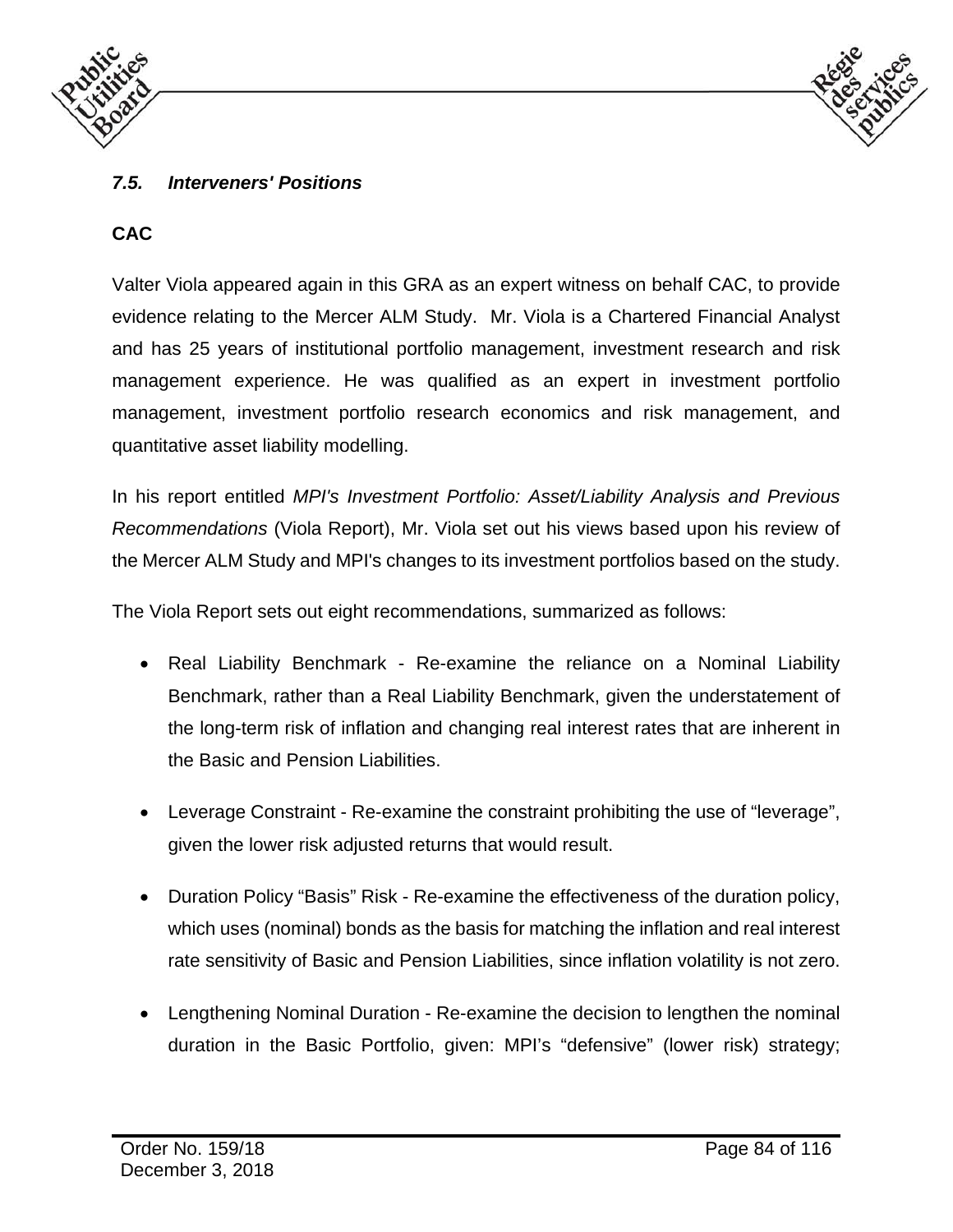



Mercer's return assumptions for bonds and RRBs; and concerns about the effectiveness of the duration policy noted above ("basis" risk).

- Real Return Bonds Re-examine the decision to exclude RRBs from both the Basic and Pension portfolios, given the better hedging characteristics of RRBs (compared to bonds), recognizing the long-term inflation and real interest rate risks inherent in the liabilities.
- Other Real Assets Re-examine MPI's recommended reduction in other real assets (real estate and infrastructure), given the low inflation protection that exists in the current portfolio and lower diversification that would result.
- Fixed Income Risk Concentration Re-examine the decision to concentrate risk in fixed income, rather than better diversify the sources of risk across the whole portfolio, and avoid "crowding out" risk-reducing RRBs. See Duration Policy "Basis" Risk Oversight
- Quantitative Models Continue to be vigilant about placing too much reliance on quantitative considerations, particularly if risk tolerances are low, given the high sensitivity of optimal asset allocations to capital market assumptions and the large number of inputs involved.

Mr. Viola's primary criticisms of the Mercer ALM Study were the use of a nominal, rather than real, liability benchmark, the rejection of RRBs, and the reduction of real assets as a hedge against inflation and interest rate risk. Mr. Viola expressed his concern as to the constraint MPI had imposed on the Basic Portfolio in particular, i.e. 100% fixed income and no RRBs, came at too high of a cost.

In Mr. Viola's opinion, determining a Minimum Risk Portfolio (MRP) (what Mercer referred to as the LBP) is the first step towards responsible long-term management of the portfolio. The purpose of developing a liability benchmark is to identify and measure the risk of the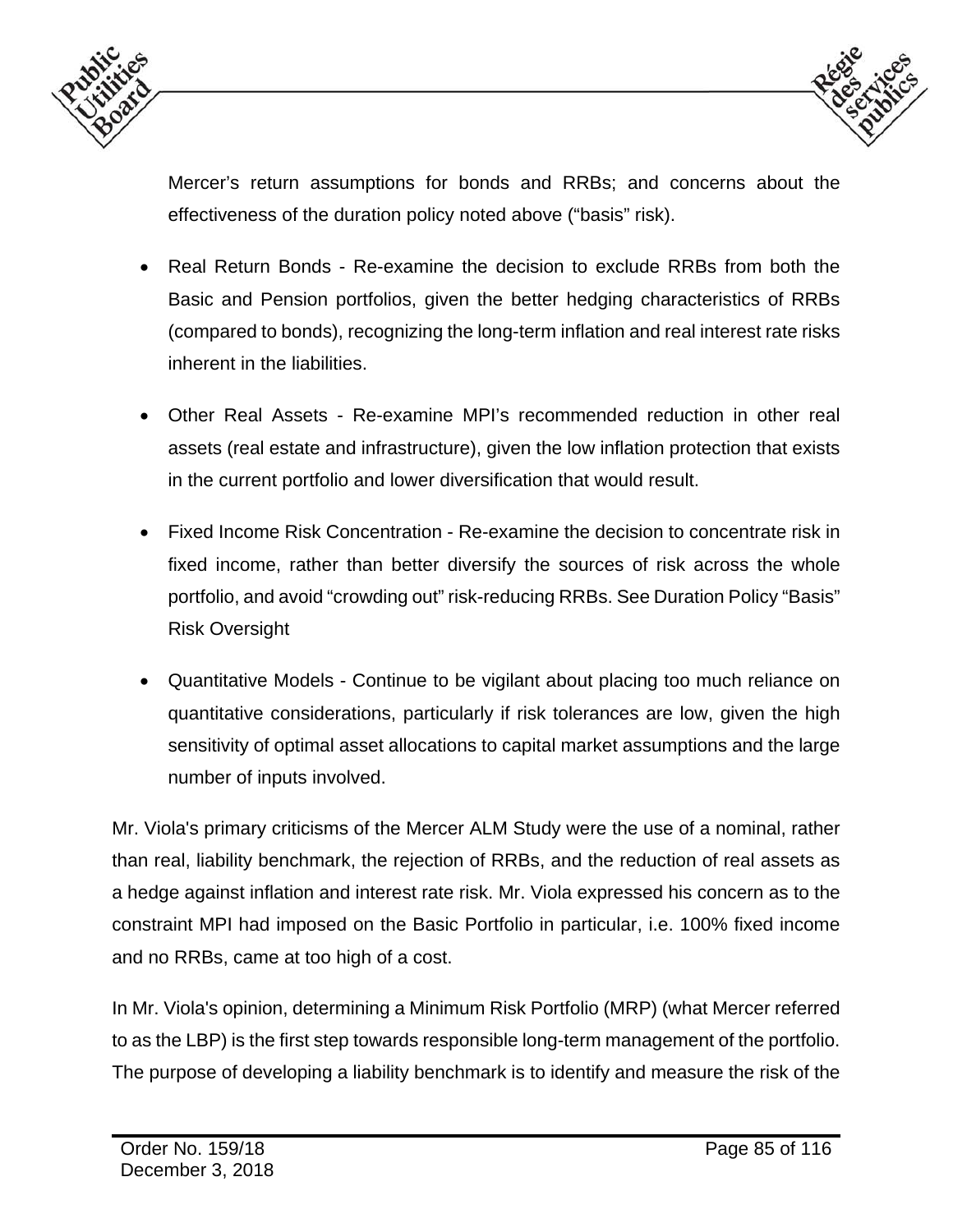



liabilities and, therefore, it must reflect the true risks inherent in those liabilities (e.g., duration, inflation).

As well, Mr. Viola emphasized that the liabilities of the portfolios define themselves and are not a function of risk tolerance. That is, modeling liabilities is not an investment choice. In his view, the LBP adopted by Mercer conflated the design of a true liability benchmark with the ultimate portfolio selected, and was compromised by assumed capital market expectations, i.e. expected level, as opposed to volatility, of inflation.

In Mr. Viola's opinion, the LBP adopted by Mercer, based on the Corporation's investment constraints, understated the significance of inflation volatility and real interest rate risk, which makes duration management less effective. As such, risk had been misidentified and mismeasured in the Nominal Liability Benchmark utilized by Mercer.

By not capturing this inflation risk, in Mr. Viola's view, the true risk of having nominal bonds support real liabilities was not properly measured. Mr. Viola described this mismatch as "basis risk" resulting in "tracking error". Based upon Mercer's data, Mr. Viola calculated this tracking error between the Real and Nominal Liability Benchmark Portfolios in the Mercer ALM Study to be 4.5% for the Basic Portfolio, which is material given the Corporation's very low risk tolerance of ~3.8% surplus volatility.

Further, the asset allocations that flow from an optimizing process depend materially on whether a nominal or real liability benchmark is selected. In Mr. Viola's opinion, MPI's "free risk" bucket placed unnecessary constraints on the investments and actually resulted in material risk over the long term. According to Mr. Viola a mix of low-risk and risky assets together provides a better risk versus return trade-off than assets concentrated in either one. MPI's determination of short-term rate stability would come at cost of long-term opportunity and create a risk of higher long-term rate instability. In Mr. Viola's view, the focus should be on a full portfolio designed to mitigate longer horizon risks and achieve higher returns by taking different kinds of risks in a prudent fashion. In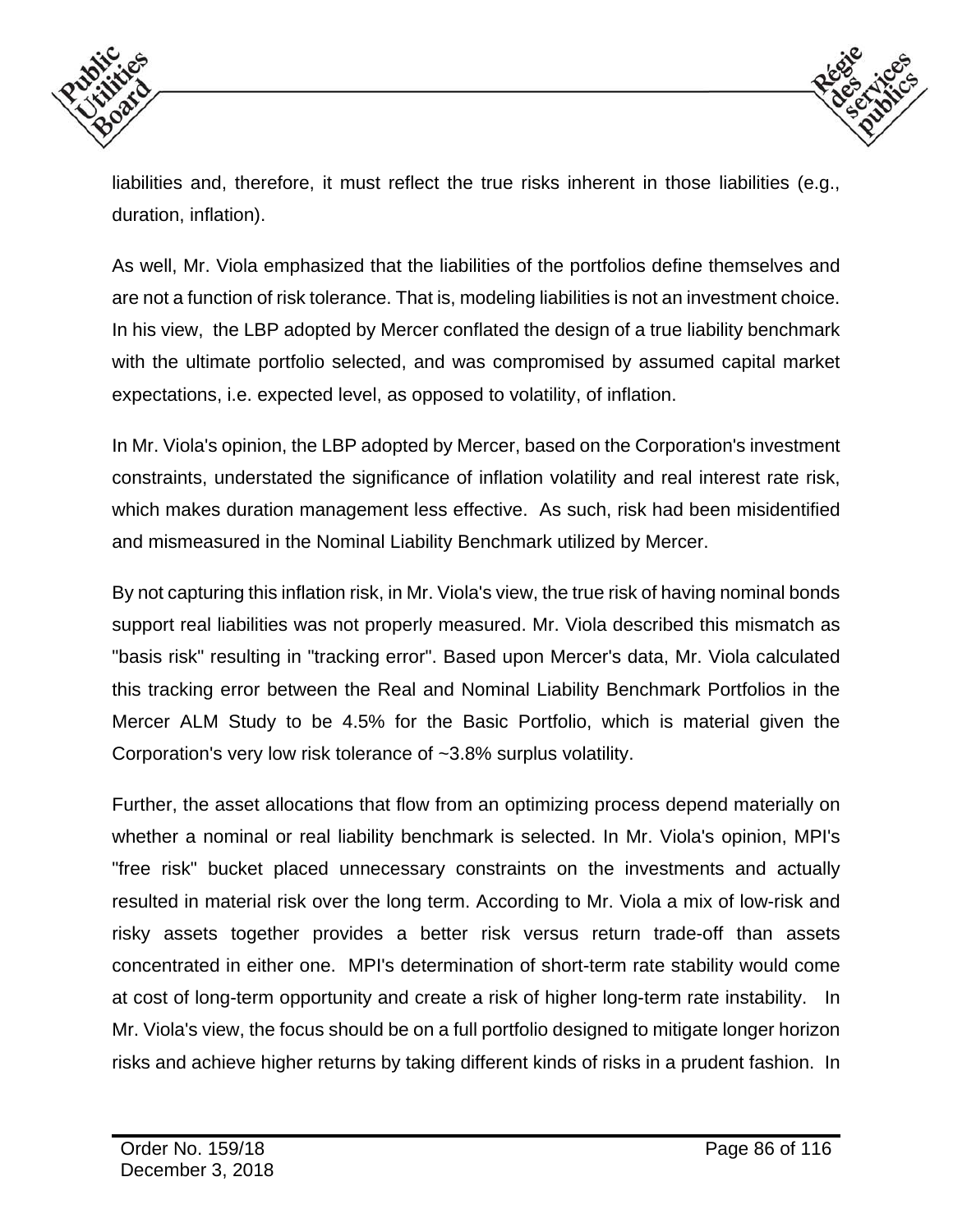



his opinion, RRBs, which were rejected, and real assets, which were reduced by MPI, are the best hedge against long-term risks.

Based upon the further modelling conducted by Mercer pursuant to Order 124/18, at current risk levels (i.e. a surplus volatility of 3.8%), Mercer's efficient frontier analysis suggested that the expected excess return above the liability benchmark drops by ~0.8% when RRBs are excluded from the Basic Portfolio, and ~0.2% when excluded from the Pension Portfolio. Mr. Viola acknowledged that, for modelling purposes, the excluded RRBs would have been reinvested in other asset classes which might affect the performance of the portfolio and, therefore, the exclusion of RRBs might not fully account for the reduction in the expected return. Further, the reinvestment of the excluded RRBs might be in asset classes MPI had rejected as too risky, such as private equity; however, this could not be determined as Mercer had not provided this information.

Mr. Viola referred to the difference in the expected return for portfolios without RRBs as the "opportunity costs" of rejecting RRBs which, when extended over the outlook period, are significant. Accordingly, Mr. Viola did not share the concerns of the Corporation in rejecting RRBs.

Mr. Viola also testified that, based on Mercer's analysis, the real liability benchmark indicates that the optimal allocation to RRBs for the Basic Portfolio would be ~40% at the current risk (3.8%), increasing to 66% for no tolerance for risk; and for the Pension Portfolio, the optimal allocation would be ~45% at the current risk level and 81% for minimum risk. As well, the Mercer analysis indicates that the optimal allocation to real estate and infrastructure would be ~16% to 20% of the RRB allocation for the Basic Portfolio and 6.5% to 8% for the Pension Portfolio.

Based on the foregoing, CAC argued that the Mercer ALM study was not conducted or implemented by MPI in a reasonable or prudent manner. CAC submitted that there are significant risks of long-term rate instability as well as the likely prospect of lower returns associated with MPI's proposed asset allocation.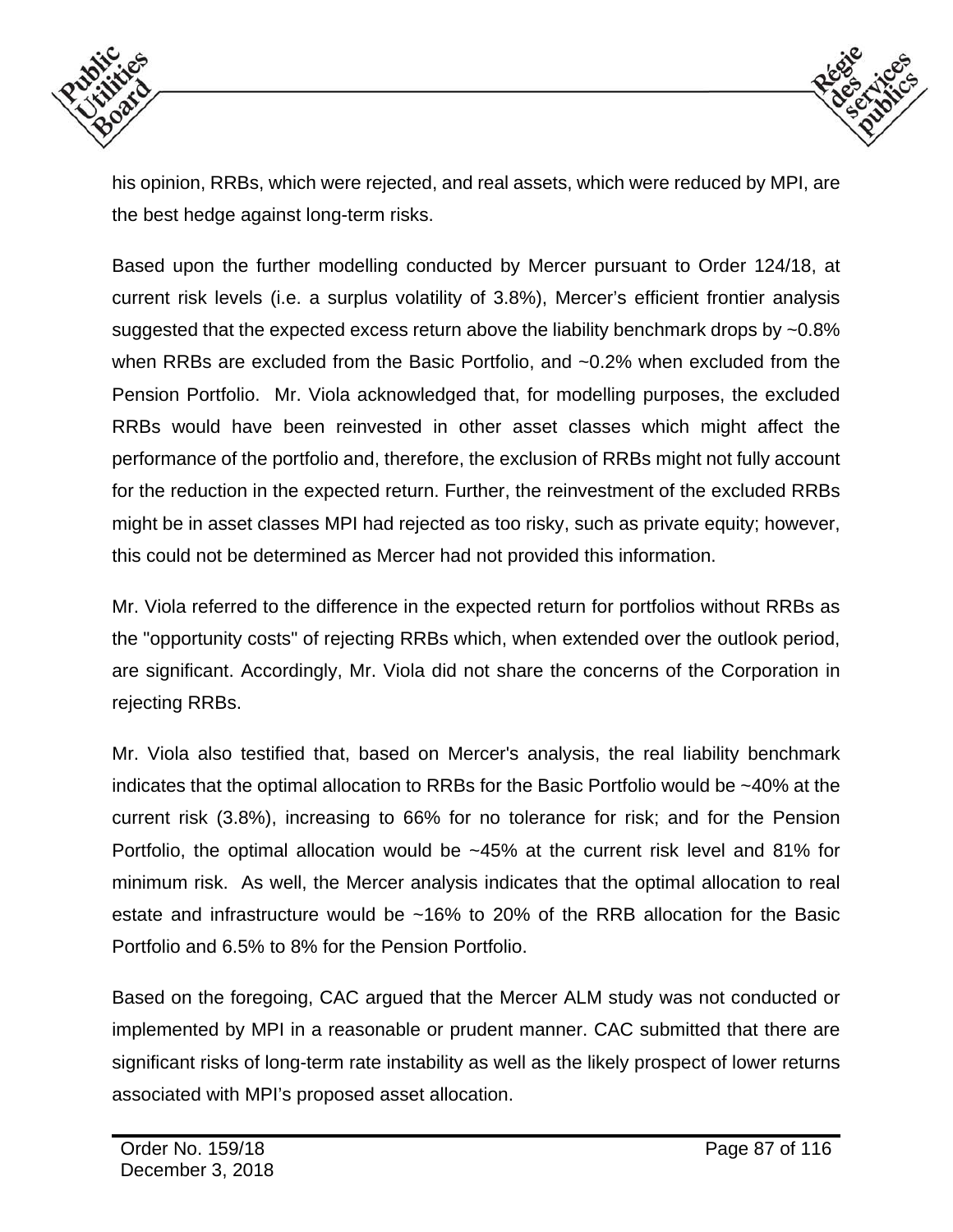



Accordingly, CAC recommended that:

- MPI should be asked to revise the current ALM study in light of Mr. Viola's eight recommendations;
- If MPI chooses not to revise current ALM study, a 0.5% annual reduction in rates should be ordered until such time as MPI can establish it selected investment portfolios in a reasonable and prudent manner (noting that this does not reflect the opportunity cost at comparable risk); and
- Further external experts retained by MPI who are testifying before PUB should be directed to identify whether in their professional judgment the methodology is consistent with professional best practice.

#### **CMMG**

CMMG also argued that the Board should continue to hold the Corporation's "feet to the fire" to ensure it does a diligent job of matching assets and liabilities, making good investment selections, and managing its claims and administration prudently.

#### *7.6. Board Findings*

The Board did not receive the Mercer ALM study until after the 2018 GRA had concluded and reviewed it as part of this GRA.

When it comes to the Corporation's overall investment strategy, the Board recognizes that its oversight role does not extend to directing the Corporation as to the particulars of its portfolio management.

In this Application, the Board received considerable and detailed information regarding the steps it is taking to improve its asset liability management. Based on the evidence presented to the Board, the Corporation had a range of options available to it with respect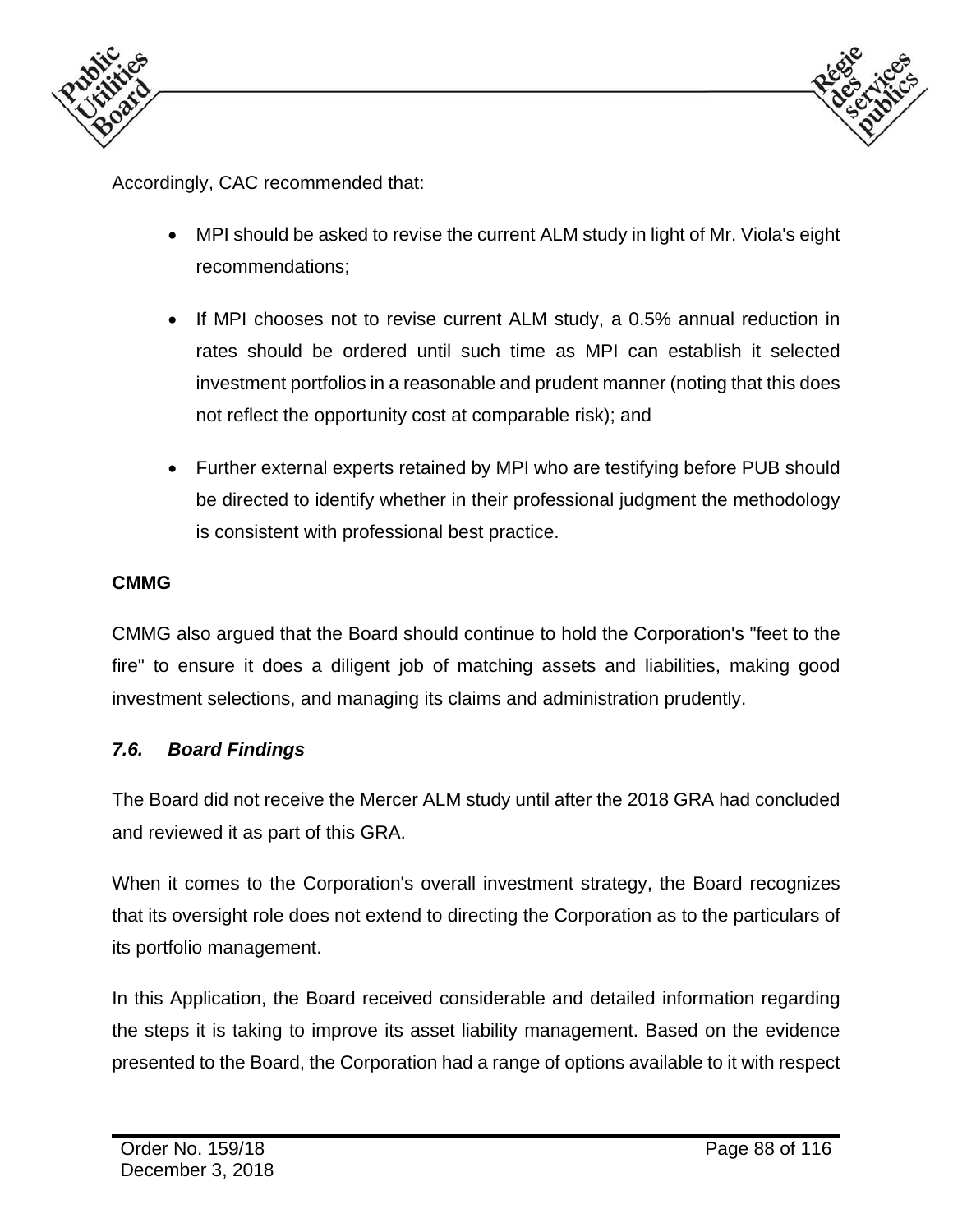



to its portfolio composition. It appears to the Board that the Corporation has selected from a range of reasonable options for its portfolios as a result of the Mercer ALM study.

The Board received with interest Mr. Viola's critical analysis of the Mercer ALM Study and recognizes the merit in his opinion that the Corporation should have a full portfolio designed to mitigate longer horizon risks and achieve higher returns by taking on different risks in a prudent fashion. It may be the case that the Corporation has foregone an opportunity to hedge against long-term risks by rejecting RRBs and reducing real assets. To that end, to test the reasonableness of the Corporation's portfolio, the Board directs that the Corporation set up and run shadow portfolios for the Basic and Pension portfolios effective March 1, 2019, with the inclusion of Real Return Bonds as part of an optimal bond portfolio mix. Given the numerous variables attributable to such shadow portfolios, the Board directs the Corporation to consult with the Board on the selection and management of the assets chosen for the shadow portfolios. The Board further orders the Corporation to file, in the 2020 GRA, a report comparing the returns of the shadow portfolios with those selected by MPI. The Board expects that the results of that comparison will be of assistance in determining whether the portfolio selected by the Corporation provided optimal returns.

The Board would point out that as set out above, while the Corporation sought Mercer's advice through the Mercer ALM Study, the Corporation then proceeded to put constraints on the Mercer ALM study. The Board is of the view that it would be beneficial for the Corporation to inform itself and the Board as to how the Basic and Pension portfolios would perform had the Corporation not imposed those constraints. Therefore, the Board directs that the Corporation immediately engage Mercer to run shadow portfolios for the Basic and Pension portfolios effective March 1, 2019, without the constraints imposed by the Corporation, and file Mercer's report in that regard in the 2020 GRA.

As is clear from the foregoing, the Board intends to review the results of the Corporation's new Asset Liability Management strategy in the 2020 GRA. Therefore, the Board directs that in the 2020 GRA, the Board file a post-implementation review of the Corporation's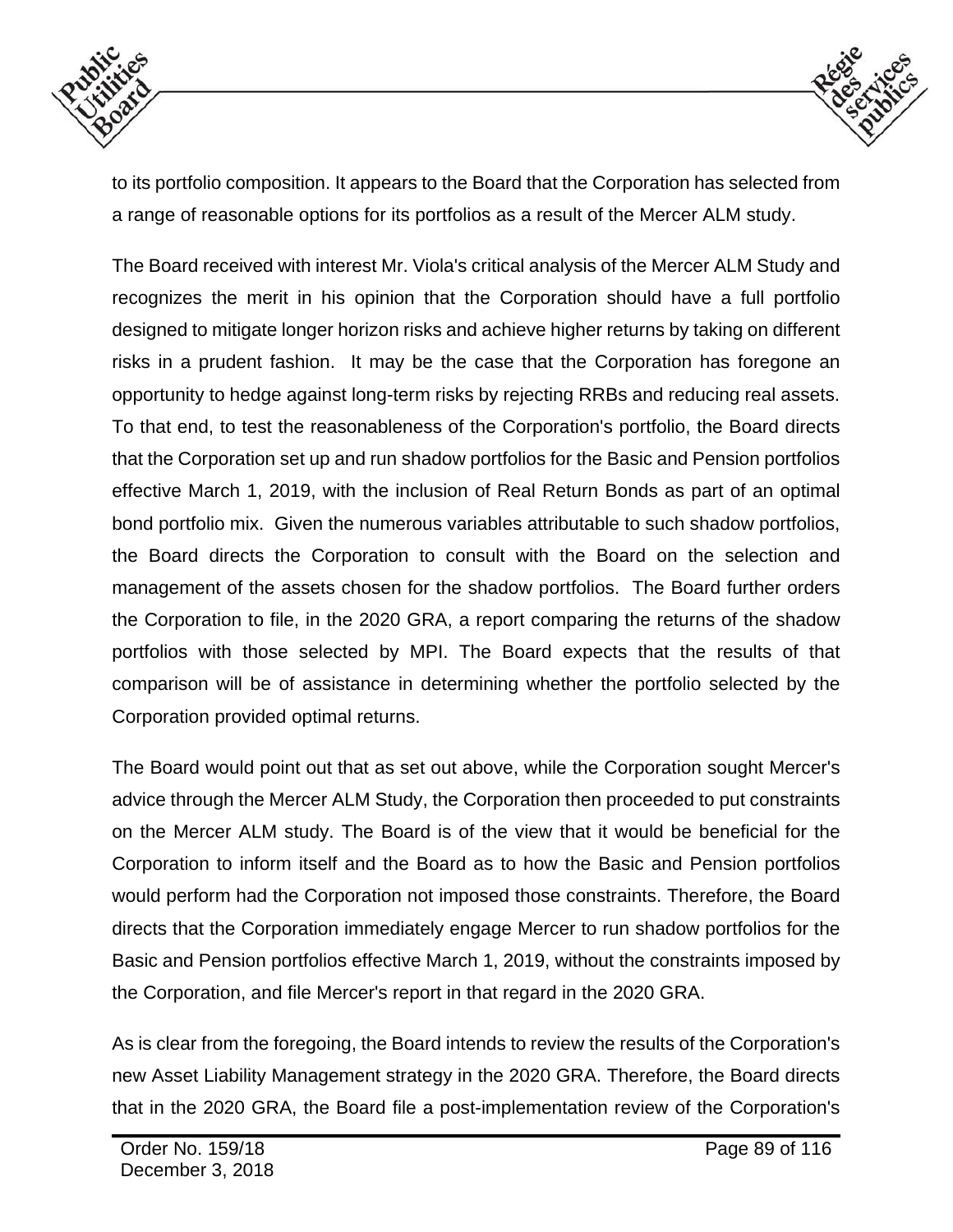



new Asset Liability Management strategy. The review should provide an update on the progress of implementation of the new portfolios, the disposition of the existing portfolio to fund new investment classes, interest rate risk exposure changes, investment income reporting changes including the allocation methodology for balance sheet and investment income and Investment Policy Statement changes.

The Board expects that the shadow portfolios and the post-implementation review will serve to inform it, and the Corporation, as to whether the Corporation's Asset Liability Management strategy is reasonable.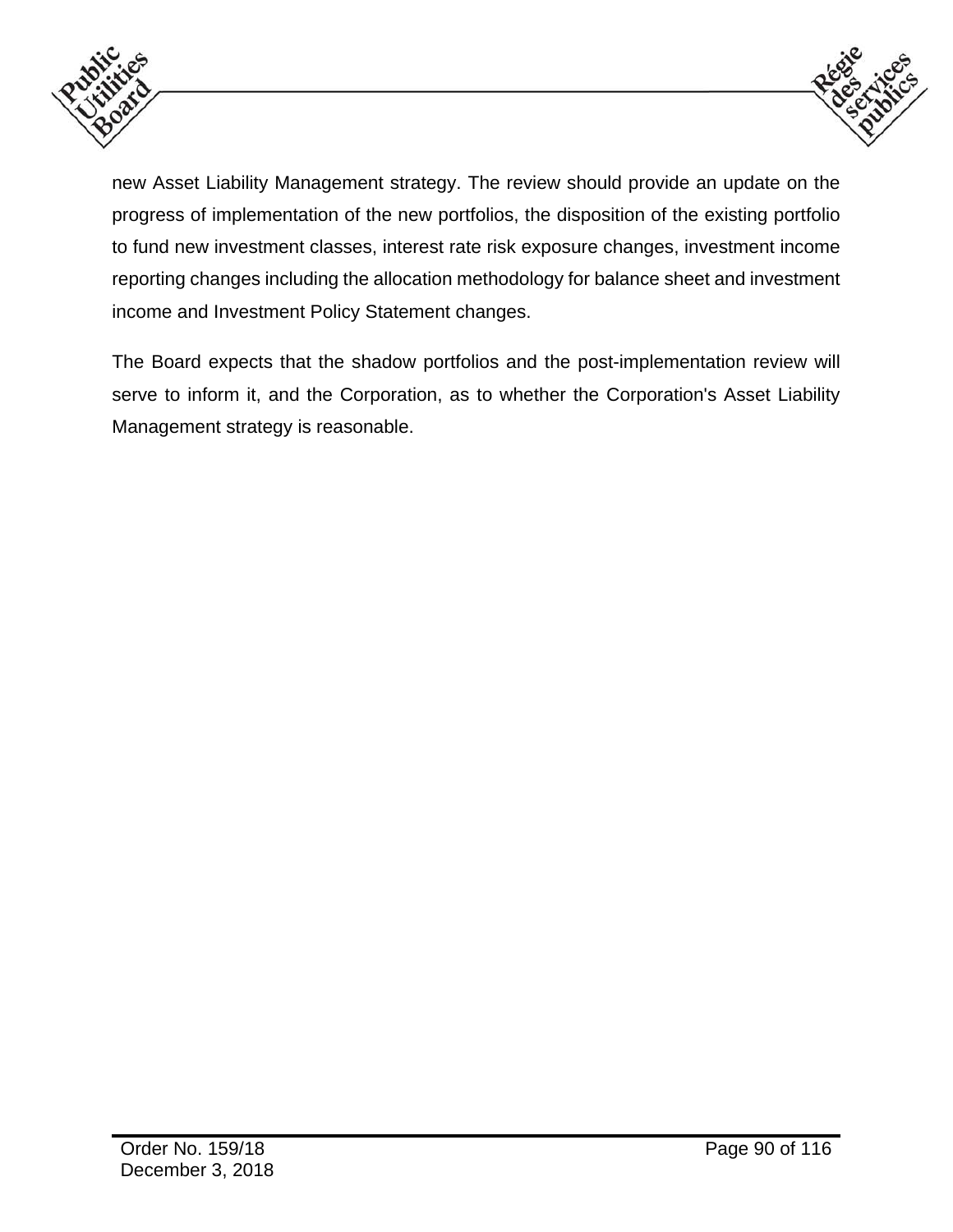



## **8. RATE STABILIZATION RESERVE AND TARGET CAPITAL RANGE**

#### *8.1. Purpose of the RSR*

By Order 162/16, the Board approved the following definition of the purpose of the Rate Stabilization Reserve (RSR):

*To protect motorists from rate increases that would otherwise have been necessary due to unexpected variances from forecasted results and due to events and losses arising from non-recurring events or factors.* 

#### *8.2. Basic RSR and Total Equity Balances*

In its Application, the Corporation requested a Basic Total Equity target capital range of \$143 million to \$305 million. The lower threshold of \$143 million was found to be equivalent to a 34% Minimum Capital Test (MCT) ratio, and was based on an adaptation of the Dynamic Capital Adequacy Testing (DCAT) analysis based on a 1-in-40-year probability level, with routine management / regulatory action, over a two-year time horizon. The upper threshold of \$305 was found to be equivalent to an 85% MCT ratio, based on a two-year, 1-in-40 DCAT scenario with no management action.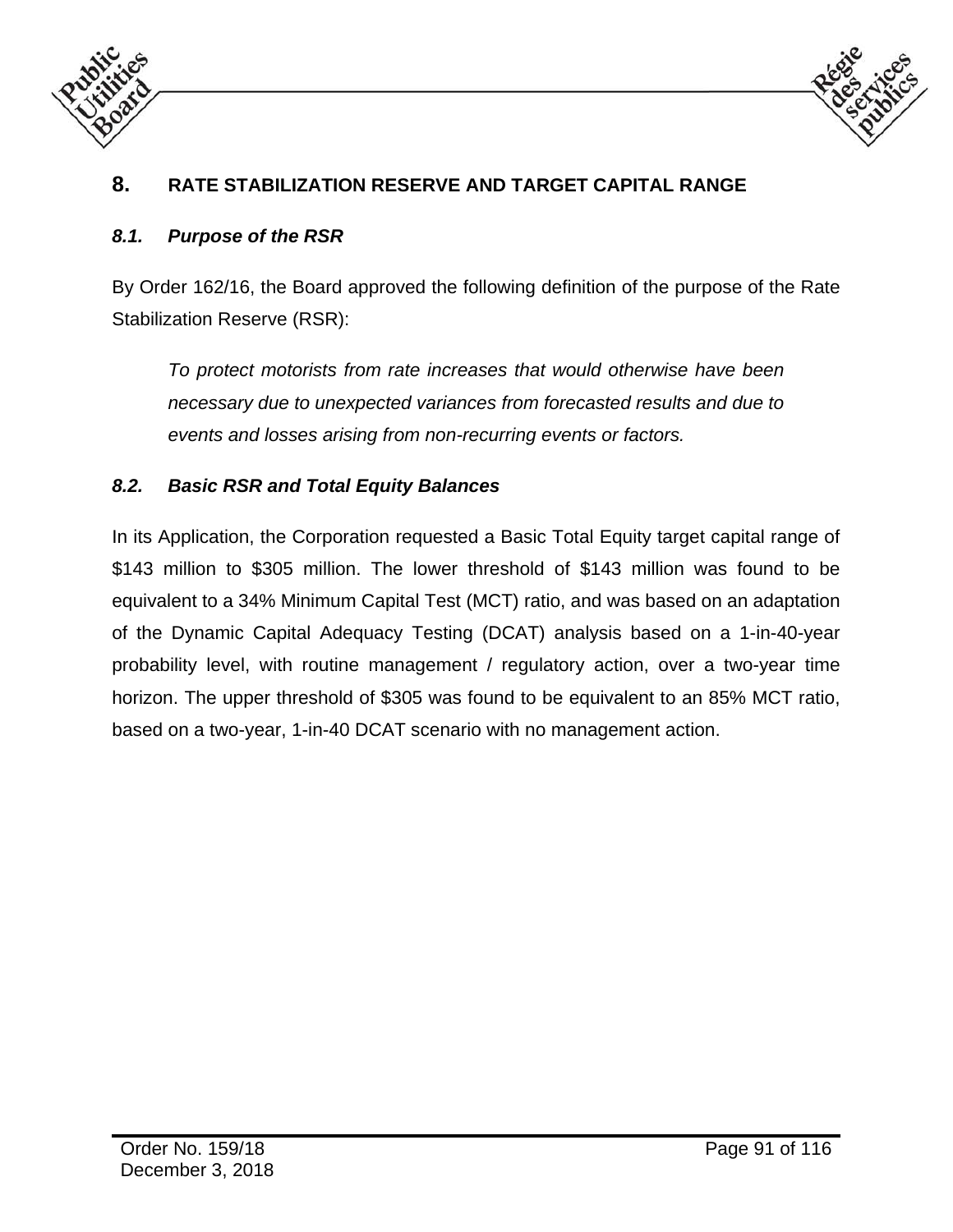



A summary of the recent actual and expected future, composition of Basic total equity is provided below:

|                                   | <b>Actual</b> |      | <b>Forecast</b>          | <b>Projected</b> | <b>Outlook</b> |
|-----------------------------------|---------------|------|--------------------------|------------------|----------------|
| Years Ending 28/29<br>February    | 2017          | 2018 | 2019                     | 2020             | 2021           |
| <b>Basic RSR Opening Balance</b>  | 194           | 99   | 171                      | 306              | 324            |
| Basic Net Income (Loss)           | (123)         | 35   | 135                      | 18               | 18             |
| <b>Basic RSR Before Transfers</b> | 71            | 134  | 306                      | 324              | 342            |
| <b>Transfer in from Non-Basic</b> | 27.8          | 37   | $\overline{\phantom{0}}$ |                  |                |
| <b>Retained Earnings</b>          |               |      |                          |                  |                |
| <b>Basic RSR</b>                  | 99            | 171  | 306                      | 324              | 342            |
| <b>Basic AOCI</b>                 | 82            | 40   | (52)                     | (44)             | (35)           |
| <b>Basic Total Equity</b>         | 181           | 211  | 254                      | 280              | 307            |

As in the past, the Board also looks to the overall financial strength of the Corporation in establishing rates. On an overall basis, as at February 28, 2017 the Corporation reported retained earnings of \$261.5 million (including \$162.3 million in Extension and SRE) and total equity of \$357.2 million (including \$176.2 million in Extension and SRE).

## *8.3. Dynamic Capital Adequacy Testing (DCAT)*

The requirements for an actuary undertaking a DCAT investigation for a Canadian property-casualty insurance company are set out in the Standards of Practice promulgated by the Canadian Institute of Actuaries, along with additional guidance provided in Educational Notes. DCAT was developed by the Canadian Institute of Actuaries to address a private sector regulatory requirement for a financial condition report to be prepared annually by the appointed actuary for those insurers subject to that regulation. DCAT tests the forecasted financial strength of an insurer's capital position under a series of plausible adverse scenarios addressing a number of specified, different risk factors.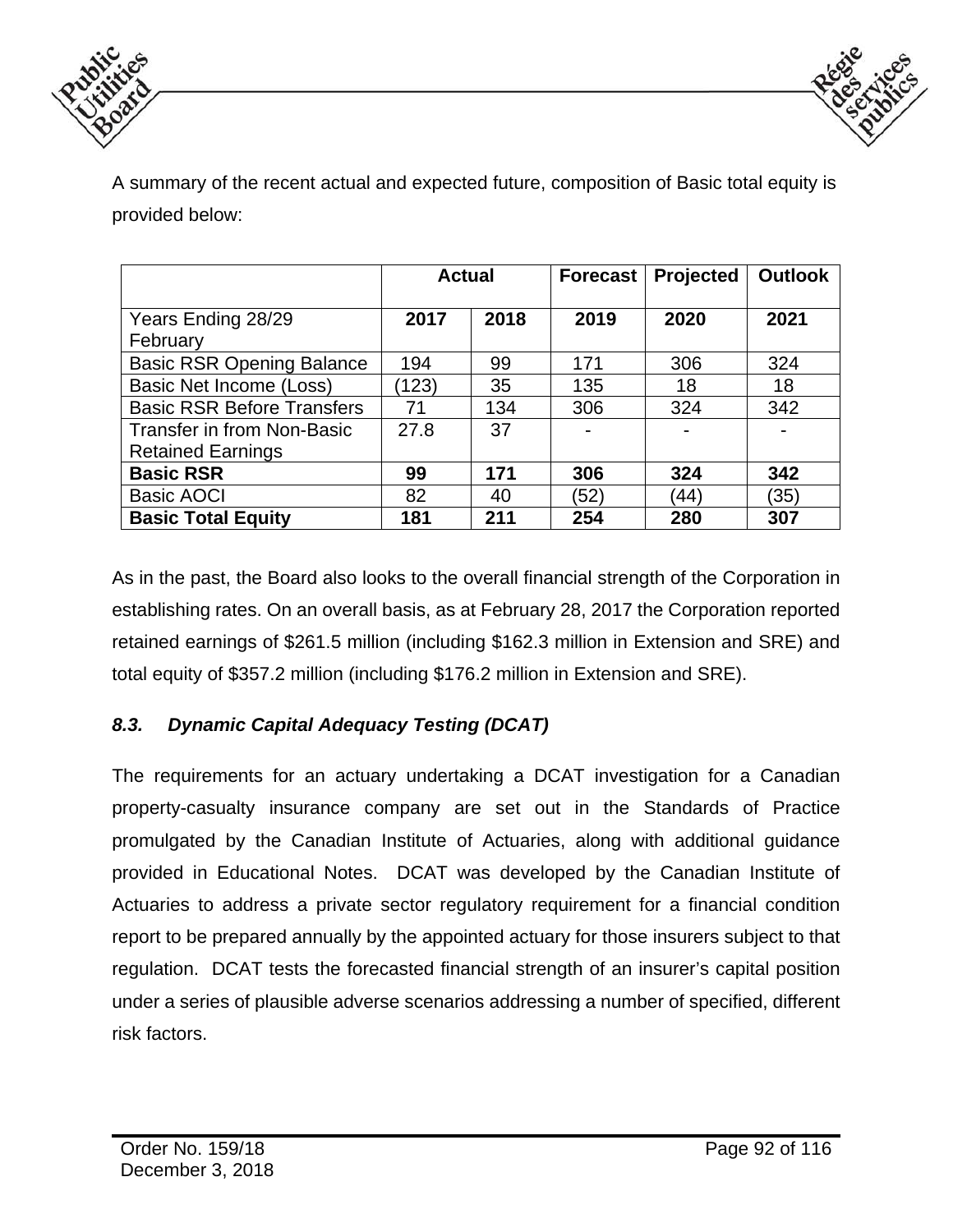



The Standards of Practice specify that an insurer's financial condition will be deemed satisfactory "*if throughout the forecast period, under the base scenario and all plausible adverse scenarios, the statement value of the insurer's assets is greater than the statement value of its liabilities, and under the base scenario, the insurer meets the supervisory target capital requirement.*"

The annual Basic DCAT investigation undertaken by the Corporation's Chief Actuary and Vice President, Product and Risk Management is done because it reflects prudent best practices in Canada, as a means to identify plausible threats to the Corporation's satisfactory financial condition, actions which lessen the likelihood of those threats, and actions that would mitigate a threat if it materialized.

In general, the DCAT base scenario financial forecast would reflect the best estimate financial forecast of insurance operations. In a Basic context, this generally means the DCAT base scenario financial forecast matches the financial forecast for the contemporaneous GRA.

In the current GRA, this is true in all respects (including the use of a Naïve interest rate forecast) except that the DCAT base scenario financial forecast excludes the expected revenue arising from the Corporation's proposed Net CMP, which gradually rises from about \$22.7 million up to \$25.6 million on a written premium basis from 2019/20 to 2022/23.

In defending its decision to exclude the Net CMP from the DCAT, the Corporation argued that:

- If Basic has a satisfactory financial condition without a CMP, it should also have a satisfactory financial condition with a CMP;
- It is appropriate to exclude any assumed capital adjustments in the best estimate base scenario forecast until such time that the Corporation brings forward and gets approval for a capital management plan;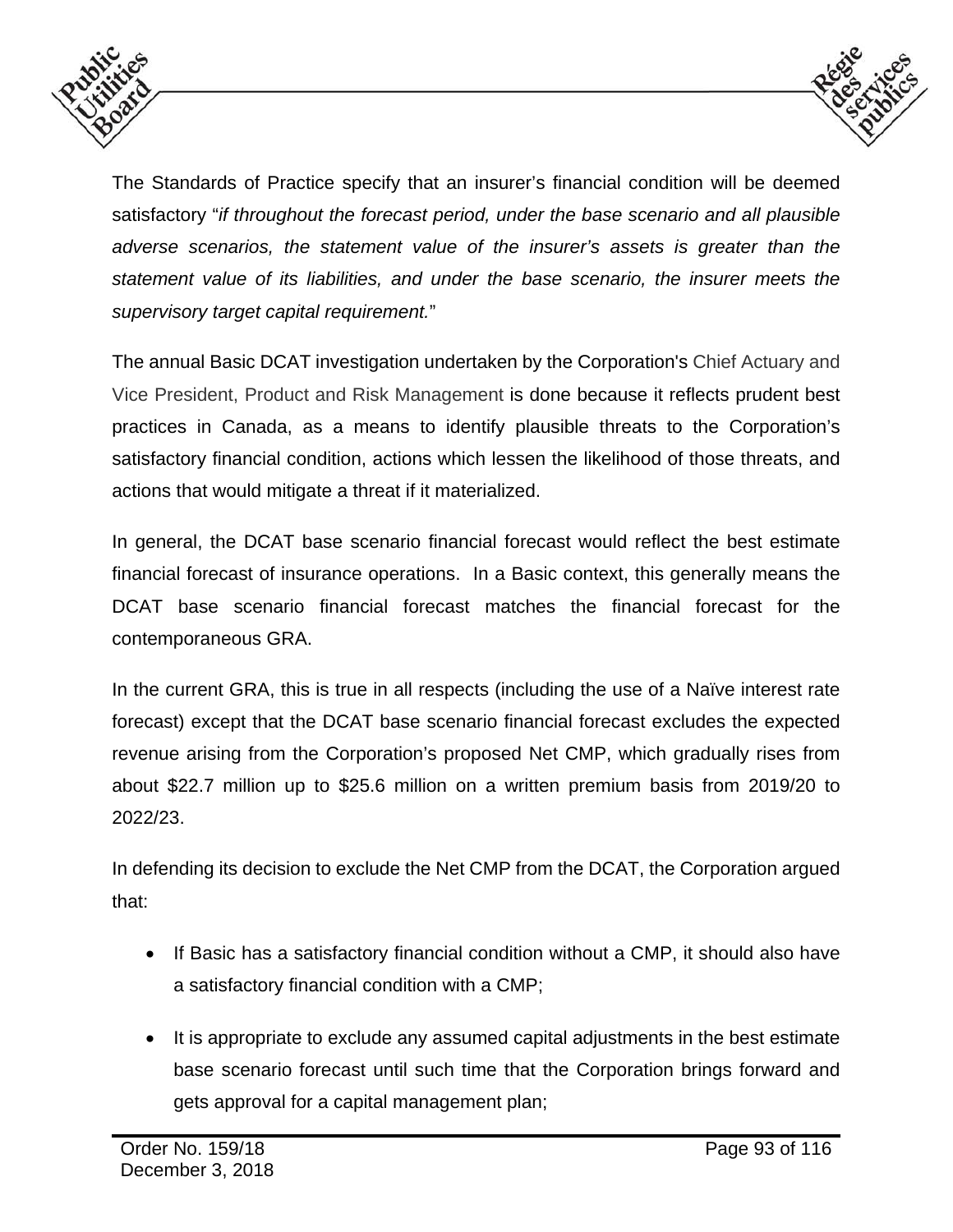



- It is not appropriate to include the CMP in the estimation of the Basic target capital range, which is adapted from the DCAT; and
- Exclusion of any proposed capital adjustments in the estimate of the Basic target capital range will result in more consistent year-to-year assessments of the capital targets.

The DCAT investigation included in the current application was otherwise prepared in a manner consistent with prior years. Because Basic's financial forecast, and the DCAT base scenario, both reflect the expected impact of the Corporation's proposed ALM strategy, sensitivity to shifting interest rates and any decline in the market value of equity investments has been significantly reduced for Basic. Nevertheless, a Combined Scenario, reflecting adverse changes to interest rates, equity investments and loss ratios which are estimated to be plausible in aggregate, continues to be identified as the most significant plausible adverse scenario tested in the DCAT investigation, as in prior years.

The Corporation's Chief Actuary concluded that the future financial condition of Basic is satisfactory as at February 28, 2018. In its evidence, the Corporation also indicated that it is presently working on enhancements to its modelling of the risk associated with the misestimation of Basic's policy liabilities, the benefits of which will be reflected in future Basic DCAT investigations.

### *8.4. Target Capital Analysis*

In recent years, through an extensive collaborative process, an approach to estimating a Basic target capital range was developed as an adaptation of the DCAT investigation. At a very high level, the Basic target capital analysis uses the most significant plausible adverse scenario identified in the DCAT investigation to estimate what level of Basic Total Equity is needed at the start of the forecast period such that:

For the lower threshold, Basic Total Equity remains above \$0; and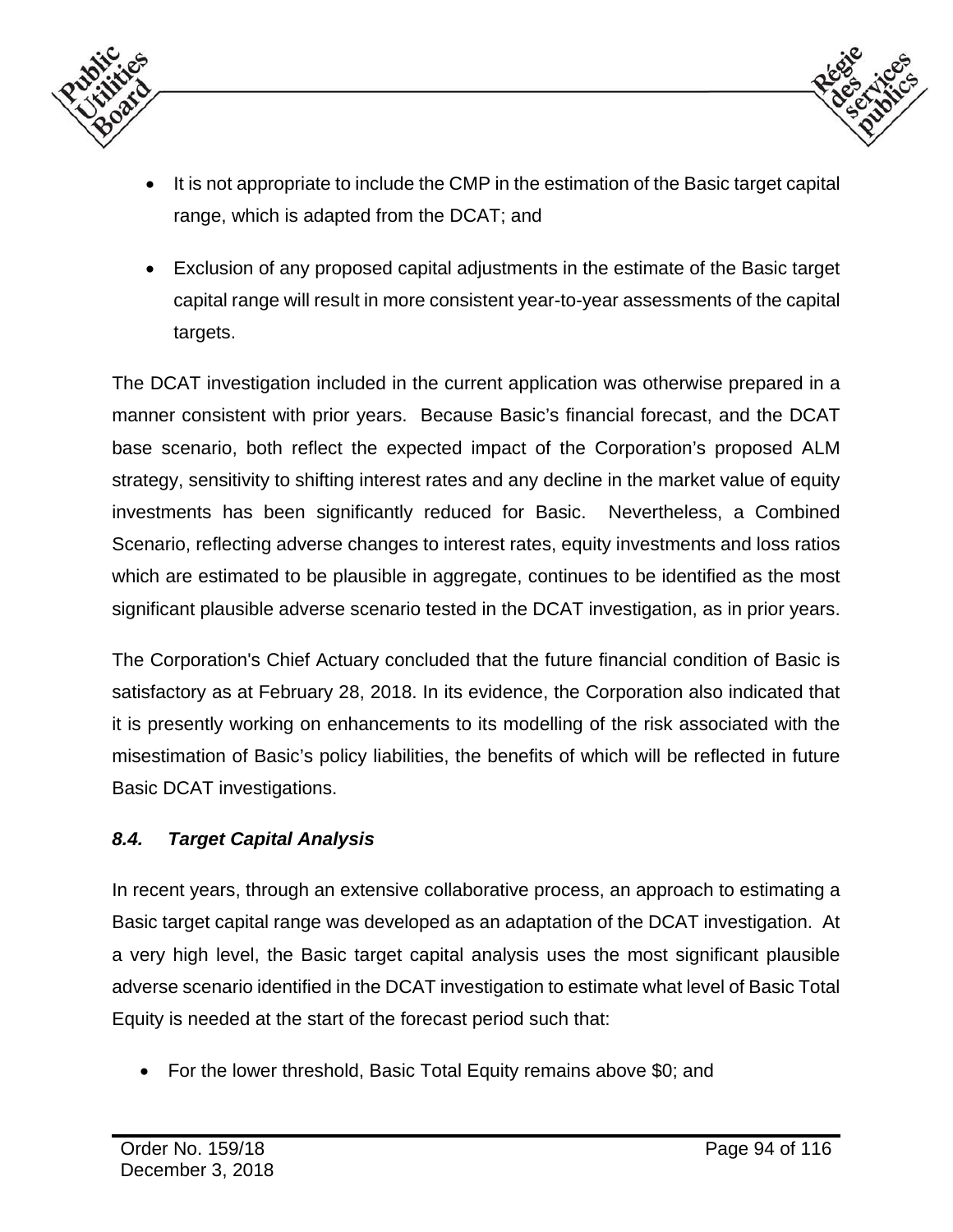

- 
- For the upper threshold, Basic Total Equity remains above the lower threshold.

In each instance, the modelling is done at a specified probability level for the adverse scenario over a specified time horizon. Over the course of recent years, a consensus had been reached that a 1-in-40-year (or 97.5<sup>th</sup> percentile) probability level and a twoyear time horizon are appropriate for Basic for both the lower and upper thresholds of the Basic target capital range.

In the 2018 GRA, the Corporation requested a target capital range of \$201 million to \$438 million. In Order 130/17, the Board set a Basic target capital range of \$180 million to \$325 million for the 2017/18 fiscal year following the consensus approach described above, using an iterative modelling approach and assuming:

- For the lower threshold, the adverse scenario be considered after routine management / regulatory actions (including rate changes and RSR rebuilding fees); and
- For the upper threshold, the adverse scenario be considered after routine management / regulatory actions (including only rate changes and not including RSR Rebuilding Fees).

The previously Board-approved iterative modelling approach tests a specified target capital level against specified adverse circumstances.

In the current application, the Corporation did not follow the iterative methodology, citing the following reasons:

- The lower threshold must be greater than or equal to the minimum capital required to achieve satisfactory financial condition;
- Any target capital methodology must be based on best estimates;
- The target capital analysis must reflect an appropriate time horizon for which the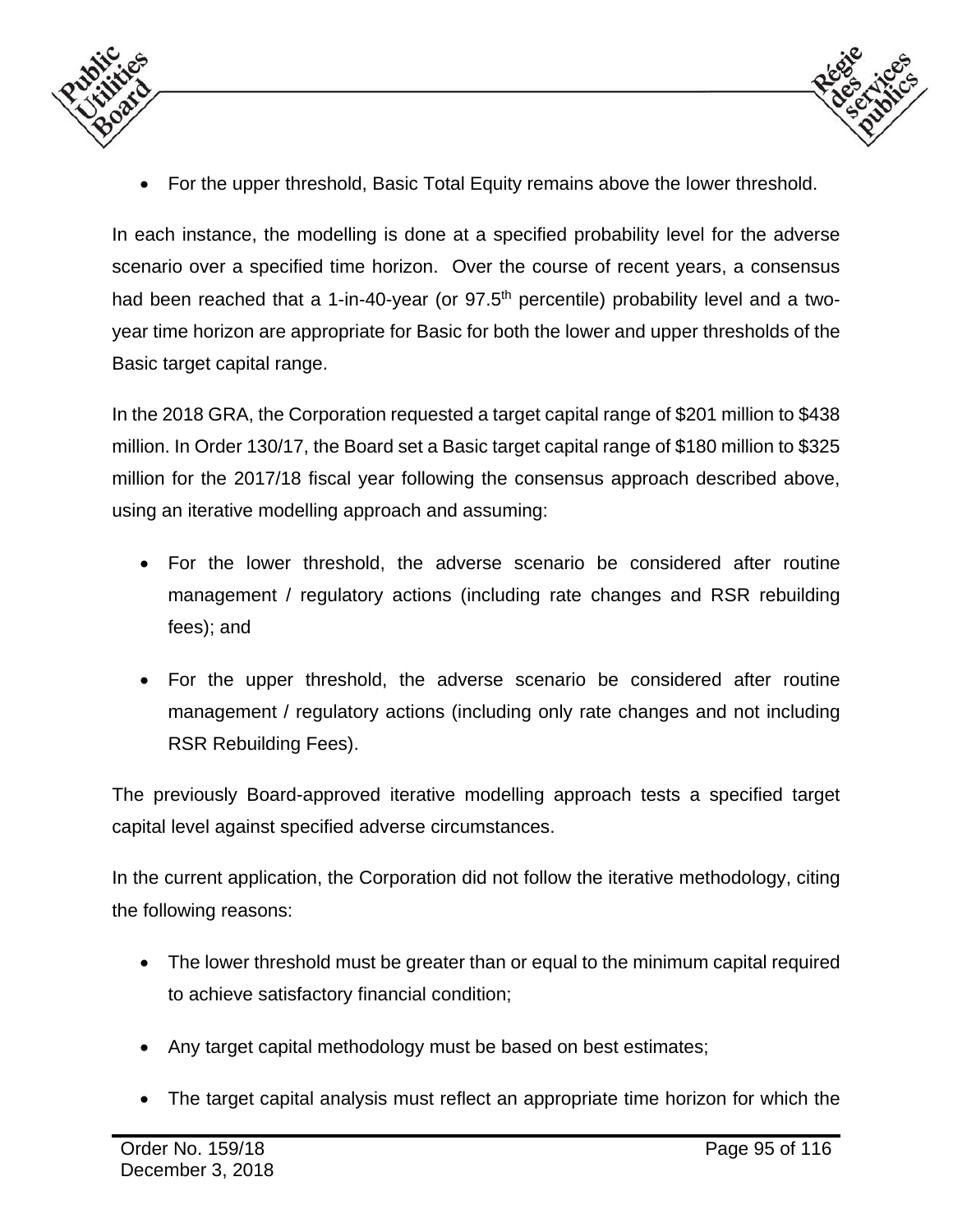



Corporation can respond to adverse financial events;

- The lower and upper thresholds are calculated before the inclusion of capital maintenance or capital build/release provisions; and
- For the RSR to be effective and reduce the incidence of RSR rebuilding fees, the Basic Total Equity balance cannot be at or about the lower threshold for a material period of time.

The Corporation's proposed modelling approach tests the current Basic financial forecast (in this instance, excluding the proposed Net CMP), shifted to a specified target capital level at the start of the forecast period, against specified adverse circumstances.

The Corporation also elected to estimate the upper threshold based on modelling of the adverse scenario before routine management / regulatory actions.

In the Application as originally submitted, and based on the foregoing approach, the Corporation proposed a Basic Total Equity target capital range of \$143 million to \$305 million, which it indicated was equivalent to a range of 34% to 85% when expressed in terms of the MCT.

In MPI Exhibit #26, filed in the course of the public hearings, the Corporation provided an updated estimate of the Basic target capital range reflecting market interest rates as of the end of September 2018. This updated Basic Total Equity target capital range was \$140 million to \$315 million (or an MCT range of 34% to 88%), after correction of a calculation error with respect to the lower threshold was provided in oral testimony.

MPI Exhibit #26 also provided the estimated Basic target capital range following the previously Board-approved iterative modelling approach using a 50/50 interest rate forecast reflecting market interest rates as of the end of September 2018. This alternative Basic Total Equity target capital range was \$122 million to \$250 million.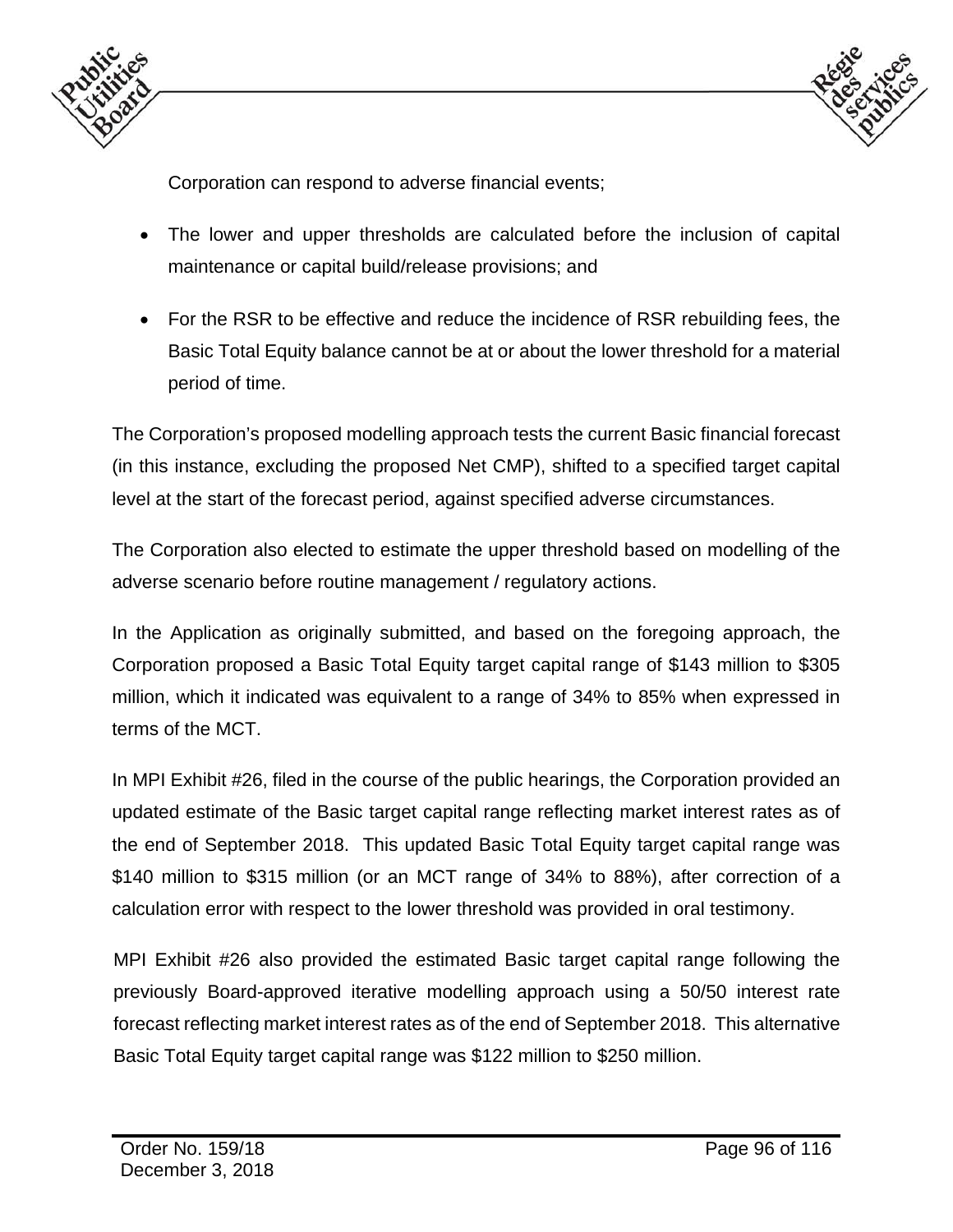



#### *8.5. Interveners' Positions*

#### **CAC**

Dr. Simpson and Ms. Sherry's report, *The Role of the DCAT and Interest Rate Forecasting (DCAT/IRF Report), addressed the role of DCAT in determining the Basic* Total Equity target capital range.

The DCAT/IRF Report reviewed the chronology of various proposals for setting target capital, which ultimately resulted in the current modified DCAT analysis. Of particular note, was the initial establishment of an RSR Range based on a range of Percentage of Premiums (PoP), and later reliance on the MCT ratio. The major shortcoming of those methodologies, according to Dr. Simpson and Ms. Sherry, was that they are not directly linked to the actual risks facing the Corporation. The benefit of the DCAT methodology is that it has a direct connection between specific and justifiable risks posed as adverse events grounded in historical evidence, and the future financial condition of the Corporation.

Dr. Simpson and Ms. Sherry expressed concern that MPI is using an MCT approach to set the lower and upper threshold. Dr. Simpson's criticism of the approach requested by the Corporation was that it is difficult to attach meaning to any specific MCT level in terms of specific risks and associated tolerance levels. The DCAT methodology, on the other hand, captures specific financial risks as they evolve based on analysis of historical evidence and using established risk assessment practices.

The DCAT/IRF Report recommended that the setting of the RSR continue to be informed by the DCAT methodology and PoP. Although the PoP methodology has not been referred to in any recent Board Orders, Dr. Simpson and Ms. Sherry were of the view that they are not aware of any Board Order that explicitly asserts that PoP would no longer be used to set the RSR Range.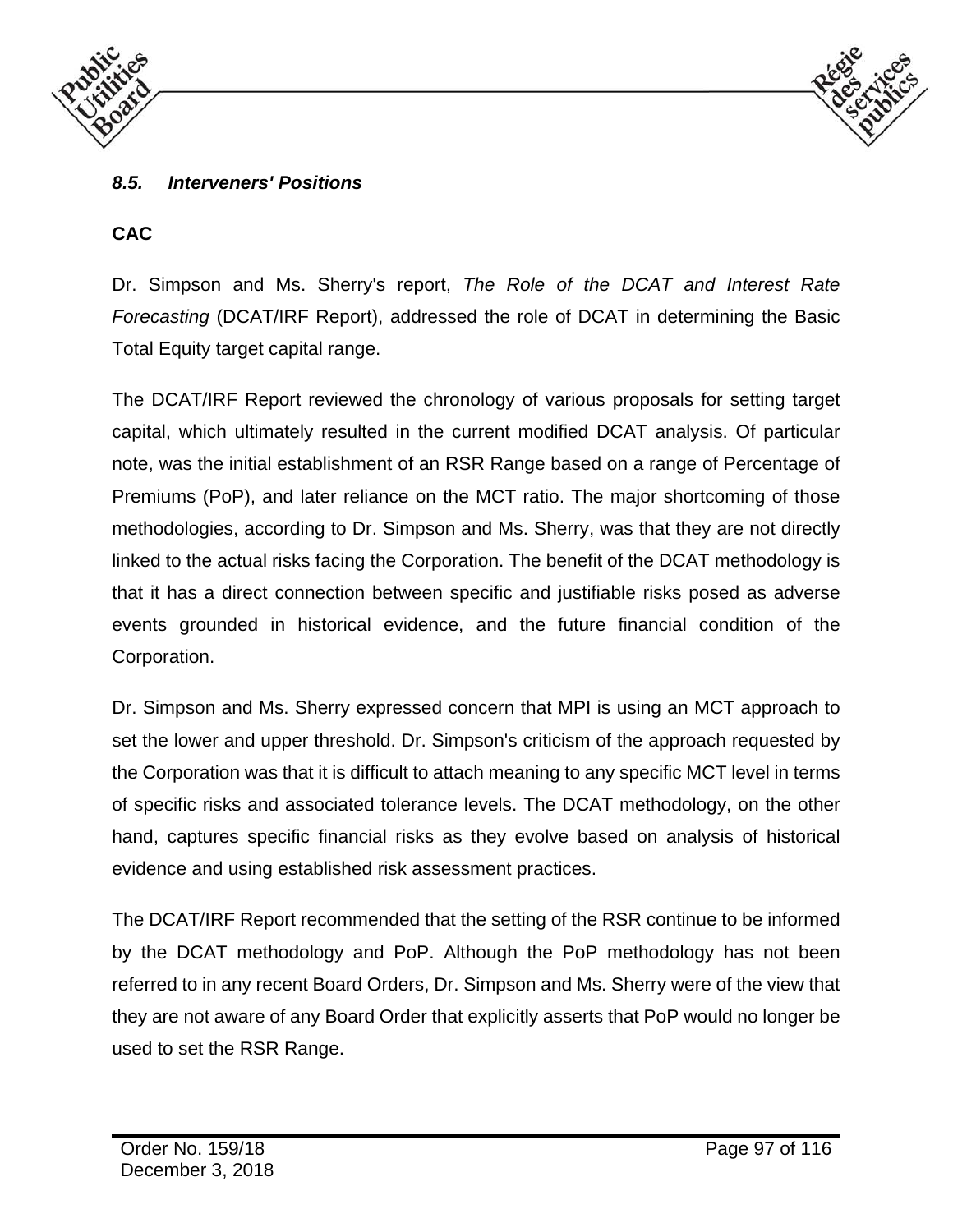



Dr. Simpson and Ms. Sherry recommended that the 50/50 interest rate forecast be used to determine the DCAT analysis to establish the RSR Range, as well as the break-even rate indication.

CAC suggested that a distinction needs to be made between rate volatility and rate shock, and argued that the purpose of the RSR is to prevent rate shock, adding that the Corporation agreed that moderate RSR rebuilding fees do not constitute rate shock. CAC also reminded the Board of its earlier conclusion that the RSR should not provide protection against variances on matters within the control of management, such as certain categories of operating expenses.

CAC ultimately recommended approval of a Basic Total Equity target capital range of \$122 million to \$250 million, based on the previously Board-approved iterative methodology using a 50/50 interest rate forecast updated to the end of September 2018, as reflected in MPI Exhibit #26.

#### **CMMG**

CMMG reminded the Board of the significant growth in Basic's target capital range since 2005, a period over which the Corporation confirmed that there were no significant drawdowns of the RSR as a result of insurance issues. CMMG argued that the RSR is already in excess of \$200 million, a level far larger than what is needed, given the history of the Corporation in meeting its mandate to Manitobans.

### *8.6. Board Findings*

The Board hereby approves a Basic Total Equity target capital range for 2018/19 fiscal year of \$140 million to \$315 million, based on the Corporation's target capital analysis updated to reflect market interest rates as of the end of September 2018 (again using the Naïve interest rate forecast). The Board also directs that, for the next GRA, the DCAT base scenario forecast, also used in the Basic target capital analysis, must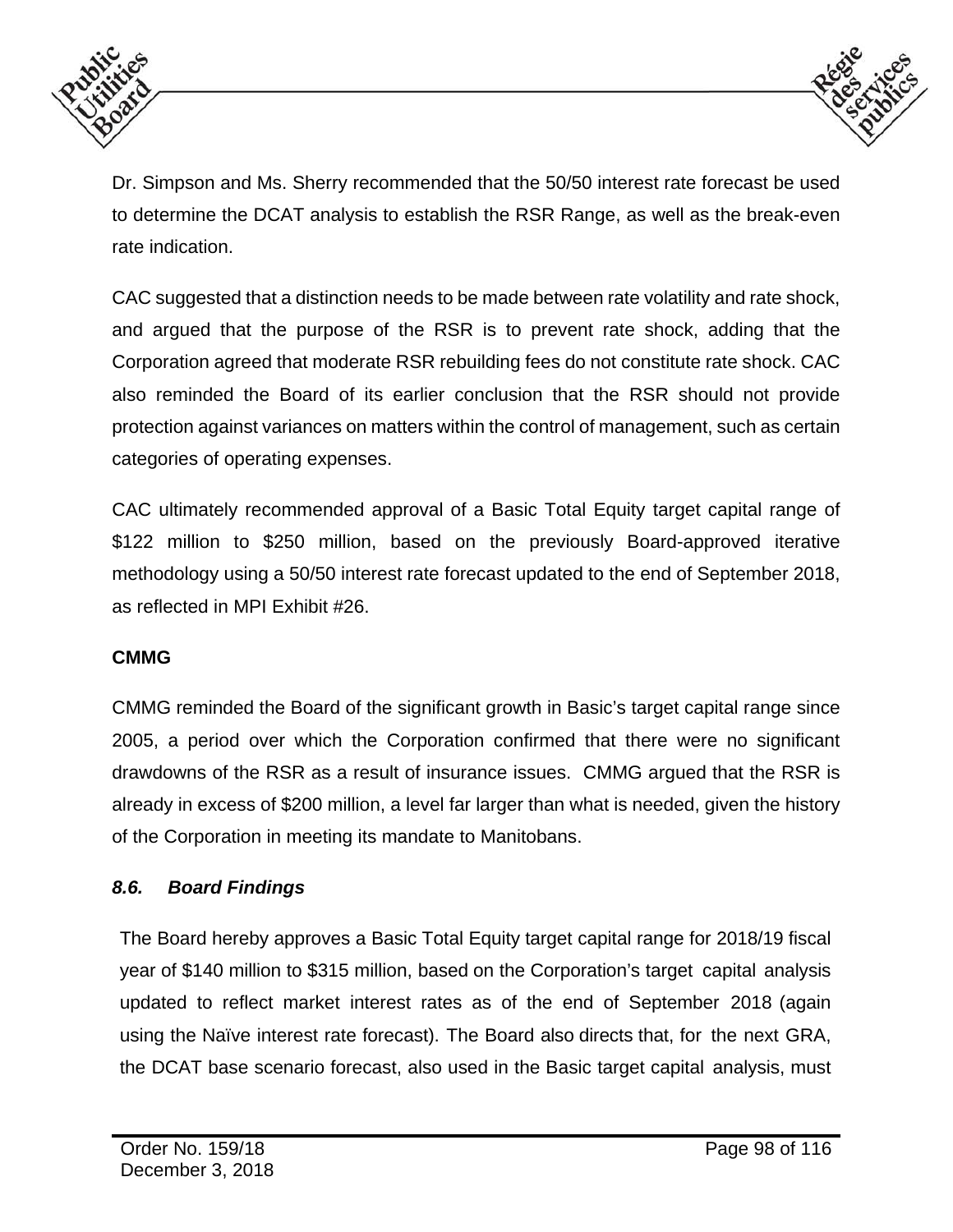



fully reflect any expected capital adjustments arising from the thorough capital management plan which the Board will also direct to be proposed in the next GRA.

With this decision, the Board recognizes that is has departed from Order 130/17 with respect to the Basic target capital modeling approach. In that GRA, MPI requested a lower target capital threshold of \$201 million and an upper threshold of \$438 million. The Board approved a Basic Total Equity target capital range of \$180 million to \$325 million based on an iterative modeling approach designed to test specific target capital levels. The Board acknowledges the concerns again raised by the Corporation with respect to this approach, including:

- That the resulting lower threshold to the Basic target capital range is below the level it believes is required for Basic to have a satisfactory financial condition;
- That the upper threshold to the Basic target capital range should be modeled before routine management / regulatory actions;
- That inclusion of the Net Capital Maintenance Provision in the base scenario financial forecast is not appropriate for Basic target capital purposes; and
- That the assumed capital transfers from the Extension line of business are problematic because they represent amounts that the MPI Board of Directors may be unable, or unwilling to transfer, and assume a subsidization of Basic that is inconsistent with the principle that Basic should be self-supporting.

All other things being equal, the lower the Basic Total Equity target capital lower threshold, the more likely that the need for an RSR rebuilding fee will be deferred. This is because Basic Total Equity needs to fall farther before triggering that outcome. In a similar manner, the lower the upper threshold is set for the Basic Total Equity target capital range, the more likely that the need for an RSR rebate will come sooner, as Basic Total Equity does not need to rise as far before triggering that outcome.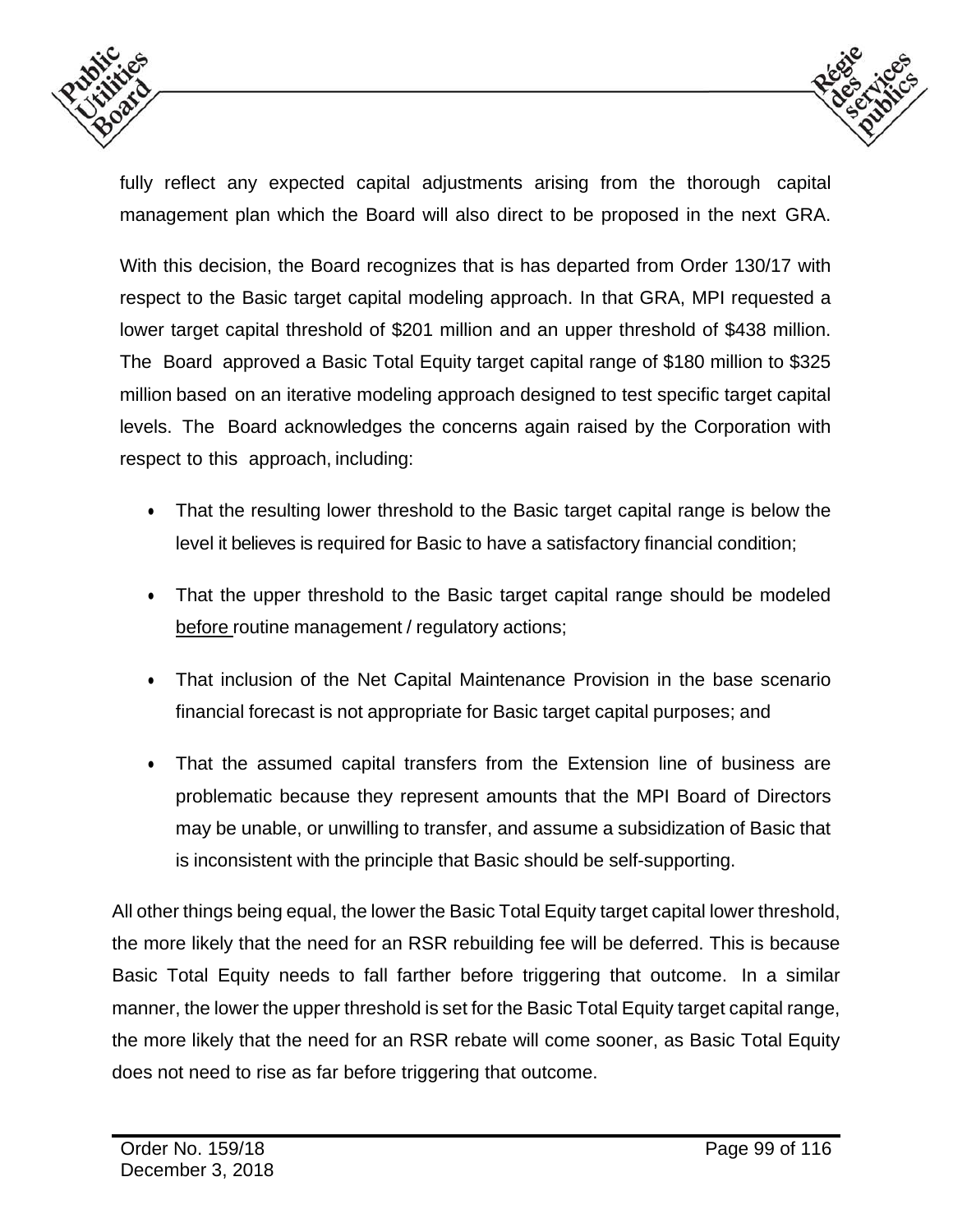



Furthermore, in general terms, and all other things being equal, the narrower the width of the Basic Total Equity target capital range, the more likely that a given GRA will need to request either an RSR rebuilding fee or an RSR rebate, as the narrower range permits less volatility in actual versus expected Basic financial results before triggering one of these outcomes.

These general observations speak to the importance of setting the Basic target capital range to reflect modeling of the risks faced by Basic over an appropriate time horizon and considering the Corporation's appetite for risk.

The Board acknowledges the Corporation's view that adequate capital in the RSR is required in order to permit MPI to provide stable and predictable Basic rates, and recognizes the risks associated with Basic being undercapitalized, leaving MPI and ratepayers in a vulnerable position in the event of severe adverse events. The question facing the Board every year is what constitutes "adequate capital" as the Board is also concerned that rates should not be increased simply to provide the Corporation with a financial cushion. What is required are just and reasonable rates. The Board recognizes, however, that considerable work has been devoted and progress made over many previous GRAs and through a collaborative process with stakeholders on the issue of the appropriate methodology to be used to establish the Basic Total Equity target capital range. The Board is concerned that it is receiving the same positions from the parties year after year, that the level of capital is either inadequate or too generous. The Board would like to avoid re-visiting the same arguments and, rather, would prefer to establish a standard so that the issue can be determined for a longer period than one year and then the results of a standard methodology can be evaluated. To this end, the Board intends to engage the services of an independent consulting actuary with experience in target capital analysis to:

 Engage stakeholders in discussion to understand their respective preferred Basic target capital analysis approaches; and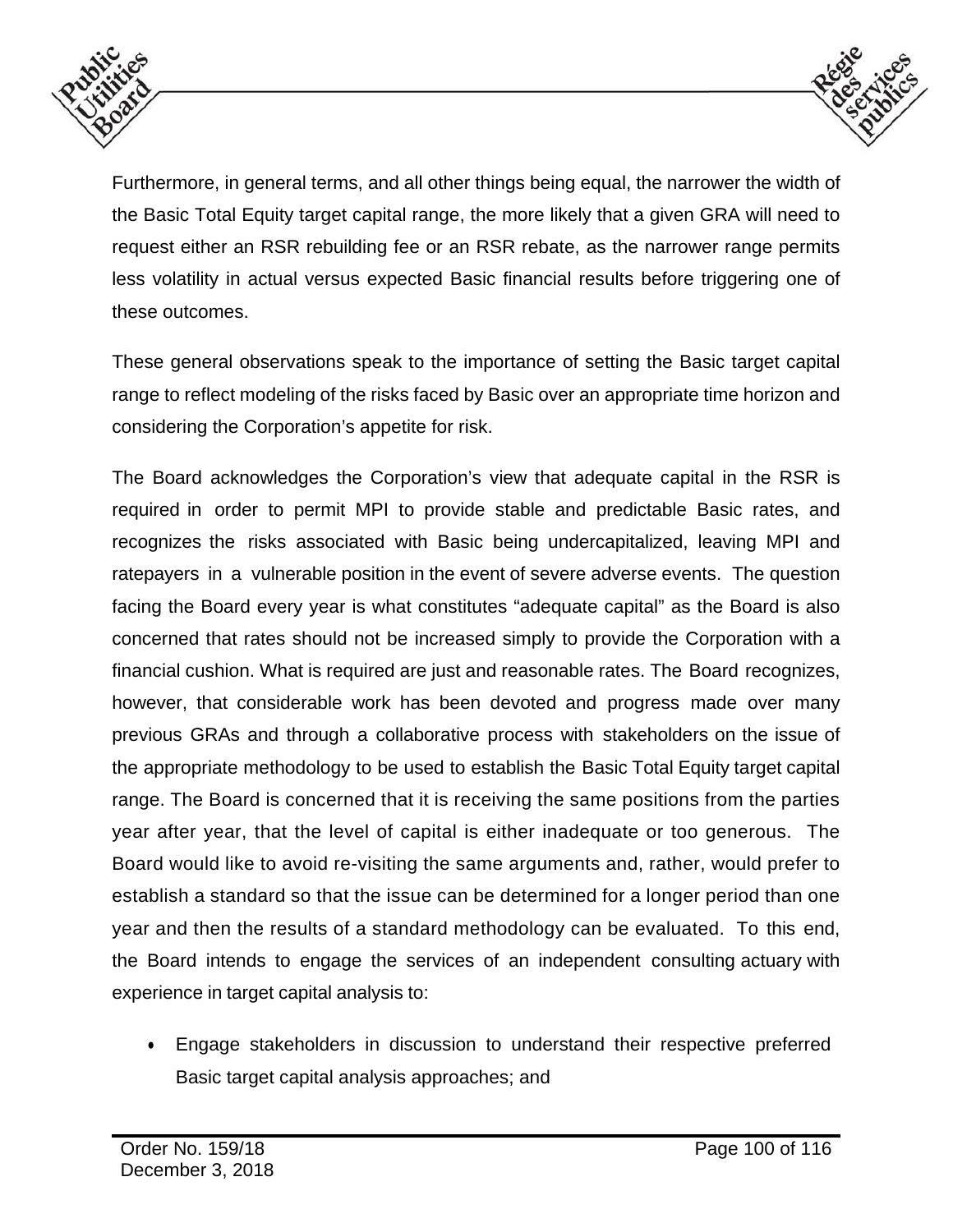



 Prepare expert evidence for the next GRA setting out their opinion on best practices for Basic target capital analysis purposes.

The Board's approval of a Basic Total Equity target capital range of \$140 million to \$315 million, reduced from that approved in Order 130/17, takes into account the clear evidence that the Corporation's risk profile has been favourably affected by the ALM initiative. The Board's acceptance of the results of the Corporation's methodology in this Order should not be seen as a specific endorsement or rejection of any particular approach to the Basic target capital analysis going forward, as the Board intends to examine this issue further, following receipt of the independent consulting actuary's expert evidence in the 2020 GRA.

The Board has, in past Orders, expressed the view that the Corporation's non-compulsory Extension line of business should be regulated. One of the reasons for this is the Board's concern that the level of Basic Total Equity could be depleted at a time when the Extension line of business contains significant reserves. However, the Board's concern is alleviated somewhat given that the Corporation intends to bring forward a capital management plan with rules for transfers from other lines of business. The Board will withhold comment in this Order that it be given the jurisdiction to regulate Extension, and will await the review of the capital management plan at the next GRA.

### **9. ROAD SAFETY**

In Order 130/17, the Board indicated that the issue of road safety would not form a significant part of this Application, as the Board had ordered that a Technical Conference take place in early 2019, addressing in depth a number of road-safety related issues. The Board commented that, in addition to the Interveners to the 2018 GRA, Technical Conference would benefit from the involvement of the membership of the Provincial Road Safety Committee and the Board intends to invite those members to participate in the conference.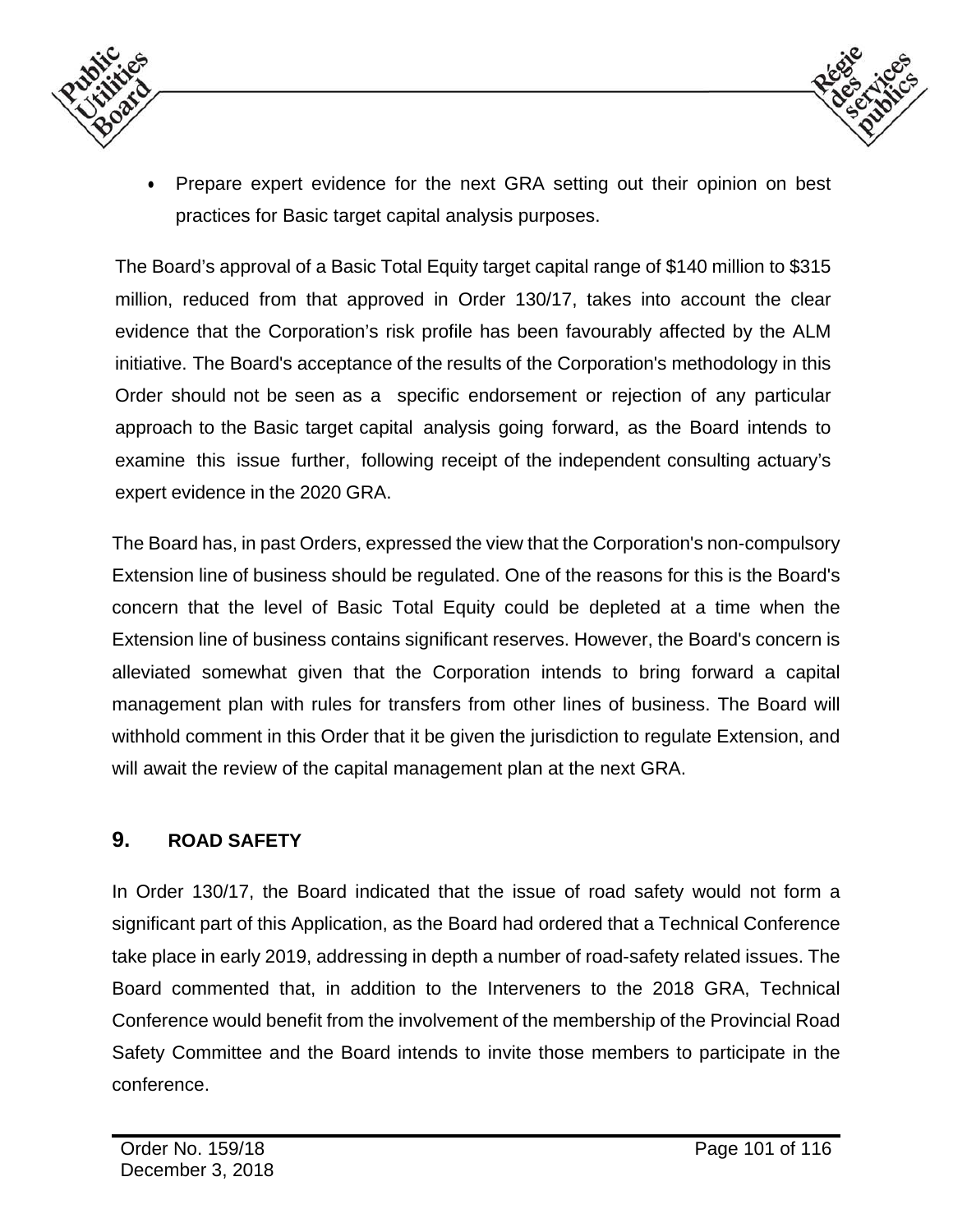



The Board further commented that it expects that addressing road safety and loss prevention matters in this venue will invite productive discussion and collaboration, such that significant progress in that regard will be demonstrated in the 2020 General Rate Application.

Accordingly, apart from an examination of operating expenses, road safety was not reviewed in this GRA. With respect to road safety expenditures, MPI forecasted to spend \$12.7 million in Basic Road Safety and Loss Prevention Programs in 2019/20. The largest component is to be spent on Driver Education, including the High School Driver Education program, followed by Impaired Driving prevention strategies, Auto-Crime prevention strategies, followed by Advertising and Sponsorships, Road Safety Programming, and Road Watch.

The Board did hear from the Corporation that it has discontinued its immobilizer program for 2019/20 as a result of all new vehicles now having built-in electronic immobilizer technology, and that it estimates the related savings to be approximately \$1 million. MPI also discontinued the Entry-Level Professional Truck Driving training course, because, it reported, the framework was well-established, and funding was available from other sources.

### **10. PRESENTERS**

The Board heard from a series of presenters at the hearing of the Application. The presenters are not sworn witnesses and were not cross-examined. As such, although the content of the presentations is not evidence, the Board, MPI and the interveners received the information presented for consideration only. As always, MPI will respond to each presenter in writing, with respect to the presentation made to the Board and file a copy of the response with the Board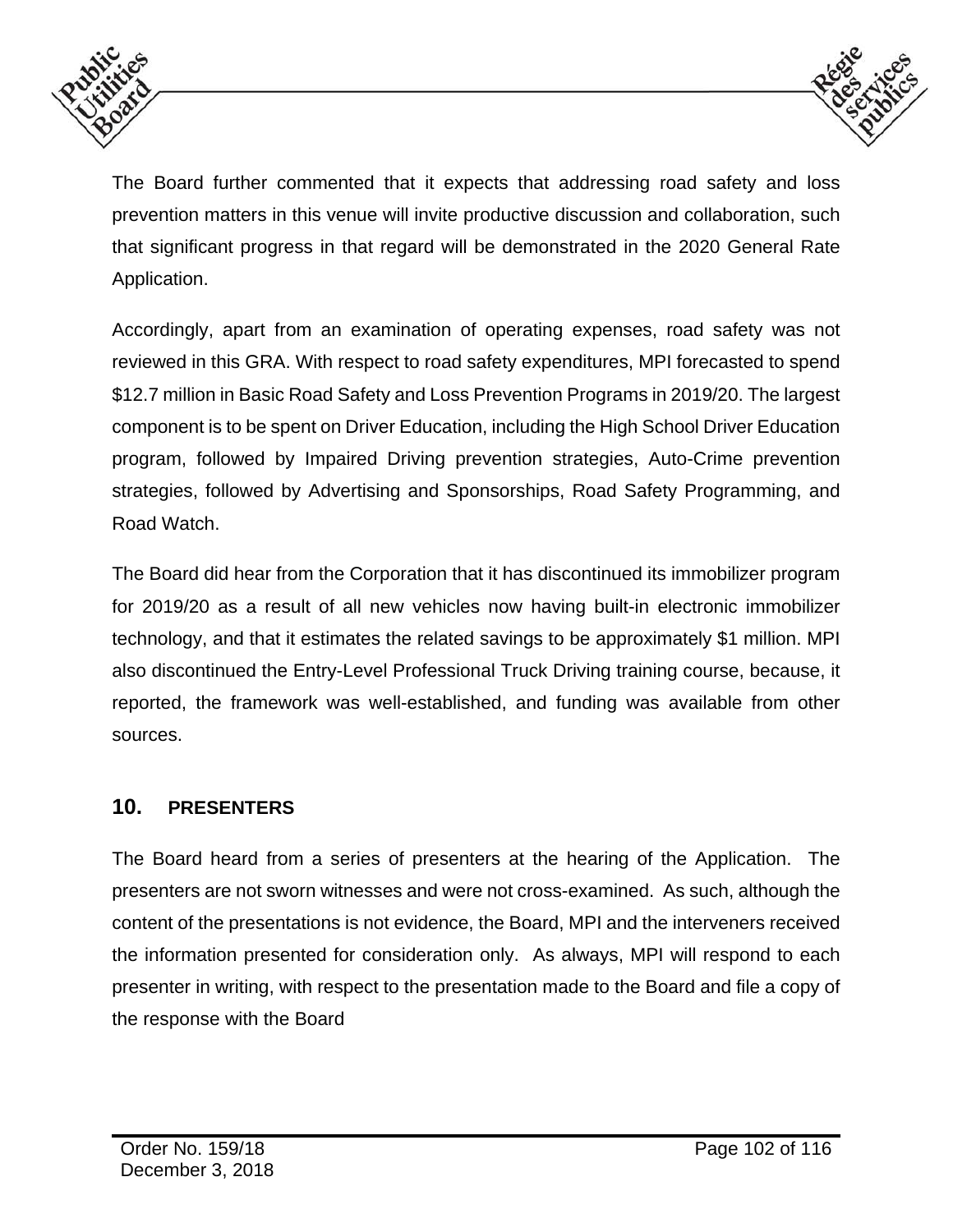



#### **Nick Roberts - Manitoba Used Car Dealers' Association (MUCDA)**

The MUCDA was founded in 1992. The majority of the largest used car dealers from across Manitoba, as well as some new car dealers, are members of the MUCDA, which is the largest trade association representing the automobile dealers Manitoba. The MUCDA is involved in the development of consumer protection legislation, working at both the Ministerial and administrative levels to advocate for the interests of used car purchasers.

Mr. Roberts commented on what is taken into account when policyholders make a claim on a used vehicle. His concern was that, after a collision, while MPI provides coverage for the cost of repairing the vehicle, there is no indemnity for the associated decrease in value when a vehicle has an accident history. From his perspective, buyers will not want to pay the same amount for a vehicle with an accident history as for one that is accidentfree.

Mr. Roberts took issue with MPI's policy that the reduction in value to a vehicle after an accident is not a loss that it should cover. He acknowledged that section 50(1) of the Automobile Insurance Coverage Regulation limits coverage to direct and accidental loss or damage, but argued that MPI has wrongly interpreted "direct loss" to mean only the physical damage to a vehicle. He argued that it is the expectation of policyholders that they will be indemnified for the loss of market value to the vehicle, because the loss of market value is a foreseeable consequence of a collision.

Mr. Roberts took the position that the Board can test the impact upon MPI's bottom line that would result if MPI began to pay out claims on the basis that vehicle owners likely expect, which includes the loss in market value.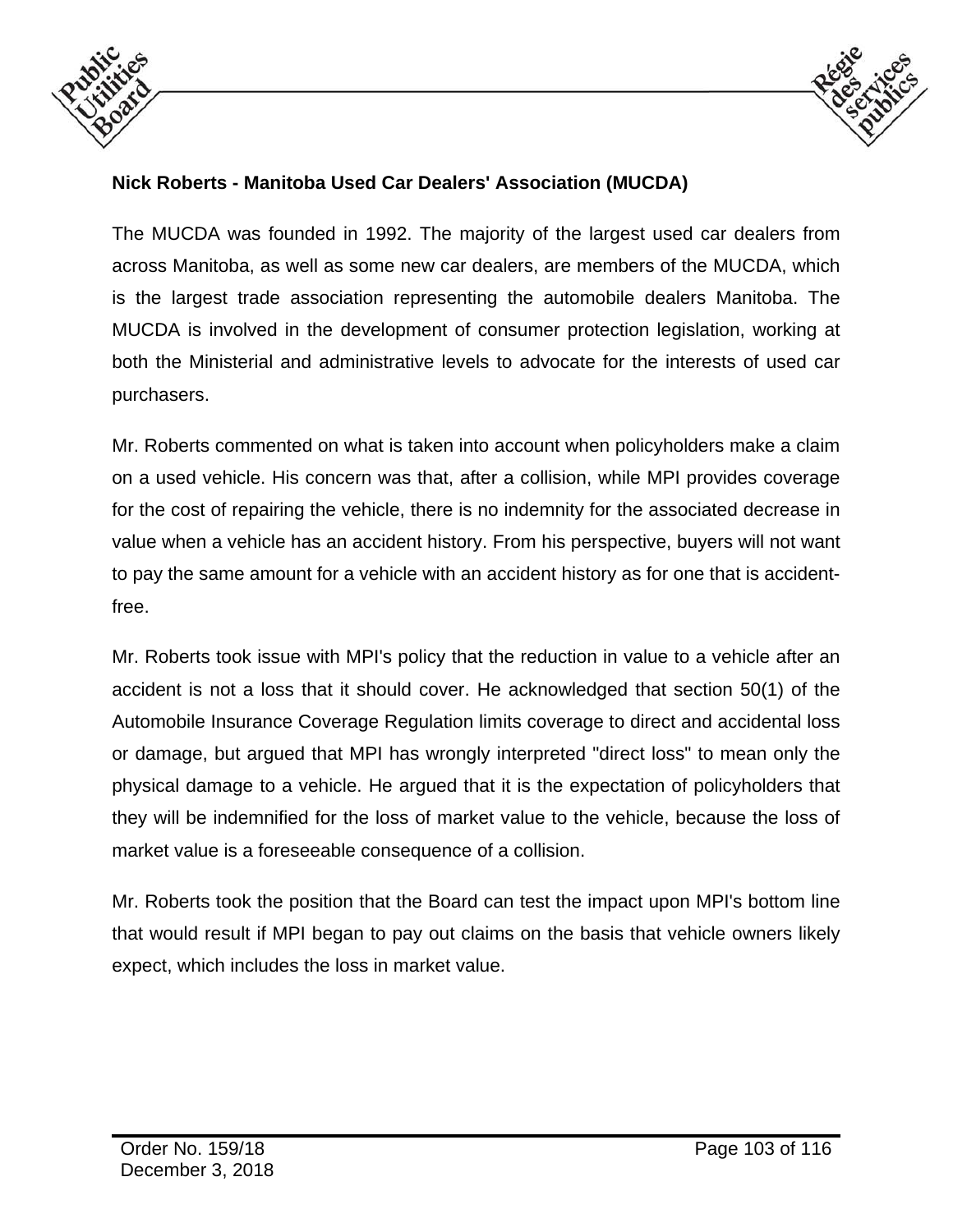



### **Jonathan Westcott and Shane Saskiw - TappCar**

Mr. Westcott and Mr. Saskiw are the founders of TappCar, a Transportation Network Company (TNC) operating in Manitoba. They appeared before the Board to make submissions about MPI's Vehicles for Hire (VFH) insurance model.

TappCar has been in operation for approximately two and a half years and has completed over three million rides. It has been operating in Winnipeg since March of 2018 and has completed over 100,000 rides. It has also run a pilot project in Steinbach, Manitoba.

Mr. Westcott and Mr. Saskiw described the VFH insurance model implemented by MPI as a "leading product." They advised that they have researched insurance products for TNCs in other jurisdictions, and the MPI product is advantageous for the TNCs and their drivers. In particular, drivers appreciate the flexibility of the four time bands available. Many of TappCar's drivers have purchased all four time bands, but those with lower incomes or those with more demanding full-time jobs appreciate the ability to pay the lower premiums associated with purchasing fewer time bands. The average premium paid by a TappCar driver is \$200-\$300 per year, which is affordable. Further, they were of the view that requiring the driver to place insurance results in the driver taking better care of the vehicle than if the TNC was required to place all of the insurance. As a result, TappCar's loss ratios are substantially higher in Alberta than they are in Manitoba. In summary, they characterized MPI's product as unique, successful, and affordable. Further, that affordability has fostered a competitive TNC marketplace in Winnipeg.

#### **Charles Reesinck**

Mr. Reesinck is a current resident of Winnipeg, who advised that he has also lived in New York City and in Paris. He raised concerns about the issue of noise pollution in Winnipeg, describing it as an epidemic. He advised that Paris has taken action against noise pollution and is not as noisy as New York.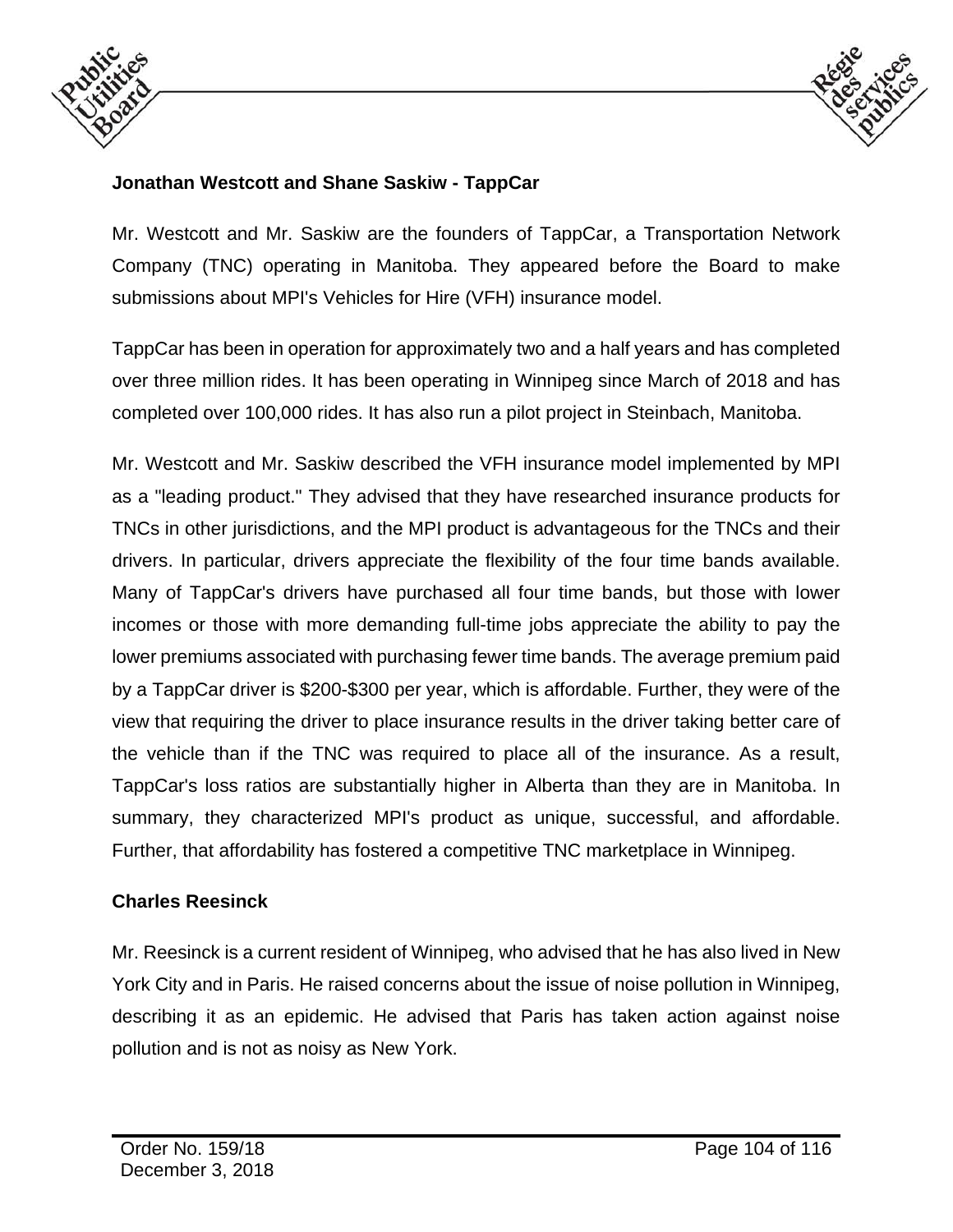



Mr. Reesinck recommended that MPI should collect a premium from ratepayers to account for noise pollution caused by vehicles. He also expressed the view that MPI management should engage in discussions with the Government of Manitoba to address the issue of noise pollution and noise awareness.

# **11. IT IS THEREFORE ORDERED THAT:**

**11.1** There shall be an overall 1.8% rate increase in compulsory Motor Vehicle Premiums for the 2018/19 insurance year, effective March 1, 2019 for all major classes combined, which rate increase BE AND HEREBY IS APPROVED. This rate increase is as derived by the Corporation in accordance with Accepted Actuarial Practice in Canada, based on a Naïve interest rate forecast taking into account interest rates as at September 30, 2018, and taking into account the Net Capital Maintenance Provision applied for by the Corporation.

**11.2** The Corporation shall file for approval by the Board, within five business days from the date of this Order or such other time as may be agreed to by the Corporation and the Board, a table of indicated rate changes and approved rate changes (i.e., after capping and rebalancing) by Major Class (and overall) reflecting the approved overall 1.8% rate increase.

**11.3** MPI's requests that there be no change in Permit and Certificate rates, Vehicle Premium Discounts, Service and Transaction Fees, or Fleet Rebates or Surcharges BE AND HEREBY ARE APPROVED.

**11.4** In the 2020 GRA, the Corporation shall report back on its tracking of interest rate movements and how this has informed its decision on interest rate forecasting.

**11.5** In the 2020 GRA, the Corporation bring forward a thorough capital management plan, encompassing the entire Corporation and including the following:

a. Minimum, maximum, and/or target capital level for all lines of business;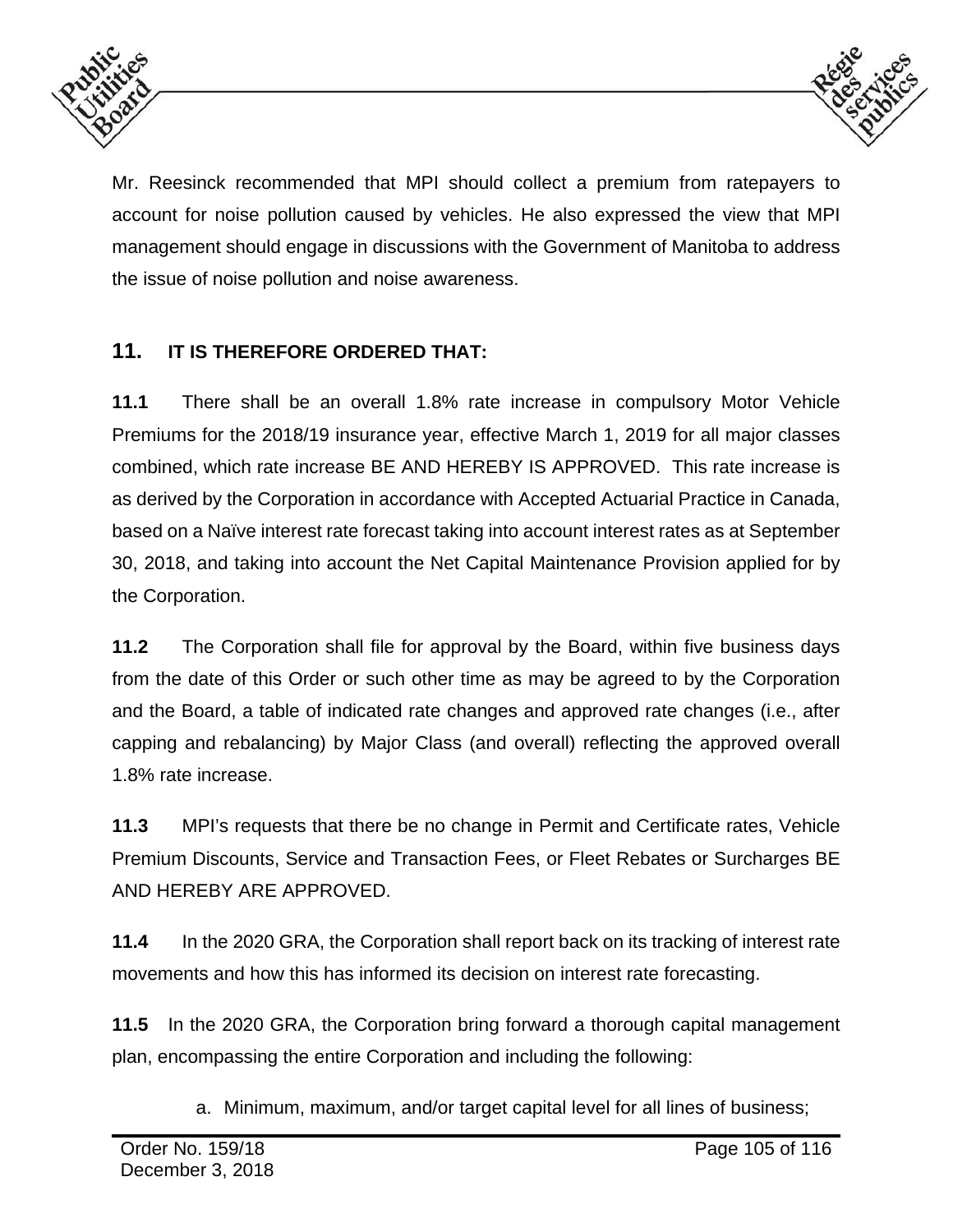



- b. A Capital Maintenance Provision built into ratemaking;
- c. A capital build and release methodology based on the capital targets;
- d. Clearly defined policy‐based constraints on the speed and magnitude of the combined rate impact of rate changes, capital maintenance, capital build, and capital release provisions;
- e. Clearly defined rules on the transfer of capital from other lines of business; and
- f. Evolving the basis of estimating Basic's Net Capital Maintenance Provision in a manner consistent with the objective of promoting stability over time in this estimate.

**11.6** There shall be a Technical Conference, to be facilitated by the Board at a mutually convenient time and in sufficient time to allow any findings from the Technical Conference to be fully reflected in the 2020 GRA, with the objective of developing a stakeholder consensus around a capital management plan, through discussion of the Corporation's draft proposal.

**11.7** The rates applied for by the Corporation in its Vehicles For Hire Rate Application, filed with the Board on December 15, 2017, and approved on an interim basis by the Board in Order 11/18, are hereby approved on a final basis.

**11.8** In the 2020 GRA, the Corporation shall report on its claims experience to date for the Vehicles for Hire class.

**11.9** In the 2020 GRA, with respect to the Driver Safety Rating system, the Corporation shall report on the progress of its public consultation efforts, its preliminary research on the no or low cost options for rating models, as well as on its decision on whether to proceed with data collection for the higher cost options.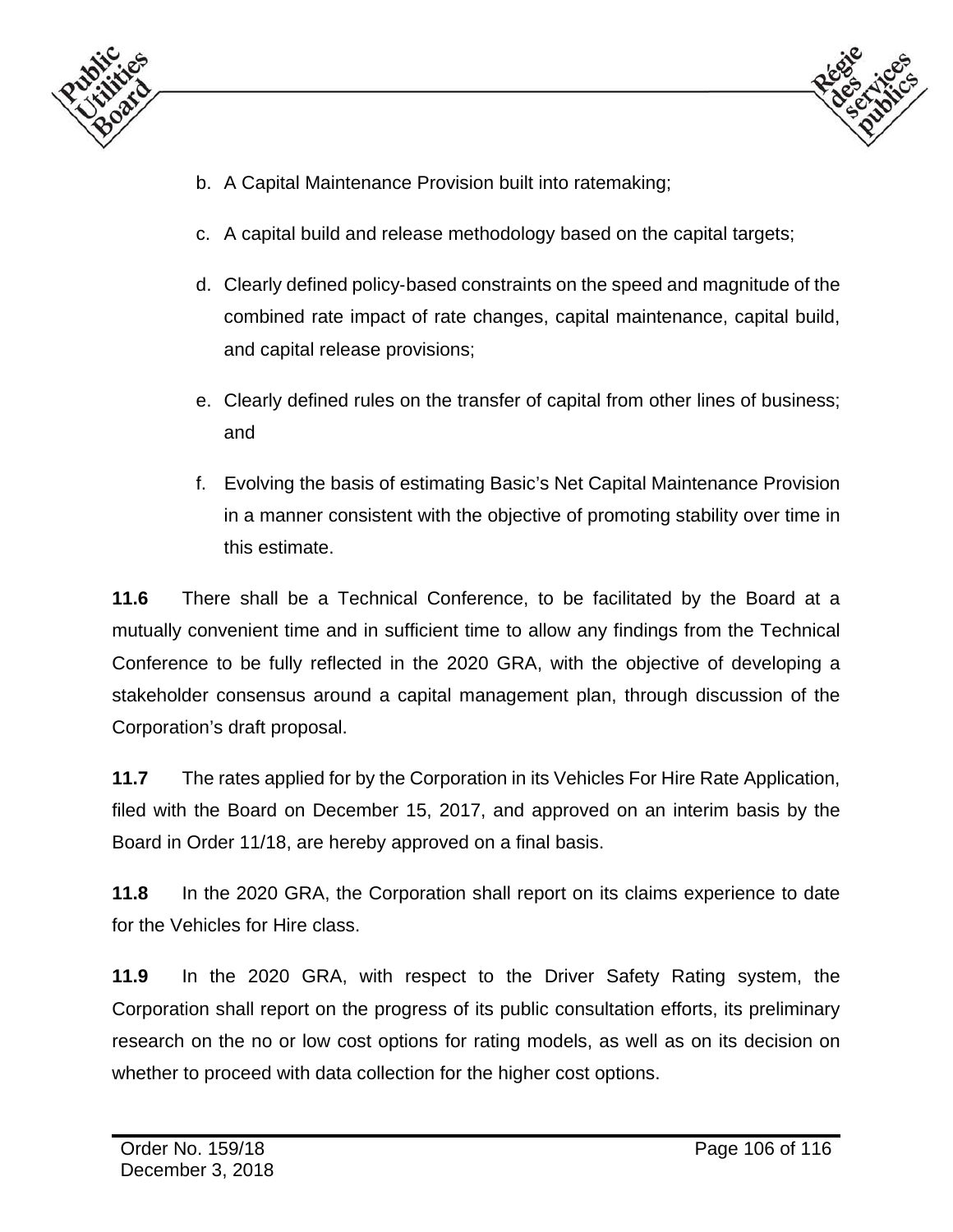



**11.10** In the 2020 GRA, the Corporation shall file its updated IT Strategy.

**11.11** In the 2020 GRA, the Corporation shall file an update, prepared by Gartner, to its 2018 PDR Program Evaluation. The Corporation shall provide to Gartner all relevant information such that Gartner will be able to fully evaluate the PDR program's benefits and the costs to operate and maintain the PDR program.

**11.12** In advance of the 2020 GRA, the Corporation shall engage in discussions on an ongoing basis with the Board, with respect to progress on the Legacy Modernization project, any business cases created for the initiative, and the establishment of higherlevel key performance indicators.

**11.13** In the 2020 GRA, the Corporation shall provide an update of its progress on the Legacy Modernization initiative, file any business cases created for the Legacy Modernization initiative, and any higher-level key performance indicators.

**11.14** In the 2020 GRA, the Corporation shall provide updates on all Business Transformation Office-managed projects of \$500,000 or more in the 2018/19 Capital Budget.

**11.15** In the 2020 GRA, the Corporation shall report on its progress in reducing the ratio of IT consultants to internal staff, in particular project management roles, and provide an update as to measures taken by the Corporation to improve the management of its relationships with IT vendors.

**11.16** In the 2020 GRA, the Corporation shall file an update to the Gartner Benchmark Findings and Recommendations Executive Report, including an update to its IT Score, with the Board.

**11.17** The Corporation shall run shadow portfolios for the Basic and Pension portfolios, effective March 1, 2019, with the inclusion of Real Return Bonds as part of an optimal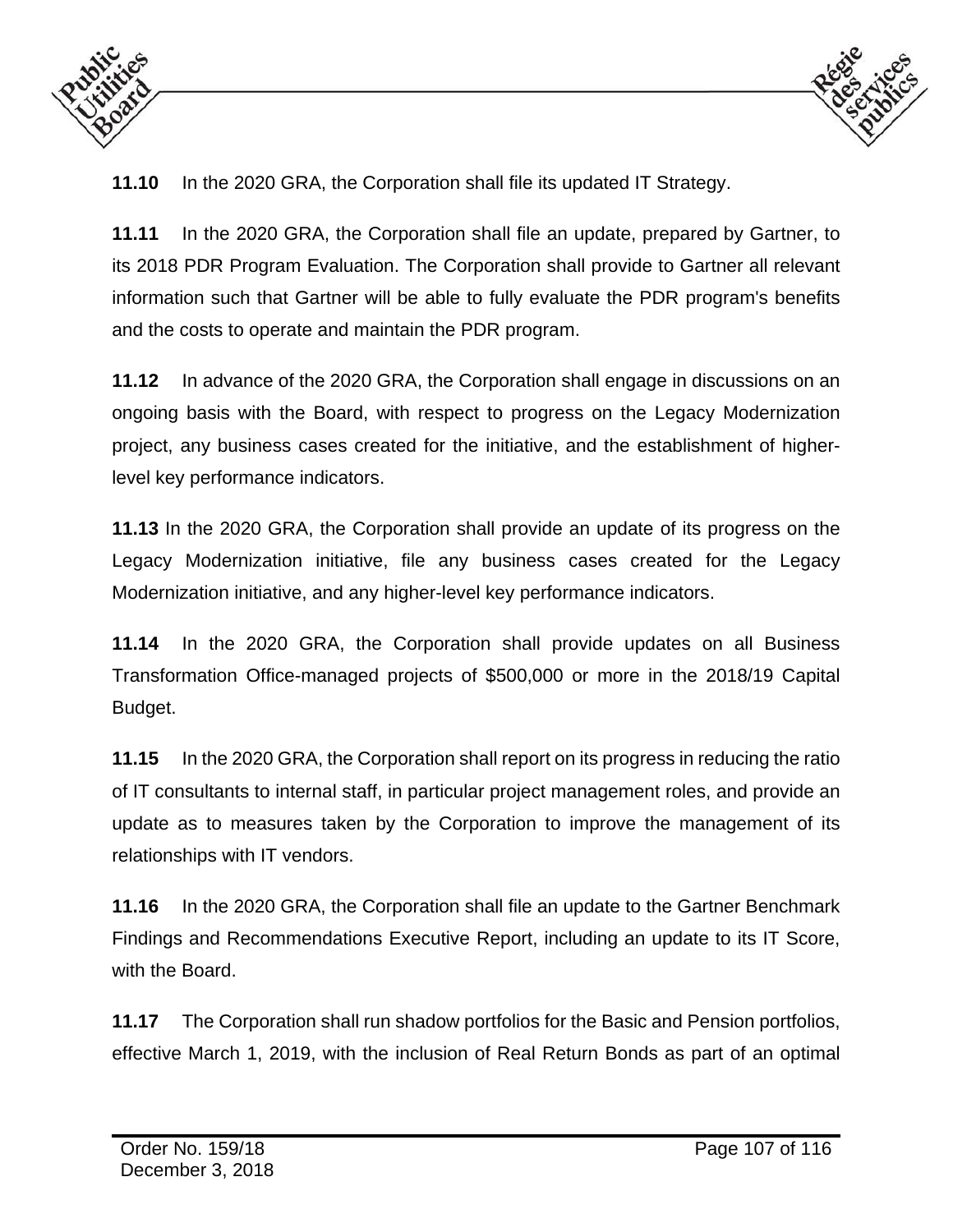



bond portfolio mix. The Corporation shall consult with the Board on the selection and management of the assets chosen for the shadow portfolios.

**11.18** In the 2020 GRA, the Corporation shall file a report comparing the returns of the shadow portfolios as set out in Directive 11.17, with those implemented by the Corporation.

**11.19** The Corporation shall immediately engage Mercer to run shadow portfolios for Basic and Pension effective March 1, 2019, without the constraints imposed by the Corporation, and file Mercer's report in that regard in the 2020 GRA.

**11.20** In the 2020 GRA, the Board shall file a post-implementation review of the Corporation's Asset Liability Management strategy. The review shall provide an update on the progress of implementation of the new portfolios, the disposition of the existing portfolio to fund new investment classes, interest rate risk exposure changes, investment income reporting changes including the allocation methodology for balance sheet, investment income and Investment Policy Statement changes.

**11.21** The Naïve interest rate forecast shall be used for rate-setting and the target capital analysis purposes.

**11.22** For fiscal year 2018/19, the lower threshold for the Basic Total Equity target capital will be \$140 million, based on the results of the Corporation's methodology updated to reflect market interest rates at the end of September 2018 BE AND IS HEREBY APPROVED.

**11.23** For fiscal year 2018/19, the upper threshold for Basic Total Equity target capital will be \$315 million, based on the results of the Corporation's methodology updated to reflect market interest rates at the end of September 2018 BE AND IS HEREBY APPROVED.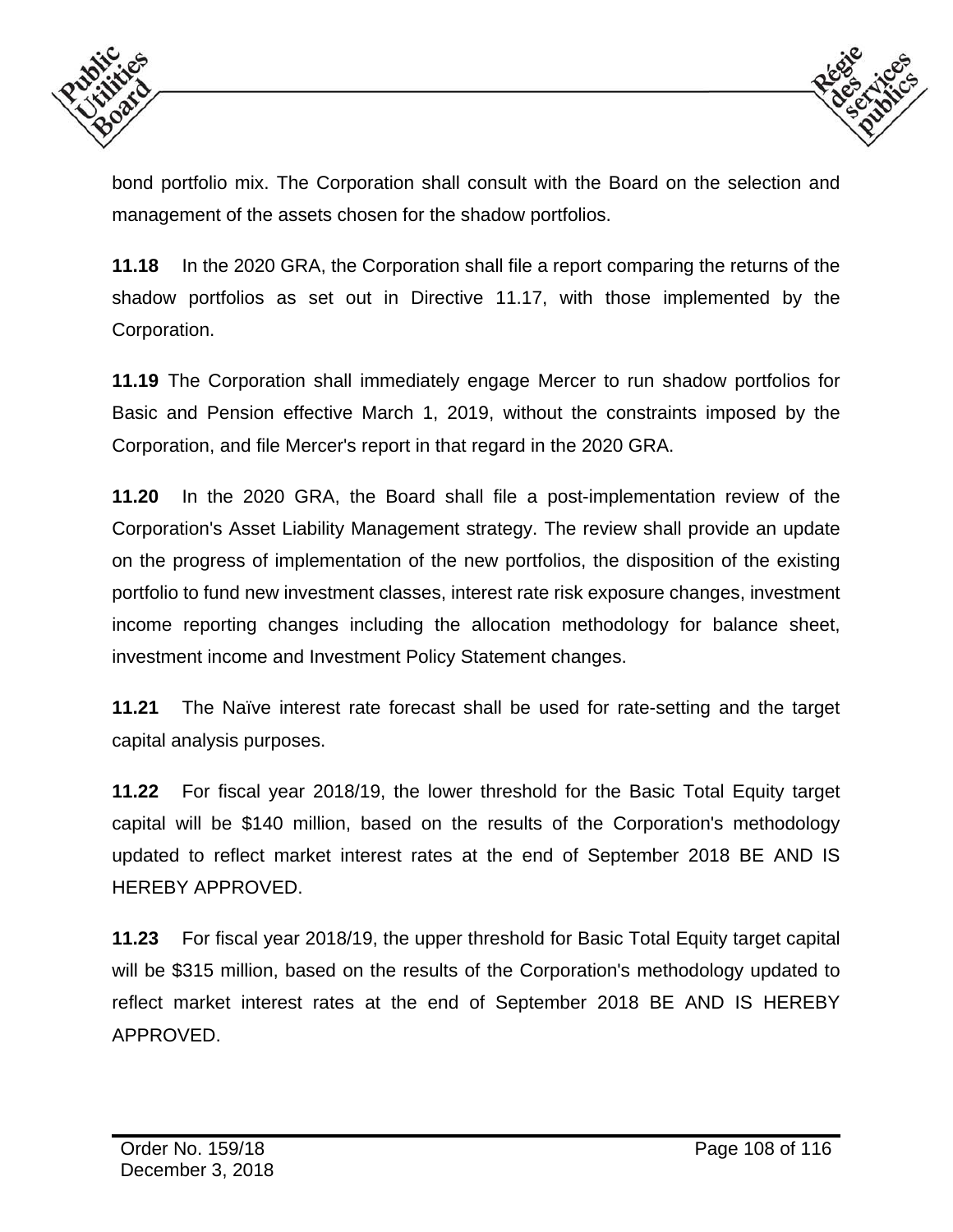



**11.24** In the 2020 GRA, the Dynamic Capital Adequacy Testing base scenario forecast must fully reflect any expected capital adjustments arising from the Corporation's capital management plan.

**11.25** On or before April 1, 2019, the Corporation shall file with the Board an update on the status of its compliance with all directives in this Order.

Board decisions may be appealed in accordance with the provisions of Section 58 of *The Public Utilities Board Act*, or reviewed in accordance with Section 36 of the Board's Rules of Practice and Procedure. The Board's Rules may be viewed on the Board's website at www.pub.gov.mb.ca.

#### THE PUBLIC UTILITIES BOARD

 "Robert Gabor Q.C." **Chair** (1999) **Chair** (1999) **Chair** 

"Darren Christle MPA, BA, CCLP, P. Log, MCIT **Secretary** 

> Certified a true copy of Order No. 158/18 issued by The Public Utilities Board

**Secretary**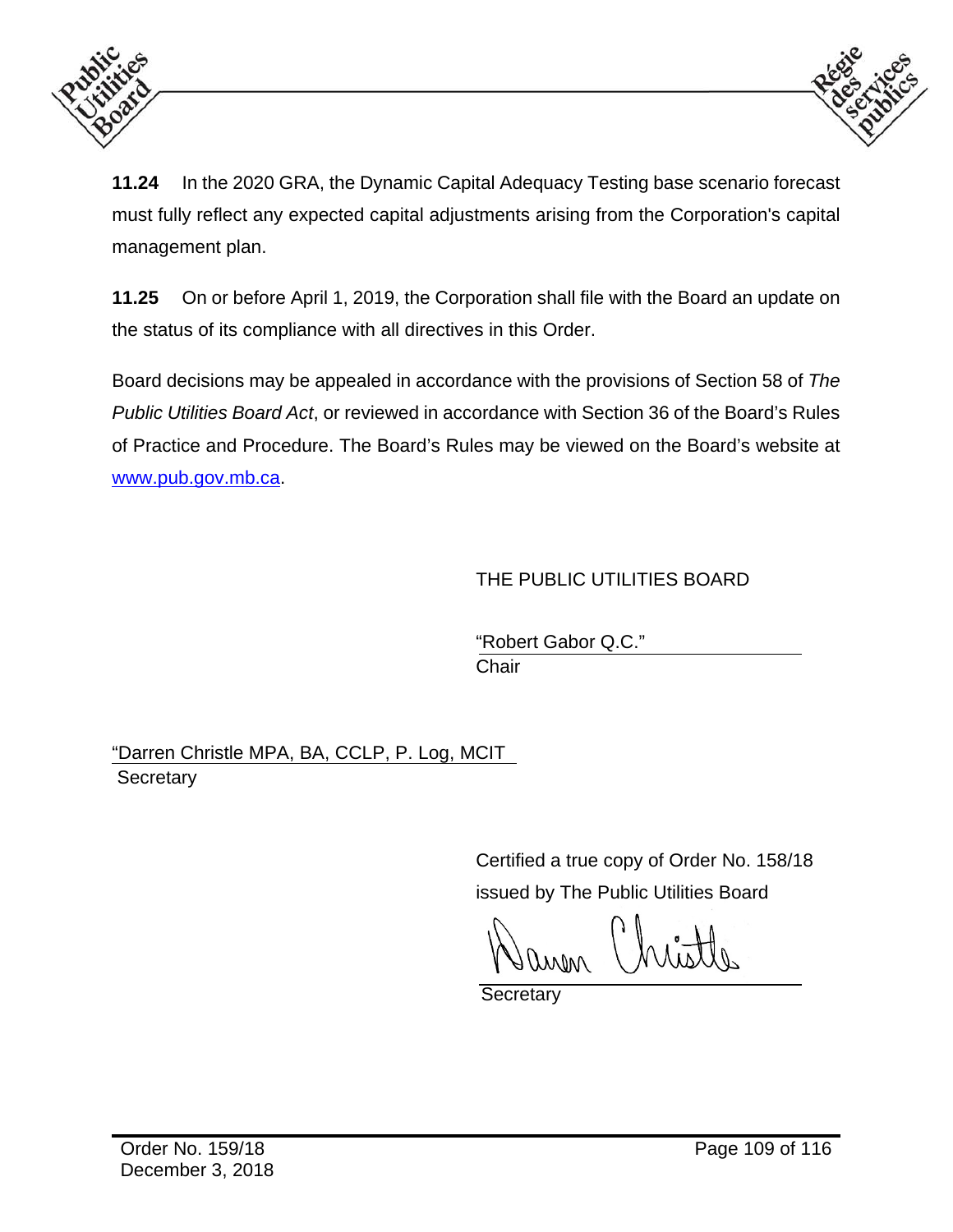



## **Appendix A**

### **Glossary of Acronyms and Terms**

| AAP          | <b>Accepted Actuarial Practice</b>               |  |
|--------------|--------------------------------------------------|--|
| Application  | 2019 General Rate Application                    |  |
| <b>AOCI</b>  | <b>Accumulated Other Comprehensive Income</b>    |  |
| <b>Basic</b> | Compulsory motor vehicle insurance               |  |
| <b>Board</b> | <b>Public Utilities Board</b>                    |  |
| <b>BW</b>    | <b>Bike Winnipeg</b>                             |  |
| <b>CAA</b>   | <b>Canadian Automobile Association</b>           |  |
| <b>CAC</b>   | Consumers' Association of Canada (Manitoba) Inc. |  |
| <b>CLEAR</b> | Canadian Loss Experience Automobile Rating       |  |
| <b>CMMG</b>  | Coalition of Manitoba Motorcycle Groups          |  |
| <b>CMP</b>   | <b>Capital Maintenance Provision</b>             |  |
| Corporation  | Manitoba Public Insurance Corporation            |  |
| <b>DART</b>  | Driving Ahead in Real Time                       |  |
| <b>DCAT</b>  | <b>Dynamic Capital Adequacy Testing</b>          |  |
| <b>DSR</b>   | <b>Driver Safety Rating</b>                      |  |
| Extension    | Optional motor vehicle insurance                 |  |
| <b>FTE</b>   | <b>Full-Time Equivalent</b>                      |  |
|              |                                                  |  |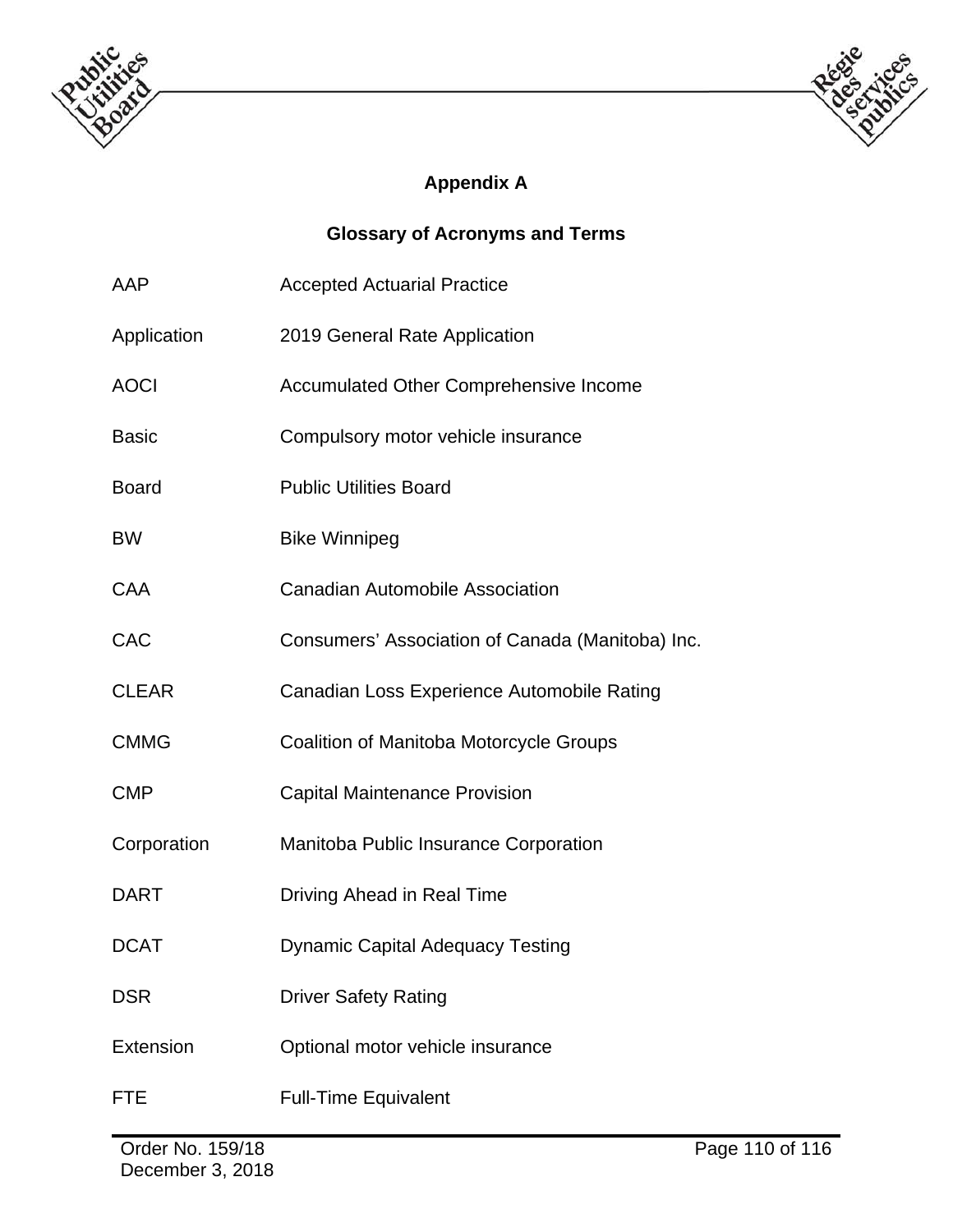



| Government       | Government of Manitoba                                                                                                  |
|------------------|-------------------------------------------------------------------------------------------------------------------------|
| <b>GRA</b>       | <b>General Rate Application</b>                                                                                         |
| <b>HRMS</b>      | Human Resource Management System                                                                                        |
| <b>HTA</b>       | <b>Highway Traffic Act</b>                                                                                              |
| <b>ICWG</b>      | <b>Investment Committee Working Group (MPI)</b>                                                                         |
| IT               | <b>Information Technology</b>                                                                                           |
| <b>MGEU</b>      | Manitoba Government Employees' Union                                                                                    |
| Monopoly         | Policies that can only be sold by one corporation (MPI)                                                                 |
| <b>MPI</b>       | Manitoba Public Insurance Corporation                                                                                   |
| Naïve Forecast   | Interest rate forecast reflecting no change in interest rates from<br>current levels                                    |
| No-fault         | Accident benefits not related to the fault of the driver                                                                |
| <b>NPV</b>       | Net present value                                                                                                       |
| <b>PDR</b>       | <b>Physical Damage Re-engineering</b>                                                                                   |
| <b>PIPP</b>      | Personal Injury Protection Plan                                                                                         |
| Province         | Government of Manitoba                                                                                                  |
| <b>RoadWatch</b> | MPI Initiative to target impaired driving through deterrence and<br>detection including the use of enhanced enforcement |
| <b>RSR</b>       | <b>Rate Stabilization Reserve</b>                                                                                       |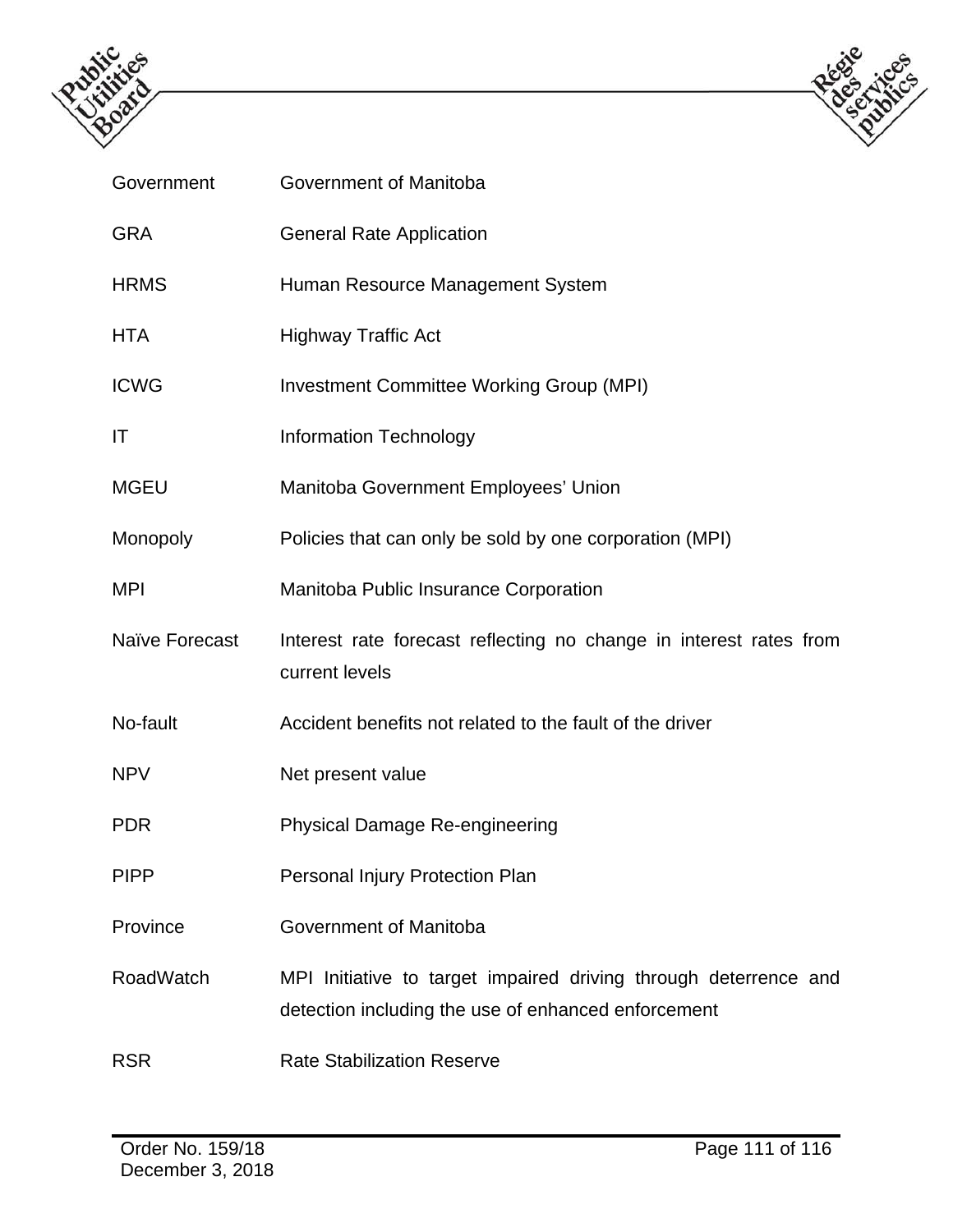



| <b>SIRF</b> | <b>Standard Interest Rate Forecast</b>                  |
|-------------|---------------------------------------------------------|
| <b>SRE</b>  | Optional Special Risk Extension motor vehicle insurance |
| <b>TNC</b>  | <b>Transportation Network Company</b>                   |
| <b>VMP</b>  | <b>Value Management Process</b>                         |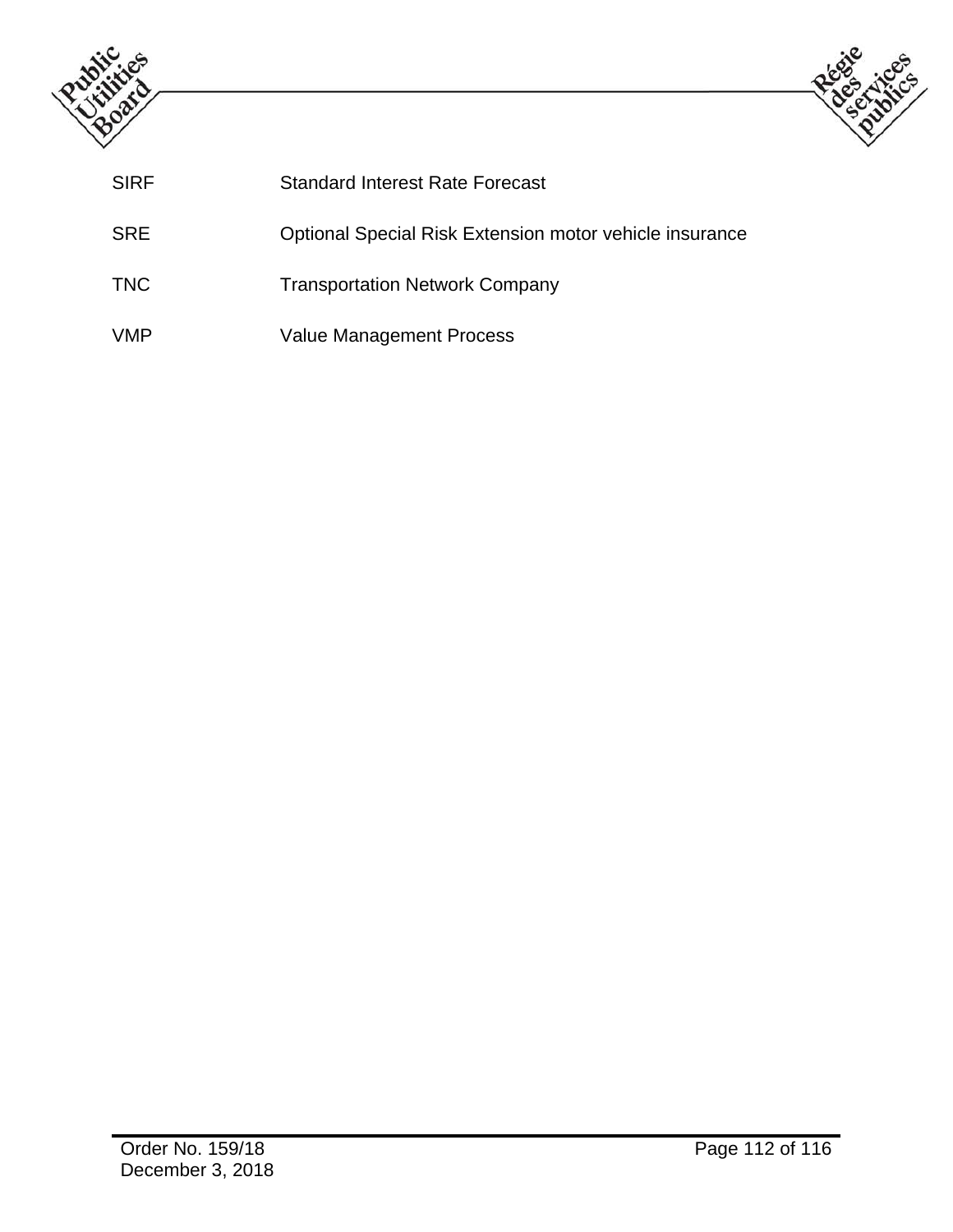



# **Appendix B**

## **Appearances**

| K. McCandless / R. Watchman | Counsel for the Public Utilities Board ("the<br>Board")                     |
|-----------------------------|-----------------------------------------------------------------------------|
| S. Scarfone / A. Guerra     | Counsel for Manitoba Public Insurance<br>Corporation ("the Corporation")    |
| B. Williams / K. Dilay      | Counsel for the Consumers' Association of<br>Canada (Manitoba) Inc. ("CAC") |
| R. P. Oakes                 | Counsel for the Coalition of Manitoba<br>Motorcycle Groups ("CMMG")         |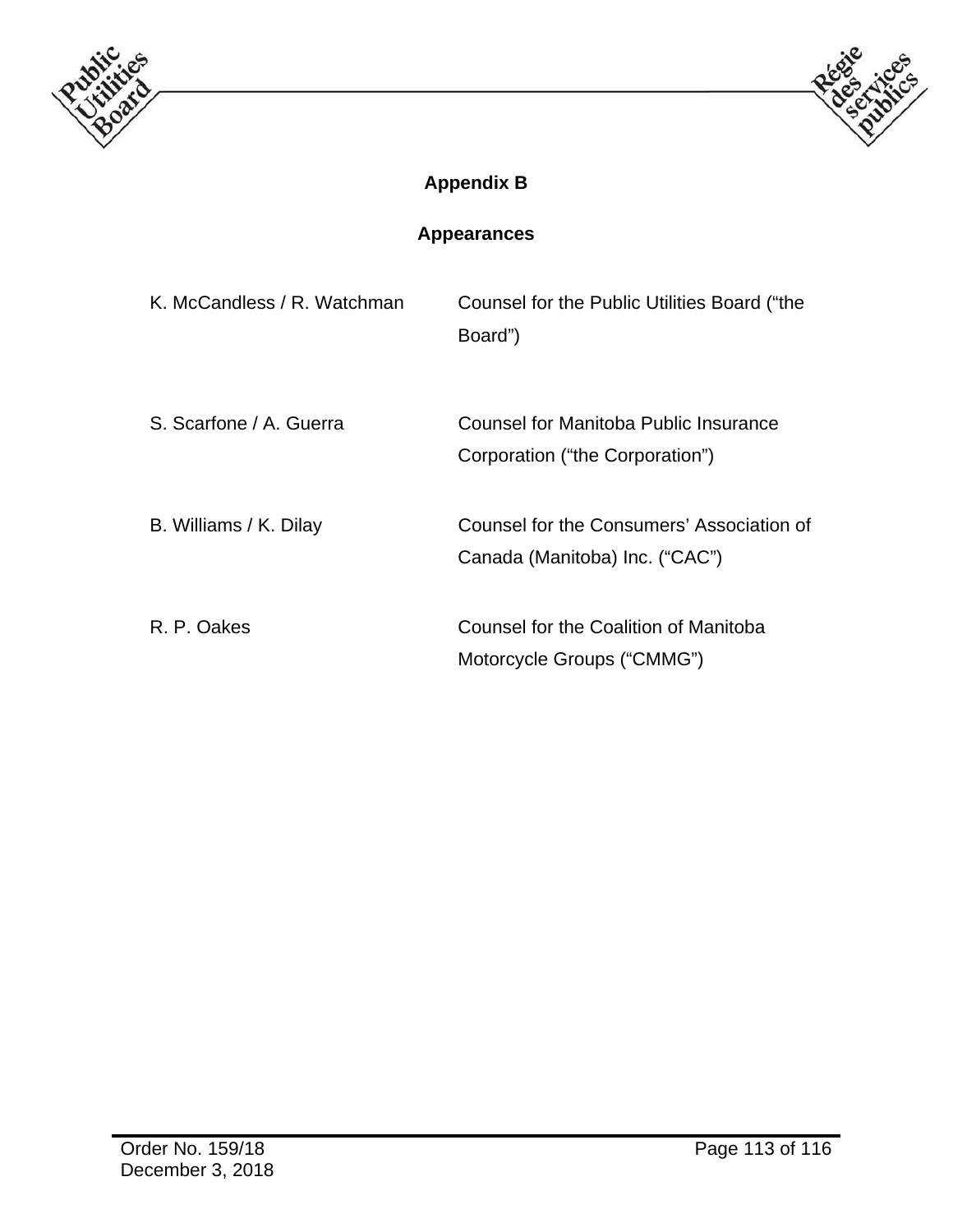



## **Appendix C**

**Witnesses** 

### **Witnesses for the Corporation**

| <b>B.</b> Graham | <b>President and CEO</b>                               |
|------------------|--------------------------------------------------------|
| M. Giesbrecht    | VP, Finance                                            |
| L. Johnston      | Chief Actuary and VP, Product and Risk<br>Management   |
| C. Wennberg      | VP, Customer Service and COO                           |
| <b>B.</b> Bunko  | VP, Information Technology                             |
| G. Bunston       | Manager, Investments                                   |
| C. Campbell      | Director,<br>Finance<br>and<br>Corporate<br>Controller |
| J. Remillard     | <b>Corporate Business Architect</b>                    |
| L. Lazarko       | Director, Information Technology                       |
| D. Makarchuk     | Mercer Canada                                          |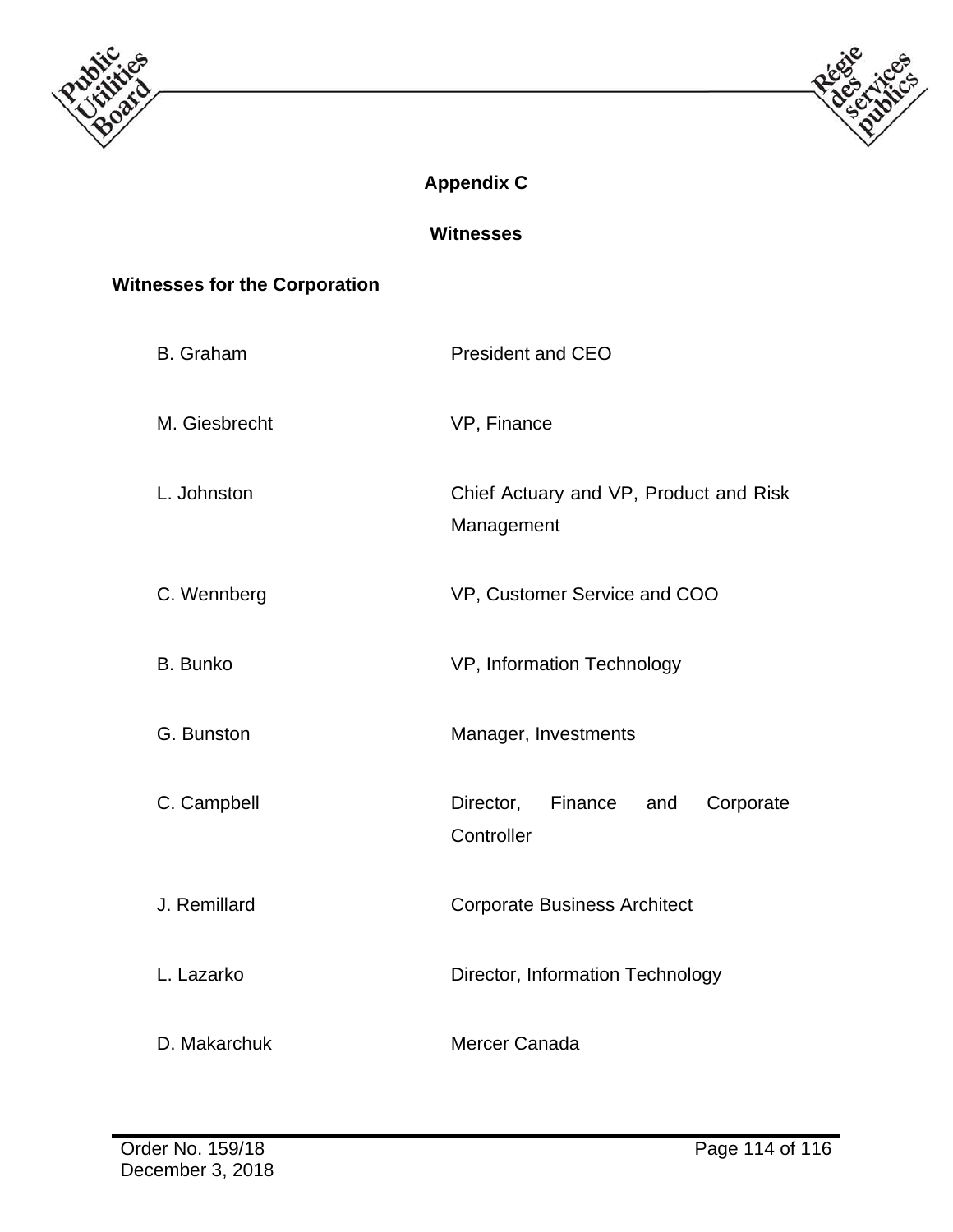



C. Henry Gartner Consulting **Witnesses for CAC**  Dr. W. Simpson Professor of Economics, University of Manitoba A. Sherry **Actuary** Actuary V. Viola **Investment Risk and Management Consultant**